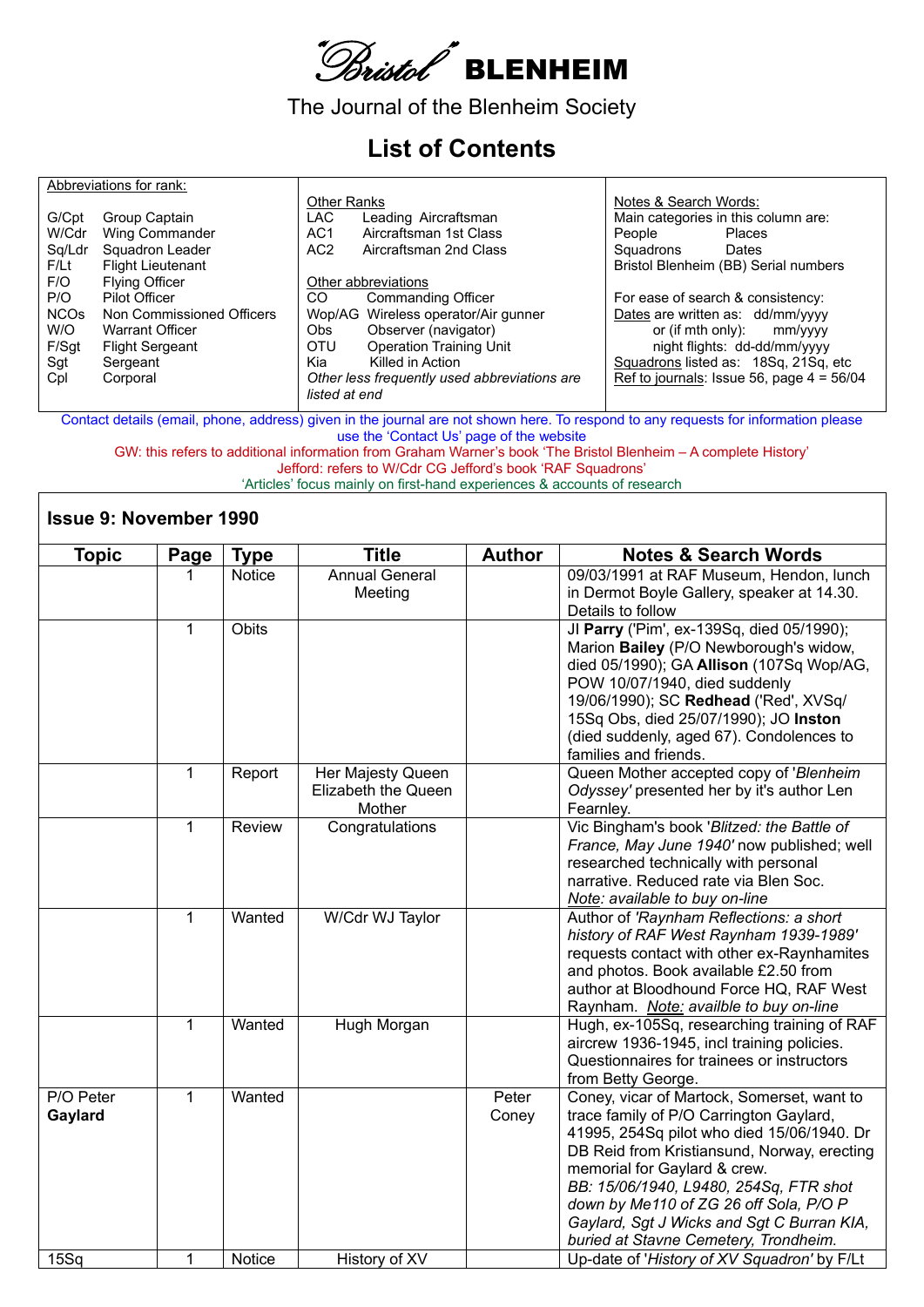|             |         |         | Squadron       | Terry Jones available from XVSq at RAF                                                    |
|-------------|---------|---------|----------------|-------------------------------------------------------------------------------------------|
|             |         |         |                | Laarbruch, BFBO, for £13 + $p$ &p                                                         |
|             |         |         |                | Note: 'Aim Sure. 75 years of Number 15/XV                                                 |
|             |         |         |                | (Bomber) Squadron', by TW Jones, 1990.                                                    |
|             |         |         |                | Available to buy on-line.                                                                 |
|             | 1       | Notice  | 26th to 30th   | Another trip to Chalons/Rheims area is being                                              |
|             |         |         | September 1991 | arranged 26/09/1991 to 30/09/1991. If                                                     |
|             | 1       | Notice  | Merchandise    | interested contact Betty George asap.<br>Christmas Cards (£4/10), ties/scarves (£6        |
|             |         |         |                | each) from Betty George.                                                                  |
|             | 1       | Notice  | Subscription - | Renewal due 01/01/1991. New rates detailed                                                |
|             |         |         | Reminder       | for Full member (£17), Associate member                                                   |
|             |         |         |                | (£11), Family/Group (£27) & Junior (£7). If                                               |
|             |         |         |                | have SO increase accordingly.                                                             |
| 23 Squadron | $2 - 3$ | Article | 23 Squadron    | 23Sq BBs as night-fighters continued from                                                 |
|             |         |         |                | 12/1940. Under 2 Group 23Sq first intruder                                                |
|             |         |         |                | squadron to attack enemy a/c near & on their                                              |
|             |         |         |                | airfields; used guns & 20lb/40lb bombs.                                                   |
|             |         |         |                | Details 21/12/1940 raid with 6 BB over                                                    |
|             |         |         |                | Abbeville-Amiens-Poix area. Raid over same                                                |
|             |         |         |                | area 22/12/1940 when L6686 lost (fuel<br>shortage); crew baled & Sgt Loveridge            |
|             |         |         |                | landed Shankin, IoW, but Sgt Newman & Sgt                                                 |
|             |         |         |                | Southall drowned. 02/01/1941, 6 BBs on                                                    |
|             |         |         |                | Night Offensive to Lille-Beauvais-Abbeville                                               |
|             |         |         |                | area when He.111 downed by F/O Ensor,                                                     |
|             |         |         |                | Sgt Roberts & Sgt Langley in YP-B.                                                        |
|             |         |         |                | 03/01/1941 6 BBs to same area but Sq/Ldr                                                  |
|             |         |         |                | Colman, F/Sgt Mathews & Sgt Macray FTR                                                    |
|             |         |         |                | in YP-X which RDF last plotted nr Dieppe;                                                 |
|             |         |         |                | Colman's body washed ashore Worthing (his                                                 |
|             |         |         |                | home town). 05/01/1941 W/Cdr Heycock                                                      |
|             |         |         |                | returned to 23Sq as CO. 09/01/1941 Sgt                                                    |
|             |         |         |                | Jones, Sgt Bessell & Sgt Cullen in L1226<br>(YP-P) FTR from Poix-Beauvais area.           |
|             |         |         |                | 17/01/1941 a Ju88 downed by F/O Willans,                                                  |
|             |         |         |                | P/O Howells & Sgt Johnson on Poix airfield.                                               |
|             |         |         |                | 11/02/1941 F/O Ensor & F/O Willans                                                        |
|             |         |         |                | awarded DFC for Night Intruder sorties.                                                   |
|             |         |         |                | Details 26/02/1941 raid on airfield near Lille                                            |
|             |         |         |                | by P/O Brown, P/O Langley-Ripon & Sgt                                                     |
|             |         |         |                | Parsons in YP-X when two circling enemy                                                   |
|             |         |         |                | a/c shot down & airfield bombed; crew later                                               |
|             |         |         |                | interviewed for 'In Town Tonight'. 28/02/1941                                             |
|             |         |         |                | P/O Love, Sgt Harris & Sgt McDermott                                                      |
|             |         |         |                | claimed hits in same area. Weather                                                        |
|             |         |         |                | restricted flights. 03/03/1941 in YP-U F/O                                                |
|             |         |         |                | Ensor, Sgt Roberts & Sgt Oliver destroyed a<br>He111 & in YP-T F/Lt Hoare,                |
|             |         |         |                | P/O Morris & Sgt Fletcher hit another a/c in                                              |
|             |         |         |                | Poix-Amiens-Beauvais-Merville area, but Sgt                                               |
|             |         |         |                | Rose, Sgt Nicholas & Sgt Walker in L1453                                                  |
|             |         |         |                | (YP-M) FTR; Lord Haw Haw reported Sgt                                                     |
|             |         |         |                | Rose a POW. Some sorties flown from                                                       |
|             |         |         |                | Manston; details incident with oil and F/O                                                |
|             |         |         |                | Ensor's dog Judy. 08/03/1941 New                                                          |
|             |         |         |                | Zealanders F/O Gawith, Sgt Hogg & Sgt                                                     |
|             |         |         |                | Forsythe in YP-V destroyed He111 & hit                                                    |
|             |         |         |                | Dornier at Beauvais. Interesting quote from                                               |
|             |         |         |                | F/O Gawith about aircrews attitude at that                                                |
|             |         |         |                | time & resiliance of BBs.10/03/1941 Sgt                                                   |
|             |         |         |                | Skillen, Sgt Abbott & Sgt Nute in YP-X FTR<br>from Poix area raid; F/Lt Dufort attacked a |
|             |         |         |                | Me110 over Merville. 11/03/1941 Ensor,                                                    |
|             |         |         |                | Roberts & Oliver's 40lb bombs explode a/c                                                 |
|             |         |         |                | on Beauvais airfield. 14/03/1941 Sq/Ldr                                                   |
|             |         |         |                | Gracie, P/O Grellis & Sgt Streeter in YP-F                                                |
|             |         |         |                | destroyed a DO17 near Lille. 16/03/1941                                                   |
|             |         |         |                | F/Lt Dufort 'skipped' his 40lb bombs into                                                 |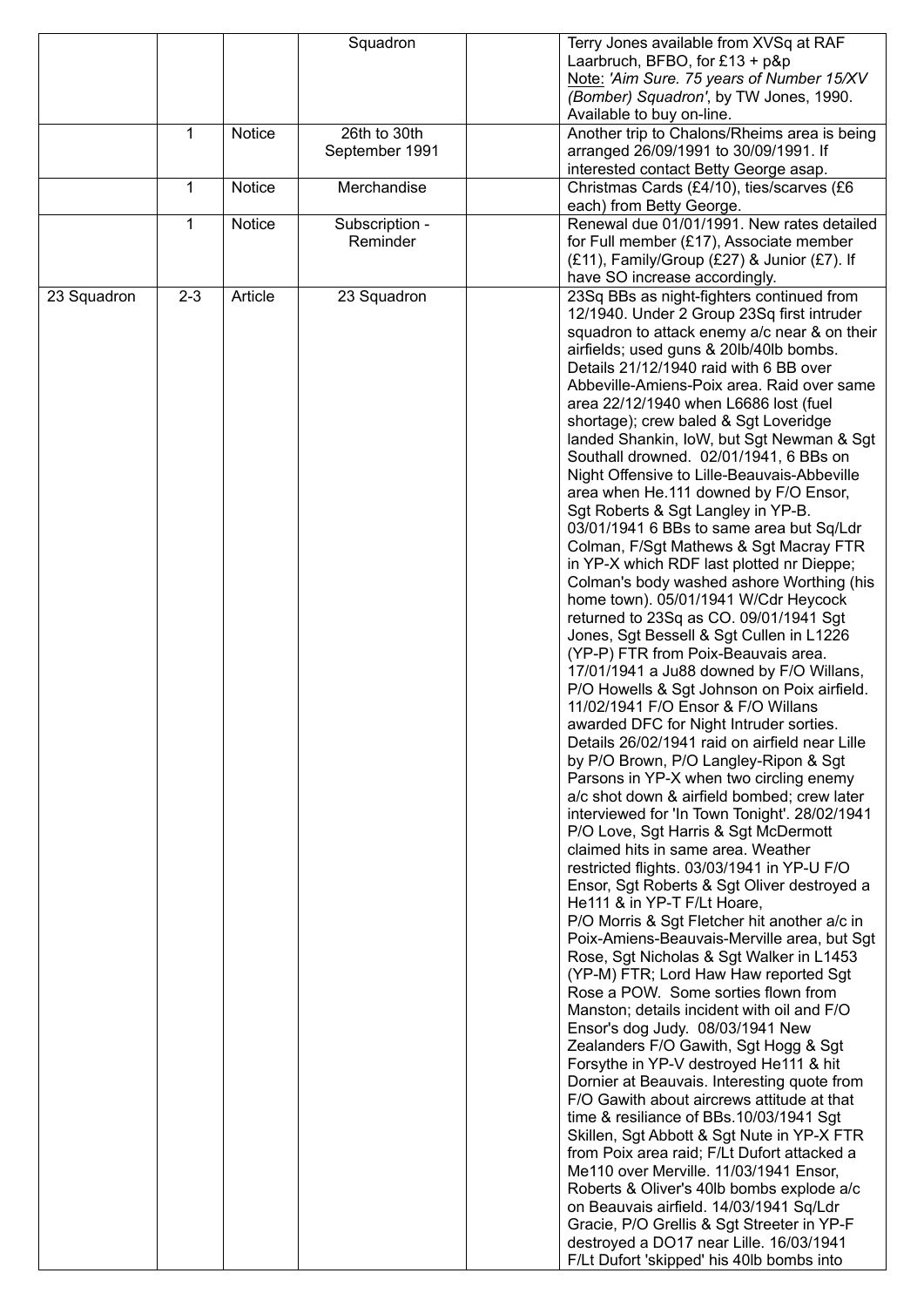|         |      |                     |                 | busy hangar at Rossieres. After trials with<br>the Beaufighter, on 07/04/1941 23Sq first<br>flew Havocs, which became preferred a/c for<br>Intruder work. Havoc was night-fighter<br>version of the Boston with 4 (later 8) 0.303<br>Brownings in nose, 1,000lbs of bombs, top<br>speed 295mph & 1,000ml range. BBs still<br>used for searching night sky over N Europe<br>& on 03/04/1941 F/O Robinson, Sgt Willetts<br>& Sgt Lewis attached enemy a/c landing at<br>Lille. Same crew plus 4 other a/c (one a<br>Boston) out on 07/04/1941 & attacked He111<br>over Beauvais; Wop/AG injured. 09/04/1941<br>F/Lt Hoare dropped 4x40lb bombs at 400' on<br>truck convoy on Goderville-Bolbec road.<br>Same night P/O Simpson, Sgt Brewer & Sgt<br>Nicholas FTR in YP-M. 15/04/1941 in YP-B<br>P/O Mathews, Sgt Thompson & Sgt Reilly<br>attacked head-on a/c taking off from<br>Carpignet, one hit. 20/04/1941 in YP-T F/Lt<br>Hoare attacked a 4-engine a/c (?Fw Condor)<br>near Achiet, which exploded; YP-T lost bit of<br>wing (detailed!). On op nights 3 BB crews<br>each from Manston and Ford; return to Ford<br>often risky due to 'friendly' AA fire.<br>06/05/1941 Sgt Raffles, Sgt Cuthbertson &<br>Sgt Langley left Manston to patrol Rossieres-<br>Lille-Vitry area landing 0050 on 07/05/1941,<br>this last BB operation sortie for 23Sq, with<br>BBs replaced by Bostons.<br>GW: (all 23Sq) 21-22/12/1940 L6686 (see<br>28/02); 03-04/01/1941 L6781 FTR, lost on<br>Intruder Op to Dieppe, crew Sq/Ldr V<br>Colman, F/Sgt D Mathews & Sgt H MacRory<br>KIA. Sq/Ldr Colman's body washed ashore<br>at Worthing; crewmen commemorated at<br>Runnymede (?serial No. incorrect as L6781<br>lost 28/09/1940 with 13 OTU); 09-<br>10/01/1941 L1226 FTR, lost on Intruder Op<br>to Beauvais, Sgt Jones (pilot) KIA, crew Sgt<br>G Bessell & Sgt R Cullen captured & POWs;<br>03-04/03/1941 L1453 FTR, shot down by<br>flak on Intruder Op nr Guines, Sgt J Rose,<br>Sgt T Nicholas & Sgt R Walker KIA, buried<br>Guines Communal Cemetery; 10-11/03/1941<br>YP-X FTR, collided with He111 over<br>Amiens/Glisy airfield on Intruder Op, crew<br>Sgt V Skillen, Sgt F Abbott & Sgt R Nute<br>KIA, buried Amiens St Pierre; 09/04/1941<br>L8616 FTR, shot down by flak on Intruder<br>sortie to Avelin, crew P/O G Simpson, Sgt H |
|---------|------|---------------------|-----------------|------------------------------------------------------------------------------------------------------------------------------------------------------------------------------------------------------------------------------------------------------------------------------------------------------------------------------------------------------------------------------------------------------------------------------------------------------------------------------------------------------------------------------------------------------------------------------------------------------------------------------------------------------------------------------------------------------------------------------------------------------------------------------------------------------------------------------------------------------------------------------------------------------------------------------------------------------------------------------------------------------------------------------------------------------------------------------------------------------------------------------------------------------------------------------------------------------------------------------------------------------------------------------------------------------------------------------------------------------------------------------------------------------------------------------------------------------------------------------------------------------------------------------------------------------------------------------------------------------------------------------------------------------------------------------------------------------------------------------------------------------------------------------------------------------------------------------------------------------------------------------------------------------------------------------------------------------------------------------------------------------------------------------------------------------------------------------------------------------------------------------------------------------------------------------------------------------------------------------------------------------------------------------------------------------------------------------------------|
|         |      |                     |                 | Brewer & Sgt T Nicholls KIA, buried Avelin,<br>France                                                                                                                                                                                                                                                                                                                                                                                                                                                                                                                                                                                                                                                                                                                                                                                                                                                                                                                                                                                                                                                                                                                                                                                                                                                                                                                                                                                                                                                                                                                                                                                                                                                                                                                                                                                                                                                                                                                                                                                                                                                                                                                                                                                                                                                                                    |
| $3 - 4$ | Data | <b>Blenheim Mk1</b> | Hugh<br>Wheeler | List of BBs flown by 23Sq, may not be<br>complete: K7092 (17/08/1940, u/c retracted<br>on landing, see GW below); K7156<br>(05/07/1940, YP-X control lost over Botsford,<br>abandoned, crashed nr Digby); L1172;<br>L1173; L1177; L1178; L1200; L1226<br>(09/01/1941, YP-T FTR Night Offensive in<br>Poix-Beauvais area); L1265 (02/07/1940,<br>crashed approaching Sealand, see GW);<br>L1285; L1302; L1308; L1320; L1328; L1330;<br>L1340 (24/02/1941 DBR, see GW); L1356<br>(04/08/1940, engine failure, crash landed<br>Wittering, see GW); L1360; L1372; L1403;<br>L1424 (gun tray trials, 08/10/1939 DBR<br>landing accident, SOC 01/05/1940); L1447<br>(21/03/1939 crash landed Wittering, became                                                                                                                                                                                                                                                                                                                                                                                                                                                                                                                                                                                                                                                                                                                                                                                                                                                                                                                                                                                                                                                                                                                                                                                                                                                                                                                                                                                                                                                                                                                                                                                                                                 |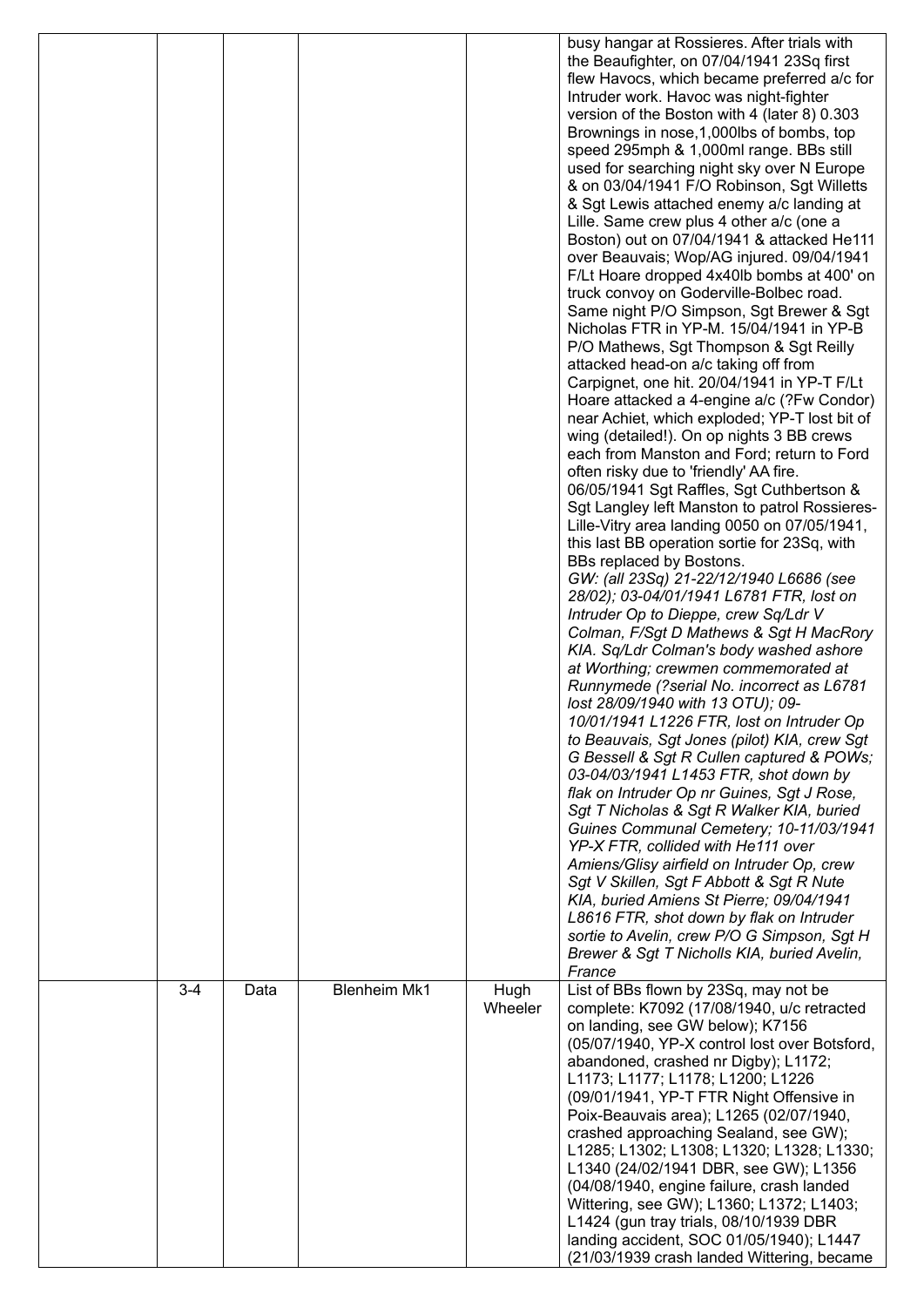|  |  | 1352M, see GW); L1448 (20/07/1939                                                   |
|--|--|-------------------------------------------------------------------------------------|
|  |  | collided with L8368 at Wittering, 08/08/1940                                        |
|  |  | FTR, see GW 08/04); L1449 (27/09/1939                                               |
|  |  | damaged in accident); L1450 (03/1941                                                |
|  |  | became 3169M); L1451; L1452 (29/11/1939                                             |
|  |  | crashed Stockwith, nr Gainsborough on                                               |
|  |  | searchlight op from Digby); L1453                                                   |
|  |  | (04/03/1941 YP-M FTR from Night Intruder                                            |
|  |  | sortie); L1454; L1455 (09/02/1939,                                                  |
|  |  | bellylanded Wittering, became 1355M);<br>L1456 (05/01/1939 u/c retracted Wittering, |
|  |  | became 1360M, see GW below); L1457                                                  |
|  |  | (14/09/1939 taxying accident with L8367 at                                          |
|  |  | Wittering, became 3243M); L1458                                                     |
|  |  | (19/06/1940, YP-S shot down in flames                                               |
|  |  | incepting enemy a/c); L1459 (spun into                                              |
|  |  | ground 8m NNW Banbury); L1460                                                       |
|  |  | (09/12/1939 overshot at Wittering, 04/1940)                                         |
|  |  | became 1892M); L1461 (07/03/1941 as MS-                                             |
|  |  | S belly-landed Unsworth in tactical                                                 |
|  |  | excercise, became 1483M, see GW); L1465                                             |
|  |  | (25/07/1939 collided with Hawker Hart                                               |
|  |  | K4997 & crashed nr Grantham); L1466                                                 |
|  |  | returning from RDF calibration flight 60m E                                         |
|  |  | of Louth, crashed at Helston Heath, Castor,                                         |
|  |  | nr Peterborough); L1494; L4929; L4930;<br>L4933; L4934; L6603; L6605; L6611; L6638; |
|  |  | L6646; L6674; L6675 (06/09/1939 crash                                               |
|  |  | landed Wittering, became 1710M); L6686                                              |
|  |  | (22/12/1940 fuel shortage on nuisance raid                                          |
|  |  | over France, FTR); L6711; L6721                                                     |
|  |  | (30/10/1940 hit house 1m north Bognor,                                              |
|  |  | Sussex in bad weather); L6730; L6737;                                               |
|  |  | L6738; L6739 (16/09/1939, landed port                                               |
|  |  | wheel only. 31/12/1940 SOC); L6743; L6777;                                          |
|  |  | L6779; L6781 (03/01/1941, YP-X missing nr                                           |
|  |  | Dieppe); L6788; L6837; L6841 (23/11/1940)                                           |
|  |  | lost); L8367 (14/09/1939 taxying accident                                           |
|  |  | with L1457 at Wittering, repaired); L8368                                           |
|  |  | (collided with L1448, crashed 2m SE                                                 |
|  |  | Wittering); L8369 (25/09/1940, YP-B crashed                                         |
|  |  | on night patrol from Middle Wallop); L8377;                                         |
|  |  | L8400 (22/02/1940 YP-D lost, R/T failed,<br>abandoned nr Tonbridge, Kent); L8614;   |
|  |  | L8616 (10/04/1941, missing); L8617; L8655                                           |
|  |  | (16/01/1941 overshot at Ford, hit gunpost,                                          |
|  |  | see GW); L8659; L8661; L8674; L8677;                                                |
|  |  | L8684; L8687 (19/06/1940, YP-X, lost, see                                           |
|  |  | 08/04); L8694; L8719; L8722 (08/10/1940,                                            |
|  |  | overshot night landing at Tangmere, see                                             |
|  |  | GW); L8728. BB MkIV: P4836; P4844                                                   |
|  |  | GW: 29/08/1940, K7092 swung on take-off                                             |
|  |  | for op & hit Wittering Watch Office, Sgt J                                          |
|  |  | Rose injured, a/c to Rootes 12/09/1940 but                                          |
|  |  | DBR & SOC 02/11/1940;                                                               |
|  |  | 02/07/1940 L1265, engine cut on approach,                                           |
|  |  | stalled, dived into ground at Sealand, P/O C                                        |
|  |  | Baker & unnamed crewman injured;<br>24/02/1941 L1340, ex-FIU, BBR, no further       |
|  |  | details available;                                                                  |
|  |  | 04/08/1940 L1356, engine cut on night                                               |
|  |  | patrol, caught fire on landing at Wittering &                                       |
|  |  | destroyed, no injuries recorded;                                                    |
|  |  | 21/03/1939 L1447, hit ridge on take-off and                                         |
|  |  | crashed on landing at Wittering, became                                             |
|  |  | 1352M;                                                                              |
|  |  | 09/02/1939 L1455, u/c damaged on take-off                                           |
|  |  | from Wittering, a/c belly-landed, DBR,                                              |
|  |  | became instructional airframe 1355M;                                                |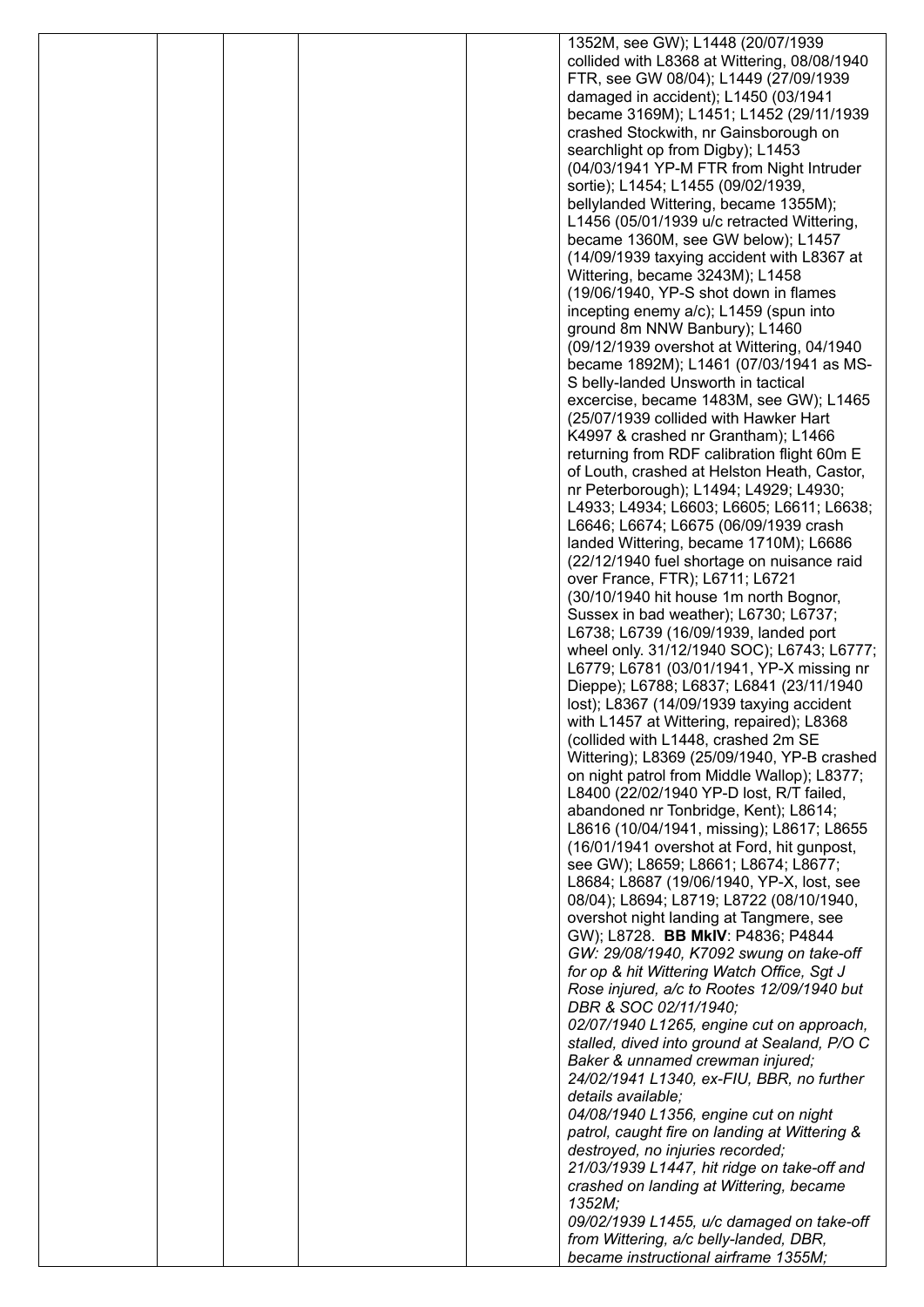|         |        |                                      | 01/05/1939, L1456, u/c retracted after         |
|---------|--------|--------------------------------------|------------------------------------------------|
|         |        |                                      | landing at Wittering, became 1360M;            |
|         |        |                                      | 11-12/01/1941 L6737, damaged on Intruder       |
|         |        |                                      | Op, belly-landed at Ford, crew P/O Simpson,    |
|         |        |                                      | Sgt Brewer & Sgt Nicholls slightly injured,    |
|         |        |                                      |                                                |
|         |        |                                      | a/c repaired (see L8616 above);                |
|         |        |                                      | 16/01/1941 L8655, overshot landing at Ford,    |
|         |        |                                      | hit gun-pit & DBR, P/O Brown & crew unhurt;    |
|         |        |                                      | 08-09/03/1941 L6730 undershot at Manston       |
|         |        |                                      | returning from Intruder sortie, P/O Pushman    |
|         |        |                                      | & crew uninjured, a/c repaired;                |
|         |        |                                      | 08/03/1939 (date above is 07/03/1941)          |
|         |        |                                      |                                                |
|         |        |                                      | L1461 u/c jammed and a/c belly-landed at       |
|         |        |                                      | Unsworth, became 1483M;                        |
|         |        |                                      | 08-09/10/1940 L8722 received battle            |
|         |        |                                      | damage, overshot at Tangmere on return         |
|         |        |                                      | from night patrol, DBR, crew uninjured.        |
| $4 - 5$ | Data   | <b>Units Which Used</b>              | Lists non-Squadron units which used any BB     |
|         |        | <b>Blenheims</b>                     | (for short/long time or many/few BBs). Info    |
|         |        |                                      | on other Units (incl Royal Navy) welcome.      |
|         |        |                                      |                                                |
|         |        |                                      | Unit numbers in brackets. AACU (1,6-8,22);     |
|         |        |                                      | AAS (1); AGS (1); AOS (1,3,5,9); BATF (6-      |
|         |        |                                      | 8,1508); BGS (5,7,9,10); CACU/F (1); CF        |
|         |        |                                      | (1653, 13 Grp, 81 Grp, 201 Grp, Hal Far, E     |
|         |        |                                      | Africa, Khartoum, Iraq, India); CMU (1); CU    |
|         |        |                                      | (1672); FU/FP (2,4); FFP/U (1-4,6,7); FC       |
|         |        |                                      | (1,21,22); FTS (6,9); FTU (301, 305, 307,      |
|         |        |                                      |                                                |
|         |        |                                      | 311); FU (9, Hellenic AF 13Sq); MECCU          |
|         |        |                                      | $(1,2)$ ; METS $(1$ (became RAF ME CGS), 3-    |
|         |        |                                      | 5); MU (27,39,103,108,114,133,136,162,166,     |
|         |        |                                      | 226, 308, 315, 319, 326); OAFU (1,9); OTU (1-  |
|         |        |                                      | 3,5,6,12,13,15,17,20,42,51,52, 54-56,60,63,    |
|         |        |                                      | 70,72,75,79,103,132,42,152); PAFU (9,12);      |
|         |        |                                      | PRU (1); RMU (2-6,8); RS (2,3); RSU/S          |
|         |        |                                      | $(1,3,7,51,54)$ ; SAAF (15Sq, 16Sq, 17Sq);     |
|         |        |                                      |                                                |
|         |        |                                      | SAC (2); SFTS (17); SGR (3); STT (10); WG      |
|         |        |                                      | (70-79,249,298); AAEE; AASF; ACSEA CS;         |
|         |        |                                      | ADU; AFEE; AFDU; AFTU(I); AGME;                |
|         |        |                                      | AIASVS; ATA; BARU; BDU; CFS; CGS;              |
|         |        |                                      | ECFS; EWS; FIU; ICS; OADU; OAPU;               |
|         |        |                                      | OATU; PDU; PRRP; RAE; RAFC; SDF;               |
|         |        |                                      | SFPP; TFPP; TFU; TURP; WDCF; RAF Film          |
|         |        |                                      |                                                |
|         |        |                                      | Unit; 1655 Mosquito Training Unit. Flights:    |
|         |        |                                      | 404; 405; 1300-1303; 1401; 1403; 1404;         |
|         |        |                                      | 1416; 1434; 1438; 1442; 1482; 1483; 1508;      |
|         |        |                                      | 1572; 1573; 1578-1582; 1653; Sea Rescue;       |
|         |        |                                      | Calibration Flight Blida; 74 Wing Calibration; |
|         |        |                                      | Free French Desert Patrol; 2 Group Training;   |
|         |        |                                      | 2 Group Target Towing; Anti-Aircraft Co-       |
|         |        |                                      | operation (Grps 9-13); FF (? Free French or    |
|         |        |                                      |                                                |
|         |        |                                      | Fighter Flights); Flight Sudan; ASR (?Air Sea  |
|         |        |                                      | Rescue); 3 Flight Indian AF; Blenheim          |
|         |        |                                      | Delivery Flights (3 & 17); 1 Cam               |
|         |        |                                      | (?Camouflage) Flight; Blenheim Collection;     |
|         |        |                                      | SD (?Special Duties); Y Flight; Z Flight;      |
|         |        |                                      | Flight ME; Free French Flight 'Alsace'; North  |
|         |        |                                      | Africa Practice; ME Communications.            |
| 5       | Data   | Winners of the Grand                 | Lists names of 8 winners & thanks organiser    |
|         |        |                                      | John Morris & members for support.             |
| 6       |        | <b>Flying Draw</b><br>Visit to Wyton | 100Sq hosted 19 people for visit to Wyton;     |
|         | Report |                                      |                                                |
|         |        |                                      | accident 2 days before had killed pilot &      |
|         |        |                                      | injured Navigator. Shown Nubian & other fire   |
|         |        |                                      | engines; by luck B of B Memorial Flight flew   |
|         |        |                                      | low over Wyton. Then drinks & dinner by        |
|         |        |                                      | river St Ives (described). On Sat tour of      |
|         |        |                                      | Warboys church, memories of Pathfinders,       |
|         |        |                                      | then to Upwood (details changes to airfield &  |
|         |        |                                      | Alconbury) & lunch at Royal Oak, Warboys.      |
| $6 - 7$ | Report | Unveiling of the                     | Pic: of bent propellor from R3800 with         |
|         |        |                                      |                                                |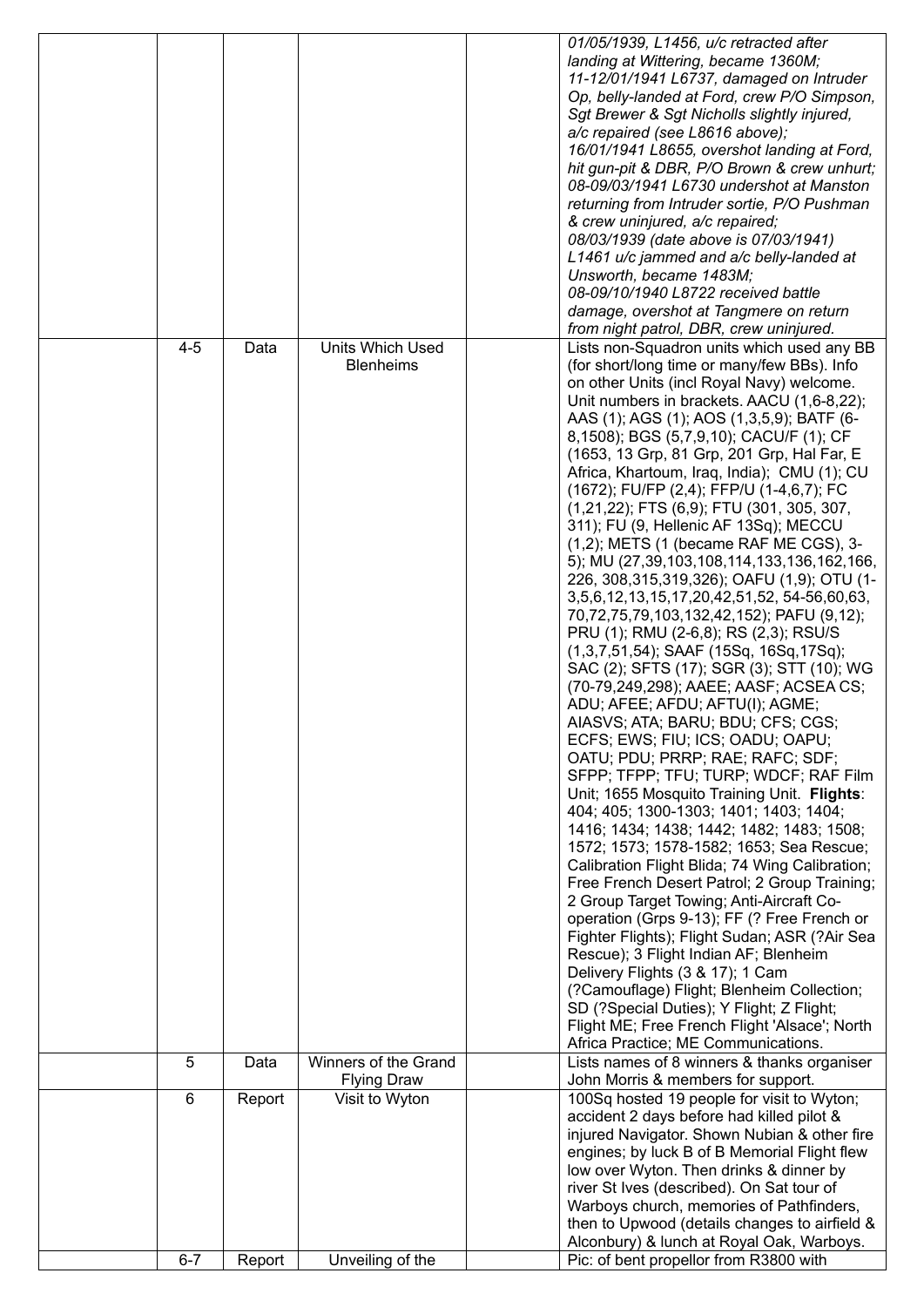|                |         | <b>Blenheim Memorial at</b><br>Watton       |                 | wording from the two plaques. a) in memory<br>of RAF & Commonwealth Air Forces who<br>lost lives while serving at RAF Watton &<br>Bodney, b) history of propellor (see below).<br>26/05/1990 AC Hon TC Elworthy (OC<br>Queen's Flight & son of Marshal of RAF<br>Baron Elworthy) unveiled Blenheim Sqs<br>Memorial at Watton. Julian Horn & Paul<br>Lincoln are responsible for Memorial &<br>Museum at Watton & also presenting 4<br>trophies to local schools (for environmental<br>work); Ole Ronnest from Denmark also<br>spoke at unveiling (reproduced below). This<br>mentions Jette & Dan Crandall & gives<br>thanks from people of Denmark for sacrifices<br>made by allied forces & families in WWII. He<br>then tell story about the memorial; a BB<br>propellor returned after 50yrs in Denmark.                                                                                                                                                                                                                                                                                                                                                                                                                  |
|----------------|---------|---------------------------------------------|-----------------|-------------------------------------------------------------------------------------------------------------------------------------------------------------------------------------------------------------------------------------------------------------------------------------------------------------------------------------------------------------------------------------------------------------------------------------------------------------------------------------------------------------------------------------------------------------------------------------------------------------------------------------------------------------------------------------------------------------------------------------------------------------------------------------------------------------------------------------------------------------------------------------------------------------------------------------------------------------------------------------------------------------------------------------------------------------------------------------------------------------------------------------------------------------------------------------------------------------------------------|
| $\overline{7}$ | Article | The Tale of the<br>Propellor                | Ole<br>Ronnest  | Propellor 'born' in Britain 1940 at De<br>Havilland & put on BB R3800. 28/06/1940 to<br>82Sq at Watton, Norfolk, to replace lost BBs.<br>Recalls Tues 13/08/1940 (when only flown<br>30hrs 20mins), waiting with 5 other BBs<br>under trees at Bodney, being loaded with<br>bombs and machine gun ammo, and another<br>6 BBs prepared at Watton. Heard crew, F/Lt<br>Syms, Sgt Wright & Sgt Turner talk of long<br>flight, with no fighter cover, to German<br>'Whopse nest' in Jutland, west of Aalborg.<br>Can learn about my last minutes over<br>Aalborg target at Wartime Watton Exhibition<br>& Museum. In half hour it was all over with<br>20 airmen killed, 13 survived (many with<br>injuries) and spent years as German POWs.<br>Some here today. In 1981 R3800<br>resurrected from mud of Limfjorden, cleaned<br>by Danish Air Force & displayed at Wartime<br>Museum, Frederikshavn. But only now,<br>thanks to Watton Memorial Committee, esp<br>Paul Lincoln & Julian Horn, am I home again<br>at Watton to bring back memory & spirit of<br>the airmen of 21Sq & 82Sq.<br>GW: 13/08/1940, 82Sq, R3800. FTR, shot<br>down in target area (Aalborg): Sgt E Turner<br>(Wop/AG) KIA, F/Lt T Symms (pilot) & Sgt K |
| $\overline{7}$ |         | Archivist's Cupboard                        | Hugh<br>Wheeler | Wright (Obs) captured & became POWs<br>Thanks members for their OTU experiences;<br>surprised anyone survived! Help to<br>complete list of Units using BB (p4-5 above)<br>& with abbreviations would be appreciated.<br>Page 8 answers common query about time<br>squadron had BBs. Photo of BB 'balanced'<br>on Asansol building has turned up.                                                                                                                                                                                                                                                                                                                                                                                                                                                                                                                                                                                                                                                                                                                                                                                                                                                                              |
| $\overline{7}$ | Data    | Addresses for                               |                 | Addresses of Archivist/Editor: Hugh Wheeler                                                                                                                                                                                                                                                                                                                                                                                                                                                                                                                                                                                                                                                                                                                                                                                                                                                                                                                                                                                                                                                                                                                                                                                   |
| 8              | Data    | Correspondence<br><b>Blenheim Squadrons</b> |                 | & Secretary: Betty George<br>Lists the 94 Squadron which used BBs with<br>length of service of BBs in each: 114Sq (6yrs<br>2 mths); 34Sq & 139Sq (5yr); 8Sq (4.10);<br>60Sq & 110Sq (4.06); 21Sq (4.04);                                                                                                                                                                                                                                                                                                                                                                                                                                                                                                                                                                                                                                                                                                                                                                                                                                                                                                                                                                                                                      |
|                |         |                                             |                 | 11Sq/XISq & 113Sq (4.03); 18Sq (4.02);<br>82Sq (4.01); 62Sq (4yrs); 107Sq (3.07);<br>30Sq (3.05); 45Sq (3.03); 84Sq & 101Sq<br>(3.02); 55Sq (3.01); 90Sq (3yrs); 211Sq<br>(2.11); 254Sq & 600Sq (2.10); 57Sq &<br>203Sq (2.09); 53Sq (2.08); 614Sq (2.07);<br>13Sq & 59Sq (2.06); 23Sq, 244Sq & 604Sq<br>(2.05); 236Sq (2.04); 29Sq (2.03); 25Sq<br>(2.02); 14Sq, 104Sq, 140Sq & 162Sq (2yrs).<br>Twenty Squadrons had BBs between 12-24                                                                                                                                                                                                                                                                                                                                                                                                                                                                                                                                                                                                                                                                                                                                                                                      |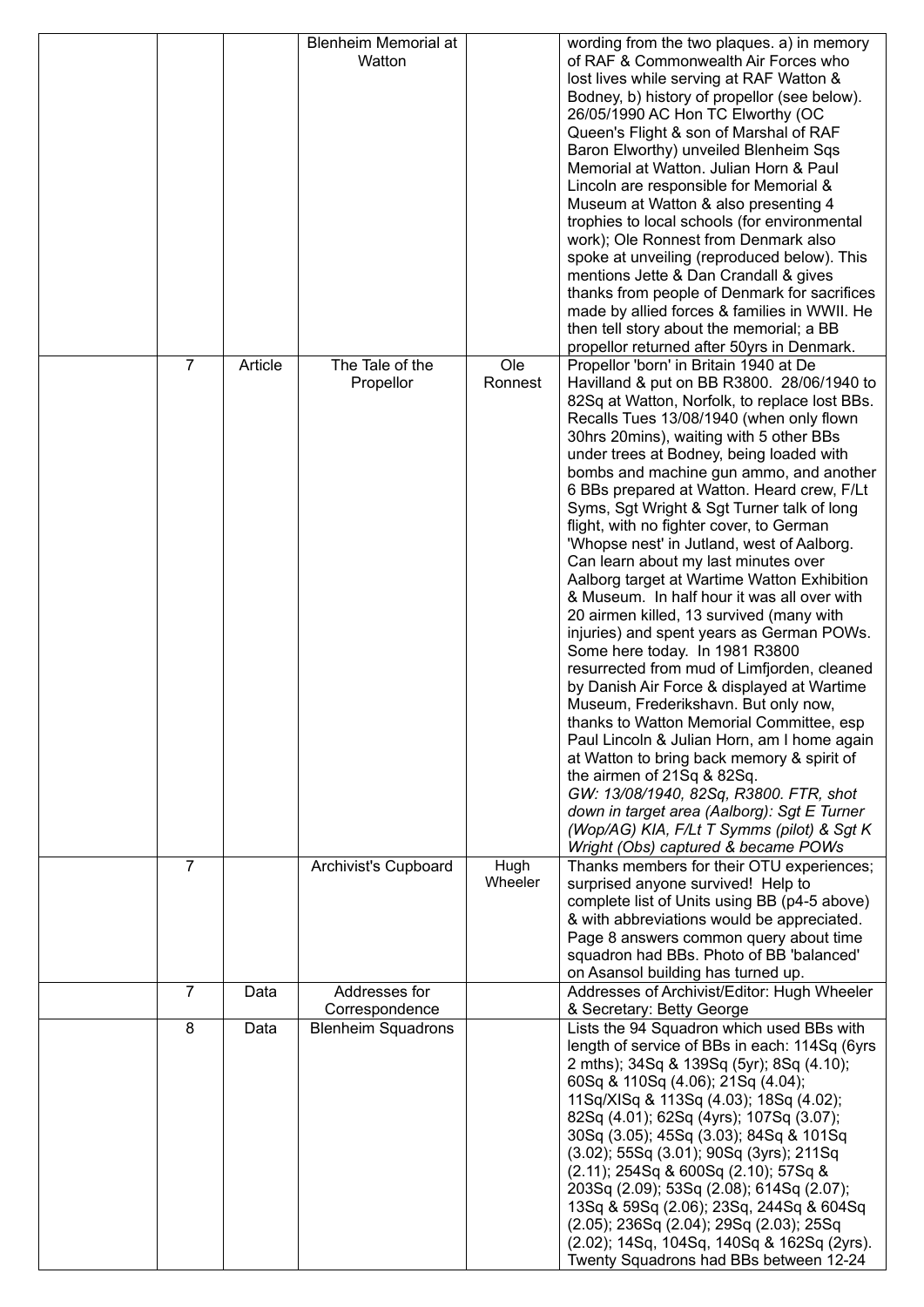|  |  | 36.<br>and<br>$\overline{\phantom{a}}$<br>`mthe<br>mths<br>$\sim$<br>less then<br>.<br>īО<br>. Sauaar<br>בו ווווי |
|--|--|-------------------------------------------------------------------------------------------------------------------|
|  |  |                                                                                                                   |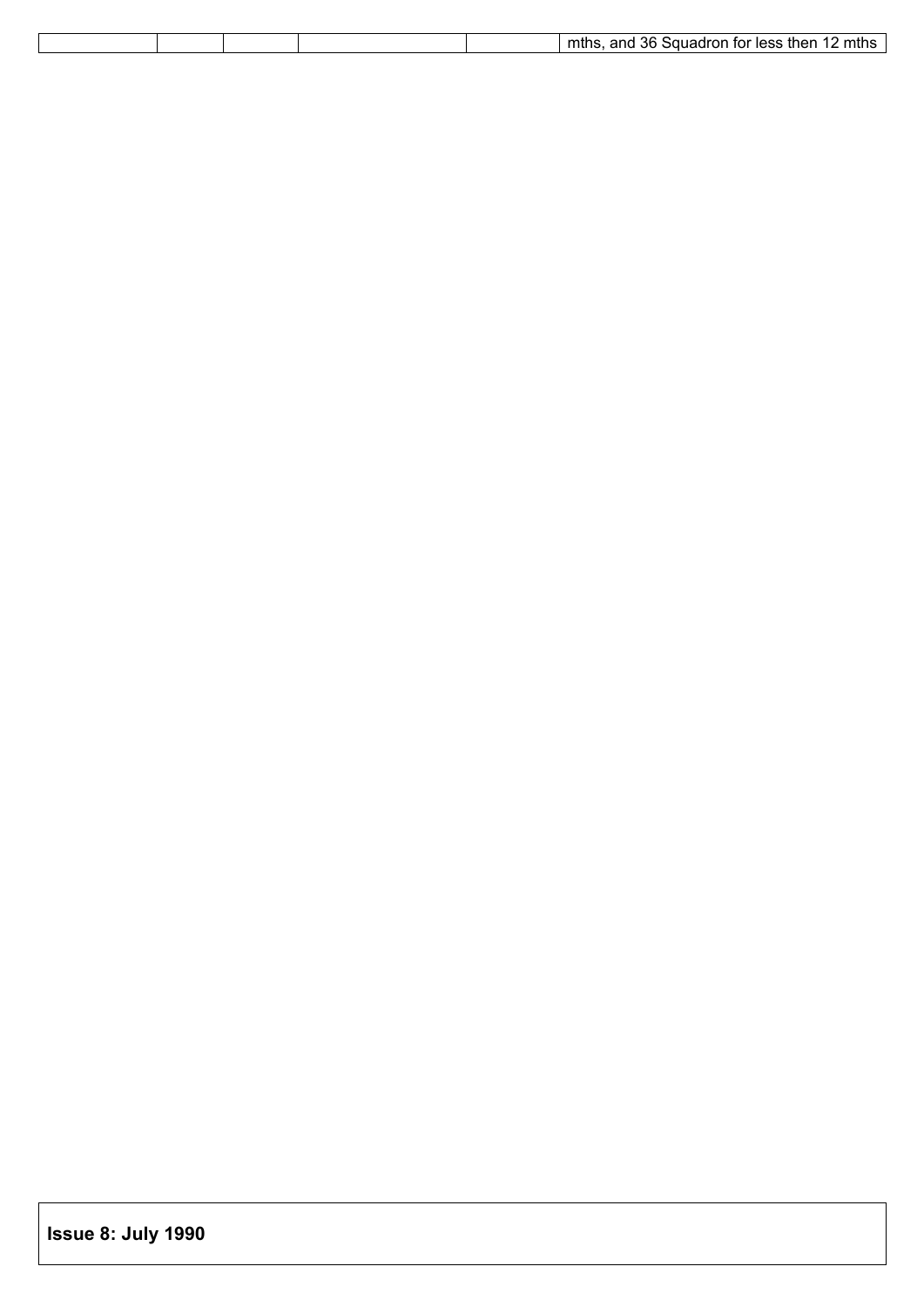| <b>Topic</b>        | Page        | <b>Type</b> | Title                           | <b>Author</b>      | <b>Notes &amp; Search Words</b>                                                                                                                                                                                                                                                                                                                                                                                                                                                                                                                                                                                                                                                                                               |
|---------------------|-------------|-------------|---------------------------------|--------------------|-------------------------------------------------------------------------------------------------------------------------------------------------------------------------------------------------------------------------------------------------------------------------------------------------------------------------------------------------------------------------------------------------------------------------------------------------------------------------------------------------------------------------------------------------------------------------------------------------------------------------------------------------------------------------------------------------------------------------------|
|                     |             | Report      | <b>Chairman's Message</b>       | Hugh<br>George     | 50 yrs since 'phoney war' ended 10/05/1940<br>and German assault on Low Countries.<br>Many shot-down a/c identified around<br>Maastricht by Belgiums & 25 surviving crews<br>& families able to attend Parade on<br>12/05/1990 to honour Belgian, British &<br>French airmen with Belgian Royal family, Air<br>Attaches and RAF XVSq (15Sq) from<br>Laarbruch with four Tornados flypast. BBs &<br>Battles bore brunt of attack. BBs served 1st<br>to last day of war, in every threatre of war &<br>every command.                                                                                                                                                                                                           |
|                     | 1           | Obit        | <b>Society Notices</b>          | Editor             | Condolences to Len Fearnley on death of<br>wife on 13/04/1990                                                                                                                                                                                                                                                                                                                                                                                                                                                                                                                                                                                                                                                                 |
|                     | 1           | Report      | W G Murdoch                     |                    | On 18/05/1940 Murdoch's a/c shot down on<br>French/Belgian border; pilot & Obs killed.<br>Murdoch hidden & helped to escape by<br>farming family who questioned by Germans,<br>esp wife. BBC programme 'Forty Minutes'<br>about incident shown 27/05/1990. Blen Soc<br>given Honorary Membership to farmer (in his<br>80s) & son (aged 5 at time)<br>GW: 18/05/1940, R3702, 59Sq, took off from<br>Poix, FTR. crash-landed France. P/O R<br>Durie (pilot) & Sgt R Burns (Obs) KIA. AC1<br>W Murdoch (WOp/AG) escaped, a/c written<br>off 21/05/1940. (See also 36/16)                                                                                                                                                         |
|                     | 1           | Notice      | Ron Mackay                      |                    | Ron has donated 4 copies of his book 'The<br>Bristol Blenheim in Action' (Sq/Signal<br>Publication, 1988: Aircraft No 88) to be sold<br>in aid of Blenheim Appeal at £5.50.<br>Note: available to by on-line                                                                                                                                                                                                                                                                                                                                                                                                                                                                                                                  |
|                     | $\mathbf 1$ | Wanted      | Lothair Vanoverbeke             |                    | Lothair, from Moorsele in Belgium, seeks info<br>on a) LAC DV Cleaver & Sgt AKR Keats,<br>21Sq, shot down in L8734 on 25/05/1940; b)<br>Sgt pilot Harold Ronson (later WO), 21Sq; c)<br>Surviving members of 615Sq at Moorsele on<br>17/05/1940, 19/05/1940 & 29/05/1940; d)<br>Surviving members 245Sq, esp ground-crew,<br>at Moorsele 17/05/1940. Address given.<br>GW: 25/05/1940, L8734, 21Sq, FTR from<br>bombing sortie to Lys, shot down near<br>Moorsele; Sgt H Rowson (pilot) captured.<br>Sgt A Keats (Obs) and LAC D Cleaver<br>(WOp/AG) KIA                                                                                                                                                                      |
|                     | $\mathbf 1$ | Notice      | Sotheby's                       | Editor             | Sale of Battle of Britain memorabilia by<br>Sotheby's at RAF Museum, Hendon,<br>15/09/1990, also RFC & RAF 1912-1990<br>artifacts. Details of how to obtain catalogue.                                                                                                                                                                                                                                                                                                                                                                                                                                                                                                                                                        |
|                     | $\mathbf 1$ | Notice      | Correction                      | Gilbert<br>Haworth | In 'The Case for Bomber Command' (07/08)<br>it was 11/09/1940, not 7th, when Hiltler<br>postponed invasion to 24/09/1940.                                                                                                                                                                                                                                                                                                                                                                                                                                                                                                                                                                                                     |
| Life of a<br>WOp/AG | $2 - 3$     | Article     | <b>Blenheim Mania</b><br>(cont) | Roger<br>Peacock   | Final part: Roger, a WOp/AG, details how to<br>re-calibrate the radio transmitter using a<br>wavemeter and artificial aerial to 10 or so<br>direction-finding stations (Bicester had no<br>HFDF). The 1083 had 4 coils, 2 each for<br>Master Oscillator and Power Amplifier; the<br>1082 had 12 pairs of coils. A calibration card<br>listed location of each station, its frequency<br>and the 4 appropriate coils. Detailed<br>explanation of above, and options when a/c<br>lost; a) call up two DF stations to cross two<br>bearings or request homing bearing or b)<br>hunt for railway line, follow to station, fly low<br>to read name & find this on map! Over sea<br>reeled out 200ft trailing aerial & use maritime |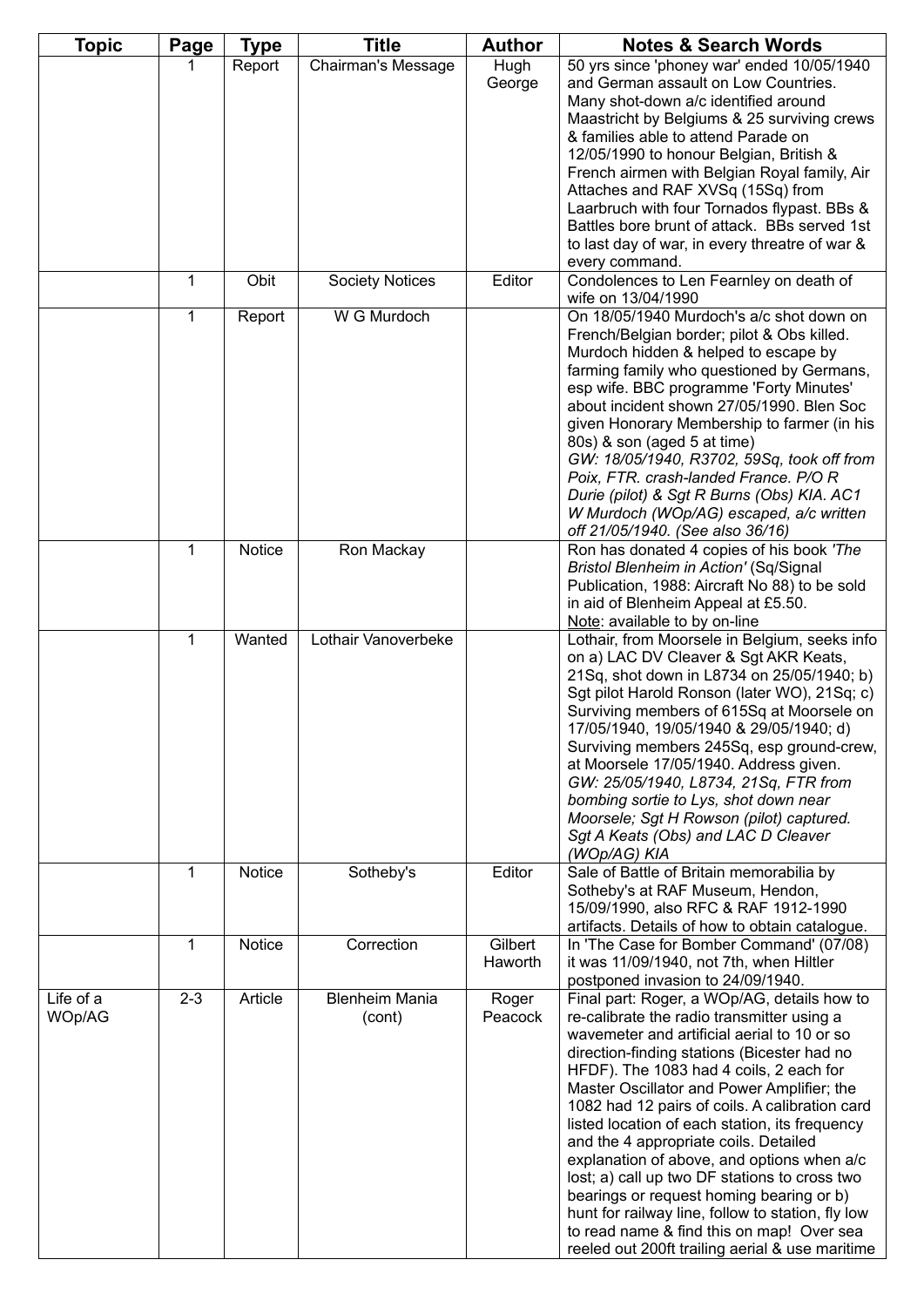|             |         |         |                   |                 | distress signal (340 k/cs at Andover!). Lists<br>perils of not reeling in the aerial when over<br>land. Roger applied to be pilot but told RAF<br>needed WOp/AGs. Pre-WWII with Whitleys,<br>Battles. Hampdens and Wimpies; BBs widely<br>admired. 90Sq re-equipped with BB MkIVs<br>03/1938; Obs now had chart-table instead of<br>maps, CSC, etc on knees and floor as they<br>sat on small jump-seat by pilot as in BB<br>Mkls. Roger recounts sending lightships<br>morse messages with Aldis lamp. BBs had<br>Vickers K gas operated machine gun; details<br>speed, range and effectiveness of this<br>compared to Brownings and enermy fire.<br>Records shock at BB losses when war<br>started and discredits the 'close formation'<br>flying of early years which replaced by using<br>cloud-cover and very low flying. By 01/1940<br>WOp/AG 'brass flying bullets' replaced by<br>cloth half-wings as were made Sgts with pay<br>increased to 7/6d a day (ie 37p/day!). Roger<br>says this was needed because of high<br>losses & need to recruit more WOp/AGs. In<br>07/1940 Roger became a POW for 5yrs; on<br>release no BBs in UK, but his love of them<br>remained<br>Editors note: Rogers first BB, L1284, left<br>90Sq for 236Sq, then to ME and not struck<br>off until 17/06/1945 - a life of 7yrs!<br>Pic: from Roger showing TR1082/1083 in<br>situ with turret removed. |
|-------------|---------|---------|-------------------|-----------------|---------------------------------------------------------------------------------------------------------------------------------------------------------------------------------------------------------------------------------------------------------------------------------------------------------------------------------------------------------------------------------------------------------------------------------------------------------------------------------------------------------------------------------------------------------------------------------------------------------------------------------------------------------------------------------------------------------------------------------------------------------------------------------------------------------------------------------------------------------------------------------------------------------------------------------------------------------------------------------------------------------------------------------------------------------------------------------------------------------------------------------------------------------------------------------------------------------------------------------------------------------------------------------------------------------------------------------------------------------------------------------------------|
|             | 3       | Wanted  | The Blue Suitcase | Don<br>McLeod   | On 10/05/1940, when Germans advance<br>through Low Countries, Don flew to Metz<br>with extra crew to collect u/s BB and return<br>to 53Sq at Poix-de-Picardie. Surprised to<br>see Laon on fire and bomb craters at Metz<br>airfield where Germans had blown side off<br>huge 1914 airship hangar where the u/s BB<br>had been! On take off to return the port<br>wheel went into crater - so now two BB write-<br>offs. Eventually returned to base via Paris<br>with night in Metro below Place de la<br>Concorde. Scrambling out of damaged BB<br>one crew member had an inappropiate blue<br>suitcase! Can anyone shed light on this?<br>GW: 10/05/1940, L4862 and P6916, 53Sq<br>MkIVs; both damaged in air raid on Metz<br>airfield and abondoned there. One had taken<br>a spare crew to collect the other, but it had<br>been badly damaged in an air raid and their<br>BB ran into a bomb crater on take-off; both<br>crews escaped safely.                                                                                                                                                                                                                                                                                                                                                                                                                                        |
|             | 3       | Wanted  | OTUs etc          | Hugh<br>Wheeler | With his archivist hat on Hugh is researching<br>use of BBs in Non-Operational Units of all<br>types, incl OTUs, and asks members to send<br>him their non-Squadron memories of their<br>time with BBs.                                                                                                                                                                                                                                                                                                                                                                                                                                                                                                                                                                                                                                                                                                                                                                                                                                                                                                                                                                                                                                                                                                                                                                                     |
| 23 Squadron | $4 - 7$ | Article | 23 Squadron       | Hugh<br>Wheeler | From 05/12/1938 23Sq, based Wittering<br>under CO Sq/Ldr RY Eccles replaced<br>Hawker Demons with BB 1F a/c. Demons<br>went to Church Fenton, Hullavington and<br>Debden. 23Sq now had 16 BBs with 5<br>reserves and 161 personnel (detailed). Trials<br>with 4-gun belly pack over N Sea 20/02/1939<br>and on 07/03/1939 tactical excercise over<br>Church Fenton where L1461 (MS-S) belly<br>landed at Unsworth with W/Cdr DV Carnegie<br>(CO RAF Wittering) on board. L1461 used<br>for ground instruction as 1483M. 17/03/1939                                                                                                                                                                                                                                                                                                                                                                                                                                                                                                                                                                                                                                                                                                                                                                                                                                                          |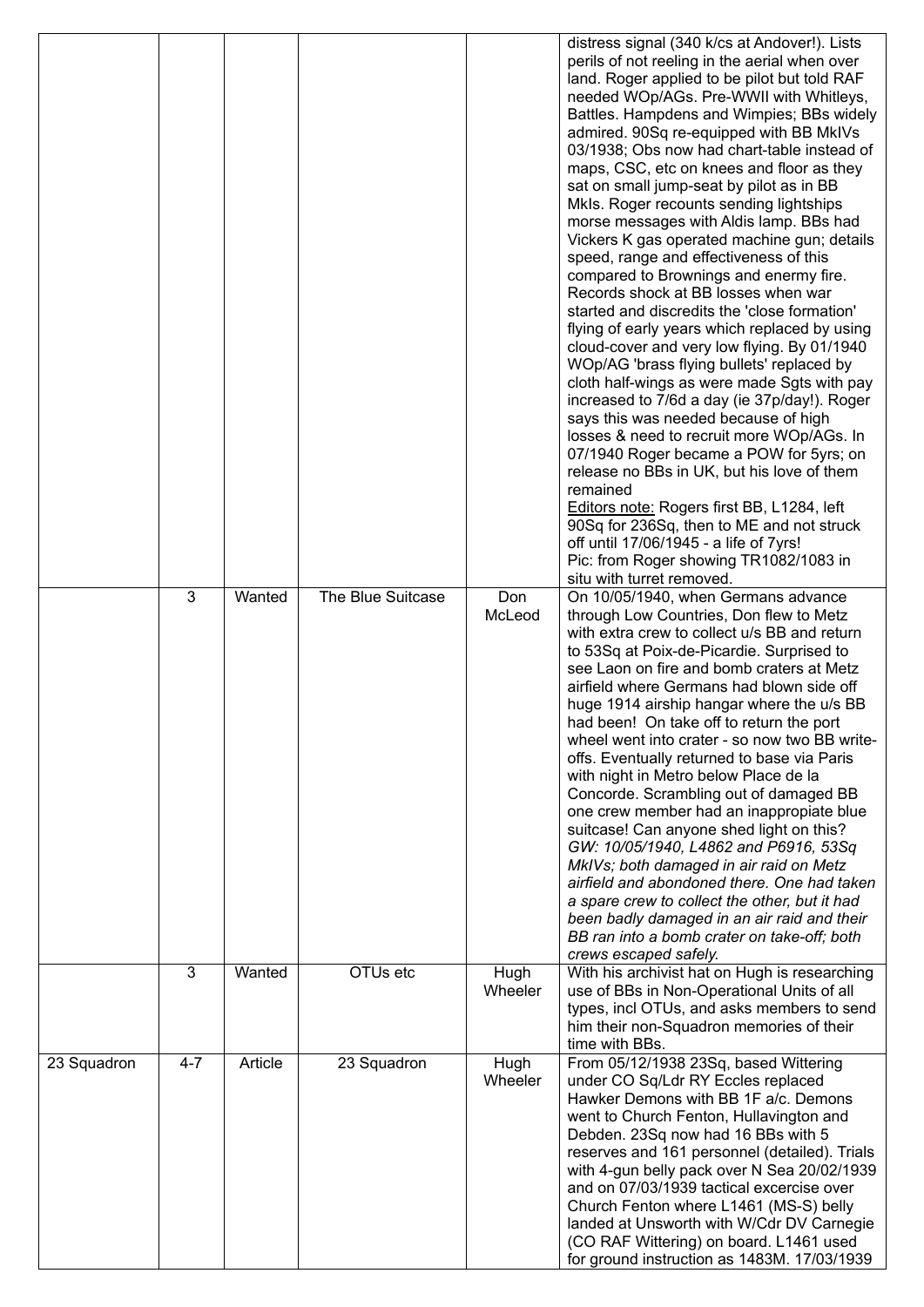|  |  | Field Day at Oundle School OTC. First                                                        |
|--|--|----------------------------------------------------------------------------------------------|
|  |  | casualty when L1459 crashed 20/03/1939                                                       |
|  |  | (see GW below). 01/04/1939 Sq/Ldr Eccles                                                     |
|  |  | promoted W/Cdr; 04/06/1939 Sq/Ldr BJ<br>Jackson arrived as CO. 20/07/1939 L8368 &            |
|  |  | L1448 collided and Sgt JA Bullard killed (see                                                |
|  |  | GW). 25/07/1939 L1465 collided with                                                          |
|  |  | Hawker Harts K4997 and crashed                                                               |
|  |  | Grantham, Lincs, killing Sgt LG Tarrant (see                                                 |
|  |  | GW). Details 23Sq's preparation prior to                                                     |
|  |  | Chamberlain announcing war on 03/09/1939.                                                    |
|  |  | 09/1939 searchlight co-op and practice with<br>213Sq Hurricanes; 06/09/1939 F/O RAL          |
|  |  | Night (?Knight) crash landed in L6675 (see                                                   |
|  |  | GW); 14/09/1939 L1457 & L8367 collided                                                       |
|  |  | while taxiing (F/Lt O'Brien & F/O Duke-                                                      |
|  |  | Wooley unhurt) & F/O MJ Louden landed                                                        |
|  |  | L6739 on one wheel; 27/09/1939 Sgt Dann                                                      |
|  |  | in accident in L1449. Details problems of                                                    |
|  |  | cold at 25,000 ft and chemical hot-water<br>bottles, and notes social escapades.             |
|  |  | 07/10/1939 Sq/Ldr Jackson posted Digby                                                       |
|  |  | and Sq/Ldr CE Beamish (from Staff College,                                                   |
|  |  | Andover) became CO. 08/10/1939 L1424                                                         |
|  |  | damaged with F/O Beytagh (see GW).                                                           |
|  |  | 13/10/1939 on 23Sq on stand-by at Digby on                                                   |
|  |  | weekly rotation with other units; mostly                                                     |
|  |  | convoy patrols. First inception on 30/10/1939<br>described, involving Wellington and Coastal |
|  |  | Command. Code letters changed from MS to                                                     |
|  |  | YP. 21/11/1939, 2 BBs to Grimsby; on                                                         |
|  |  | 29/11/1939 L1425 crashed (see GW) -                                                          |
|  |  | believed pilot (F/Lt PD Walker) dazzled by                                                   |
|  |  | searchlight. Details problems with ice in<br>12/1939; some RDF calibration flight. F/O       |
|  |  | Knight overshot at Wittering in L1460 on                                                     |
|  |  | 09/12/1939 (see GW). 04/01/1940 L1466                                                        |
|  |  | crashed Castor, near Peterborough,                                                           |
|  |  | returning from RDF 60m east Louth (see                                                       |
|  |  | GW). 11/01/1940 sweep of North Sea by F/Lt<br>O'Brien & Cpl Little (L8655), Sgt Dann &       |
|  |  | LAC Elliott (P4844) and Sgt Macrae & AC                                                      |
|  |  | Peuleve (L8400); Italian liner sinking off                                                   |
|  |  | Cromer. 23/01/1940 Sq/Ldr Beamish posted                                                     |
|  |  | HQ 25 Grp at Brize Norton and replaced by                                                    |
|  |  | Sq/Ldr LC Bicknell. 30/01/1940 F/Lt O'Brien                                                  |
|  |  | & LAC Holmes (L8655), P/O Cooper Key &<br>AC Kempton (L1450) and P/O Gawith & LAC            |
|  |  | James assisted convoy 25m east Cromer;                                                       |
|  |  | survivors of Norwegian tanker being rescued                                                  |
|  |  | by RN. 09/02/1940 patrol saw ship on fire                                                    |
|  |  | 5m N Yarmouth; on 10/02/1940 reported                                                        |
|  |  | East Dudgeon light ship sunk. 16/02/1940<br>F/Lt O'Brien in L8400 (YP-D) received            |
|  |  | friendly AA fire from escort ship. 22/02/1940                                                |
|  |  | Sgt Macrae (L8400) & crew lost as R/T failed                                                 |
|  |  | and abandoned a/c landing safely at                                                          |
|  |  | Tonbridge (see GW). Same night P/O                                                           |
|  |  | Cooper Key & LAC Elliott diverted from                                                       |
|  |  | Searchligh co-op and made forced landing at<br>Redcar when R/T failed. Details how this      |
|  |  | was due to the two simultaneous home                                                         |
|  |  | bearing requests getting mixed up. Amusing                                                   |
|  |  | incident with Macrae described. In 03/1940                                                   |
|  |  | series of orders and counter-orders about                                                    |
|  |  | Squadron move and convertion of BB's to<br>fighters detailed. Behind this was plan to        |
|  |  | supply Finnish Air Force with BBs to fight                                                   |
|  |  | Russia, but neutral Norway and Sweden                                                        |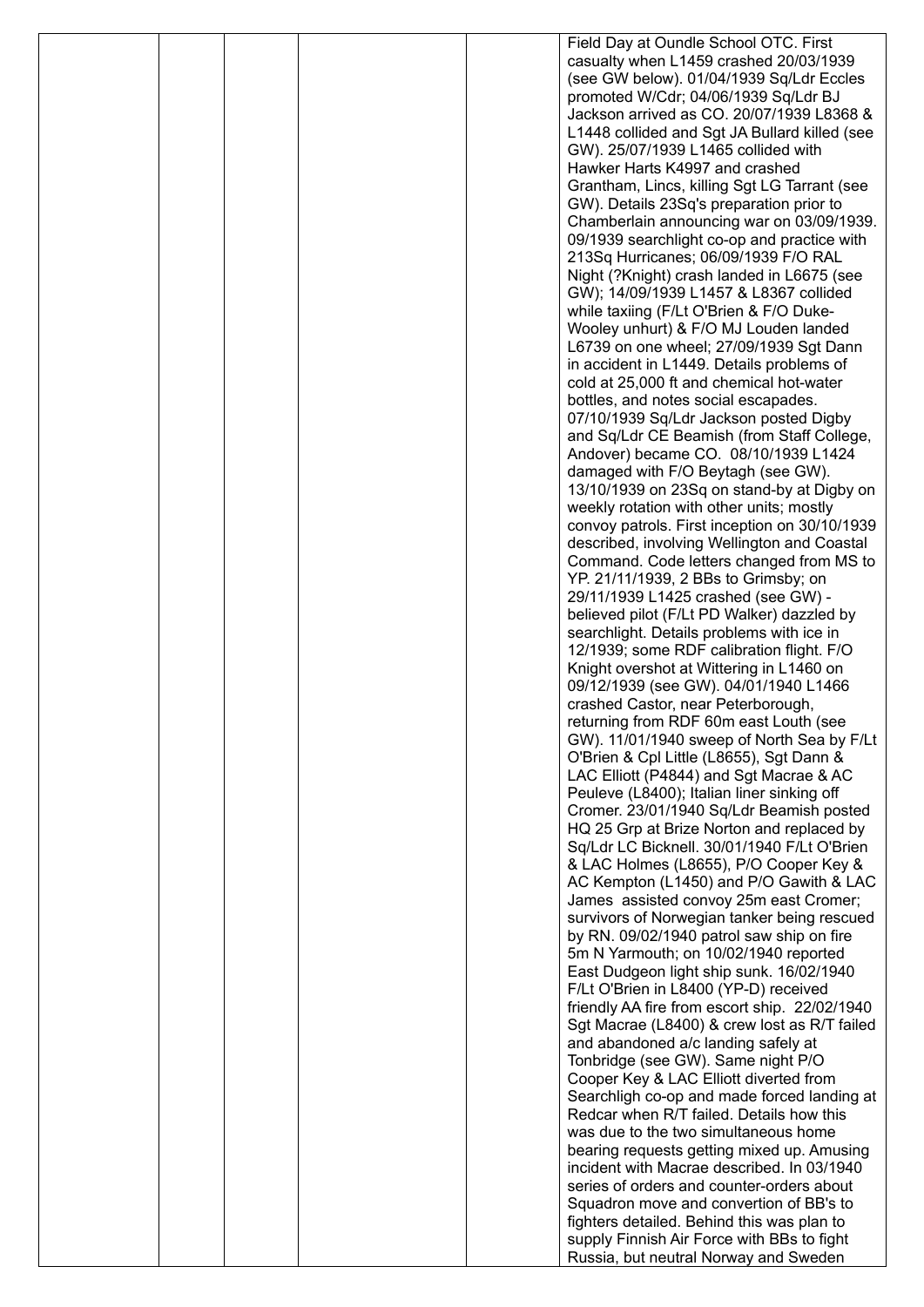|  |  | refused over-flying; Finnish reverse blue                                                     |
|--|--|-----------------------------------------------------------------------------------------------|
|  |  | swastikas painted on BBs. Finland ceded                                                       |
|  |  | bases to Russia 03/1940; BBs flown out by                                                     |
|  |  | 'civilians' (retired RAF pilots). 22/04/1940 Sir                                              |
|  |  | Hugh Dowling (C-in-C Fighter Commander)                                                       |
|  |  | visited 23Sq; incident described concerning                                                   |
|  |  | adaptations to machine gun and Sq<br>Armourer F/Sgt AW Gregg's derogatory                     |
|  |  | comments. 31/05/1940 23Sq moved from                                                          |
|  |  | Wittering to Collyweston (Colley Weston).                                                     |
|  |  | 06/1940 brought more Night Interception                                                       |
|  |  | Patrols; these described in detail with                                                       |
|  |  | problems of radar, H/F radio sets, night flying                                               |
|  |  | and how these overcome, esp credit to                                                         |
|  |  | Royal Observer Corps. Long detailed                                                           |
|  |  | description of Night Interception incident                                                    |
|  |  | 18/06/1940 with F/Lt Duke-Wooley and AC                                                       |
|  |  | Bell (WOp/AG) in YP-L when Heinkel shot                                                       |
|  |  | down over Norfolk coast; returned to base                                                     |
|  |  | but BB DBR. Sgt Close in L1458 had<br>attacked same Heinkel but been shot down.               |
|  |  | Unclear if Obs also in L1458, but Wop/AG                                                      |
|  |  | baled out (see GW below). In L8687 (YP-X)                                                     |
|  |  | Sq/Ldr O'Brien claimed another Heinkel but                                                    |
|  |  | went into spin; added dangers of bailing out                                                  |
|  |  | described and attempts to save unconscious                                                    |
|  |  | Obs, P/O King-Clarke; Cpl Little failed to                                                    |
|  |  | escape (see GW). Enemy a/c shared with                                                        |
|  |  | F/O Petra in 19Sq Spitfire L1032 who shot                                                     |
|  |  | down and baled out. 28/06/1940 P/O Willans                                                    |
|  |  | & P/O Atkinson hit He 111 over Norwich in                                                     |
|  |  | YP-Z. 05/07/1940 P/O Kaye baled out of<br>K7156 (YP-X) on AA co-op sortie (see GW);           |
|  |  | 08/08/1940 P/O CF Cardnell & Sgt C                                                            |
|  |  | Stephens killed when L1488 (YP-K) crashed                                                     |
|  |  | in night patrol (see GW). On 09/08/1940                                                       |
|  |  | Sq/Ldr Heycock became CO. 10/08/1940                                                          |
|  |  | two forced landings due to engine failure                                                     |
|  |  | (F/Lt Duke-Wooley in YP-P at Coltishall &                                                     |
|  |  | P/O Willans in YP-Z at Sutton Bridge and an                                                   |
|  |  | engine seizure 13/08/1940 for P/O Pattison                                                    |
|  |  | in YP-Q, which seized again 14/08/1940 with                                                   |
|  |  | P/O AJS Pattison & Sgt WD McAdam.<br>16/08/1940, 23Sq returns to Wittering from               |
|  |  | Collyweston. Early morning raid by BB to                                                      |
|  |  | Horsham St Faith or Martlesham for                                                            |
|  |  | breakfast mushrooms! 08/1940, new VHF                                                         |
|  |  | sets more reliable but only 20min life of                                                     |
|  |  | batteries. 12/08/1980 23Sq left Wittering; 'A'                                                |
|  |  | flight to Middle Wallop & 'B' flight to Ford                                                  |
|  |  | both in Night Interception Flights; 25/09/1940                                                |
|  |  | L8369 (YP-B) stalled and crashed while                                                        |
|  |  | night landing at Middle Wallop killing all crew<br>(see GW). Airborne Interception radar (AI) |
|  |  | introduced; sparked when switched on and                                                      |
|  |  | weight affected BB performance. 09/10/1940                                                    |
|  |  | interception of e/a by F/O Ensor in                                                           |
|  |  | Beaufighter R2077 on loan for trial from                                                      |
|  |  | 29Sq, Digby. 14/10/1940 F/O Gawith & Sgt                                                      |
|  |  | Nicholls in YP-P fired shot at e/a. 30/10/1940                                                |
|  |  | L6721 crashed at South Berstead on routine                                                    |
|  |  | patrol after R/T failure and crew killed (see                                                 |
|  |  | GW). Night interception sorties continued in                                                  |
|  |  | 11/1940 as well as searchlight and AA co-op.                                                  |
|  |  | Night 22-23/11/1940 F/Sgt Burton in L6841<br>overshot at Tangmere (see GW). 23Sq BBs          |
|  |  | to be replaced by Douglas Havocs; on                                                          |
|  |  | 23/11/1940 Havoc AW397 crashed at Ford                                                        |
|  |  | with F/O Harding. 04/12/1940 Sq/Ldr Heycok                                                    |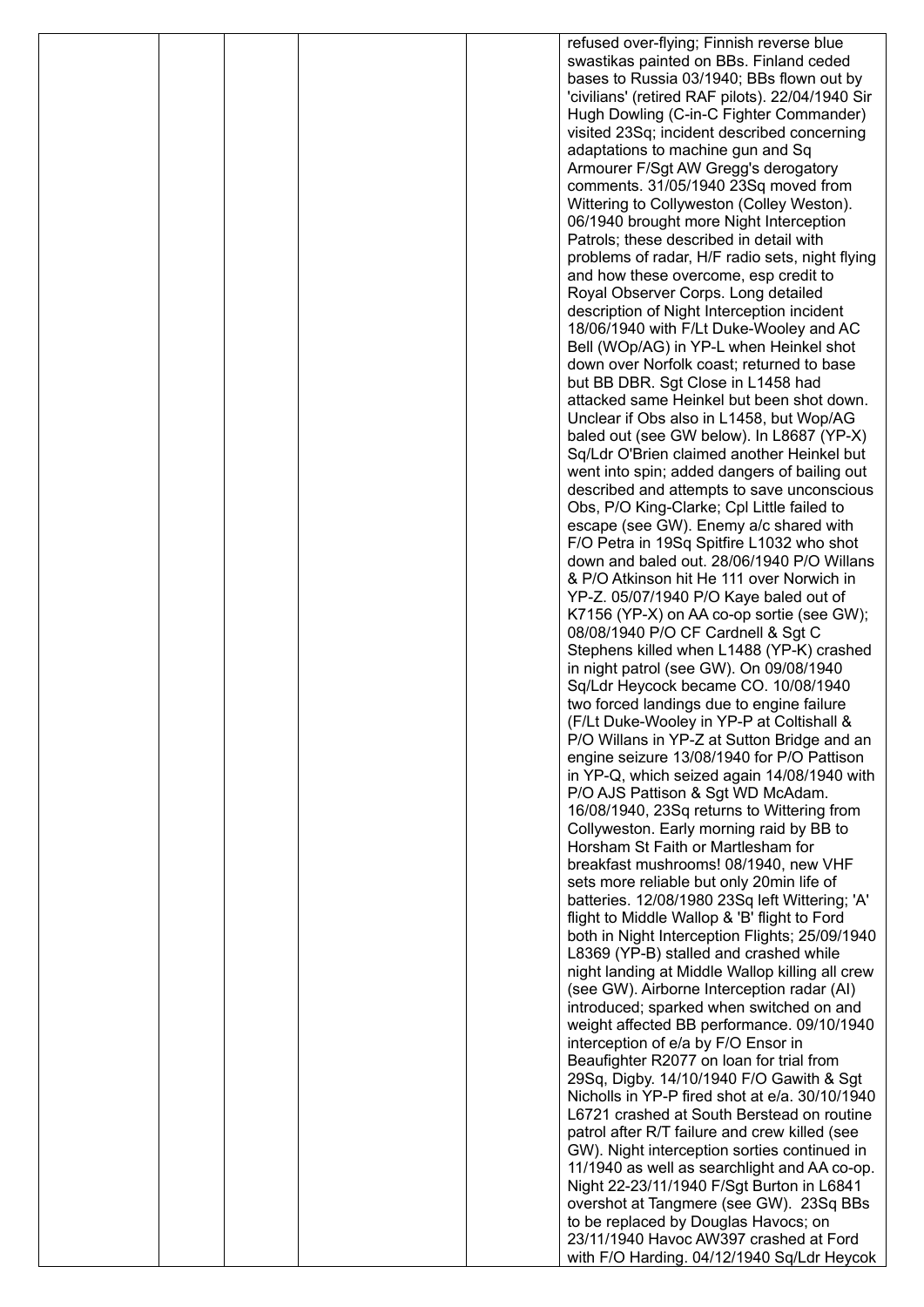|  |  | posted to Group HQ and replaced by Sq/Ldr                                                |
|--|--|------------------------------------------------------------------------------------------|
|  |  | CHA Colman. 10/12/1940 order that AI                                                     |
|  |  | removed from 8 BBs in preparation for                                                    |
|  |  | special op in Europe; delayed by weather.<br>11/12/1940; P/O Duff attacked by Ju 88.     |
|  |  | Note: Author thanks to 23Sq for making their                                             |
|  |  | records available.                                                                       |
|  |  | GW: All the following are 23Sq                                                           |
|  |  | 20/03/1939, L1459, lost power in cloud and                                               |
|  |  | spun into ground 8m NNW of Banbury,                                                      |
|  |  | Oxon. P/O Raven killed.                                                                  |
|  |  | 20/07/1939, L8368, collided with L1448 and                                               |
|  |  | crashed; Sgt J Bullard (pilot) gave his                                                  |
|  |  | parachute to Oundle schoolboy passenger<br>who was saved, but he was killed; L1448       |
|  |  | landed and repaired.                                                                     |
|  |  | 25/07/1939, L1465 abandoned in air when                                                  |
|  |  | lost in bad weather; F/O P Walker baled out                                              |
|  |  | safely but Sgt L Tarrant killed.                                                         |
|  |  | 06/09/1939, L6675, stalled during night                                                  |
|  |  | landing at Wittering, hit ground hard and                                                |
|  |  | tipped up. F/O R Knight (pilot) and crewman                                              |
|  |  | unhurt; airframe to ground training as 1710M                                             |
|  |  | 08/10/1939, L1424, DBR, belly-landed at<br>Digby in error, F/O Beytagh & crew uninjured  |
|  |  | (L1424 used at RAE & A&AEE for gun-pack                                                  |
|  |  | trials)                                                                                  |
|  |  | 29/11/1939, L1452, Mk I-F, engine cut on                                                 |
|  |  | searchlight co-op, control lost and a/c dived                                            |
|  |  | into ground at Stockwith (nr Gainborough,                                                |
|  |  | Lincs). F/Lt P Walker and Cpl C Francis                                                  |
|  |  | (229Sq) killed, LAC Chrystall baled out                                                  |
|  |  | safely.                                                                                  |
|  |  | 09/12/1939, L1460, engine cut and a/c<br>overshot night landing and struck obstacle at   |
|  |  | Wittering. F/O Knight & crew uninjured;                                                  |
|  |  | airframe became 1892M.                                                                   |
|  |  | 04/01/1940, L1466, crashed when engine                                                   |
|  |  | cut (believed to be due to lack of fuel)                                                 |
|  |  | returning from radar calibration flight at                                               |
|  |  | Helpston Heath, Peterborough. P/O R Barritt                                              |
|  |  | and Cpl R Wilson died in hospital, AC2 A                                                 |
|  |  | Wilson killed.<br>22/02/1940, L8400, abandoned by Sgt                                    |
|  |  | Macrae, AC Cullen & AC Peuleve when lost                                                 |
|  |  | in Searchlight Co-op sortie with R/T failure;                                            |
|  |  | crashed on houses in Tonbridge, Kent,                                                    |
|  |  | causing civilian casualties.                                                             |
|  |  | 18-19/06/1940, L1458, FTR, shot down by                                                  |
|  |  | return fire from He.111; Sgt A Close (pilot)                                             |
|  |  | KIA, his crewman LAC L Karasek baled out                                                 |
|  |  | successfully.<br>18-19/06/1940, L8687, damaged by return                                 |
|  |  | fire from He.111; Sq/Ldr J O'Brien (pilot)                                               |
|  |  | baled out safely but P/O C King-Clark (Obs),                                             |
|  |  | who struck prop, and Cpl D Little (WOp/AG)                                               |
|  |  | KIA.                                                                                     |
|  |  | 05/07/1940, K7156, abandoned by solo pilot                                               |
|  |  | P/O Kaye after control lost in cloud, crashed                                            |
|  |  | at Granby, Notts.                                                                        |
|  |  | 08/08/1940, L1488, FTR, control lost during                                              |
|  |  | night patrol and spiralled into ground near<br>Peterborough; crew P/O C Cardnell and Sgt |
|  |  | C Stephens KIA.                                                                          |
|  |  | 25/09/1940, L8369, FTR from night patrol,                                                |
|  |  | port engine failed, stalled in Middle Wallop                                             |
|  |  | circuit and crashed at Broughton; P/O E                                                  |
|  |  | Orgias (NZ), Sgt L R Karasek and AC2 R I                                                 |
|  |  | Payne KIA.                                                                               |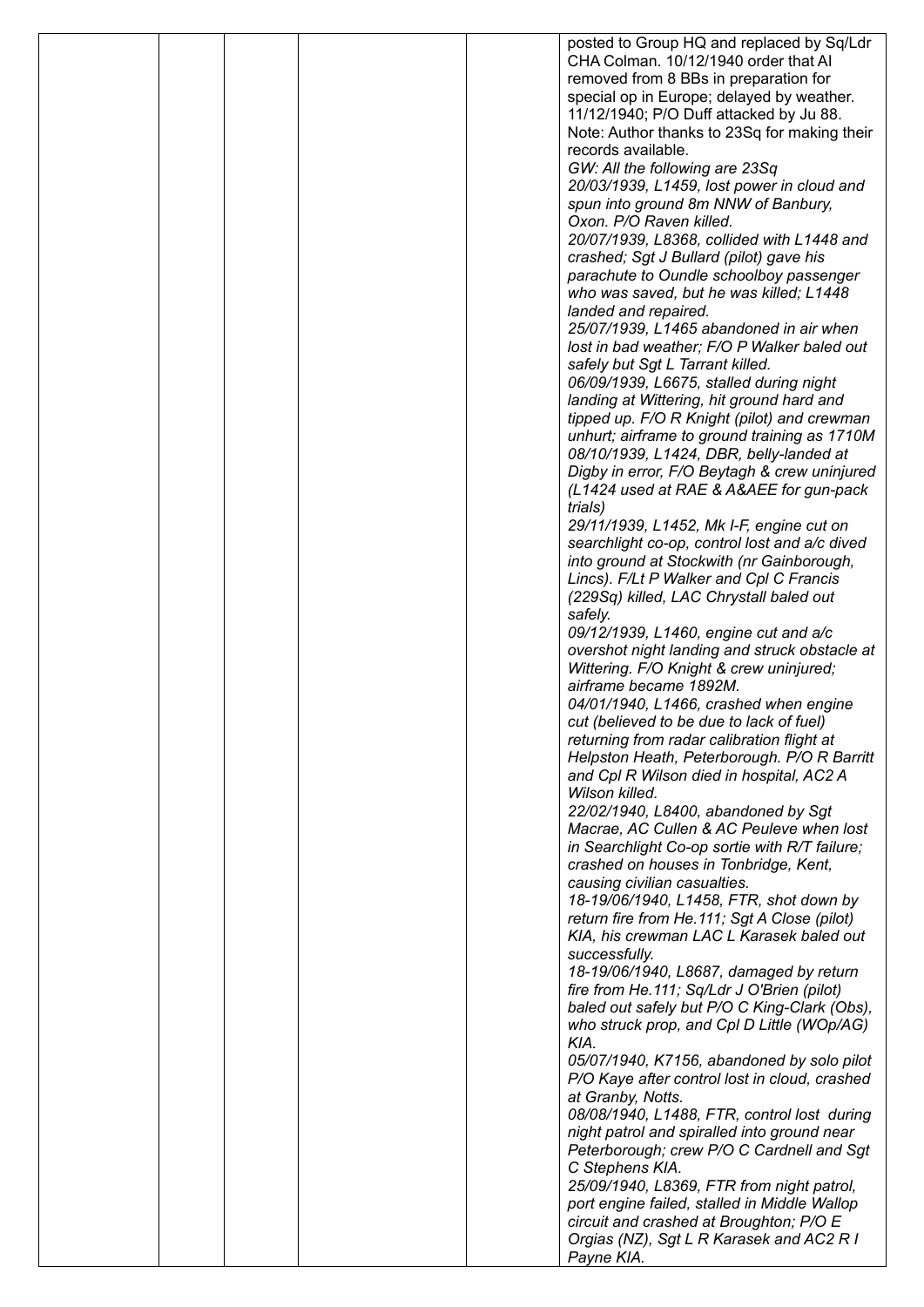|                  |   |         |                                    |                              | 30-31/10/1940, L6721, FTR, crashed on<br>night patrol in bad weather and with no radio,<br>hit house at South Berstead; F/O HJ<br>Woodward, P/O AA Atkinson and Sgt HT<br>Perry KIA.<br>22-23/11/1940, L6841, flaps jammed and<br>overshot landing at Tangmere returning from<br>night patrol; F/Sgt Burton & crew uninjured,<br>a/c DBR                                                                                                                                                                                                                                                                                                                                                                                                                                                                                                                                                                                                                                                                                                                                                                                                                                                         |
|------------------|---|---------|------------------------------------|------------------------------|--------------------------------------------------------------------------------------------------------------------------------------------------------------------------------------------------------------------------------------------------------------------------------------------------------------------------------------------------------------------------------------------------------------------------------------------------------------------------------------------------------------------------------------------------------------------------------------------------------------------------------------------------------------------------------------------------------------------------------------------------------------------------------------------------------------------------------------------------------------------------------------------------------------------------------------------------------------------------------------------------------------------------------------------------------------------------------------------------------------------------------------------------------------------------------------------------|
|                  | 8 | Article | Blenheims, Snakes<br>and Scorpions | $\overline{\text{RS}}$ Heath | When Japan entered war Air Forces in India<br>& Burma were re-inforced with back-up units.<br>Heath tell of life at No.122 (re-numbered<br>143) Repair & Salvage Unit (RSU). West<br>from Calcutta (Kolkata now) on Grand Trunk<br>Road is Asansol, an important railway<br>junction and where RSU 122 set up early<br>1942. 45Sq and 113Sq based Asansol with<br>34Sq SE at Ondal. Most a/c BBs MkIV, a few<br>MkV, which had already served in UK & ME<br>before fighting in Burma. Details several<br>anecdotes about state of BBs, esp from<br>USAAF in their new B-24s and B-25s. One<br>'sluggish' BB had flown to Burma carrying<br>several ground crew, with tools, plus full<br>bomb load! Interesting description of health<br>hazards, hidden scorpions, ants, monsoons,<br>heat, replacing distorted perspex and<br>accomodation in former convent school until<br>billets available. Competition between an<br>American & Canadian pilot about flying close<br>to cross on school; believes there is a photo<br>of American flying onto cross.<br>Note: this photo on internet with caption that<br>it's a 113Sq BB flown by F/Sgt Mike Folliet<br>Foster. Source is Sgt Cyril Law. |
| John<br>Larcombe | 8 | Report  | <b>Restoration Report</b>          |                              | Port wing, with new wing-tip, completed;<br>starboard to start soon, with metal skin<br>guage thicker than original, adding strength.<br>Fuselage stripped, repaired, several new<br>formers built, primed & painted internally,<br>ditto with fin. Expenditure & income balance<br>with money raised from Grand Flying Draw<br>(£3K) & sale of 2 limited edition Blenheim<br>prints. Also donations, esp from ex-Blenheim<br>crew & families; thanks from Team! John<br>Larcombe, who did all test flying for first<br>restored Blenheim, was killed 04/06/1990<br>when his Bell P-63 Kingcobra crashed south<br>of Paris on flight back to UK after air display.                                                                                                                                                                                                                                                                                                                                                                                                                                                                                                                               |
|                  | 8 | Data    | Addresses for<br>Correspondence    |                              | Addresses and phone numbers of Hugh<br>Wheeler (Archivist/Editor) in Potters Bar and<br>Betty George (Secretary) in Enfield given                                                                                                                                                                                                                                                                                                                                                                                                                                                                                                                                                                                                                                                                                                                                                                                                                                                                                                                                                                                                                                                                |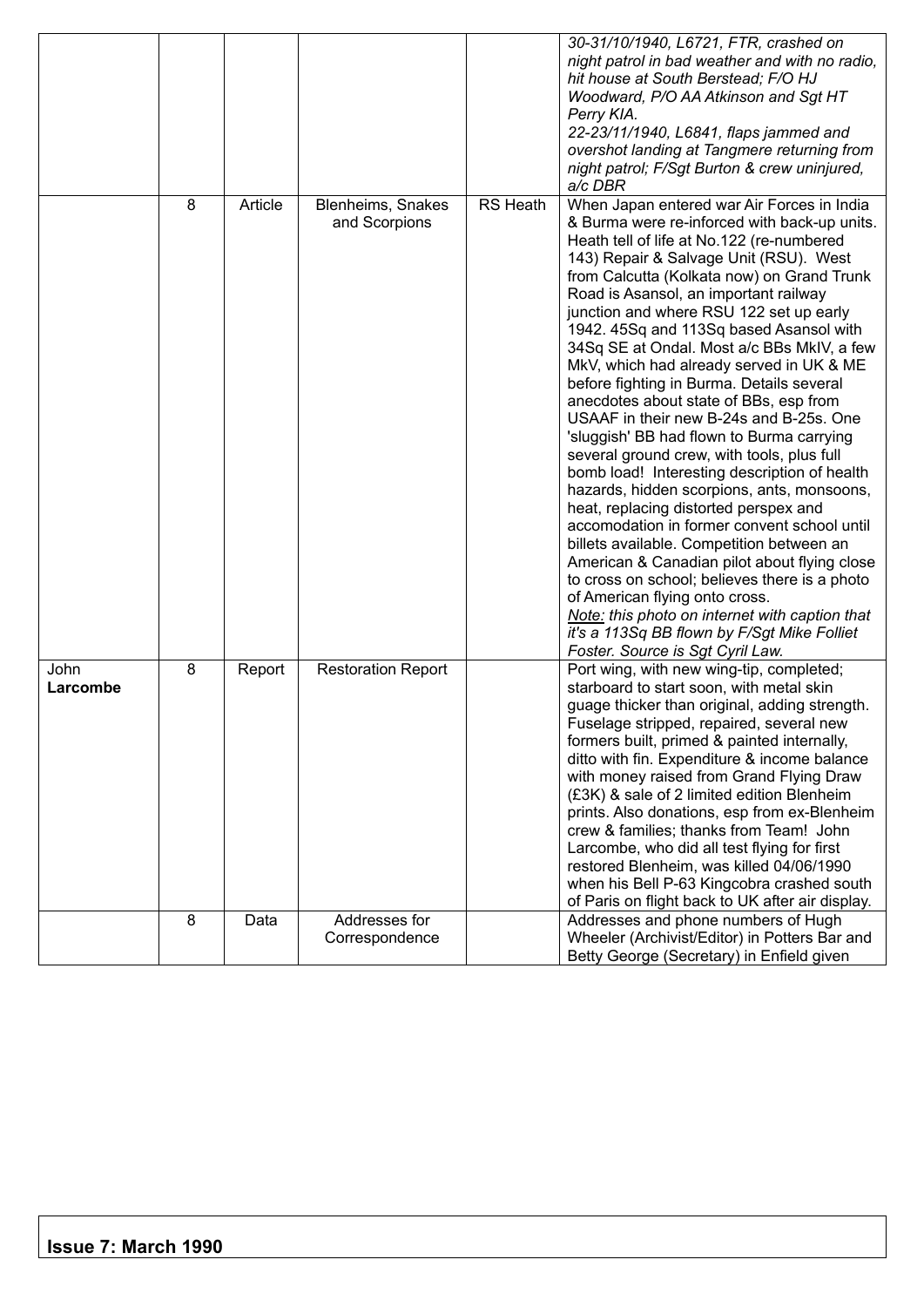| <b>Topic</b> | Page         | <b>Type</b>             | <b>Title</b>             | <b>Author</b> | <b>Notes &amp; Search Words</b>                                                               |
|--------------|--------------|-------------------------|--------------------------|---------------|-----------------------------------------------------------------------------------------------|
|              |              | Report                  | Chairman's Message       | Hugh          | Newly formed Editorial Sub-Committe now                                                       |
|              |              |                         |                          | George        | responsible for journal; Sq/Ldr Norman                                                        |
|              |              |                         |                          |               | McLeod been posted to Lyneham & stepped<br>down after editing first 6 issues. Historical      |
|              |              |                         |                          |               | information sent in by members is being                                                       |
|              |              |                         |                          |               | catalogued and library of photos compiled.                                                    |
|              |              |                         |                          |               | Reminder re AGM on 24/03/1990                                                                 |
|              | $\mathbf 1$  | Obit                    |                          |               | Tony MaCavera has died; sympathies to his                                                     |
|              |              |                         |                          |               | daughter Heather and family                                                                   |
|              | $\mathbf{1}$ | Notice                  | <b>Society Notices</b>   |               | Paddy Porter has reunited Les Threadgold                                                      |
|              | $\mathbf 1$  | Notice                  |                          |               | with pilot who rescued him from burning BB.                                                   |
|              |              |                         |                          |               | Society located two families of 3 BB aircrew<br>buried at Munsterbilzen, Belguim, and invited |
|              |              |                         |                          |               | them to 50th anniversary on 12/05/1990 (see                                                   |
|              |              |                         |                          |               | 08/01 & 26/04).                                                                               |
|              |              |                         |                          |               | GW: 12/05/1940, XVSq/15Sq, P6911 FTR;                                                         |
|              |              |                         |                          |               | shot down by flak & crashed Munsterbilzen,                                                    |
|              |              |                         |                          |               | Belgium; F/O A Oakley, Sgt E Avent & LAC                                                      |
|              |              |                         |                          |               | D Woods (age 19) KIA, buried Munsterbilzen                                                    |
|              | $\mathbf{1}$ | Notice                  |                          |               | Congratulations Harold Robson who, as Les                                                     |
|              | $\mathbf{1}$ | <b>Review</b>           |                          |               | Fearnley, holds Finnish Winter War medal<br>Ralph Barker's 'That Eternal Summer' due          |
|              |              |                         |                          |               | out by Collins 07/1990 (unknown stories of B                                                  |
|              |              |                         |                          |               | of B). 'We all Wore Blue' by Muriel Pushman                                                   |
|              |              |                         |                          |               | (royalties from sales help ex-service people                                                  |
|              |              |                         |                          |               | to return to UK for reunions). 'Angel's Visit -                                               |
|              |              |                         |                          |               | from Biplanes to Jet' by Frank Griffiths,                                                     |
|              |              |                         |                          |               | published by Harmsworth (good read with                                                       |
|              |              |                         |                          |               | BB incidents). Note: All available on-line.                                                   |
|              | 1<br>1       | Notice<br><b>Notice</b> |                          |               | Sale of ties-tacks (£3) & scarves (£6)<br>Next issue: progress report on BB                   |
|              |              |                         |                          |               | restoration, history of BB as night fighters &                                                |
|              |              |                         |                          |               | working on a Repair & Salvage Unit in India.                                                  |
|              | $\mathbf{1}$ | Notice                  | <b>Grand Flying Draw</b> |               | Reminder: All tickets sold & counterfoils                                                     |
|              |              |                         |                          |               | returned by 24/03/1990 AGM, RAF Museum                                                        |
|              | $\mathbf 1$  | Notice                  | <b>Proposed Society</b>  |               | Proposed 2-day get-together at RAF Wyton,                                                     |
|              |              |                         | Weekend                  |               | Upwood and Memorial Service at Warboys<br>Parish Church on 29/06/1990 to 30/06/1990.          |
| 40 Squadron  | $2 - 3$      | Article                 | 40 Squadron              | John Gunby    | From 23/05/1940 to 31/05/1940 40Sq flew                                                       |
|              |              |                         | (continued)              |               | 10 more ops, most of 6 BBs in formation with                                                  |
|              |              |                         |                          |               | one a/c lost; crew with 40Sq just one week.                                                   |
|              |              |                         |                          |               | Details why lack of training & formation flying                                               |
|              |              |                         |                          |               | made new crews so vunerable. After W/Cdr                                                      |
|              |              |                         |                          |               | Llewellyn's death (23/05/1940) Sq/Ldr                                                         |
|              |              |                         |                          |               | Paddon temp CO until new CO, W/Cdr Denis<br>Barnett appt 03/06/1940. Paddon introduced        |
|              |              |                         |                          |               | him but, on 06/06/1940 Sq/Ldr Paddon                                                          |
|              |              |                         |                          |               | missing on unescorted raid. Paddon survived                                                   |
|              |              |                         |                          |               | but, with others, became a POW. F/O                                                           |
|              |              |                         |                          |               | Wakeford and crew survived crash and                                                          |
|              |              |                         |                          |               | made way back to 40Sq at Wyton by                                                             |
|              |              |                         |                          |               | circuitous routes. Other 'new' crews lost                                                     |
|              |              |                         |                          |               | 06/06/1940, but experienced crews<br>irreplacable. Excellent description by F/O               |
|              |              |                         |                          |               | Bromley of daily routine & tensions in crew                                                   |
|              |              |                         |                          |               | room waiting for 'op' phone call (would be                                                    |
|              |              |                         |                          |               | same for any 2 Group BB squadron). Recalls                                                    |
|              |              |                         |                          |               | row of small sports cars for sale outside                                                     |
|              |              |                         |                          |               | hangar indicating lost crews. Two crews lost                                                  |
|              |              |                         |                          |               | 14/06/1940, including experienced Sq/Ldr                                                      |
|              |              |                         |                          |               | Gleed (9th of 16 'old hands' lost) then on                                                    |
|              |              |                         |                          |               | 09/07/1940 the 'indestructible' Sq/Ldr Batt<br>shot down of recce over N Sea, with his        |
|              |              |                         |                          |               | body, and that of Wop/AG, recovered by                                                        |
|              |              |                         |                          |               | destroyer; Bob Batt & rescuing naval officer                                                  |
|              |              |                         |                          |               | had been drinking companions pre-war at                                                       |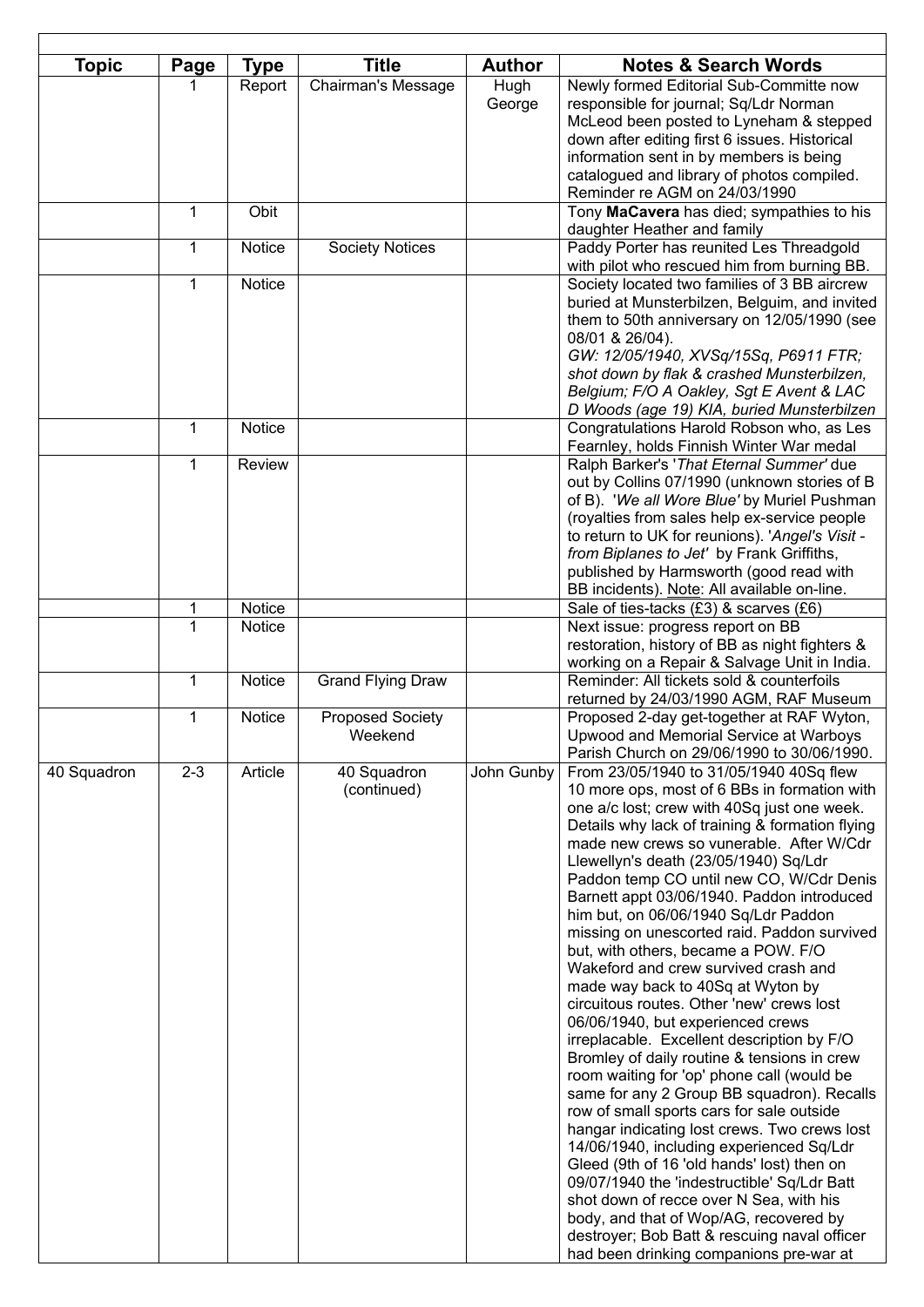|  |  | the 'Dog House', Frilford Heath, nr Abingdon.                                            |
|--|--|------------------------------------------------------------------------------------------|
|  |  | 27/06/1940, after escorting Spitfires had left,                                          |
|  |  | 2 BBs on photo recce hit by Me 109 over                                                  |
|  |  | Channel, one shot down; F/O Bromley                                                      |
|  |  | crash-landed Hawkinge, Wop/AG wounded                                                    |
|  |  | (awarded DFM). Bromley had bullet in flying                                              |
|  |  | helmet and posted to OTU. Other air-crew<br>also posted from 40Sq with injuries/         |
|  |  | exhaustion. By 10/07/1940 of original 16                                                 |
|  |  | 40Sq pilots only 5 left: Sgt Higgins, Sq/Ldr                                             |
|  |  | Smeddle, F/Lt Hill, F/Lt Stevenson & F/O                                                 |
|  |  | Wakeford. F/Lt Hill ('want to be oldest pilot                                            |
|  |  | on Sq, not the best') posted ME 08/1940,                                                 |
|  |  | and Jimmy Higgins left early 09/1940 leaving                                             |
|  |  | 1 Obs & 2 Wop/AG from 48 original pre-                                                   |
|  |  | war/05/1940 40Sq aircrew. Under W/Cdr                                                    |
|  |  | Barnett BBs flew daylight ops under cloud                                                |
|  |  | cover attacking French aerodromes; in                                                    |
|  |  | 08/1940 'only' 4 a/c lost in ops & one                                                   |
|  |  | crashed on take off killing all crew. From                                               |
|  |  | 09/08/1940 night flying practice and by end<br>08/1940 to 11/1940 40Sq attacking docks & |
|  |  | invasion barges, mainly at Boulogne,                                                     |
|  |  | Dunkirk, Calais, Ostend & Flushing & later                                               |
|  |  | the Ruhr, usually with 6-8 BBs and multiple                                              |
|  |  | targets. Eg 28/10/1940 88 a/c sent to Essen,                                             |
|  |  | Ostrum, Waalhaven, Mannheim, Kiln &                                                      |
|  |  | Ypenberg, this dispersion of effort only                                                 |
|  |  | changed when 40Sq at Alconbury with                                                      |
|  |  | Wellingtons. Losses dropped with 5 in                                                    |
|  |  | 08/1940, 3 in 09/1940 & none 10/1940 but                                                 |
|  |  | crews posted to OTUs & Spec N course                                                     |
|  |  | (P/O Higgins and Sq/Ldr Smeddle from                                                     |
|  |  | original crews) or sent to ME (incl F/Lt Hill                                            |
|  |  | from originals). Long quote from letter by Sgt<br>Monyy Coe (Obs) to 'Frankie', a Wop/AG |
|  |  | with whom he'd flown, mentions loss, after                                               |
|  |  | 'Ken', of Reilly and crew; Sq/Ldr Thomas                                                 |
|  |  | (new B Flight CO); Chiefy Broadhurst,                                                    |
|  |  | Marsden, Jock Burns; Evans, Frank Little &                                               |
|  |  | Jock Watts; Alf Coburn at Raynham; Powis-                                                |
|  |  | Jones at Alconbury; several 'new blokes'.                                                |
|  |  | Monty flies with Ginger Johnson, Paddy                                                   |
|  |  | Morrison & vividly describes flying thru                                                 |
|  |  | electric storm returning from Ostend.                                                    |
|  |  | Mentions departure 'Jimmy the Higg' (Nav<br>course at St Athan), 'Jeff' (to OTU), Lew    |
|  |  | Cody (staying) & F/Lt Payne, Holmans,                                                    |
|  |  | Edwards, Goodman, Shaw (Horse-face),                                                     |
|  |  | Liggins, Trail-Smith & Fry to Egypt. Ken                                                 |
|  |  | Howarth fell off 'bike (details). All leave                                              |
|  |  | cancelled; night trips to Plouscat (France), St                                          |
|  |  | Omer, Ostend & Ruhr (Cologne) and                                                        |
|  |  | awaiting another while writes; 3 bombs near                                              |
|  |  | Sgt Mess, no damage; letter ends. No crews                                               |
|  |  | lost 10/1940, but fewer raids due to weather,<br>haze over Ruhr and limits of BBs.       |
|  |  | 01/11/1940 40Sq converted to Wellingtons                                                 |
|  |  | and transferred from 2 Group to 3 Group.                                                 |
|  |  | 12/1939 convertion from Battles to BBs was                                               |
|  |  | great relief, but mixed feelings about leaving                                           |
|  |  | the BBs; details reasons including BBs being                                             |
|  |  | 'almost aerobatic' compared with Wellingtons                                             |
|  |  | which 40Sq flew until 03/1945. Inspite of                                                |
|  |  | losses 40Sq lucky to have BB for those 11                                                |
|  |  | months when other 2 Group Sqs still flying                                               |
|  |  | Battles on 10/05/1940; vital part of WWII                                                |
|  |  | when so many crews lost.                                                                 |
|  |  | GW: 25/05/1940, P4920, 40Sq, FTR from                                                    |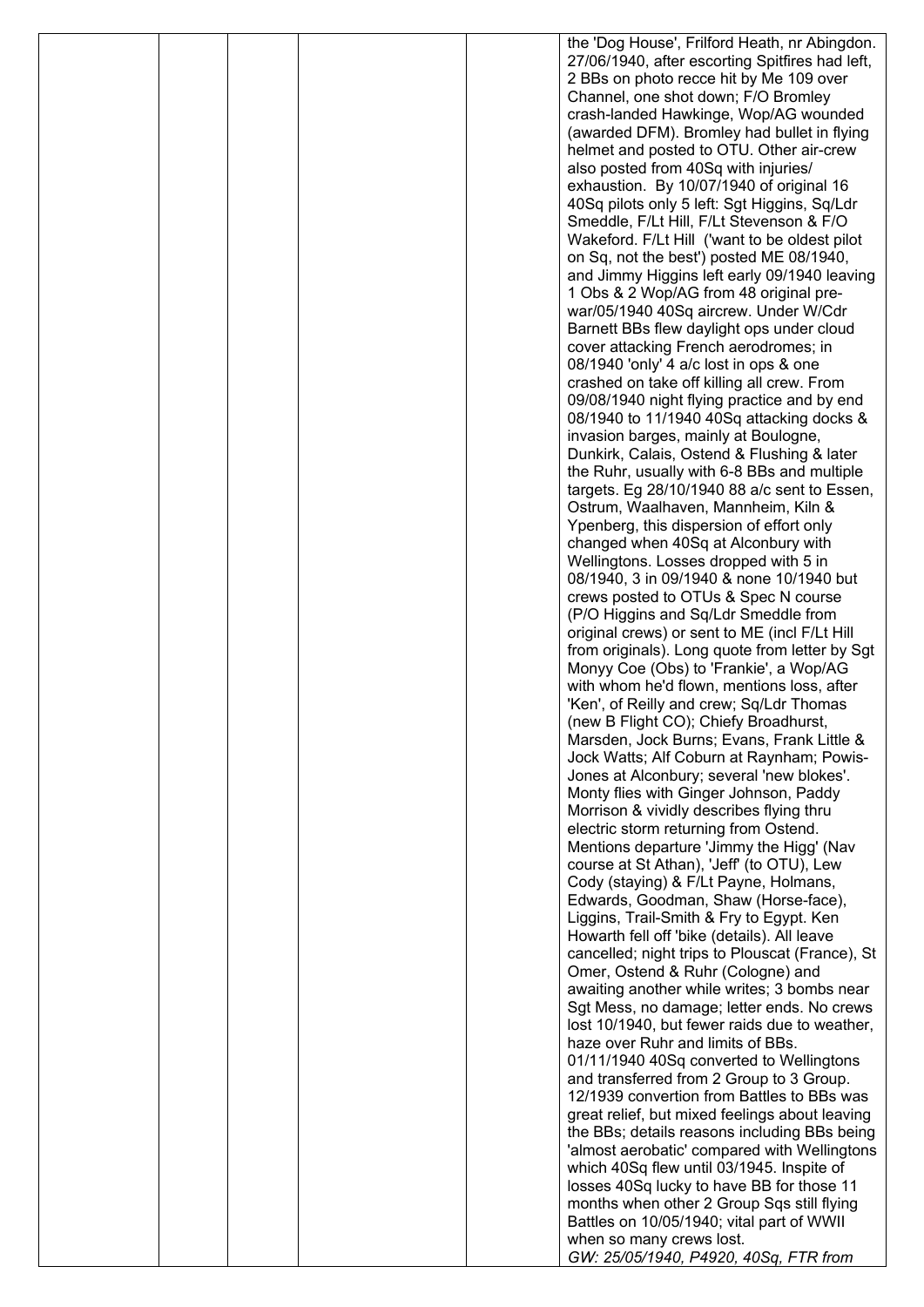|  |  | bombing sortie to Rety, shot down near                                                     |
|--|--|--------------------------------------------------------------------------------------------|
|  |  | target, Sgt S Tonks (pilot) captured, Sgt J                                                |
|  |  | Alexander (Obs) & LAC D Goffe (Wop/AG)                                                     |
|  |  | KIA, buried in Rety Cemetery;                                                              |
|  |  | On 06/06/1940 following 40Sq BBs took off<br>from Wyton for St Valery & FTR: L8827, shot   |
|  |  | down nr target, Sq/Ldr B Paddon (pilot), Sgt                                               |
|  |  | V Salvage (Obs) & Sgt T Foreman (Wop/AG)                                                   |
|  |  | captured & POWs. Brian Paddon escaped                                                      |
|  |  | back to UK 08/1942, awarded DSO; L9410                                                     |
|  |  | lost without trace, P/O B James, Sgt J                                                     |
|  |  | Garcka & Sgt W Thurby KIA, commemorated                                                    |
|  |  | on Runnymede; P4927, shot down nr target,                                                  |
|  |  | Sgt D Rice, Sgt R Moffatt & Sgt D Peters                                                   |
|  |  | captured & POWs; P4917, crash-landed in                                                    |
|  |  | allied territory, P/O P Wakeford (pilot) & Sgt<br>A Wallace (Obs) injured & treated in UK  |
|  |  | hospitals, Sgt B Baker (Wop/AG) captured in                                                |
|  |  | French hospital & POW, but escaped via                                                     |
|  |  | Brittany & returned to UK; R3692, crash-                                                   |
|  |  | landed in battle area, P/O V Engstrom (pilot)                                              |
|  |  | evaded capture & treated in UK hospital, Sgt                                               |
|  |  | M Chouler (Obs) & Sgt D Liddle (Wop/AG)                                                    |
|  |  | captured & POWs.                                                                           |
|  |  | 14/06/1940, 40Sq, N3592 FTR, shot down in                                                  |
|  |  | battle area at Fresney, Sq/Ldr G Gleed, Sgt                                                |
|  |  | R Burge & Sgt A Sammells KIA, buried<br>Fresney Churchyard; on same raid R3693             |
|  |  | FTR, shot down in battle area, P/O Lewis                                                   |
|  |  | (pilot) & Sgt Currie (Obs) evaded capture,                                                 |
|  |  | Sgt Johnson (Wop/AG) KIA; 09/07/1940,                                                      |
|  |  | 40Sq, L8836 FTR to Wyton from recce to                                                     |
|  |  | Lisieux, lost in Channel, Sq/Ldr R Bratt DFC,                                              |
|  |  | Sgt A Spencer DFM & Sgt P Johnson KIA.                                                     |
|  |  | Sq/Ldr Bratt's body recovered by HMS                                                       |
|  |  | Brilliant, identified & buried at sea, all                                                 |
|  |  | commemorated at Runnymede. 27/06/1940,                                                     |
|  |  | 40Sq R3811 took off from Wyton on recce,<br>damaged by Me109s & force-landed at            |
|  |  | Hawkinge, Sgt G Gamble (Wop/AG)                                                            |
|  |  | wounded & awarded DFM, F/O C Bromley                                                       |
|  |  | (pilot) & Sgt F Little (Obs) uninjured & a/c                                               |
|  |  | repaired. 27/06/1940, 40Sq R3778 FTR to                                                    |
|  |  | Wyton after recce, shot down by Me109, Sgt                                                 |
|  |  | J Morton, Sgt A Kelso & Sgt J Winston KIA,                                                 |
|  |  | commemorated Runnymede. 14-15/08/1940                                                      |
|  |  | 240Sq BBs FTR to Wyton from sortie to                                                      |
|  |  | bomb Chartres airfield: P4908 damaged nr<br>target, ditched Cherbourg, Sgt K Newton,       |
|  |  | Sgt H Hotchkiss & Sgt C McCreary captured                                                  |
|  |  | & POWs; R3609 shot down, P/O G Parker                                                      |
|  |  | (pilot) captured & POW, Sgt G Easton (Obs)                                                 |
|  |  | & Sgt E Watson (Wop/AG) evaded capture                                                     |
|  |  | (Watson awarded MM); 25-26/08/1940 2                                                       |
|  |  | 40Sq BBs FTR to Wyton from sortie to bomb                                                  |
|  |  | airfield at Querqueville, both presumed shot                                               |
|  |  | down: in R3811 Sq/Ldr F Thomas, P/O G                                                      |
|  |  | Bayliss & Sgt G Dickson KIA & in T1927 Sgt<br>C Riley, Sgt F Newson & Sgt J Smith KIA, all |
|  |  | 6 air-crew commemorated Runnymede                                                          |
|  |  | memorial; 30-31/08/1940 40Sq L9326 FTR,                                                    |
|  |  | crashed & destroyed by fire after night take-                                              |
|  |  | off sortie to Emden, crew P/O W Evans, Sgt                                                 |
|  |  | F Little & Sgt J Watt KIA; 01-02/09/1940,                                                  |
|  |  | L8796, crash landed at West Roynham on                                                     |
|  |  | return from sortie to Nordenham, NW                                                        |
|  |  | Germany, DBR, P/O Whitehead injured, Sgt<br>A Coburn killed & Sgt J Robbins safe; 02-      |
|  |  | 03/09/1940 L8757 FTR, shot down by flak                                                    |
|  |  |                                                                                            |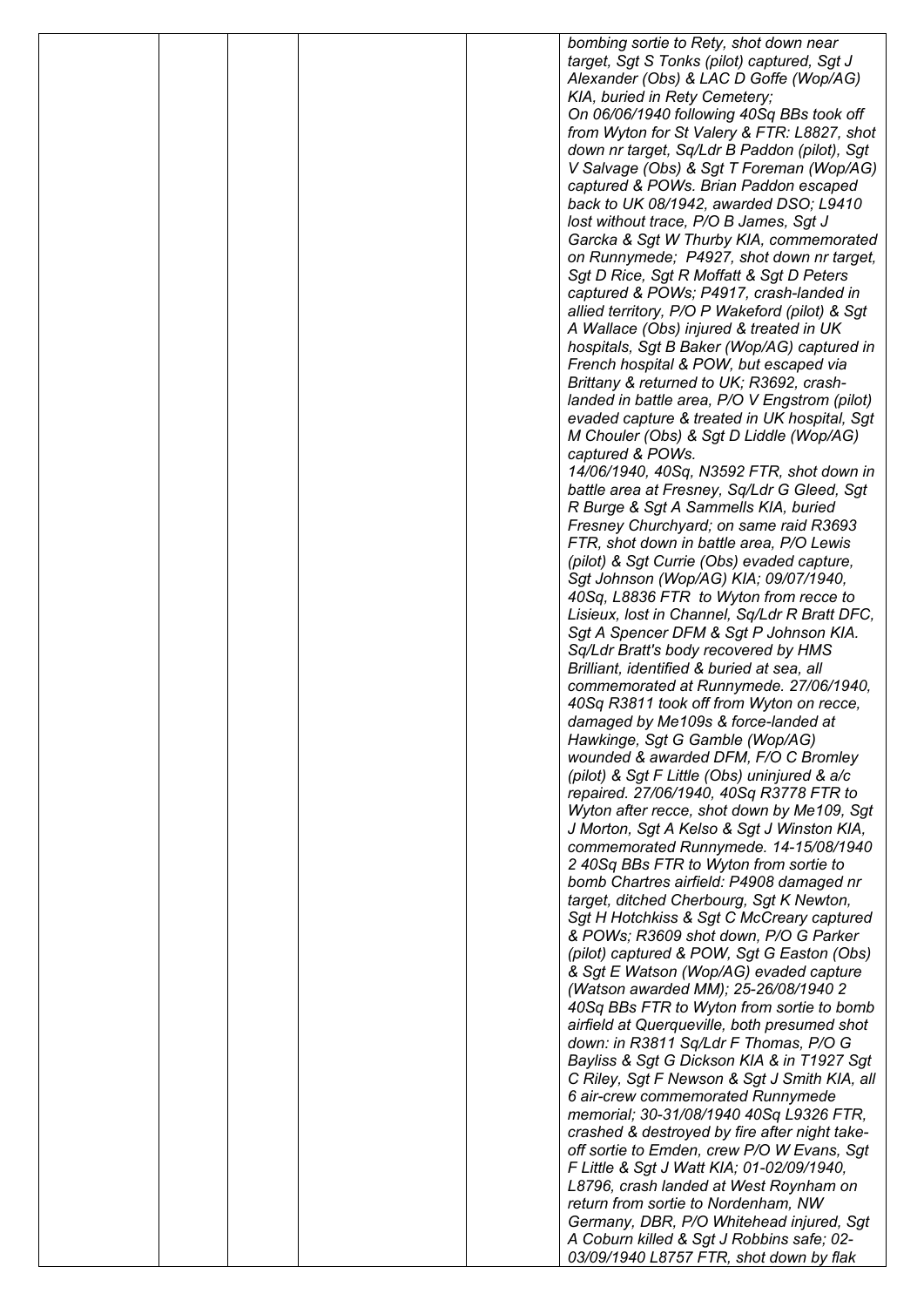|       |   |         |                                                                           |                 | bombing Schlebusch, NW Germany at night,<br>crashed in Waddenzee, F/Sgt Broadhurst,<br>Sgt A Marsden & Sgt A Burns KIA, 'Chiefy'<br>Broadhurst buried Den Burg, others on<br>Runnymede; 08-09/09/1940, R3612 FTR<br>Wyton from sortie to bomb Ostend. lost<br>without trace, crew Sgt L Patrick, Sgt T<br>Jarman & Sgt V Pegler KIA, commemorated<br>Runnymede; 25-26/07/1940, 40Sq R3763,<br>FTR Wyton from attack on Eelde airfield,<br>shot down over target, Sgt P Steele, Sgt J<br>Moore and Sgt R Peacock injured and<br>became POWs (Roger Peacock, writing as<br>Richard Passmore, describes life on 40Sq,<br>incl this loss - in his book 'Blenheim Boys').<br>Note: Can be bought on-line.                                                                                                                                                                                                                                                                                                                                                                                                                                                                                                                                                                                                                                                                                                                                                                                                                                                                                                                                                                                                           |
|-------|---|---------|---------------------------------------------------------------------------|-----------------|----------------------------------------------------------------------------------------------------------------------------------------------------------------------------------------------------------------------------------------------------------------------------------------------------------------------------------------------------------------------------------------------------------------------------------------------------------------------------------------------------------------------------------------------------------------------------------------------------------------------------------------------------------------------------------------------------------------------------------------------------------------------------------------------------------------------------------------------------------------------------------------------------------------------------------------------------------------------------------------------------------------------------------------------------------------------------------------------------------------------------------------------------------------------------------------------------------------------------------------------------------------------------------------------------------------------------------------------------------------------------------------------------------------------------------------------------------------------------------------------------------------------------------------------------------------------------------------------------------------------------------------------------------------------------------------------------------------|
| L4860 | 4 | Article | The End of One<br><b>Blenheim</b><br>L4860 (Mk IV) PZ-W<br>of 53 Squadron | Don<br>McLeod   | On 15/05/1940 53Sq BB L4860 flew to<br>advanced aerodrome Vitry-en-Artois from<br>Poix de Picardie as part of AASF working<br>with Air Support Command to the Army in<br>France. On 16/05/1940 at 0400 Army Major<br>briefed L4860's crew P/O Lovell (pilot), Sgt<br>McLeod (Obs) & Kenneth (Wop/AG), to<br>report troop movements along Albert canal<br>(briefing vague, details this). Set off 0430 to<br>rendezvous with 2 Hurricanes; 0500 over<br>target, usual flak ceased and attacked by Me<br>109s. Hurricanes counter-attacked leaving<br>BB vunerable; Wop/AG's .303 Browning of<br>little use against 109s explosive cannon<br>shells. Crew injured but Lovell managed to<br>crash-land BB, wheels up, in ploughed field.<br>Pilot pulled out by McLeod & Kenneth (who<br>least wounded). Injuries of Lovell & McLeod<br>detailed. 0515 two women came to help and<br>later crew taken in truck to clinic where<br>wounds dressed. On 17/09/1988 at Blen Soc<br>event at Duxford McLeod met Monsieur<br>Walter Veugen, member of Belgian<br>Resistance Assn at Gellick, and mentioned<br>being shot down at Peruwelz (between<br>Tournai & Mons). Veugen wrote to Mayor of<br>Peruwelz and Amicale des Resistants de<br>Peruwelz had photo of crashed BB at small<br>village of Wadelincourt; the two ladies who<br>bandaged crew are still alive! Monsieur<br>Gabriel Ledru had taken, hidden & preserved<br>small parts of L4860. On 27/05/1989<br>McLeod and his wife invited to Peruwelz to<br>be presented with these and RAF crews<br>honoured. Sadly W/Cdr Lovell died in 1985;<br>does anyone know where abouts of Wop/AG<br>Sgt Kenneth?<br>Pic: crashed L4860 with children stood on it. |
|       | 4 | Notice  | Society Routine<br>Orders                                                 |                 | Blenheim Dance for Society Members at<br>Duxford Airfield 19/05/1990, 1940s dress/<br>uniform. Guest of Honour AM Sir Ivor Broom<br>with String of Pearls Orchestra. Tickets £15<br>from Andy Gilmour for Restoration Fund.                                                                                                                                                                                                                                                                                                                                                                                                                                                                                                                                                                                                                                                                                                                                                                                                                                                                                                                                                                                                                                                                                                                                                                                                                                                                                                                                                                                                                                                                                    |
|       | 5 | Notice  | Help the Archivist                                                        | Hugh<br>Wheeler | Thanks 80 members who have returned<br>forms so far, will write to all. Currently<br>researching repair & maintenance of BB, eg<br>how shortage of spares dealt with & 'kitchen<br>table' repairs, etc to keep BBs flying.                                                                                                                                                                                                                                                                                                                                                                                                                                                                                                                                                                                                                                                                                                                                                                                                                                                                                                                                                                                                                                                                                                                                                                                                                                                                                                                                                                                                                                                                                     |
|       | 5 |         | Photo Identification                                                      | Hugh<br>Wheeler | 40Sq members agree photo (see 06/06)<br>wrongly identified at RAF Museum, as none<br>of 13 people recognised. Taking account of<br>stressed expression on faces (op squadron),<br>uniforms, BBs colour scheme and a small                                                                                                                                                                                                                                                                                                                                                                                                                                                                                                                                                                                                                                                                                                                                                                                                                                                                                                                                                                                                                                                                                                                                                                                                                                                                                                                                                                                                                                                                                      |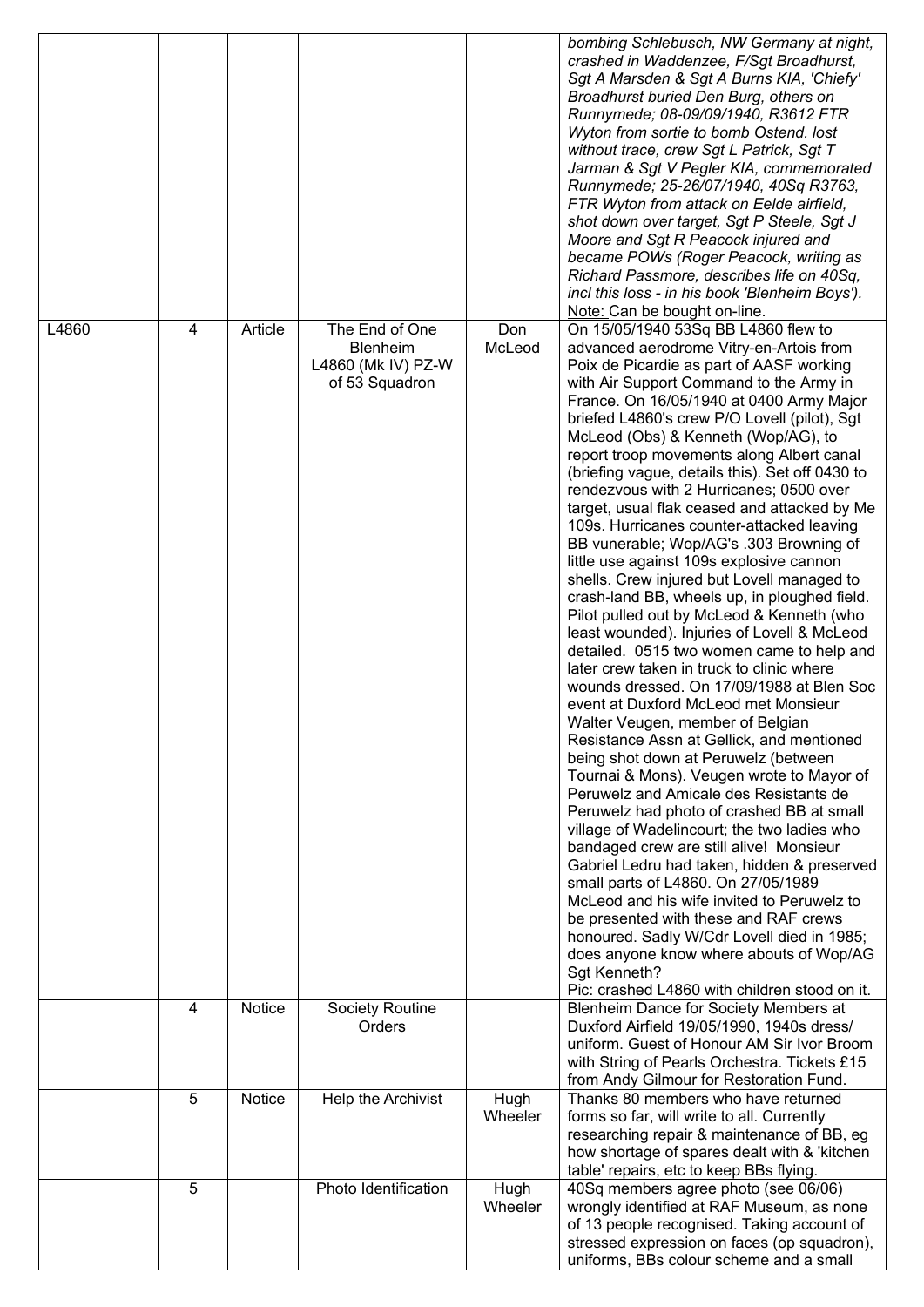|                     | 5     | Notice  | The Journal           | Hugh             | visible section of squadron code on the BB,<br>HW concludes it could be WP (90Sq), WV<br>(18Sq), XD (139Sq) or YH (21Sq). Then HW<br>received letter from Vera Sheering who says<br>photo is an 18Sq BB in summer 1941 at<br>West Raynham or one of its satellites (Vera<br>was there at the time) and appeared in an<br>illustrated paper with mis-leadingly optimistic<br>caption. Vera believes she can identify two<br>aircrew: Wright & P/O Cummings.<br>Note: interesting example how to use clues<br>methodically to identify photos<br>New editorial sub-committe comprising                                                                                                                                                                                                                                                                                                                                                                                                                                                                                                                                                                                                                                                                                                                                                                                                                                                                                                                                                                                                                                                                                                                                                                                                                                                                                                                                                                                                                                                                                                                                                                                                                                                                                                                                                                                                                                                                                                                                                     |
|---------------------|-------|---------|-----------------------|------------------|------------------------------------------------------------------------------------------------------------------------------------------------------------------------------------------------------------------------------------------------------------------------------------------------------------------------------------------------------------------------------------------------------------------------------------------------------------------------------------------------------------------------------------------------------------------------------------------------------------------------------------------------------------------------------------------------------------------------------------------------------------------------------------------------------------------------------------------------------------------------------------------------------------------------------------------------------------------------------------------------------------------------------------------------------------------------------------------------------------------------------------------------------------------------------------------------------------------------------------------------------------------------------------------------------------------------------------------------------------------------------------------------------------------------------------------------------------------------------------------------------------------------------------------------------------------------------------------------------------------------------------------------------------------------------------------------------------------------------------------------------------------------------------------------------------------------------------------------------------------------------------------------------------------------------------------------------------------------------------------------------------------------------------------------------------------------------------------------------------------------------------------------------------------------------------------------------------------------------------------------------------------------------------------------------------------------------------------------------------------------------------------------------------------------------------------------------------------------------------------------------------------------------------------|
|                     |       |         |                       | Wheeler          | Archivist (Hugh Wheeler) who takes over as<br>Editor from Norman McLeod (busy with RAF<br>duties) with Betty George and John Morris.                                                                                                                                                                                                                                                                                                                                                                                                                                                                                                                                                                                                                                                                                                                                                                                                                                                                                                                                                                                                                                                                                                                                                                                                                                                                                                                                                                                                                                                                                                                                                                                                                                                                                                                                                                                                                                                                                                                                                                                                                                                                                                                                                                                                                                                                                                                                                                                                     |
| Life of a<br>WOp/AG | $5-6$ | Article | <b>Blenheim Mania</b> | Roger<br>Peacock | Vividly describes the traffic-stopping novelty<br>of aircraft in 1920s and, as a child, sneaking<br>into Sir Alan Cobham's air circus at Speke to<br>see Wapitis, Siskins, Avros & the 'Flying<br>Flea' and seeing the legendary parachutist<br>John Tranum; Roger vowed that one day<br>he'd fly. In 1930s he collected 'Aircraft of the<br>RAF' cigarettre card depicting Harts, Furies,<br>Harrows, Hendons (and later) Bulldogs,<br>Battles, Whitleys, Wellingtons and, best, the<br>BB with its speed, aggression & 'pug-nose';<br>its 279mph, 13,000', two Mercury VIII<br>engines, 1,000m range, 3 crew, 2 guns &<br>1,000lbs of bombs. In 1937 Roger signed up<br>for 6 yrs in RAF as a WOp trainee (later also<br>AG); no direct entry for NCOs then. 1938 RP<br>arrived at 90Sq (B) at Bicester as an AC2 on<br>$3/3d$ a day ( $\sim$ 16p) where found hangars full<br>of BBs, his being L1284. When a qualified<br>AG got 3/9d daily (~19p). Details problems<br>of his ground-crew (a/c maintenance, etc)<br>and air-crew (flight briefings) duties over-<br>lapping and need to co-operate with others<br>to cope with this. Each a/c had Daily<br>Inspection (DI) as laid down in Maintenance<br>Schedule with certain tasks for each<br>tradesman, who then signed F700 in a/c<br>individual log, which checked and signed by<br>pilot before flying; details trades involved<br>(fitters, riggers, 'instrument basher', Wop/AG,<br>etc). Details the uses of the BBs 3<br>'accumulators' (batteries) which tested each<br>morning (small for R/T, main 12v & 35ah<br>(amp hours) for BB's other electrical needs<br>(bar 1) and the emergency 50ah battery<br>under Obs jump seat). If generator in port<br>engine didn't recharge batteries sufficiently<br>and hydrometer show SG (specific gravity)<br>under 1170, then battery had to be replaced.<br>Details how difficult this was in BB with only<br>overhead entries; the starter battery weighed<br>60lbs (27kg). Other DI included all BBs lights<br>(incl emergency landing light near tip of port<br>wing), motor generator (supplied 1100v for<br>transmitter valves), commutator (for carbon<br>build up), bomb-release gear and aerial<br>(describes aerial replacement). After 20hrs &<br>60hrs of flying larger inspections took place,<br>with major inspection at 120hrs when the<br>TR1082/1083 removed from BB, a task not<br>conducive to good language!<br>Note: Quite technical but gives a good<br>understanding both of the excitment of first |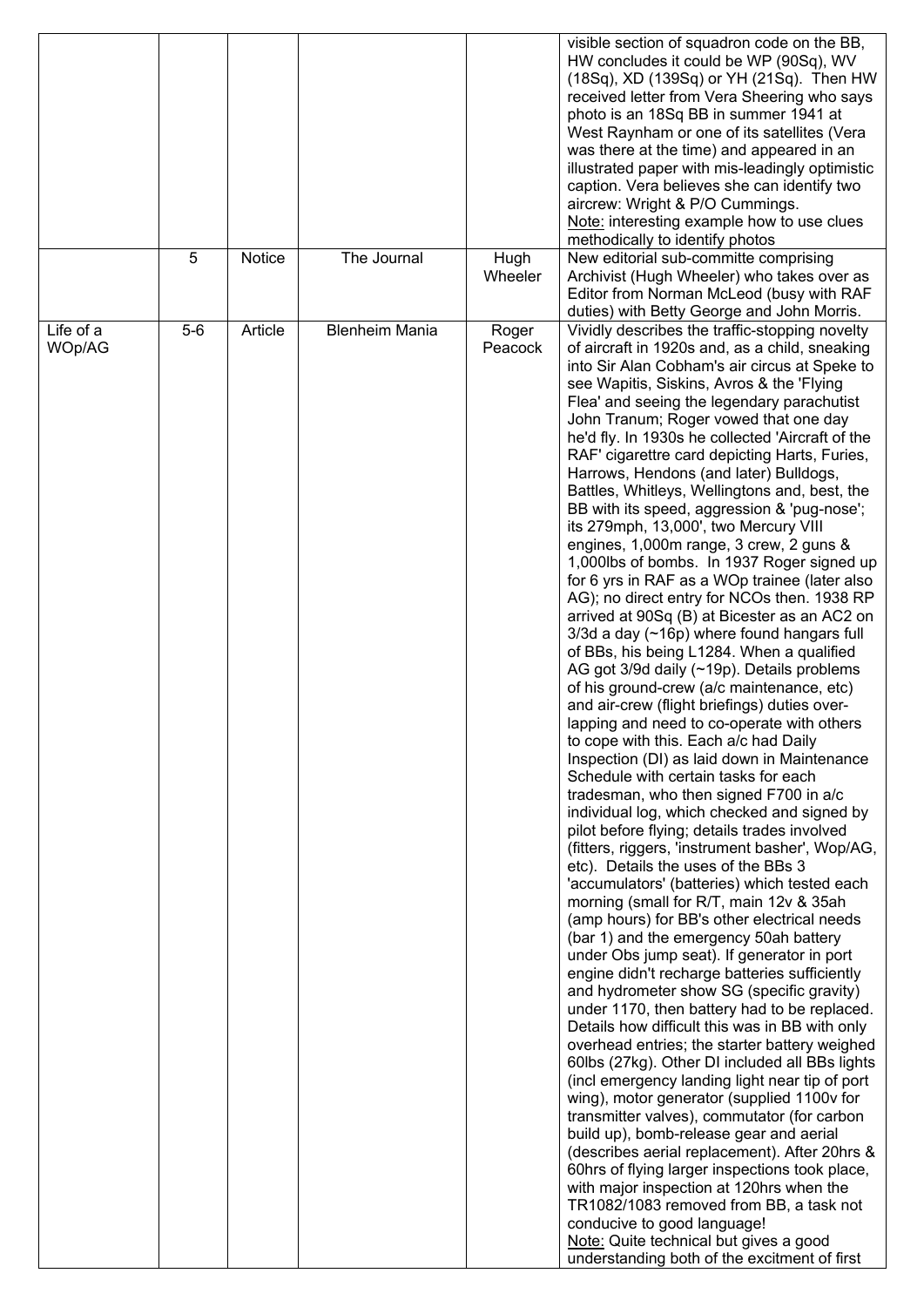|   |      |                   | a/c and of tasks & knowledge of Wireless Op                                            |
|---|------|-------------------|----------------------------------------------------------------------------------------|
| 7 | Data | Summary of XV     | 15Sq converted from Battles to BB Mk VIs                                               |
|   |      | Squadron Blenheim | 01/1940, completed 30 training sorties by                                              |
|   |      | Operations        | 05/1940 & by end 10/1940 (when converted                                               |
|   |      |                   | to Wellingtons) dropped 373 tons HE & 28                                               |
|   |      |                   | tons inceniaries, took 4,100 op photos, flew                                           |
|   |      |                   | 1,1723 ops, lost 29 BBs, 59 aircrew killed, 6                                          |
|   |      |                   | POWs & 7 wounded, won 8 DFCs, 17 DFMs                                                  |
|   |      |                   | & 4 Mentions in Dispatches. Roll of Honour:                                            |
|   |      |                   | KIA: 12/05/1940, F/O TG Bassett, Sgt NG<br>Middlemass & LAC WT Cavanagh (GW: in        |
|   |      |                   | L8847, FTR, shot down by flak & crashed in                                             |
|   |      |                   | Belgium 3km N of Maastricht, crew buried                                               |
|   |      |                   | Maastricht); F/O PN Douglass, Sgt WO                                                   |
|   |      |                   | Shortland (GW: in L8849, FTR, shot down by                                             |
|   |      |                   | flak & crashed in Belgium, Douglas &                                                   |
|   |      |                   | Shortland KIA, buried Heverlee, Sgt W                                                  |
|   |      |                   | Davies (Wop/AG) captured & POW); P/O CR                                                |
|   |      |                   | Frankish, Sgt EG Roberts, LAC EWL Cooper                                               |
|   |      |                   | (GW: P6912, FTR, shot down by flak &                                                   |
|   |      |                   | crashed at Genk, Belgium, crew KIA &                                                   |
|   |      |                   | buried Leopoldsburg War Cemetery); F/O                                                 |
|   |      |                   | AE Oakley, Sgt DJ Avent, LAC DV Woods                                                  |
|   |      |                   | (see above 08/01); Sgt HR Hall, Sgt PJ                                                 |
|   |      |                   | Perrin, LAC PJ McDonnel (see 10/07).                                                   |
|   |      |                   | 18/05/1940, Sq/Ldr HY Lawrence, Sgt RG                                                 |
|   |      |                   | Hopkins; F/Lt PG Chapman, Sgt CE                                                       |
|   |      |                   | Colbourn, LAC EJ Fagg; F/O FD Dawson-                                                  |
|   |      |                   | Jones, Sgt W Baxter, LAC CG Watts (see                                                 |
|   |      |                   | details of all three crews in 28/02)<br>23/05/1940, P/O JG Masters, Sgt E Tucker,      |
|   |      |                   | LAC CW Thompson (GW: L9403, FTR from                                                   |
|   |      |                   | bombing sortie to Arras, shot down near                                                |
|   |      |                   | Bapaume, crew KIA).                                                                    |
|   |      |                   | 24/05/1940, P/O D Henderson, Sgt A                                                     |
|   |      |                   | Holmes, LAC R Austin (GW: R3614, after                                                 |
|   |      |                   | bombing sortie to Aa Canal port engine cut                                             |
|   |      |                   | on approach to Alconbury & a/c spun in,                                                |
|   |      |                   | crew KIA (pic of R3614 in GW, p227).                                                   |
|   |      |                   | 25/05/1940, P/O DSR Harriman, Sgt P                                                    |
|   |      |                   | Bloomer, P/O JH Gordon (GW: P6913, FTR                                                 |
|   |      |                   | from bombing sortie to Calais area, shot                                               |
|   |      |                   | down near St Inglevert, crew KIA)                                                      |
|   |      |                   | 08/06/1940, Sq/Ldr WNH Burke, P/O R                                                    |
|   |      |                   | Moffat, Sgt G Thompson (GW: R3746 FTR<br>from raid to Poix, shot down in battle area,  |
|   |      |                   | crew KIA).                                                                             |
|   |      |                   | 11/06/1940, F/O RBGE Clarke (see 33/08);                                               |
|   |      |                   | P/O RA Werner, Sgt R Spencer, Sgt MG                                                   |
|   |      |                   | Jones (see 33/08).                                                                     |
|   |      |                   | 12/06/1940, P/O Takedall, Sgt Gunning, Sgt                                             |
|   |      |                   | Perline (GW: R3747 FTR from sortie to Le                                               |
|   |      |                   | Bourget, shot down at Malleville, P/O A                                                |
|   |      |                   | Takideli, Sgt F Gunning & Sgt D Peuleve                                                |
|   |      |                   | KIA; see also 37/02)                                                                   |
|   |      |                   | 03/07/1940, Sgt TJW Maloney (GW:                                                       |
|   |      |                   | 04/07/1940, R3769 15Sq took off from                                                   |
|   |      |                   | Wyton for Ruhr, but bombed Schipol,                                                    |
|   |      |                   | damaged by Me 109s & returned, P/O Lane-<br>Sansom & Sgt J Abbott uninjured, Sgt Terry |
|   |      |                   | Maloney (Wop/AG, aged 18) KIA, a/c                                                     |
|   |      |                   | repaired.                                                                              |
|   |      |                   | 07/07/1940, F/O HCM Bamber, Sgt J                                                      |
|   |      |                   | Holdsworth, Sgt G Reid (GW: R3896, FTR,                                                |
|   |      |                   | took off from Wyton 0400 on recce, shot                                                |
|   |      |                   | down near Bruges, crew KIA & buried in                                                 |
|   |      |                   | General Cemetery, Bruges).                                                             |
|   |      |                   | 25-26/07/1940, P/O CH Robinson, P/O AL                                                 |
|   |      |                   | McLaggan, Sgt LT Horton (GW: L9469, FTR                                                |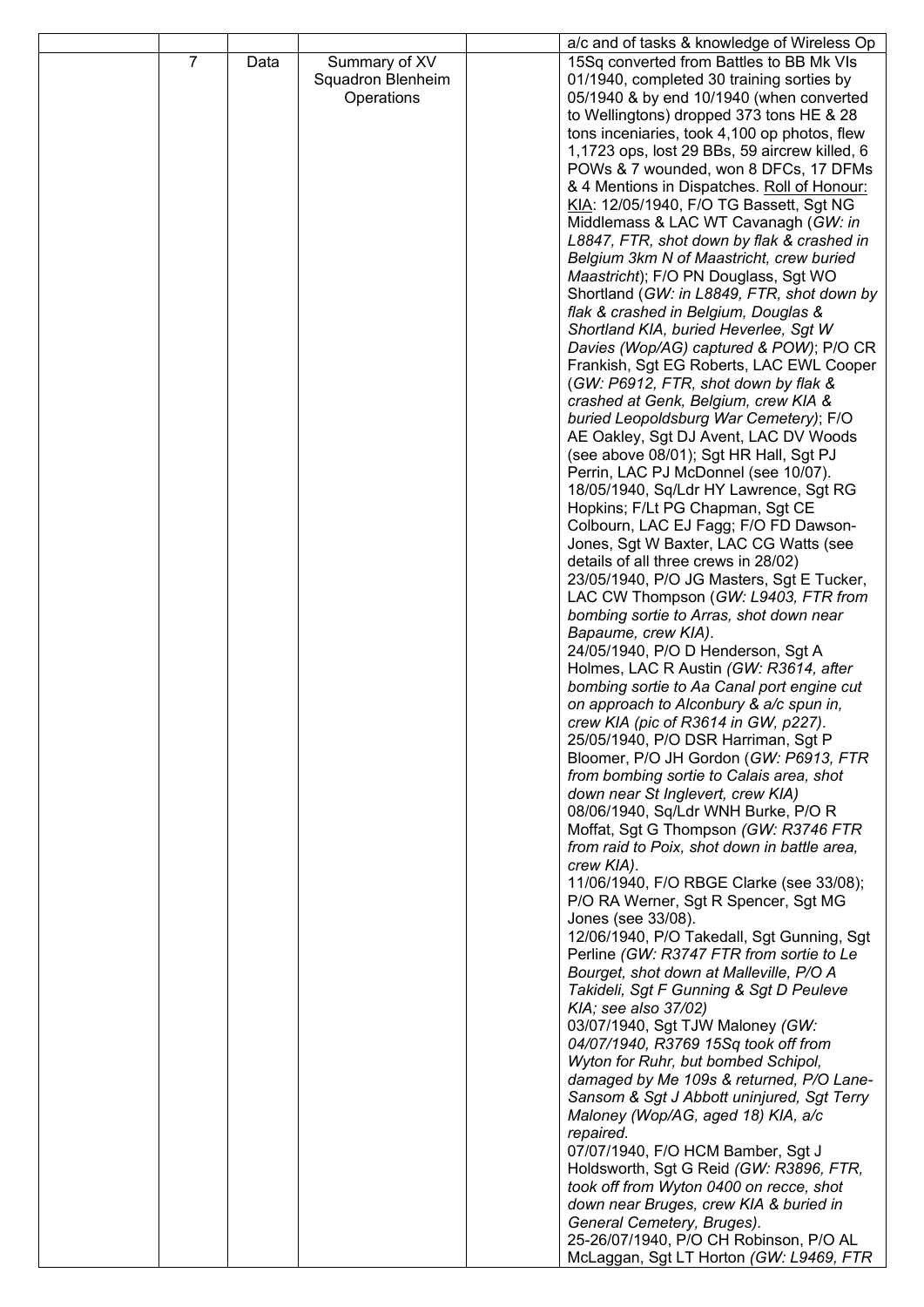|  |  | to Wyton from sortie to bomb                                                          |
|--|--|---------------------------------------------------------------------------------------|
|  |  | Wilhelmshaven, brought down near                                                      |
|  |  | Ameland, crew KIA, Robinson buried at                                                 |
|  |  | Nijmegen, others commemorated                                                         |
|  |  | Runnymede)                                                                            |
|  |  | 30/07/1940, P/O Jones, Sgt Murphy (GW:                                                |
|  |  | R3764, FTR, took off from Wyton for                                                   |
|  |  | Paderborn, but close to Flushing shot down                                            |
|  |  | into Scheldt, crew baled out, F/O P Eames                                             |
|  |  | ('Red', pilot), rescued by tug and captured,<br>P/O F Jones (Obs) & Sgt P Murphy      |
|  |  | (Wop/AG) KIA, both drowned).                                                          |
|  |  | 12-13/08/1940, Sgt PK Garvey, Sgt H                                                   |
|  |  | Bowen, Sgt H Rolls (GW: 12-13/08/1940,                                                |
|  |  | R3768 XVSq, FTR to Wyton from sortie to                                               |
|  |  | bomb Lannion airfield, shot down at                                                   |
|  |  | Fermanville, crew P/O F Dench, Sgt A Gray                                             |
|  |  | & Sgt E Scrase KIA, buried locally;                                                   |
|  |  | 15-16/08/1940, R3770, FTR from sortie to                                              |
|  |  | bomb Foret de Gunnes, presumed shot                                                   |
|  |  | down into sea, crew Sgt P Garvey, Sgt H                                               |
|  |  | Bower & Sgt H Rolls KIA)                                                              |
|  |  | 03-04/09/1940. P/O Myland, Sgt Powys-<br>Jones, Sgt Petrie (GW: R3769, 15Sq, FTR to   |
|  |  | Wyton from sortie to bomb St Omer, crashed                                            |
|  |  | near Kettering on return, P/O D Myland                                                |
|  |  | DFM, Sgt H Powys-Jones & Sgt P Petrie                                                 |
|  |  | $KIA$ )                                                                               |
|  |  | 13-14/09/1940, Sgt Yeomans, P/O Hughes,                                               |
|  |  | Sgt Hollinshead (GW: R2786, FTR to Wyton                                              |
|  |  | from sortie to bomb Ostend harbour, lost                                              |
|  |  | without trace, crew Sgt O Yeomans, Sgt R                                              |
|  |  | Hollinshead & P/O P Hughes KIA,                                                       |
|  |  | commemorated Runnymede)                                                               |
|  |  | Wounded: 12/05/1940, F/Lt PF Webster                                                  |
|  |  | (GW: L8851, damaged by flak and fighters,<br>although wounded F/Lt P Webster crash    |
|  |  | landed at base, Sgt R Stone & LAC R Hunter                                            |
|  |  | safe, a/c repaired) & F/O PF Eames.                                                   |
|  |  | 15/05/1940, Sgt Stanford (GW: L8856, FTR,                                             |
|  |  | damaged near target, P/O D Harriman                                                   |
|  |  | crash-landed near Belgian coast when                                                  |
|  |  | propeller detached, Sgt J Stanford (Obs)                                              |
|  |  | injured & captured, but pilot & LAC                                                   |
|  |  | Moorhouse returned safely)                                                            |
|  |  | 21/05/1940, F/Lt PF Webster (GW: R3706,                                               |
|  |  | 15Sq, took off at 1400, FTR, shot down by                                             |
|  |  | flak near Boulogne from where slightly<br>injured crew, F/Lt P Webster, Sgt R Stone & |
|  |  | LAC R Hunter returned safely), F/O RBGE                                               |
|  |  | Clarke;                                                                               |
|  |  | 30/05/1940, F/O Robertson;                                                            |
|  |  | 08/06/1940, Sgt AJ Box                                                                |
|  |  | POW: 12/05/1940, Sgt R Booth, Sgt FR                                                  |
|  |  | Pepper, LAC J Scott (GW: N6151, FTR, shot                                             |
|  |  | down by flak & crashed in Belgium, crew Sgt                                           |
|  |  | F Pepper, Sgt R Booth & LAC J Scott                                                   |
|  |  | captured & POWs), Sgt EEM Davis (is this                                              |
|  |  | Sgt W Davies in L8849 above?)                                                         |
|  |  | 18/05/1940, LAC ELH Thomas (GW: in                                                    |
|  |  | L8853, see 28/02)<br>30/07/1940, F/O PF Eames (in R3764, see                          |
|  |  | above)                                                                                |
|  |  | Awards: 09/07/1940, DFC (Sq/Ldr PF                                                    |
|  |  | Webster, F/Lt LH Trent), DFM (Sgt RAM                                                 |
|  |  | Stone, LAC RE Hunter); 19/07/1940, DFC                                                |
|  |  | (P/O CEW Thompson), DFM (Sgt RF                                                       |
|  |  | Davies); 23/07/1940, DFM (Cpl HR Jones);                                              |
|  |  | 30/07/1940. DFC (F/Lt AR Oakeshott), DFM                                              |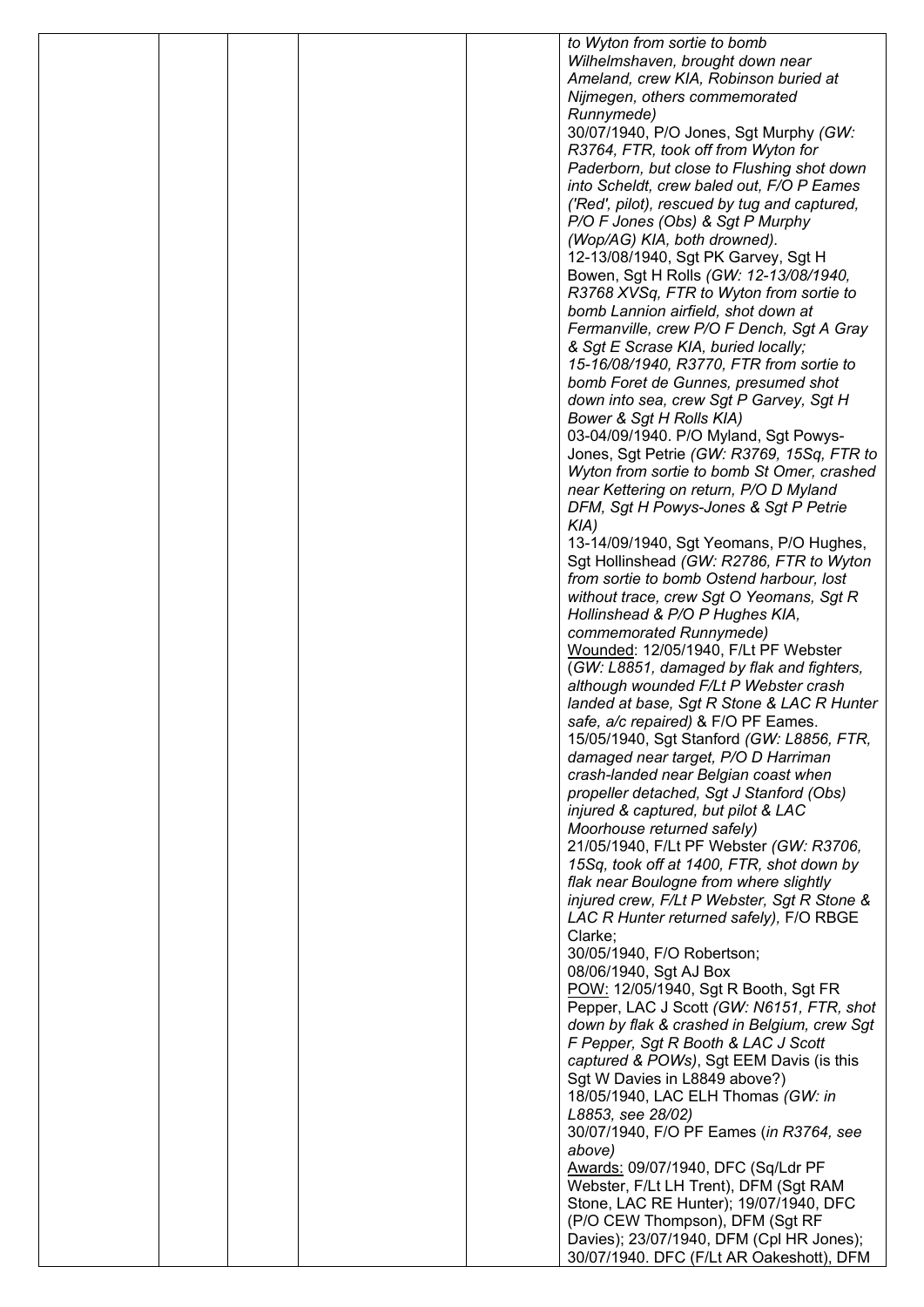|                          |                |         |                                |                                                      | (Sgt WJ Stephens, Sgt J Sutcliffe, Sgt AF<br>Taylor, Sgt VFE Treherne, Sgt AJ Box, Sgt<br>SR Readhead); 22/10/1940, DFC (F/Lt WH<br>George), DFM (Sgt CA O'Donnell, Sgt PJ<br>Camp, Sgt RR Megginson); 22/11/1940,<br>DFC (Sq/Ldr JW Mahler, P/O RS Gilmour),<br>DFM (Sgt P Alderson, Sgt WC Baker, Sgt W<br>Jessop, Sgt RF Paveley); 20/12/1940, DFC<br>(W/Cdr J Cox).<br>Mentioned in Dispatches: 01/01/1941,<br>Sq/Ldr SWB Menaul, F/Lt WH George DFC,<br>Sgt AJ Box DFM, Sgt CA O'Donnell DFM<br>Thanks to Valerie Ford-Jones for help<br>compiling these lists.                                                                                                                                                                                                                                                                                                                                                                                                                                                                                                                                                                                                                                                                                                     |
|--------------------------|----------------|---------|--------------------------------|------------------------------------------------------|--------------------------------------------------------------------------------------------------------------------------------------------------------------------------------------------------------------------------------------------------------------------------------------------------------------------------------------------------------------------------------------------------------------------------------------------------------------------------------------------------------------------------------------------------------------------------------------------------------------------------------------------------------------------------------------------------------------------------------------------------------------------------------------------------------------------------------------------------------------------------------------------------------------------------------------------------------------------------------------------------------------------------------------------------------------------------------------------------------------------------------------------------------------------------------------------------------------------------------------------------------------------------|
| <b>Bomber</b><br>Command | $\overline{8}$ | Article | The Case for Bomber<br>Command | Squadron<br>Leader<br>Gilbert<br>Haworth<br>DFC, DFM | 1990 50th anniversary of Battle of Britain<br>(26/06/1940 to 13/10/1940). At least 246<br>bomber a/c lost, most with crews, but<br>stopped Hilter's invasion plans. 'Bomber'<br>Harris visited Bomber Units and gave equal<br>credit to Bomber and Fighter units, as did<br>Churchill, but equal recognition never given.<br>Haworth details flak, etc facing RAF a/c on<br>low level bombing of invasion barges in<br>Ostend, Calais & other ports. Quotes from<br>AJP Taylor's 'The History of World War Two'<br>- on 07/09/1940 Hitler postponed invasion to<br>24/09/1940, then after 80 huge barges<br>damaged/sunk at Ostend (13/09/1940) Hilter<br>indefinitely postponed invasion (17/09/1940).<br>Having a war so close in home was hard for<br>UK civilians to appreciate. Quotes 'British<br>Army Review' (08/1976, p77), that RAF<br>fighters usually compared with German<br>fighters and bombers. But it was Bomber<br>Command's damage to ports that forced<br>Germany Navy to disband their Sea Lion<br>forces and should be given credit alongside<br>Spitfires and Hurricane pilots. Suggests this<br>due to remote nature of bomber stations<br>(fewer media, MPs, visits, etc), night-time<br>flights and Fighter Command being better<br>lobbyists. |

| <b>Issue 6: December 1989</b> |      |         |       |               |                                 |
|-------------------------------|------|---------|-------|---------------|---------------------------------|
| Topic                         | Page | $T$ vpe | Title | <b>Author</b> | <b>Notes &amp; Search Words</b> |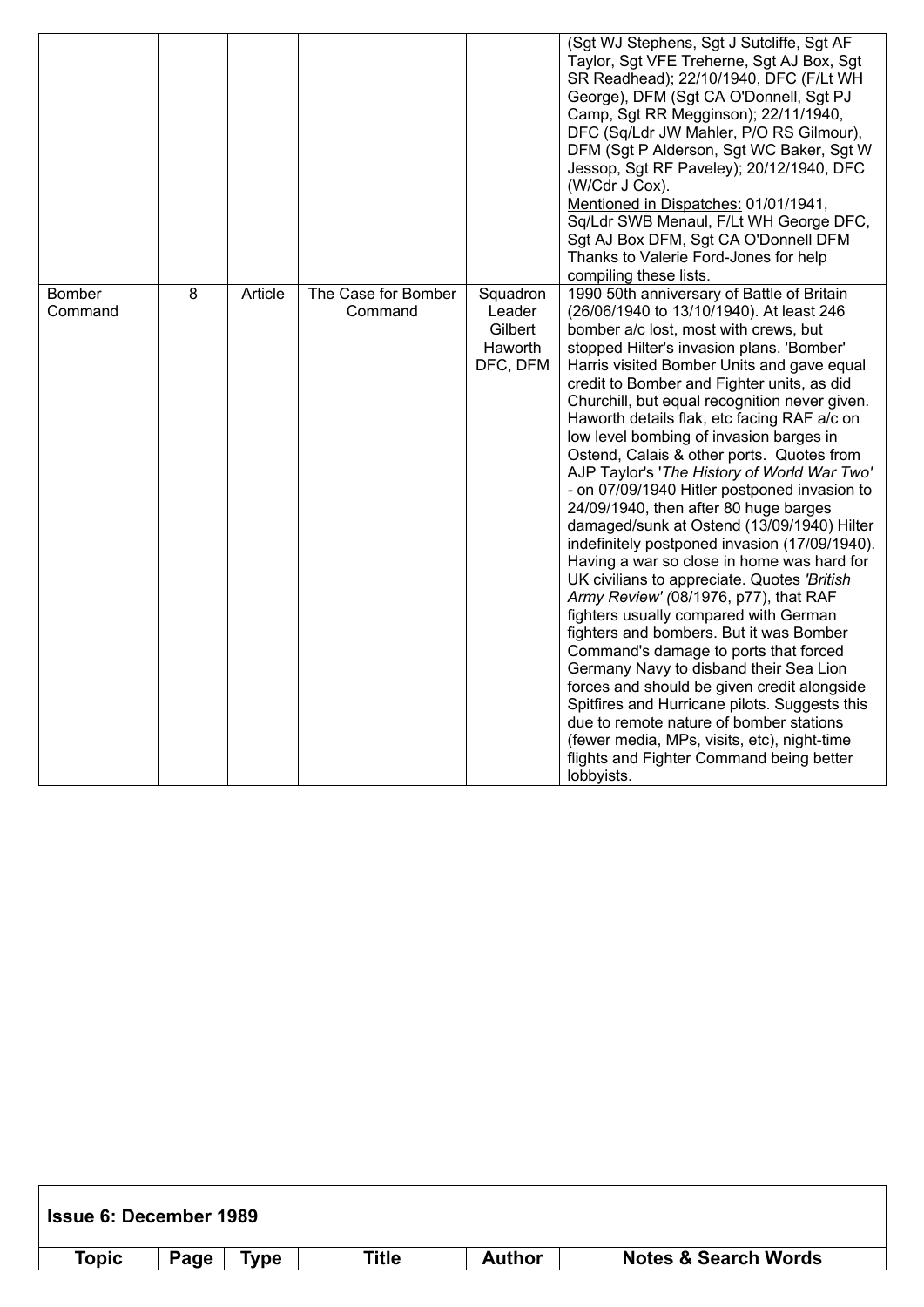| 1              | Report | <b>Chairman's Message</b> | Hugh                | Soc membership increasing with extra work                                                 |
|----------------|--------|---------------------------|---------------------|-------------------------------------------------------------------------------------------|
|                |        |                           | George              | necessitating changes: new post of vice-                                                  |
|                |        |                           |                     | chair (Sq/Ldr Don McLeod); PR & fund-                                                     |
|                |        |                           |                     | raising (John Morris); 3 new sub-committees                                               |
|                |        |                           |                     | (Editorial, Fund-raising & Social); Babs Drew                                             |
|                |        |                           |                     | (widow of Sgt Drew, ex-XVSq & 107Sq) to                                                   |
|                |        |                           |                     | assist Hon Sec 2 days/wk. Thanks to all who                                               |
|                |        |                           |                     | helped in Soc tent at Abingdon. Greetings for                                             |
|                |        |                           |                     | Christmas & New Year and see all at AGM.                                                  |
| $1 - 2$        | Report | <b>AASF Reunion</b>       | Victor F            | Blen Soc's WC Hugh George, Betty George                                                   |
|                |        | September 1989            | Bingham             | and Sq/Ldr Dave Roberts organised two                                                     |
|                |        |                           |                     | coaches for RAF AASF (1939-1940)                                                          |
|                |        |                           |                     | veterans to visit Poix or Chalons-sur-Marne.                                              |
|                |        |                           |                     | Chalons area itinerary arranged by Gerard                                                 |
|                |        |                           |                     | Faux, Denis Rigollet & Bernard Pauzie;                                                    |
|                |        |                           |                     | amazingly warm welcome by all ages for                                                    |
|                |        |                           |                     | RAF, AASF & their connection with French                                                  |
|                |        |                           |                     | villages. 02/09/1989 & 03/09/1989 spent                                                   |
|                |        |                           |                     | wreath laying at Auberive, Betheniville &                                                 |
|                |        |                           |                     | Vraux war memorials with French vets &                                                    |
|                |        |                           |                     | bands, etc, meeting Mayors, toasts in                                                     |
|                |        |                           |                     | community centres, presentations by W/C                                                   |
|                |        |                           |                     | George, remembering 03/09/1939 when GB<br>& France called 'stop' to German invasion &     |
|                |        |                           |                     | war declared, with many lives lost before VE                                              |
|                |        |                           |                     | day in 1945. The 3 airfields are now farm-                                                |
|                |        |                           |                     | land; in 1939 Betheniville municipal hall was                                             |
|                |        |                           |                     | a cinema where some RAF personnel had                                                     |
|                |        |                           |                     | stayed. On Sunday 03/09/1989 joined Vraux                                                 |
|                |        |                           |                     | villagers at Church. Then to Maison Rouge                                                 |
|                |        |                           |                     | with its propellor memorial plinth & plaque                                               |
|                |        |                           |                     | commemorating airfield's occupation                                                       |
|                |        |                           |                     | (unveiled 1986), its half-scale model BB by                                               |
|                |        |                           |                     | Gerard Faux & renovated ex-114Sq Fordson                                                  |
|                |        |                           |                     | tractor. Mayor of Vraux, Gabriel Guiset,                                                  |
|                |        |                           |                     | made welcoming speech, French tricolore                                                   |
|                |        |                           |                     | and Union Jack raised, anthems played/sung                                                |
|                |        |                           |                     | and fly-past by 3 French Air Force Mirage                                                 |
|                |        |                           |                     | F1s. Photo & mementos of AASF on display,                                                 |
|                |        |                           |                     | collected by Gerard & Denis. Bernard Pauzie<br>drove some to Plivot airfield where they'd |
|                |        |                           |                     | been based 1940 (now a flying club). In                                                   |
|                |        |                           |                     | evening to separate families for more food                                                |
|                |        |                           |                     | and wine until 10pm coach back to Chalons                                                 |
|                |        |                           |                     | & returned to UK next morning.                                                            |
| $\overline{2}$ | Notice | <b>Society Notices</b>    |                     | On 24/03/1990 at RAF Museum, Hendon,                                                      |
|                |        | <b>Annual General</b>     |                     | 2.30pm in Museum's theatre with Grand                                                     |
|                |        | Meeting                   |                     | Flying Draw & meal at 6pm. Ticket prices                                                  |
|                |        |                           |                     | given (AGM only £5, with food £12.50)                                                     |
| $\overline{2}$ | Notice | Renewal of                |                     | Subs due 01/01/1990: Full member £15,                                                     |
|                |        | Subscription              |                     | Associate £10, Family £22, Junior £7. Soc                                                 |
|                |        |                           |                     | ties £6, scarves £6 & tie tacks £3 for sale.                                              |
| $\overline{2}$ | Wanted | Request for Help          | Mel Innes-<br>Jones | Mel seeks info about pilot Dick Gunning<br>DFM & Obs Bill Brinn DFM re U-boat sinking     |
|                |        |                           |                     | at Shillig Roads, Wilhelmshaven.                                                          |
| $\overline{2}$ | Wanted |                           | <b>NP Buswell</b>   | Mr Buswell of Wirksworth seeks info about                                                 |
|                |        |                           |                     | Sgt FR Pickering, Wop/AG in 107Sq who                                                     |
|                |        |                           |                     | was killed 31/10/1942 when Boston III                                                     |
|                |        |                           |                     | overshot at Woumen, Belgium. Also wants to                                                |
|                |        |                           |                     | contact pilot James Brown Simpson DFC;                                                    |
|                |        |                           |                     | Jimmy Simpson, commissioned 1942, was                                                     |
|                |        |                           |                     | Sgt pilot in 107Sq and 114Sq. Address given                                               |
| $\overline{2}$ | Notice | Reunions                  |                     | After reading Bingham's report members                                                    |
|                |        |                           |                     | may be interested in a further trip to France.                                            |
|                |        |                           |                     | If so contact Hon Sec or David Roberts.                                                   |
| 3              | Notice | <b>Wickenby Register</b>  |                     | 12 Squadron Assn plan to visit Maastricht for                                             |
|                |        |                           |                     | 50th anniversary of Bridges Raid when<br>Donald Garland ('Judy') and Thomas Gray          |
|                |        |                           |                     | ('Dolly') of 12Sq won first VCs of WWII.                                                  |
|                |        |                           |                     |                                                                                           |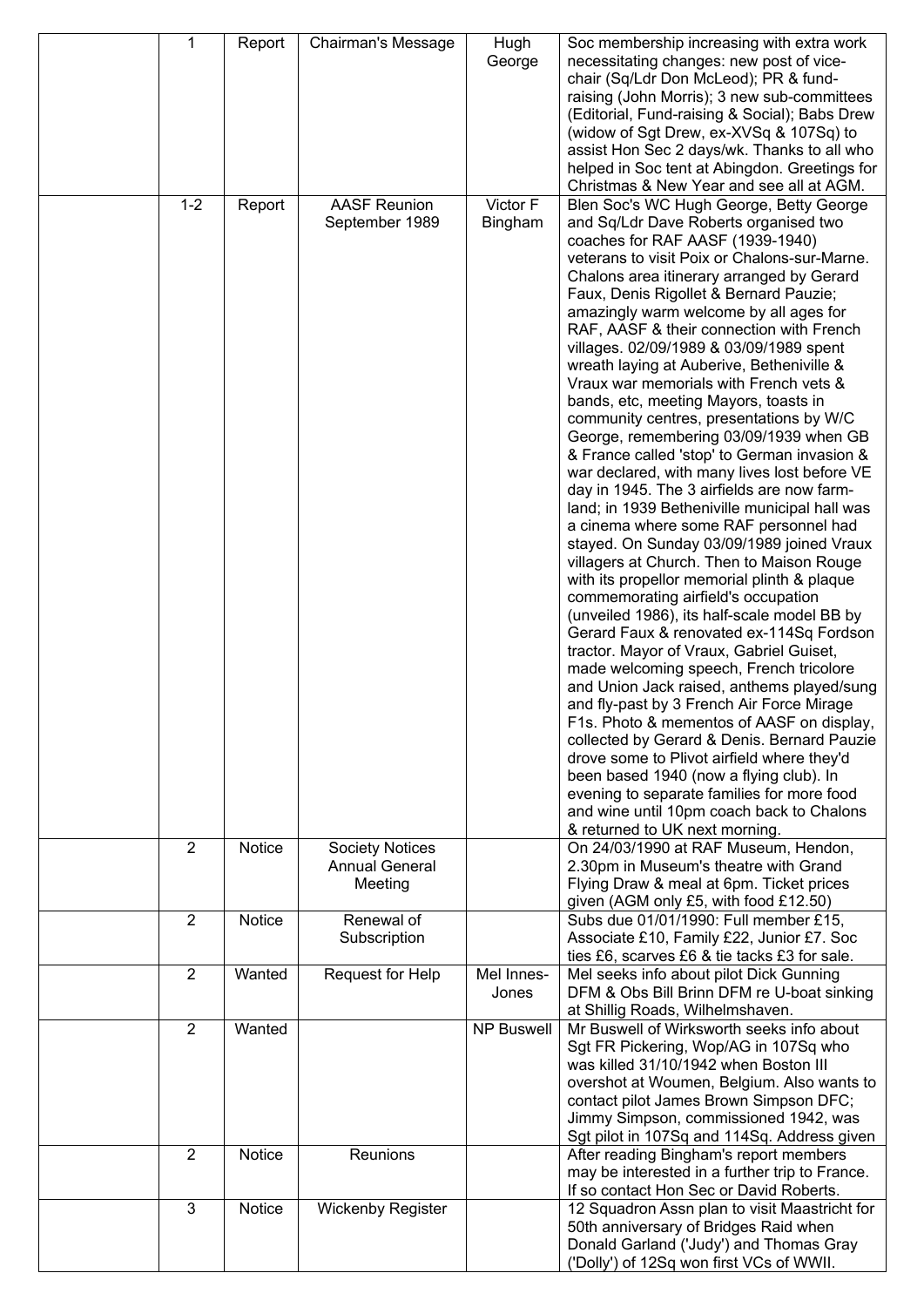| 3 | Notice |                       |                                | Villagers of Poix, Chalons, Gellik, Peruwelz,<br>Munsterbilzen & village in Denmark have<br>traced and contacted men billeted or shot<br>down in this area and, in some cases,<br>erected memorial plaques (eg, 12/05/1940).<br>Blen Soc would welcome reports, photos or<br>personal accounts of these reunions. Bill<br>Penney wrote to Monsieur Y Franqueville of<br>Flixecount & has an article from 'Le Courier'<br>(07/09/1989) about the Blen Soc visit.                                                                                                                                                                                                                                                                                                                                                                                                                                                                                                                                                                                                                                                                                                                                           |
|---|--------|-----------------------|--------------------------------|-----------------------------------------------------------------------------------------------------------------------------------------------------------------------------------------------------------------------------------------------------------------------------------------------------------------------------------------------------------------------------------------------------------------------------------------------------------------------------------------------------------------------------------------------------------------------------------------------------------------------------------------------------------------------------------------------------------------------------------------------------------------------------------------------------------------------------------------------------------------------------------------------------------------------------------------------------------------------------------------------------------------------------------------------------------------------------------------------------------------------------------------------------------------------------------------------------------|
| 3 | Notice | <b>Raffle Tickets</b> | John<br><b>Morris</b>          | Please return unsold raffle tickets as licence<br>restricts printing of more. Thanks for stubs/<br>money returned. Target to sell 2,000 books<br>(3 books/member); can sell until 24/03/1990<br>so contact John if need more.                                                                                                                                                                                                                                                                                                                                                                                                                                                                                                                                                                                                                                                                                                                                                                                                                                                                                                                                                                             |
| 3 | Notice | Letters to the Editor |                                | History of 18Sq now available entitled 'With<br>Courage and Faith: the Story of No. 18<br>Squadron Royal Air Force'. Has 64xA4<br>pages, 78 photos, costs £5 & available from:<br>Air-Britain, Harpenden, Herts, who also sell<br>'Squadrons of the RAF', revised 06/1989, for<br>£20 to members.<br>Note: 'With Courage & Faith: history of 18Sq<br>RAF' by A Butterworth, 1989, available to<br>buy on-line, as is 'RAF Squadrons' by CG<br>Jefford.                                                                                                                                                                                                                                                                                                                                                                                                                                                                                                                                                                                                                                                                                                                                                    |
| 3 | Letter |                       | 'Dinty'<br>Moore<br><b>DFC</b> | On getting Alan Butterworth's book on 18Sq<br>Dinty (from Ossett) disturbed to read that he<br>and his BB crew had FTR. In fact shipping<br>raid abandoned due to fog that day &<br>returned safely to base. Dinty mentioned<br>George Milsom (DFC) & Ron Millar (DFM),<br>who spent 4 years as Japanese POWs. Ron<br>died in NZ in 1980s; George & Dinty founder<br>members of Blen Soc.                                                                                                                                                                                                                                                                                                                                                                                                                                                                                                                                                                                                                                                                                                                                                                                                                 |
| 3 |        |                       | Hugh<br>Wheeler                | Comments about inaccuracies in official<br>records, giving some example he'd found (as<br>well as eg above); F540 showed pilot in 2<br>different Hurricanes at some time, a BB FTR,<br>but flying again 2 days later, so info from<br>members important to correct these.                                                                                                                                                                                                                                                                                                                                                                                                                                                                                                                                                                                                                                                                                                                                                                                                                                                                                                                                 |
| 3 | Letter |                       | Aubrey<br>Lancaster            | Aubrey (from Hartlepool) wrote that 4 BBs<br>delivered to 242Sq on 29/12/1939 (not<br>12/1940 as 05/01) were used by 235Sq.<br>Aubrey sent from No.1 Air Nav School at<br>Prestwick to join 235Sq at Northcote Fitties<br>(Lincs coast) in 03/1940 where had 3 BB<br>Mkls (1 with dual control); 235Sq moved to<br>Bircham Newton 04/1940 (from Manston<br>where had Fairey Battles). 235Sq, mainly<br>based at Bircham Newton but latterly at<br>Dyce) had BBs until 12/1941 when BBs<br>replace with Beaufighters. Audbrey shot<br>down over Dunkirk (25/05/1940) & again on<br>27/06/1940 over Amsterdam when taken as<br>POW, and lost contact with 235Sq. He would<br>like to know how crews fared.<br>Jefford: 242Sq only had BBs for 1 month!<br>235Sq reformed at Manston 30/10/1939, had<br>Battles 12/1939 to 02/1940 when got BB Mk<br>IVFs ('til 12/1941), then moved to North<br>Coates 27/02/1940 with BB IFs ('til 05/1940),<br>& moved to Bircham Newton 25/04/1940, to<br>Detling 26/05/1940, to Thorney Island<br>10/06/1940 & back to Bircham Newton<br>24/06/1940 with det at Thorney Island &<br>Aldergrove.<br>GW: 25/05/1940 in L9260 & 27/06/1940 in<br>L9447 (see details 15/05) |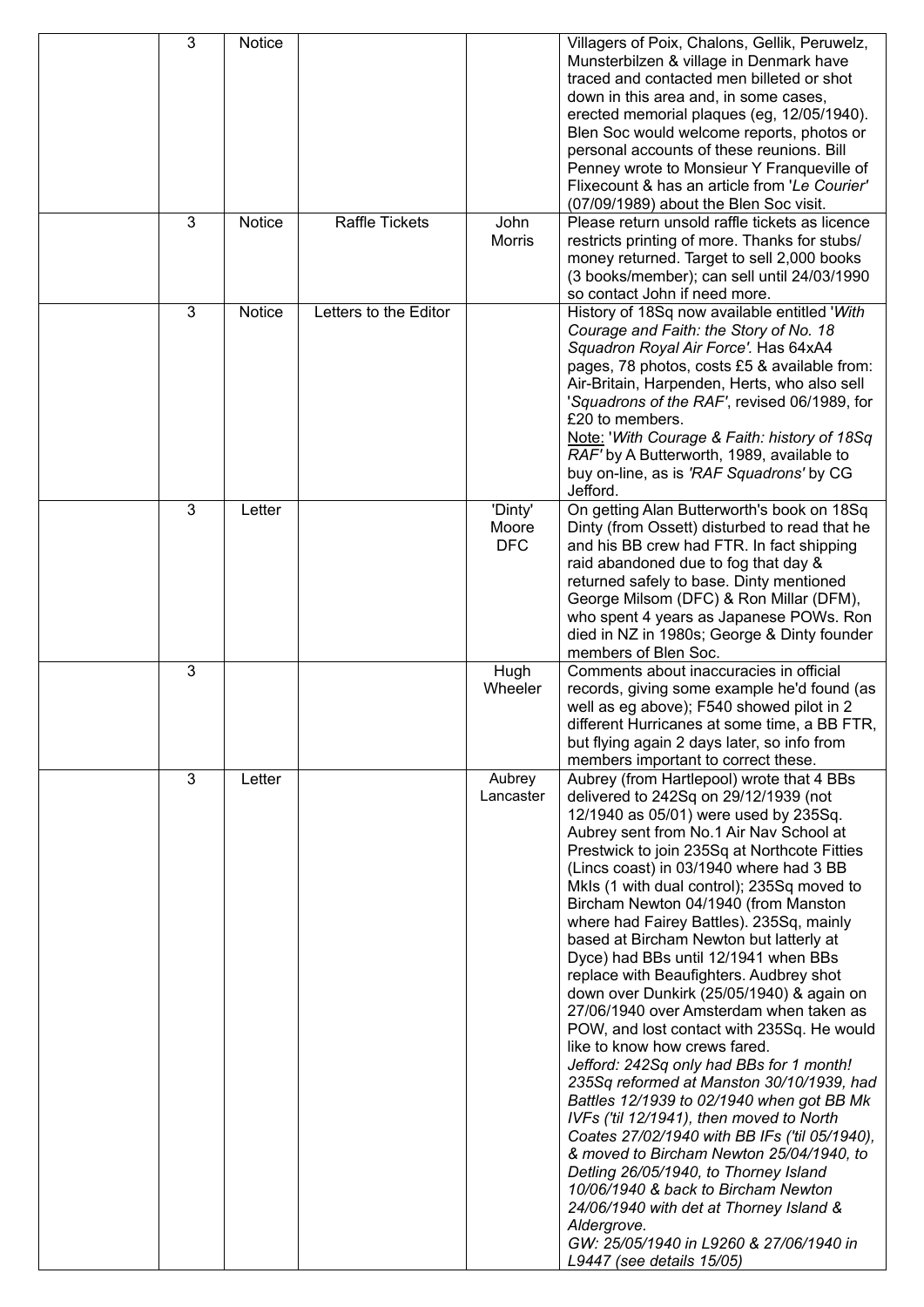|             | 3       | Letter  |                   | Guy       | Asks for more about BBs as night fighters;                                                   |
|-------------|---------|---------|-------------------|-----------|----------------------------------------------------------------------------------------------|
|             |         |         |                   | Penford   | others want more squadron histories, which                                                   |
|             |         |         |                   |           | Hugh Wheeler (with help) hopes to do.                                                        |
| 40 Squadron | $4 - 5$ | Article | The Blenheim: One | Prof John | Winter 1939 AASF 40Sq & 15Sq with Battles                                                    |
|             |         |         | Squadron's        | Gunby     | returned to UK & replaced in France with BB                                                  |
|             |         |         | Experience        |           | Squadrons 114Sq & 139Sq. Hugh George                                                         |
|             |         |         |                   |           | wrote XVSq stories earlier, now Prof Gunby                                                   |
|             |         |         |                   |           | considers 40Sq. As part of 1 Group, 40Sq                                                     |
|             |         |         |                   |           | left Abingdon for Betheniville (advanced                                                     |
|             |         |         |                   |           | base in France) on 02/09/1939 flying Battles.<br>In 09/1939 it flew recce ops over Maginot & |
|             |         |         |                   |           | Siegried Lines, but after 30/09/1939, mostly                                                 |
|             |         |         |                   |           | did practice flying due to losses of BBs by                                                  |
|             |         |         |                   |           | other Sqs. Weekends in Paris did little for                                                  |
|             |         |         |                   |           | morale, so crews pleased to return to Wyton<br>on 02/12/1939 to replace Battles with BBs     |
|             |         |         |                   |           | and become part of 2 Group. Details the                                                      |
|             |         |         |                   |           | difficulties for pilots & Wop/AGs converting to                                              |
|             |         |         |                   |           | BBs from Battles; for Obs only advantage                                                     |
|             |         |         |                   |           | was 'office' space in BB IV nose. Wop/AG                                                     |
|             |         |         |                   |           | (who had been part-time & 'trained on the                                                    |
|             |         |         |                   |           | job') now received proper training. Describes                                                |
|             |         |         |                   |           | reaction of some pilots & 'old sweats' in                                                    |
|             |         |         |                   |           | 06/1940 to young Wop/AG being made Sgts.                                                     |
|             |         |         |                   |           | First 3 month 1940 40Sq 'training up' on                                                     |
|             |         |         |                   |           | BBs; details rumours of overseas posting to<br>Malta or Finland (against Soviet invasion)    |
|             |         |         |                   |           | and some BBs repainted with Finnish white                                                    |
|             |         |         |                   |           | swastika on blue background (details event).                                                 |
|             |         |         |                   |           | Lists efforts to modify BB to avoid high                                                     |
|             |         |         |                   |           | losses experienced by active squadrons:                                                      |
|             |         |         |                   |           | self-sealing tanks, smoother paintwork, rear-                                                |
|             |         |         |                   |           | firing gun operated by Obs. Details                                                          |
|             |         |         |                   |           | effectiveness and problems with each, esp                                                    |
|             |         |         |                   |           | for ground-crew and for Obs with latter (who<br>knelt down and fired backward between his    |
|             |         |         |                   |           | knees! - 'better then nothing'). F/O                                                         |
|             |         |         |                   |           | Stevenson's Obs used this when Wop/AG                                                        |
|             |         |         |                   |           | changing pan of his Vickers; even by                                                         |
|             |         |         |                   |           | 07/1940 not all 40Sq BBs fitted with rear-                                                   |
|             |         |         |                   |           | firing gun. When proficient 40Sq flew BBs                                                    |
|             |         |         |                   |           | op 'sweeps' over North Sea and recce flights                                                 |
|             |         |         |                   |           | to German coast and ports (such as                                                           |
|             |         |         |                   |           | Wilhelmshaven). Describes problem for<br>pilots of assessing cloud cover. Only action        |
|             |         |         |                   |           | on 01/04/1940 when, on N Sea sweep, F/Lt                                                     |
|             |         |         |                   |           | Moseby found Ju88 ahead of him and                                                           |
|             |         |         |                   |           | brought it down. 10/05/1940, the Blitzkreig!                                                 |
|             |         |         |                   |           | German invasion of Belgium & Netherlands.                                                    |
|             |         |         |                   |           | In morning 40Sq sent 2 BBs to recce Dutch-                                                   |
|             |         |         |                   |           | German border; Sq/Ldr Paddon returned                                                        |
|             |         |         |                   |           | damaged & F/O Burns FTR as both engines                                                      |
|             |         |         |                   |           | damaged by flak with one on fire; crash<br>landed in meadow of cows by Rhine & crew          |
|             |         |         |                   |           | taken as POWs. In afternoon of 10/05/1940                                                    |
|             |         |         |                   |           | 40Sq sent 12 BB to attack Ypenburg airfield                                                  |
|             |         |         |                   |           | (nr Hague); after 'casual' briefing they left in                                             |
|             |         |         |                   |           | vics of three. Long quote from F/O Bromley                                                   |
|             |         |         |                   |           | describes how his vic's lead pilot, F/Lt Bob                                                 |
|             |         |         |                   |           | Bratt, felt it safer to be first vic to low bomb                                             |
|             |         |         |                   |           | over Hague; they survived but later vics                                                     |
|             |         |         |                   |           | weren't as lucky as Germans alerted. After                                                   |
|             |         |         |                   |           | bombing the vics split and Bromley vividly<br>describes the 'sparks' of flak when flying     |
|             |         |         |                   |           | over the Hague & bombing a line of 11-12 Ju                                                  |
|             |         |         |                   |           | 52s on N Sea coast and how he felt at                                                        |
|             |         |         |                   |           | shooting/killing one man. Briefing for later                                                 |
|             |         |         |                   |           | raids made clear that vics stuck together                                                    |
|             |         |         |                   |           | both to the target and after attack. 30 BBs                                                  |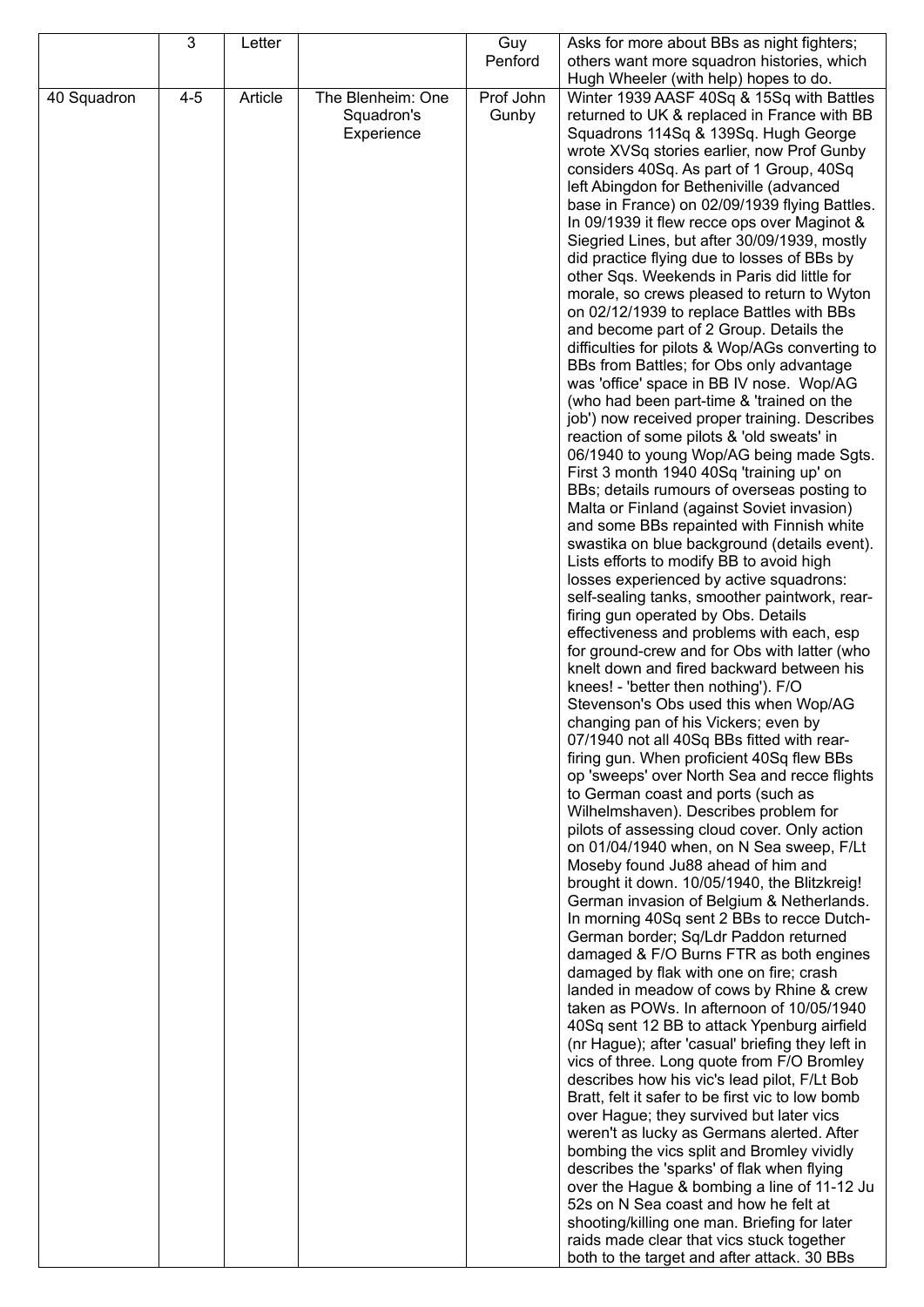|  |  | from 2 Group attacked targets (eg Ypenburg)                                                  |
|--|--|----------------------------------------------------------------------------------------------|
|  |  | 10/05/1940 afternoon, with the 3 lost all from                                               |
|  |  | 40Sq; P/O Rowan, Sgt Robertson & Sgt                                                         |
|  |  | Thomas & their crews, with F/O Burns, 4 of<br>the 16 40Sq crews lost that first day. In      |
|  |  | addition F/Lt Smeddle returned with                                                          |
|  |  | damaged BB & all crew injured; Hugh                                                          |
|  |  | Smeddle awarded DFC & crew both got                                                          |
|  |  | DFMs. On 15/05/1940 CO W/Cdr Barlow led                                                      |
|  |  | attack on bridge at Dinant, with F/O                                                         |
|  |  | Edwards as No 2 and Sgt Higgins as No 3.                                                     |
|  |  | Sgt Higgins describes seeing a 'cloud of<br>flying insects' appear (Me 109s) near the        |
|  |  | target & all 3 BB dived to ground level & lost                                               |
|  |  | formation. Sgt Higgins turned into the sun,                                                  |
|  |  | found himself over a forest & flew at tree-top                                               |
|  |  | level down a wide fire-break. At that level                                                  |
|  |  | Wop/AG Sgt Furby 'gave as good as we got'                                                    |
|  |  | & Me 109s eventually left. Didn't see what                                                   |
|  |  | happened to W/Cdr Barlow and F/O<br>Edwards. Loss of 'Kekki' Barlow, an                      |
|  |  | 'immensely popular father figure' was huge                                                   |
|  |  | shock to 40Sq. He was replaced as CO by                                                      |
|  |  | W/Cdr Llewellyn from 75Sq who joined 40Sq                                                    |
|  |  | 20/05/1940 & flew first op 23/05/1940                                                        |
|  |  | leading 6 BBs in attack near Arras; neither                                                  |
|  |  | he or Sq Adjutant, F/O Jacoby, returned.                                                     |
|  |  | Jacoby became POW but Llewellyn and his                                                      |
|  |  | Wop/AG KIA with only Obs, Sgt Beattie,<br>escaping burning a/c. An air-frame fitted had      |
|  |  | noted that pilot's hatch prone to jamming.                                                   |
|  |  | GW: 10/05/1940, 40Sq: L8833, damaged by                                                      |
|  |  | Ju88 nr Dutch coast, engine caught fire as                                                   |
|  |  | landing back at Wyton, a/c crash-landed &                                                    |
|  |  | burned out, crew Sq/Ldr B Paddon, Sgt J                                                      |
|  |  | Beatie & P/O W Edwards uninjured; L8776,<br>FTR, shot down by light flak nr Den Haag,        |
|  |  | F/O R Burns, Sgt J Brooker & Cpl G Hurford                                                   |
|  |  | wounded & taken POWs; L8831 FTR shot                                                         |
|  |  | down nr The Hague, Sgt I Thomas, Sgt V                                                       |
|  |  | Spurr & LAC H Bridson (aged 20) KIA &                                                        |
|  |  | buried in Westduin General Cemetery, The                                                     |
|  |  | Hague; L8828 FTR, shot down into sea off                                                     |
|  |  | Rotterdam by Me 110s, P/O P Rowan, Sgt G<br>Beardwood & Cpl T Clark KIA, bodies              |
|  |  | washed ashore & buried at Rozenburg,                                                         |
|  |  | South Gravenzsande and Rockanje                                                              |
|  |  | respectively; P6901, FTR, shot down nr                                                       |
|  |  | Ypenburg, Sgt A Robertson & Sgt F                                                            |
|  |  | Checkley KIA & buried in Voorburg, AC1 J                                                     |
|  |  | Webster injured & became POW; L8827                                                          |
|  |  | damaged by fighters over Ypenburg, crew all<br>seriously injured but returned to Wyton, F/Lt |
|  |  | Smeddle awarded DFC and Sgt B Woolridge                                                      |
|  |  | & LAC G Quinn awarded DFMs, a/c repaired                                                     |
|  |  | (Quinn later Wop/AG for Hughie Edwards                                                       |
|  |  | VC); 15/05/1940, 40Sq: N6217 FTR, shot                                                       |
|  |  | down by light flak nr target of Dinant bridge &                                              |
|  |  | crashed nearby, W/Cdr E Barlow, Sgt E<br>Clarke & LAC A Millard KIA & buried locally         |
|  |  | (W/Cdr Ernest Barlow was CO of 40Sq);                                                        |
|  |  | P4913 FTR, shot down by flak nr target &                                                     |
|  |  | crashed nearby, F/O J Edwards (NZ), Sgt C                                                    |
|  |  | White & LAC S Johnson KIA & buried locally;                                                  |
|  |  | 23/05/1940, 40Sq: L8834 FTR from bombing                                                     |
|  |  | sortie to Arras, shot down nr Albert, F/O R                                                  |
|  |  | Jacoby (pilot) injured & captured, Sgt P                                                     |
|  |  | Burrell (Obs) & LAC P Whittle (Wop/AG)<br>KIA, buried Miraurant Cemetery; P4909              |
|  |  |                                                                                              |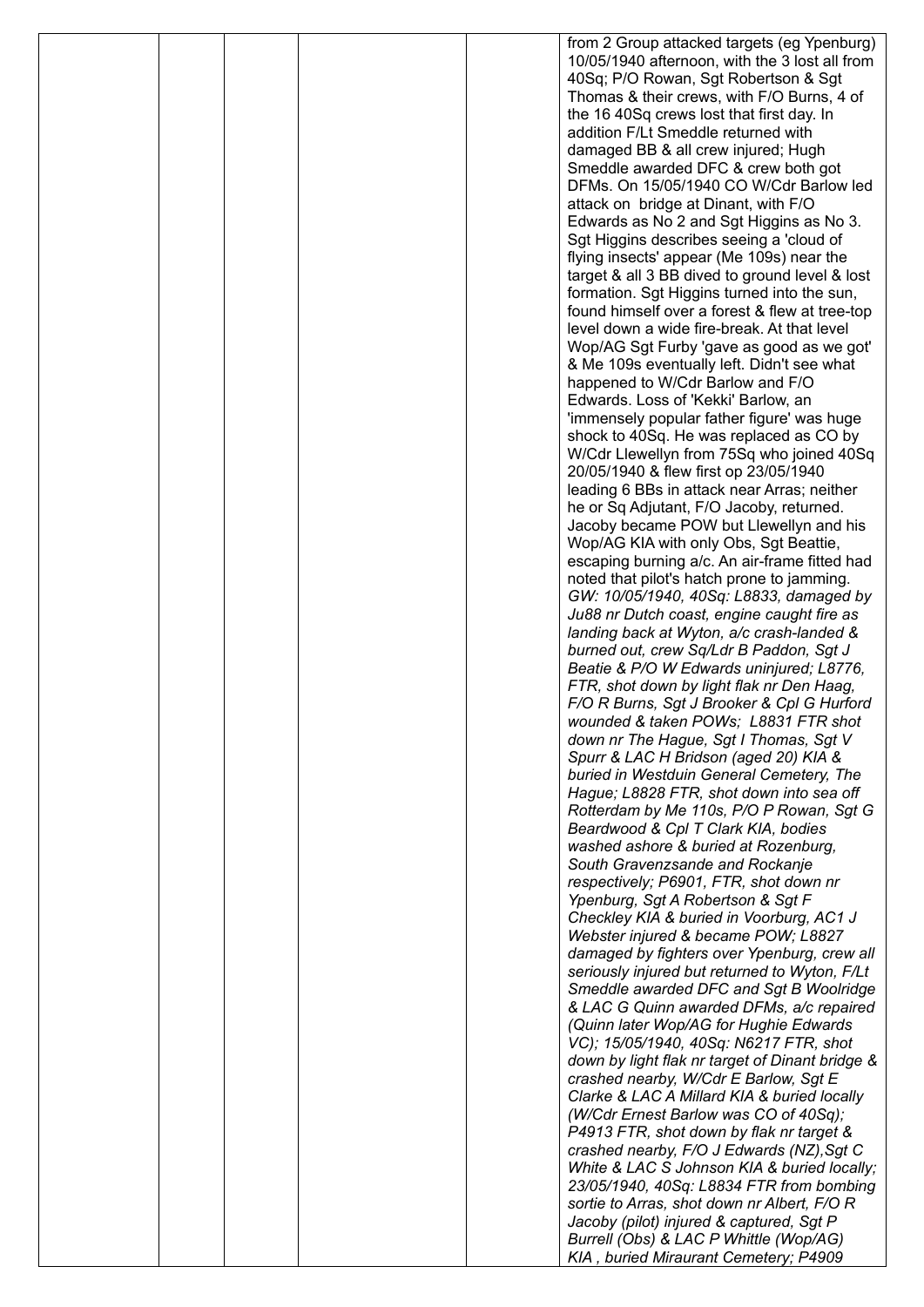|         |        |                                       | David            | FTR from bombing sortie to Arras, shot down<br>by flak nr Bethune, W/Cdr J Llewellyn (pilot)<br>& P/O W Edwards (Obs) KIA, Sgt J Beattie<br>(Wop/AG) returned (W/Cdr Llewellyn was<br>CO of 40Sq). P/O William Edwards was first<br>of three Edwards brothers to be killed in BB -<br>Leslie, DFM, Obs with 60Sq, killed Burma<br>23/06/1942 & James, aged 20yr, Sgt<br>Wop/AG crashed in Scotland 06/04/1943).                                                                                                                                                                                                                                                                                                                                                                                                                                                                                                                                                                                                                                                                                                                                                                                                                                                                                                                                                                                                                                                                                                                                                        |
|---------|--------|---------------------------------------|------------------|------------------------------------------------------------------------------------------------------------------------------------------------------------------------------------------------------------------------------------------------------------------------------------------------------------------------------------------------------------------------------------------------------------------------------------------------------------------------------------------------------------------------------------------------------------------------------------------------------------------------------------------------------------------------------------------------------------------------------------------------------------------------------------------------------------------------------------------------------------------------------------------------------------------------------------------------------------------------------------------------------------------------------------------------------------------------------------------------------------------------------------------------------------------------------------------------------------------------------------------------------------------------------------------------------------------------------------------------------------------------------------------------------------------------------------------------------------------------------------------------------------------------------------------------------------------------|
| 6       | Pic    |                                       | Gunby            | Photo from RAF Museum purporting to be<br>40Sq. David & 40Sq contact believe this<br>wrong & requests help identifying it.                                                                                                                                                                                                                                                                                                                                                                                                                                                                                                                                                                                                                                                                                                                                                                                                                                                                                                                                                                                                                                                                                                                                                                                                                                                                                                                                                                                                                                             |
| $6 - 7$ | Report | <b>Restoration Progress</b><br>Report | Graham<br>Warner | Strong centre section of air-frame, to which<br>everything else attached, is now structurally<br>complete after a full strip-down (detailed).<br>Used guage thicker alloy skins and larger<br>rivets for extra strength as BB is 4,000lb less<br>than wartime weight. Describes work on the<br>BBs 'well', inner flaps (their mechanisms),<br>centre section spars, tubular steel under-<br>carriage, nose-pieces on front mainspar<br>rebuild, and details the 'piping & plumbing'<br>work involved. Most centre-section work<br>done by Colin & David Swann and 'Smudge'<br>Smith, assisted by Hugh Smith and Bob<br>Sparkes; full-time engineers John Romain,<br>Bill Kelly & Mike Terry contributed. Once<br>completed centre section moved to hangar<br>11/1989 & fuselage now in work-shop.<br>Details work done co-currently on outer<br>wing, particularly front & rear spars, mostly<br>by John Romain. Progress made with first<br>Mercury engine too, mainly by Neville<br>Gardiner and father Cliff Gardiner. All 9<br>cylinders torn off in crash have been<br>reclaimed with their matching pistons, and<br>some rocker assemblies replaced with<br>spares. All 36 valves to be cleaned,<br>inspected, measured, tested, etc; details<br>how valves tested to make sure their seal is<br>perfect. As work on other a/c (Beech 18 &<br>Storch) completed, and no distracting<br>airshow over winter, team can now focus on<br>Blenheim. Fuller description of work on BB in<br>'Aeroplane Monthly', 11/1989.<br>Pic: port undercarriage & centre section. |
| 8       | Data   | <b>Your Committee</b>                 |                  | Gives names & addresses of 8 committee<br>members: Chairman, W/Cdr WH George<br>DFC RAF (retd); Secretary, Mrs B George<br>MBE; Vice Chair, Sq/Ldr D MacLeod MA<br>ARIBA RAF (retd); Treasurer, Mr JH Drury;<br>Public Relations, Mr J Morris; Archives, Mr H<br>Wheeler; Mr G Warner; Sq/Ldr D Roberts<br>DFM RAF (retd).                                                                                                                                                                                                                                                                                                                                                                                                                                                                                                                                                                                                                                                                                                                                                                                                                                                                                                                                                                                                                                                                                                                                                                                                                                             |
| 8       | Notice | <b>Blenheim Support</b>               |                  | Blenheim related merchandise available<br>from BAM Blen Support van at Duxford &<br>airshows & from IWM shop. List of<br>mechandise with prices: posters, prints,<br>postcards (several of each described), car-<br>stickers, base-ball caps, T-shirts (various),<br>pens, badges (various), limited edition brass<br>model of BB, photos, copies of 'Aeroplane',<br>'Flypast' & 'Air Enthusiast', sweat shirts, tie-<br>tacks, tea towels, calendar & video of<br>Blenheim from Warbirds series. Plea for<br>volunteers to help with sales from van,<br>proceeds of which go to Blenheim Appeal;<br>contact GW.<br>Pic: sketch of Blenheim by 'Holly'                                                                                                                                                                                                                                                                                                                                                                                                                                                                                                                                                                                                                                                                                                                                                                                                                                                                                                                 |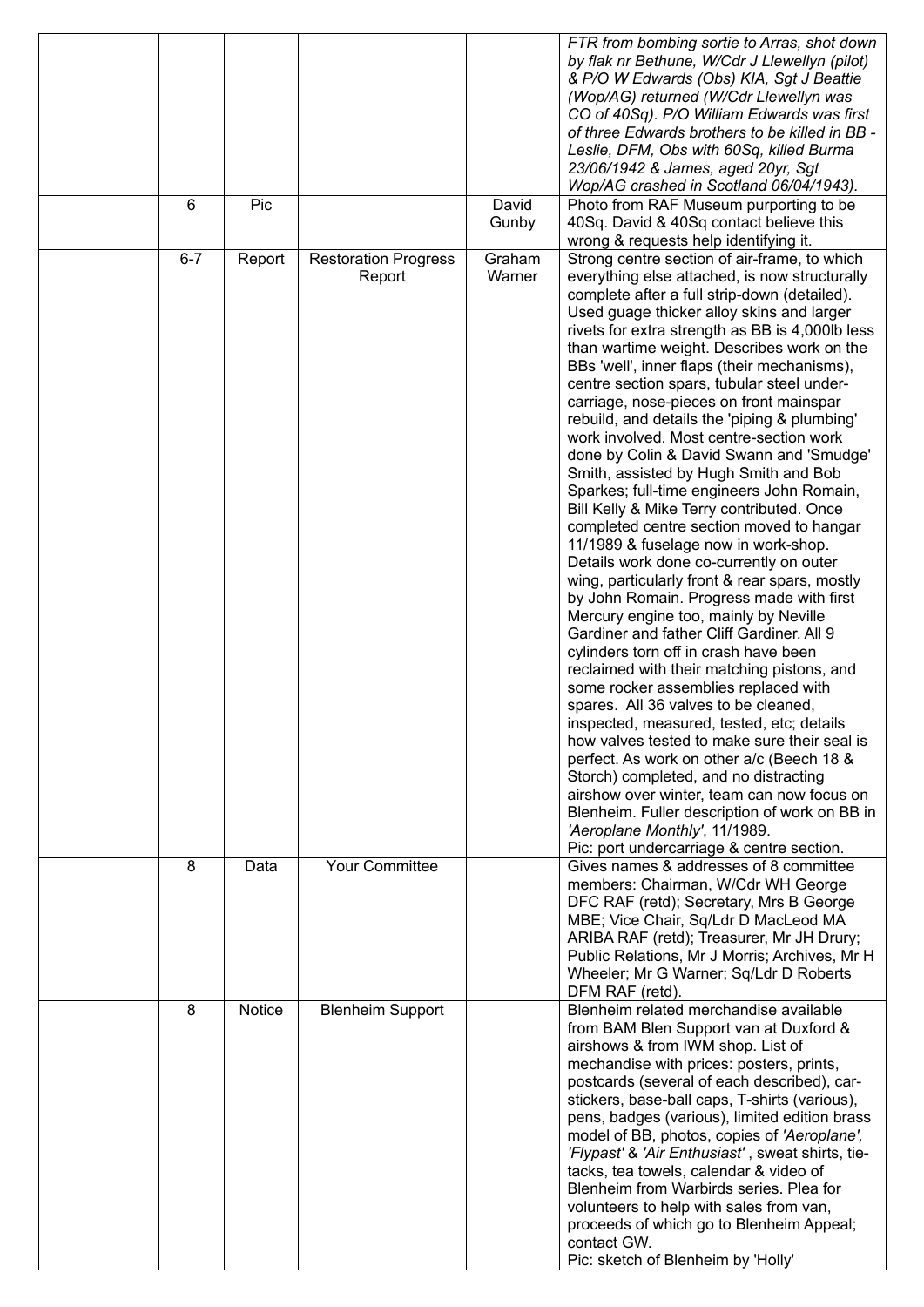| <b>Issue 5: September 1989</b> |      |        |                            |                     |                                                                                                                                   |  |  |  |  |
|--------------------------------|------|--------|----------------------------|---------------------|-----------------------------------------------------------------------------------------------------------------------------------|--|--|--|--|
| Topic                          | Page | 'ype   | Title                      | <b>Author</b>       | <b>Notes &amp; Search Words</b>                                                                                                   |  |  |  |  |
|                                |      | Report | Message from the<br>Editor | Sq/Ldr N<br>MacLeod | Apologies for late Jounal; company who<br>printed last 2 editions free of charge have<br>gone bust. UK members informed in letter |  |  |  |  |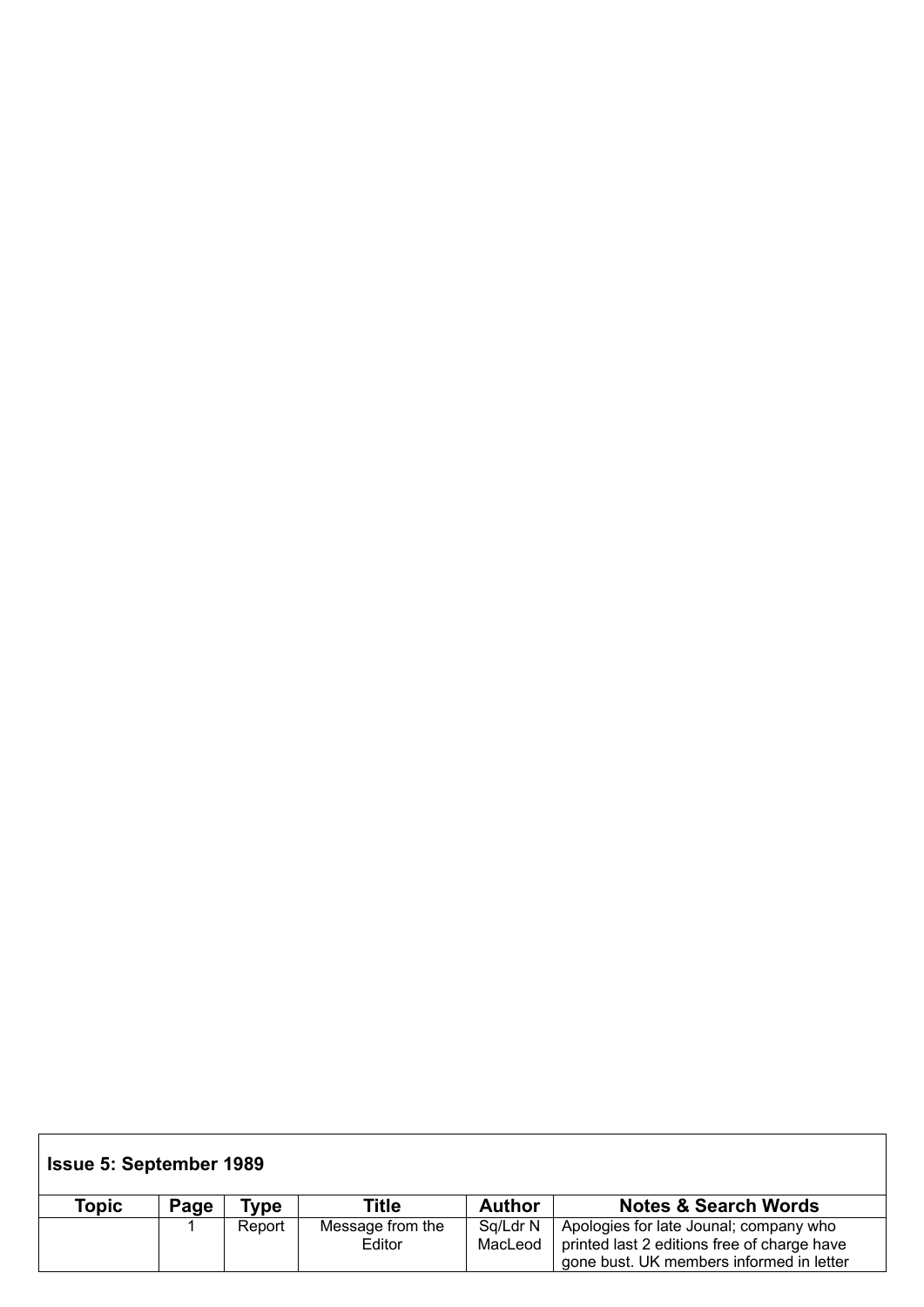|                |         |                             |           | about reunion in Abingdon on 16/09/1989, but                                           |
|----------------|---------|-----------------------------|-----------|----------------------------------------------------------------------------------------|
|                |         |                             |           | will be news to members abroad. Now back                                               |
|                |         |                             |           | with original hard-working printers.                                                   |
| 1              |         | <b>Blenheim Folklore</b>    | Editor    | Comments on 'stoic wit' of British servicemen;                                         |
|                |         |                             |           | in RAF 'shooting a line' an art form! Early BB                                         |
|                |         |                             |           | flying was experimental as BB's build                                                  |
|                |         |                             |           | radically different. Well known is the 'rope &                                         |
|                |         |                             |           | pulley' method of paper communication                                                  |
|                |         |                             |           | between pilot & Wop/AG. Various version of                                             |
|                |         |                             |           | tale how Bisley Sq in N Africa received                                                |
|                |         |                             |           | replacement Bostons, some involving bottles                                            |
|                |         |                             |           | of whisky. Editor hopes to collect such                                                |
|                |         |                             |           | anecdotes & publish as Blenheim fund-raiser.                                           |
| 1              | Letter  |                             | Mac       | Mac, from Yell, the Shetlands, recounts being                                          |
|                |         |                             | McFarlane | told by Eng. W/O to see XVSq/15Sq CO, who                                              |
|                |         |                             |           | gave Mac speaking tube & mouthpiece (from<br>Magister) & hose from toy watering can to |
|                |         |                             |           | attach. Mac did so in hangar & returned,                                               |
|                |         |                             |           | curious, to CO. The CO had a sweaty crotch                                             |
|                |         |                             |           | when flying; by putting left elbow out the                                             |
|                |         |                             |           | window the breeze passed up mouthpiece &                                               |
|                |         |                             |           | tube, which ran inside tunic to crotch where                                           |
|                |         |                             |           | 'rose' dispersed ventilation!                                                          |
| 1              | Letter  |                             | Doug Pole | When patrolling Norwegian coast in bad                                                 |
|                |         |                             |           | weather Doug & crew encountered German                                                 |
|                |         |                             |           | a/c coming in opposite direction; Obs took                                             |
|                |         |                             |           | Aldis lamp and signalled & German a/c                                                  |
|                |         |                             |           | turned away. When pilot asked what he's                                                |
|                |         |                             |           | signalled, Obs said 'F Off'!                                                           |
| $\overline{2}$ | Article | <b>Brief Encounters</b>     |           | In first month of WWII massive expansion in                                            |
|                |         | 242 Squadron                |           | a/c production & service personnel arriving                                            |
|                |         |                             |           | from Empire formed 'national' squadron, such                                           |
|                |         |                             |           | as Canadian 242Sq, & provided with                                                     |
|                |         |                             |           | whatever a/c available for training. 242Sq                                             |
|                |         |                             |           | formed 30/10/1939 at Church Fenton, Yorks,                                             |
|                |         |                             |           | with 20 Officer, 154 airmen & one Miles                                                |
|                |         |                             |           | Magister (R1824). Harvard delivered                                                    |
|                |         |                             |           | 14/11/1939 & 16 Fairley Battles expected.                                              |
|                |         |                             |           | Instead one Tiger Moth & 8 BBs arrived! On                                             |
|                |         |                             |           | 16/12/1939 4 BBs collected from No. 6 MU at                                            |
|                |         |                             |           | Brize Norton & on 27/12/1939 3 more BBs                                                |
|                |         |                             |           | arrived, also 3 Battles. By now 242Sq told                                             |
|                |         |                             |           | would re-equip with Hurricanes so 4 BBs                                                |
|                |         |                             |           | went to 235Sq at Manston on 29/12/1939 for                                             |
|                |         |                             |           | Coastal Command. 05/01/1940 242Sq CO &                                                 |
|                |         |                             |           | 5 Officers to St Athan (S Wales) to collect 6                                          |
|                |         |                             |           | Hurricanes, flying back 10/01/1940 in bad                                              |
|                |         |                             |           | weather; only one arrived safely back at                                               |
|                |         |                             |           | Church Fenton & a pilot died in forced landing                                         |
|                |         |                             |           | at Appleton (SE of Warrington). 28/03/1940                                             |
|                |         |                             |           | 242Sq on standy-by for France, with advance                                            |
|                |         |                             |           | party sent 03/04/1940, but cancelled due to                                            |
|                |         |                             |           | German invasion of Norway & 242Sq's lack of                                            |
|                |         |                             |           | experience; only got to France when AASF                                               |
| 2              | Data    |                             |           | was pulling back to Nantes.                                                            |
|                |         | <b>Blenheims on Charge</b>  |           | Lists BBs with 242Sq & dates: L1521, L1522,<br>L1524 from 6MU to 242Sq on 27/12/1939   |
|                |         |                             |           | (L1523 on 29/12/1939 & L6791 on                                                        |
|                |         |                             |           | 16/12/1939); all 5 went to 64Sq (?date).                                               |
|                |         |                             |           | L6792, L6790 & L6789 from 6MU to 242Sq                                                 |
|                |         |                             |           | on 16/12/1939 then to 235Sq on 29/12/1939.                                             |
|                |         |                             |           | K7122 to 242Sq from Wyton (?date) & to                                                 |
|                |         |                             |           | 235Sq at Manston also on 29/12/1939.                                                   |
| 3              | Notice  | <b>Aircrew Associations</b> |           | In its 11th year & 13,000 members Aircrew                                              |
|                |         |                             |           | Assn fosters fellowship between members &                                              |
|                |         |                             |           | raises funds for Forces Charities (£12k in                                             |
|                |         |                             |           | 1988). Has 87 branches in UK & overseas &                                              |
|                |         |                             |           | quarterly magazine 'Intercom'. Further info                                            |
|                |         |                             |           | from Fred McMillan (address given)                                                     |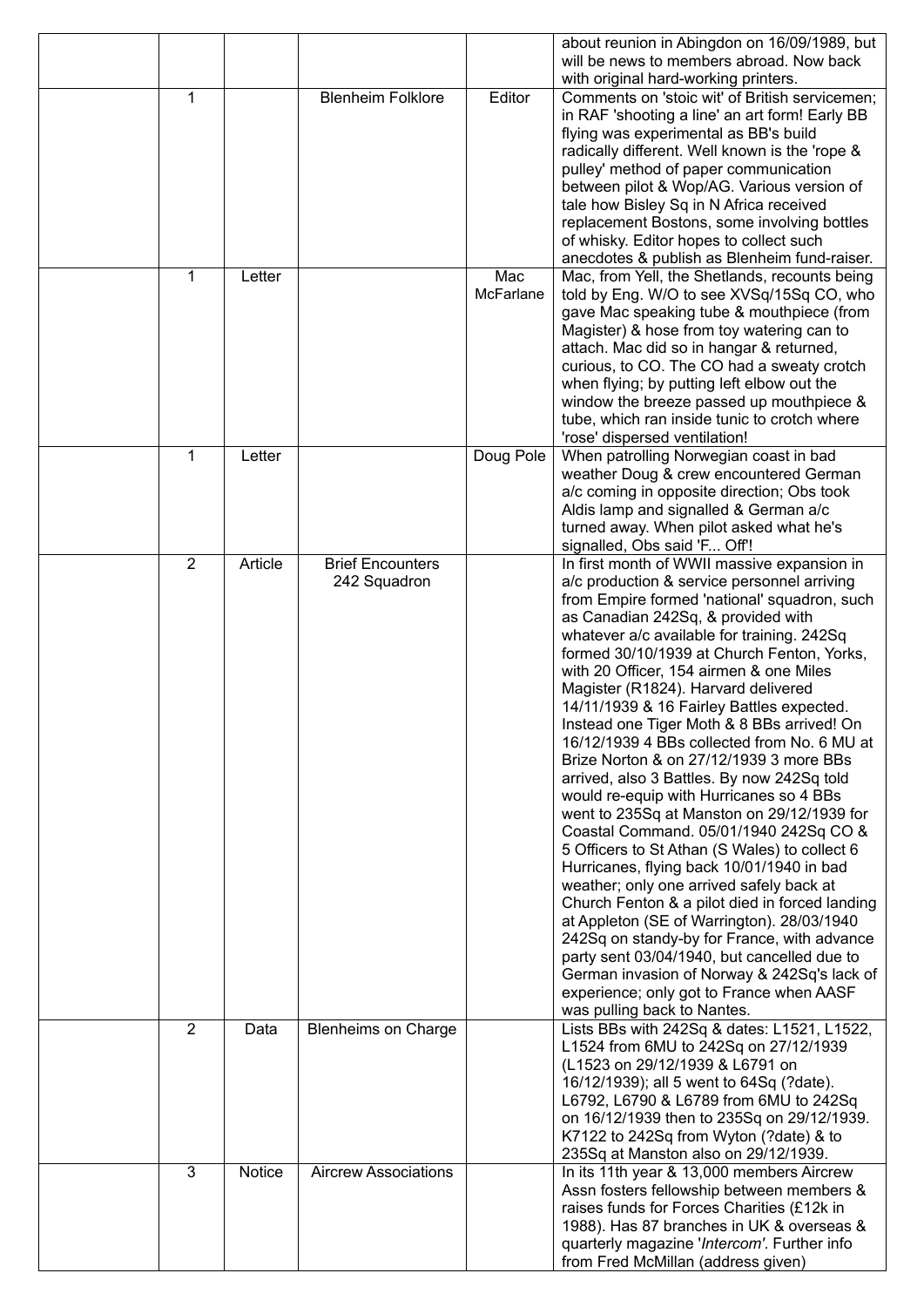|             | 3              | Notice  | <b>Station Anniversaries</b>       |                             | Many RAF stations established 50 yr ago,<br>some hosted BB Sqs. Soc has copy of<br>'Raynham Reflections' (48 pages) which<br>covers history of West Raynham from airfield<br>construction to 1989 & where 7 BB Squadron<br>based. Cost £2.50 from The Station Historian<br>at RAF West Raynham. Also a team of 5 are<br>recording the history of RAF Wattisham with<br>W/O PW Porter BEM covering 1939-1943. If<br>you have information contact him at EES,<br>RAF Wattisham. Note: 'Raynham Reflections'<br>by WJ Taylor available to buy on-line.                                                                                                                                                                                                   |
|-------------|----------------|---------|------------------------------------|-----------------------------|-------------------------------------------------------------------------------------------------------------------------------------------------------------------------------------------------------------------------------------------------------------------------------------------------------------------------------------------------------------------------------------------------------------------------------------------------------------------------------------------------------------------------------------------------------------------------------------------------------------------------------------------------------------------------------------------------------------------------------------------------------|
|             | 3              | Notice  |                                    |                             | Please send any documents, photos, log-<br>books, etc for Society's Archives direct to<br>Archivist, Hugh Wheeler (not to other Soc<br>members)                                                                                                                                                                                                                                                                                                                                                                                                                                                                                                                                                                                                       |
|             | $\overline{3}$ | Wanted  | <b>Baltimores</b> and<br>Marylands | John<br><b>Breihan</b>      | John, Associated Prof History at Loyola<br>College, Maryland, keen to contact anyone<br>connected with Baltimores or Marylands.                                                                                                                                                                                                                                                                                                                                                                                                                                                                                                                                                                                                                       |
|             | 3              | Wanted  | Academics Again                    | Vincent<br>Orange           | Vincent, Dept of History at Uni of Canterbury,<br>Christchurch, New Zealand seeks any ex-<br>14Sq members                                                                                                                                                                                                                                                                                                                                                                                                                                                                                                                                                                                                                                             |
|             | 3              | Notice  | <b>Operation Fuller</b>            |                             | Two members helped with photo (04/08); Mrs<br>Vera Sheering & Mr A Butterworth both said<br>Paul Brancker wrongly named. L-R should be<br>Roy Kendrick, John Newberry, Fraser<br>Jenkins, Sgt King, Paul Brancker & Sgt Gray.<br>Butterworth's book on history of 18Sq out<br>soon, pub by Air Britain (see 06/03)                                                                                                                                                                                                                                                                                                                                                                                                                                    |
|             | $\overline{3}$ | Wanted  |                                    | John<br>Hamlin              | Wants to hear from members who served in<br>35Sq, 90Sq or 17 OTU, Upwood, for 4th of<br>his books on RAF in Cambridgeshire.                                                                                                                                                                                                                                                                                                                                                                                                                                                                                                                                                                                                                           |
|             | $\overline{3}$ | Wanted  | And Finally                        | LA Leney                    | Leney seeks information about F/O Kenneth<br>lan MacKenzie, 254Sq, who FTR to<br>Sumburgh, Shetlands<br>GW: 10/02/1941, N3528, 254Sq, shot down<br>by flak over Trondheim harbour, F/O K<br>MacKenzie, Sgt J Craig & Sgt H Twinn KIA,<br>buried Stavne Cemetery, Trondheim                                                                                                                                                                                                                                                                                                                                                                                                                                                                            |
|             | $\overline{3}$ | Wanted  |                                    | <b>HH</b><br>Williams       | Williams, ex-82Sq, asks about fate of 82Sq<br>in FE.                                                                                                                                                                                                                                                                                                                                                                                                                                                                                                                                                                                                                                                                                                  |
|             | $\overline{3}$ | Wanted  |                                    | <b>FV</b><br>Juggins        | Asks if any ex-113Sq personnel knew his<br>brother James George Juggins, missing on<br>20/06/1940; no known grave.<br>GW: 29/06/1940, L8447, 113Sq, FTR from<br>bombing El Gubbi, shot down in flames by<br>fighters, F/O W Mason, Sgt J Juggins & Sgt<br>G Biggins KIA, commemorated Alamein<br>Memorial, Egypt.                                                                                                                                                                                                                                                                                                                                                                                                                                     |
|             | $\mathbf{3}$   | Wanted  |                                    | <b>NP</b><br><b>Baswell</b> | NPB of Wirksworth, Derbyshire seeks news<br>of James Brown Simpson DFC, ex-107Sq &<br>114Sq. Address given.                                                                                                                                                                                                                                                                                                                                                                                                                                                                                                                                                                                                                                           |
| 88 Squadron | $4 - 5$        | Article | On Guard 88<br>Squadron            |                             | Details the build-up to first BBs sortie. After<br>losses in France flying Fairey Battles 88Sq to<br>Belfast in 05/1940 to recover & await ex-<br>French Douglas Bostons. To start training on<br>twin-engine a/c dual-controlled BB L1344<br>arrived at Sydenham on 04/02/1941 loaned<br>from 13 OTU; further BBs arrived 16/02/1941<br>& 26/03/1941, with Bostons also delivered.<br>On 05/03/1941 CO W/Cdr CS Ellison<br>undertook BB course at Andover. Night blitz<br>on Belfast 05/05/1941 and 2 BBs damaged<br>with L1348 DBR & struck off while L1344 flew<br>again with another unit. A further MkI arrived<br>14/05/1941 & first MkIV delivered 31/05/1940.<br>88Sq moved to Swanton Morley on<br>08/07/1941 to await re-equipment with new |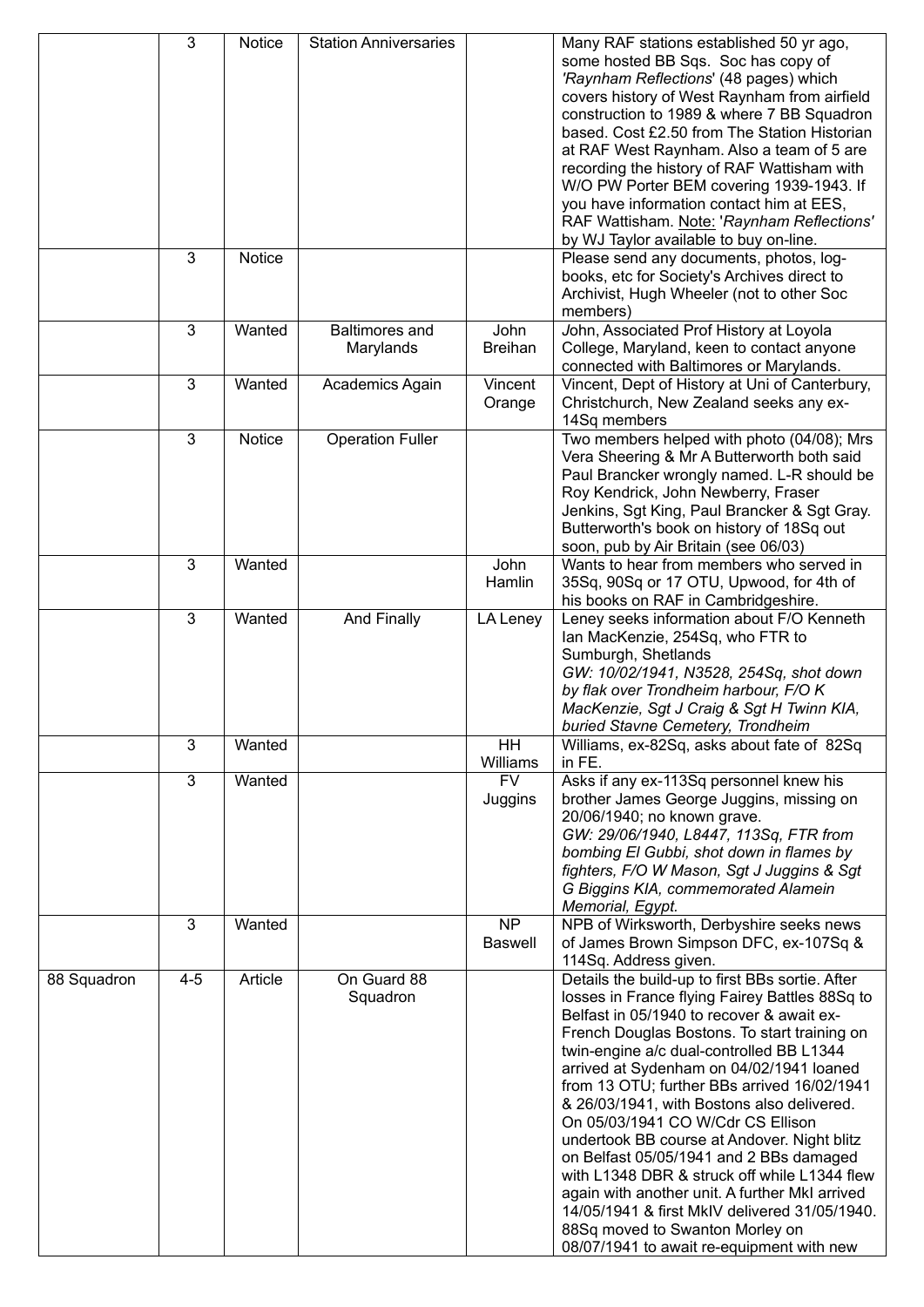|  |  | Boston IIIs. Meanwhile 88Sq to starts ops                                                        |
|--|--|--------------------------------------------------------------------------------------------------|
|  |  | with BBs. Training on BBs 07-08/1941 &                                                           |
|  |  | more BBs arrived. 19/07/1941 Z7371 (loaned                                                       |
|  |  | from 105Sq) crashed on take-off & burned                                                         |
|  |  | out; crew OK. Week later Z7445 damaged on<br>landing & on 28/07/1941 P6954 collided with         |
|  |  | L1342 (from Sydenham) & both BBs DBR, a                                                          |
|  |  | pilot & Obs were killed & rest injured.                                                          |
|  |  | 01/08/1941 88Sq moved to Attlebridge,                                                            |
|  |  | satellite of Swanton Morley, & on 18/08/1941                                                     |
|  |  | 88Sq received 19 BB MkIVs from 105Sq.                                                            |
|  |  | Same morning L8788 & Z7361 searched                                                              |
|  |  | Dutch coast but nothing found; 5pm 6 crews                                                       |
|  |  | left (Z7454, L8788, V6028, L9379, Z7361,                                                         |
|  |  | V6399); latter 3 recalled. In L8788 F/Sgt                                                        |
|  |  | Jarrett bombed a periscope. 21/08/1941, as                                                       |
|  |  | part of 'Circus', 6 BBs (V6032, L9379, Z7445,                                                    |
|  |  | Z7361, V6028, Z7488) left 8am for Chocques<br>Chemical works, which obscured, so bombs           |
|  |  | dropped on factories/railways north St Omer.                                                     |
|  |  | 26/08/1941, 9 BBs (V6455, V6453, R3844,                                                          |
|  |  | V6399, V6032, V7445, L8788, L9379, V6028)                                                        |
|  |  | undertook shipping sweep of beat G7. F/Sgt                                                       |
|  |  | Tweedale (Wop/AG in L9379) kept 2                                                                |
|  |  | attacking Me 110s at bay while bombs                                                             |
|  |  | jettisoned & P/O Edwards landed safely.                                                          |
|  |  | Sq/Ldr Lynn (V6032 with F/O Hurrell & P/O                                                        |
|  |  | Davies) & F/Lt Alexander (V7445 with Sgt                                                         |
|  |  | Hardy & Sgt Briggs) had scored direct hits                                                       |
|  |  | which set vessel on fire. L8788 hit by flak on<br>attack & exploded into sea; P/O Dunn, P/O      |
|  |  | Jones & F/Sgt Davies died. On 28/08/1941                                                         |
|  |  | 18 BBs attacked Rotterdam (21Sq x 6 from                                                         |
|  |  | Watton, 10Sq x 3 & 226Sq x 3 from                                                                |
|  |  | Wattisham, 88Sq x 6 - V6032, Z7445, L9379,                                                       |
|  |  | V6455, V6028, V6453); first attempt recalled                                                     |
|  |  | but 2nd time met Spitfires & 5 miles south of                                                    |
|  |  | Waalhaven 3 boxes of BBs crossed Dutch                                                           |
|  |  | coast at roof-top height. 17 BB reached target                                                   |
|  |  | (a 226Sq BB crashed on take-off, details see<br>21/07). 88Sq crews attacked shipping &           |
|  |  | construction yards; details what Sq/Ldr Lynn                                                     |
|  |  | & F/Lt Stewart attacked. F/Lt Stewart                                                            |
|  |  | attacked by 3 Me109s; F/Sgt Mill (Wop/AG)                                                        |
|  |  | wounded & V6455 badly damaged. P/O                                                               |
|  |  | Cooper's BB (V6453) badly damaged.                                                               |
|  |  | Alexander, Hardy & Briggs in Z7445 &                                                             |
|  |  | Edwards, Letchford & Tweedale in L9379                                                           |
|  |  | were all killed. 01/09/1941 6 BBs took off &                                                     |
|  |  | recalled three times, twice for raid on                                                          |
|  |  | Mazingarbe synthetic petroleum plant & once<br>for Yainville power station; stressful for crews. |
|  |  | 06/09/1941 88Sq moved to Manston for                                                             |
|  |  | 'Channel Stop' op. 07/09/1941 12 BBs (6                                                          |
|  |  | from 114Sq & V6032, Z7298, V6374, Z7361,                                                         |
|  |  | V6453, Z7454 from 88Sq) met escort of 23                                                         |
|  |  | a/c (Spitfires from 118Sq, 234Sq & 501Sq &                                                       |
|  |  | 263Sq Whirlwinds) over Ibsley to attack                                                          |
|  |  | convoy NE of Guernsey consisting of tugs                                                         |
|  |  | towing barges which reached its port. On                                                         |
|  |  | 17/09/1941 Z7454, V6028 & V6453 sent to                                                          |
|  |  | attack vessel nr Graveslines, but it had<br>already reached port. On 18/09/1941 Z7454,           |
|  |  | V6380 & Z7488 attacked a 5000 ton tanker                                                         |
|  |  | escorted by 12 Hurricanes (615Sq) to attack                                                      |
|  |  | it's 9 flak-ships. 12 Spitfires (41Sq) gave                                                      |
|  |  | close support with 6 Spitfires (91Sq) as high                                                    |
|  |  | escort. Led by Sq/Ldr Gillan, the Hurricanes                                                     |
|  |  | destroyed 2 flak-ships & damaged others. 3                                                       |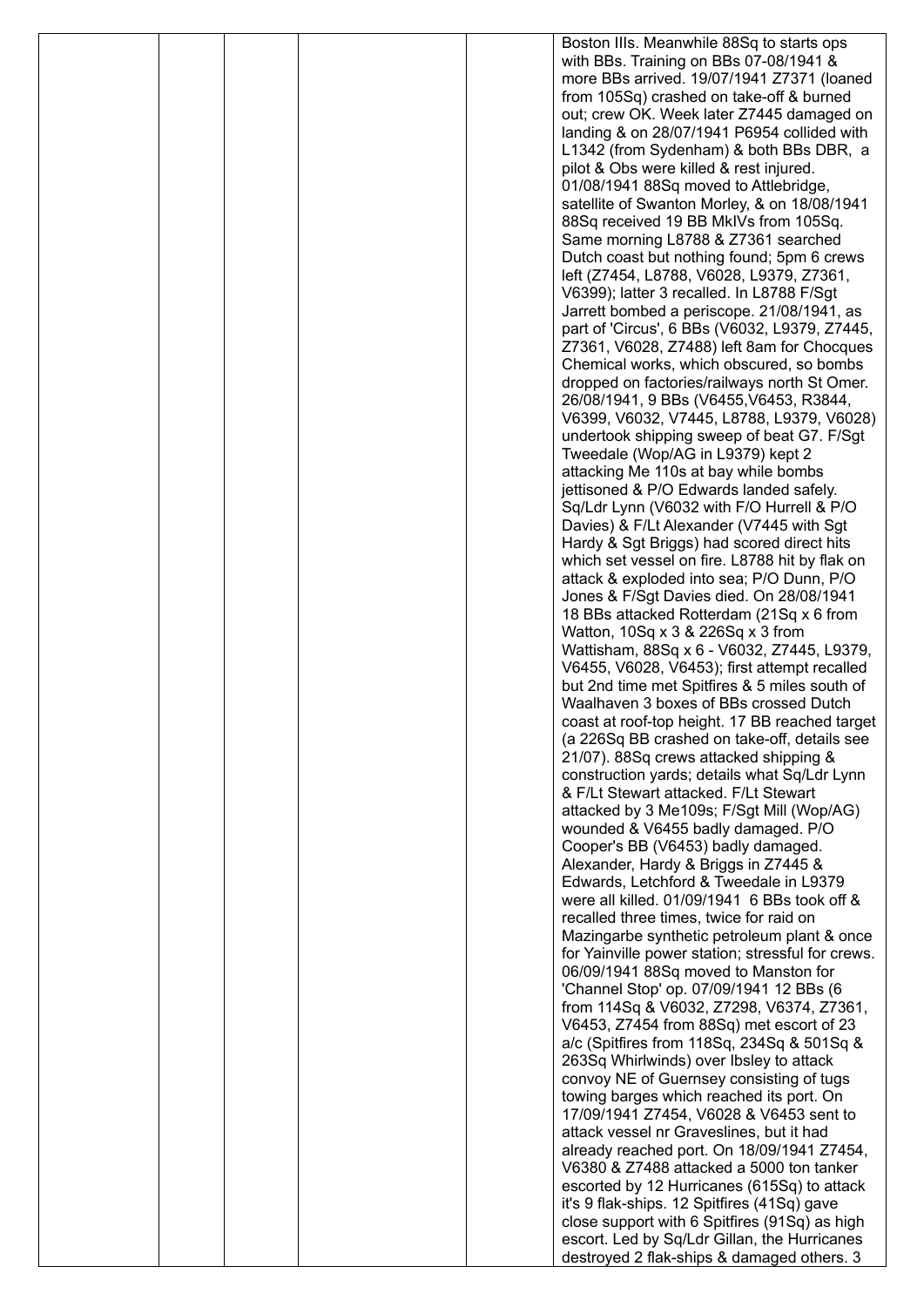|  |  | BBs then destroyed tanker's stern. Turning for                                            |
|--|--|-------------------------------------------------------------------------------------------|
|  |  | home a/c attacked by 20 Me109s; Hurricanes                                                |
|  |  | out of ammo. 41Sq Spitfire destroyed a<br>Me109, but a Hurricane & 2 BBs shot down.       |
|  |  | The Wop/AG of one (either Sgt Stratton or                                                 |
|  |  | Sgt Hambly) hit another Me109; one crew                                                   |
|  |  | seen getting into dinghy. Sq/Ldr Harris's BB                                              |
|  |  | badly damaged & landed wheels-up; his Obs,                                                |
|  |  | F/Sgt BC Wooldridge died later in Margate                                                 |
|  |  | Hospital & Sgt R Longhorn (Wop/AG) injured.                                               |
|  |  | In Z7488 OM-F P/O TE Cooper (from NZ on                                                   |
|  |  | 6th Op), Sgt SR Hammersley (Obs) & Sgt R<br>Hambly (Canadian Wop/AG) and in V6380         |
|  |  | OM-G P/O BE Hislop (Australian), P/O RM                                                   |
|  |  | Burlinson (Canadian Obs) & Sgt M Stratton                                                 |
|  |  | all KIA on their first op. 20/09/1941: V6028,                                             |
|  |  | V6453 & T1887 attacked Hazebrouck                                                         |
|  |  | Railway Marshalling Yards & returned safely.                                              |
|  |  | 28/09/1941: R2785, T1887 & V6453 patrolled                                                |
|  |  | off Dutch coast. 28/09/1941: 88Sq returned to                                             |
|  |  | Attlebridge. 02/10/1941: raid on Le Havre<br>power station by 6 BBs recalled as unable to |
|  |  | contact fighter escort. 03/10/1841: heavy flak                                            |
|  |  | encountered over Ostend power station but                                                 |
|  |  | all 6 BBs returned to base. Sgt Ledbetter                                                 |
|  |  | (pilot of Z7361) hit in leg. 17/10/1941 Sq/Ldr                                            |
|  |  | Barr led 6 a/c on patrol of shipping beat 14                                              |
|  |  | from Ibsley; no shipping seen & returned with                                             |
|  |  | bombs. 22/10/1941: sweep off ljmuiden, but<br>nothing seen. 26/10/1941 Sq/Ldr Barr led    |
|  |  | Z7361, V6421, V6374 & Z7298 on shipping                                                   |
|  |  | beat off the Hague & found 4 ships escorted                                               |
|  |  | by 3 flak-ships. Barr & F/Lt Horton to target a                                           |
|  |  | 4,000 ton ship & Sgt Vickers a 3,000 ton ship.                                            |
|  |  | Flak severe & no bombs dropped. P/O                                                       |
|  |  | Rollinson (on 3rd op) in V6421 hit in port                                                |
|  |  | engine & on fire. Rollinson & P/O Day (Obs)<br>seen to escape, but Sgt Andrews (Wop/AG) & |
|  |  | dinghy not seen. Last op with BBs; 11/1941                                                |
|  |  | 88Sq re-equipped with Douglas Boston IIIs                                                 |
|  |  | with BBs flown only for training before                                                   |
|  |  | disposed of. Last was L6772 which went to                                                 |
|  |  | 17 OTU 25/02/1942. In 3 mths with BB 88Sq                                                 |
|  |  | tasked with 18 ops of which 8 engaged                                                     |
|  |  | enemy, 96 crews saw action & 6 crews lost.<br>GW: 19/07/1941, Z7371, 105Sq, crashed on    |
|  |  | take-off from Swanton Morley on training                                                  |
|  |  | flight, Sgt W Hinds injured, a/c destroyed by                                             |
|  |  | fire; 28/07/1941, P6954, 21Sq, collided with                                              |
|  |  | L1342 on take-off from Swanton Morley for                                                 |
|  |  | training, P/O M Forster (pilot) & F/Sgt E                                                 |
|  |  | Sturgeon (Obs) killed, F/Sgt J Rennie<br>(Wop/AG) injured; L1342, 88Sq, collided with     |
|  |  | P6954 on take off at Swanton Morley on                                                    |
|  |  | formation training sortie, Sq/Ldr P Barr (pilot)                                          |
|  |  | & F/Sgt H Bennett (Obs) injured; 26/08/1941,                                              |
|  |  | 88Sq, L8788 FTR, shot down off ljmuiden,                                                  |
|  |  | Holland, while on shipping 'beat' No 7, P/O G                                             |
|  |  | Dunn, P/O J Jones & F/Sgt B Davies KIA &                                                  |
|  |  | commemorated at Runnymede; 28/08/1941:<br>88Sq, Z7445 FTR, shot down by flak while        |
|  |  | attacking Rotterdam docks, crew F/O J                                                     |
|  |  | Alexander, F/Sgt A Hardy & Sgt J Biggs KIA &                                              |
|  |  | buried in Crooswijk Cemetery, Rotterdam;                                                  |
|  |  | L9379 FTR, shot down by flak while attacking                                              |
|  |  | Rotterdam docks, P/O T Edwards, P/O F                                                     |
|  |  | Letchford & F/Sgt F Tweedale KIA & buried in                                              |
|  |  | Hoek van Holland Cemetery (see also 38/08);<br>18/09/1941, 88Sq: V6380 FTR, shot down     |
|  |  |                                                                                           |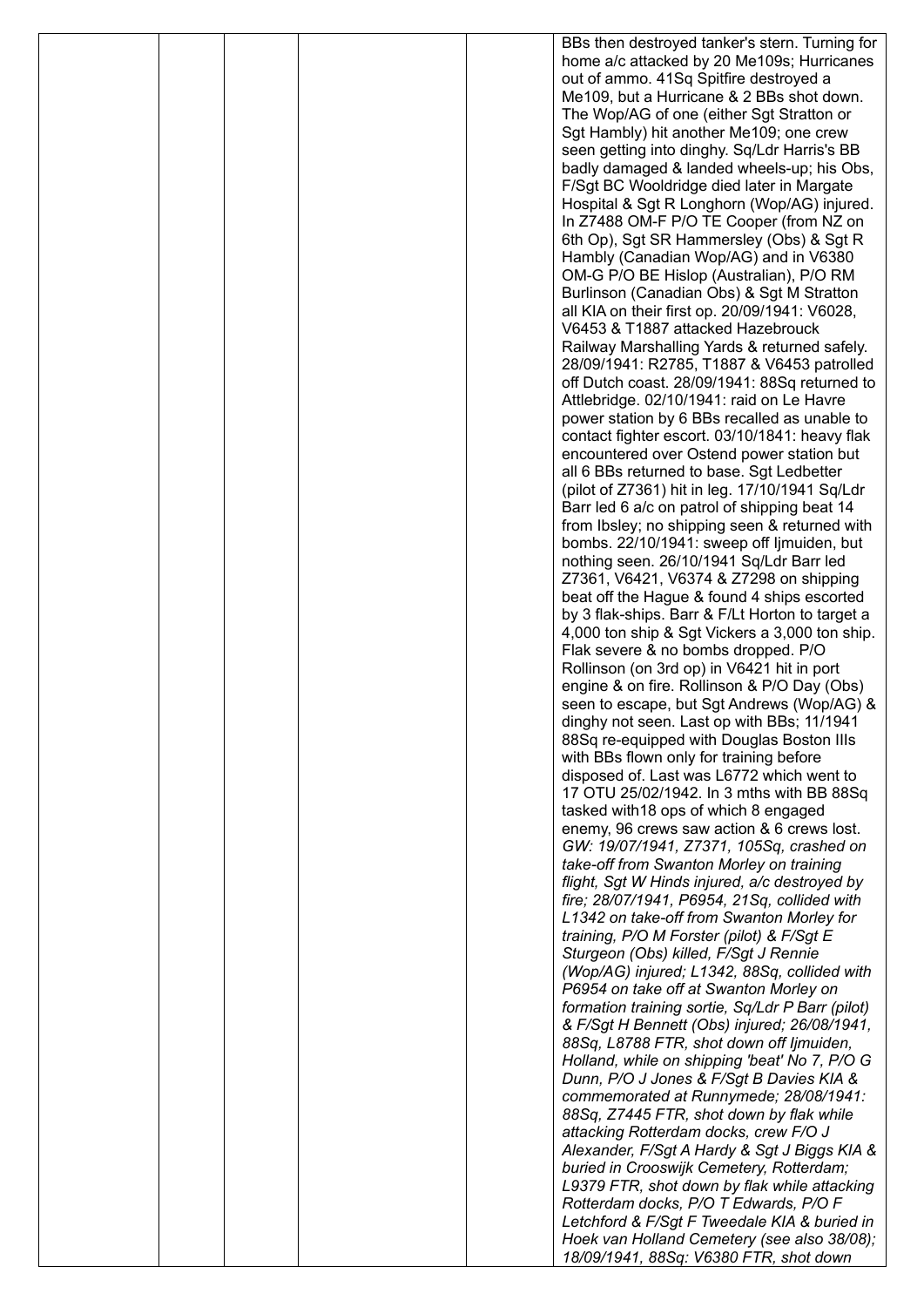|             |                |        |                           |                                    | into sea off Belgian coast, P/O R Burlinson<br>RCAF, P/O B Hislop RAAF & Sgt M Stratton<br>KIA. Bruce Hislop has no known grave, other<br>bodies washed ashore & buried in Holland;<br>Z7488 FTR, shot down into sea by Me 110 of<br>ZG 76, P/O T Cooper RNZAF, F/Sgt S<br>Hammersley & Sgt R Hambley RCAF KIA &<br>commemorated at Runnymede; Z7454<br>damaged by Me 110s in same action, belly-<br>landed Manston, F/Sgt B Wooldridge (Obs)<br>fatally wounded, Sq/Ldr Harris (pilot) un-<br>injured, Sgt R Longhorn (Wop/AG) wounded,<br>a/c repaired; 26/10/1941 88Sq, V6421 FTR,<br>hit by flak and ditched off Dutch coast<br>attacking convoy, P/O J Rollinson, P/O A Day<br>& Sgt E Andrews KIA & commemorated at<br>Runnymede (Jack Rollinson aged 19)                                                                                                                                                                                                                                                                                                                                                                                                                                                    |
|-------------|----------------|--------|---------------------------|------------------------------------|--------------------------------------------------------------------------------------------------------------------------------------------------------------------------------------------------------------------------------------------------------------------------------------------------------------------------------------------------------------------------------------------------------------------------------------------------------------------------------------------------------------------------------------------------------------------------------------------------------------------------------------------------------------------------------------------------------------------------------------------------------------------------------------------------------------------------------------------------------------------------------------------------------------------------------------------------------------------------------------------------------------------------------------------------------------------------------------------------------------------------------------------------------------------------------------------------------------------|
| 88 Squadron | 6              | Data   | 88 Squadron<br>Operations |                                    | Lists the 96 crew on ops over the 3 mths<br>88Sq flew BBs, with dates, times & targets.<br>Pilots: Sgt Abbott, P/O Adams, F/Lt<br>Alexander*, Sq/Ldr Barr, P/O Brown, Sgt<br>Buck, P/O Carlisle, P/O Cooper*, P/O Dunn*,<br>P/O Edwards*, Sq/Ldr Harris, P/O Hislop*,<br>P/O Horton (on 13 of the 18 tasked ops),<br>F/Sgt Jarrett, Sgt Ledbetter, Sq/Ldr Lynn, Sgt<br>Pannifer, F/Sgt Parkinson, P/O Rollinson*,<br>Sgt Smart, F/Sgt Stewart, Sgt Summers, Sgt<br>Vickers; Obs: Sgt Alley, Sgt Barford, Sgt<br>Beckett, Sgt Billett, Sgt Birkbeck, F/Sgt<br>Brown, P/O Burlinson*, F/Sgt Day, P/O Day*,<br>Sgt Hammersley*, Sgt Hardy*, F/Sgt Howe,<br>P/O Hurrell, P/O Jones*, P/O Letchford*,<br>F/Sgt McRae, Sgt Morris, Sgt Newsome, Sgt<br>Stills, P/O Stokes, Sgt Thwaites, F/Sgt<br>Wooldbridge*; Wop/AG: Sgt Andrews*, Sgt<br>Bartholemew, Sgt Bradshaw, F/Sgt Briggs,<br>Sgt Britton, Sgt Burley, F/Sgt Davies*, P/O<br>Davies, F/Sgt Donner, Sgt Hambly*, F/Sgt<br>Howe, Sgt Kimber, Sgt Longhorn, Sgt<br>Marshall, F/Sgt Millns, Sgt Paton, Sgt Pulford,<br>Sgt Scruse, F/Sgt Sharidge, Sgt Stratton*,<br>F/Sgt Sturdy, Sgt Thompson, F/Sgt Trotter,<br>F/Sgt Tweedale*, Sgt Willetts. * indicates KIA |
| 88 Squadron | $\overline{7}$ | Data   | 88 Squadron Serials       |                                    | Lists the serial number of the 34 BBs used by<br>88Sq, when & from where they arrived &<br>what happened to each. Most a/c mentioned<br>above (incl 11 a/c destroyed); not above are:<br>L1363, L9020, R3907, T1853, V5621, V6314,<br>V6373, Z7363, Z7427, Z7484                                                                                                                                                                                                                                                                                                                                                                                                                                                                                                                                                                                                                                                                                                                                                                                                                                                                                                                                                   |
|             | $\overline{7}$ |        | Letters to the Editor     | Editor                             | Several letters from crew who'd flown in<br>L8800 (see 04/12), which flew 16 ops with<br>XVSq after 05/1940 before transferring to<br>114Sq when 15Sq got Wellingtons; when<br>posted as Instructor to 13 OTU Hugh George<br>flew there in L8800 on 17/09/1940; F/Lt<br>Morris (whose son John Morris on Soc<br>Committee) flew L8800 back to Wynton.                                                                                                                                                                                                                                                                                                                                                                                                                                                                                                                                                                                                                                                                                                                                                                                                                                                              |
|             | $\overline{7}$ | Letter |                           | Margaret<br>Hennessy<br>(Banstead) | Comments on 'A Veteran Bomber' (04/12) by<br>ACL Brown, Margaret's father, Sgt Eric<br>Kitchen (Wop/AG - on his first op) KIA in<br>L8800 05/06/1942 after take off from West<br>Raynham with Sgt F Cooke & Sgt Wallbridge.<br>Describes visiting Weasenham (crash site) &<br>Kitchen's diaries of RAF life 1941-1942.<br>GW: 04-05/06/1942, 114Sq, L8800, FTR,<br>took off on intruder operation to Schipol,<br>crashed within minutes at Weasenham,<br>bomb-load exploded, Sgt F Cooke, Sgt J<br>Wallbridge & Sgt E Kitcher (aged 21) KIA.                                                                                                                                                                                                                                                                                                                                                                                                                                                                                                                                                                                                                                                                       |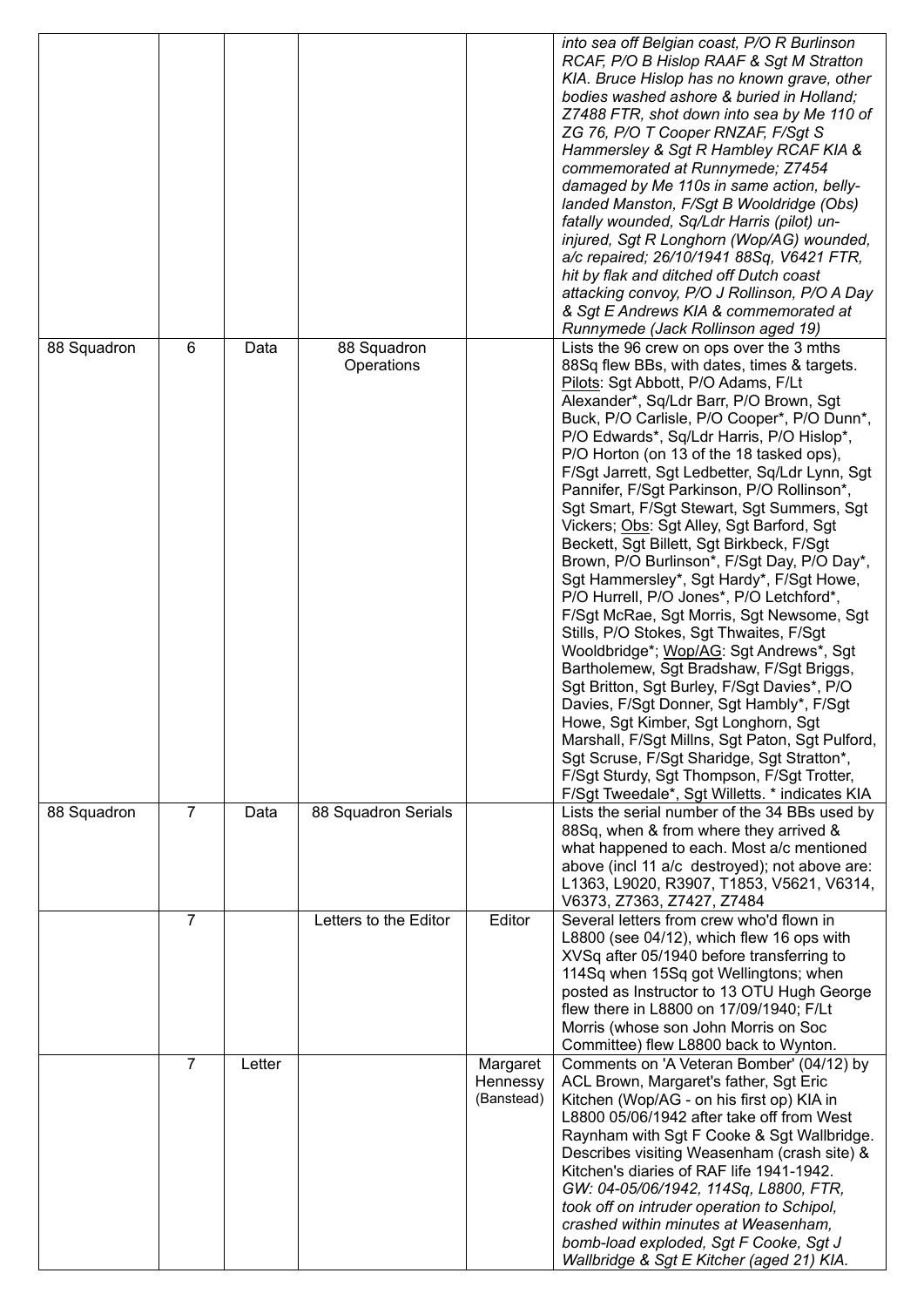| $\overline{7}$ | Letter |                         | Charles   | Strongly worded letter critical of keeping                                                      |
|----------------|--------|-------------------------|-----------|-------------------------------------------------------------------------------------------------|
|                |        |                         | Patterson | excess money in Society's account which he,                                                     |
|                |        |                         | (Wickwar) | & other members, believe should go to                                                           |
|                |        |                         |           |                                                                                                 |
|                |        |                         |           | Graham Warner to rebuild Blenheim. Only                                                         |
|                |        |                         |           | £2,000 given, Charles suggests giving                                                           |
|                |        |                         |           | another £3,000. Editor replies that only now                                                    |
|                |        |                         |           | has Committe got clearer idea of income &                                                       |
|                |        |                         |           | costs of Journal, etc; as of 20/07/1989 Soc                                                     |
|                |        |                         |           | had £969 in current account & £6,639 in                                                         |
|                |        |                         |           | Deposit (minus £2k to BAM). Would welcome                                                       |
|                |        |                         |           | views of members on this, esp as this only                                                      |
|                |        |                         |           | briefly discused at IGM in Hendon.                                                              |
| 8              | Data   | <b>Your Committee</b>   |           | Gives names & addresses of 8 committee                                                          |
|                |        |                         |           | members: Chairman, W/Cdr WH George                                                              |
|                |        |                         |           | DFC RAF (retd); Secretary, Mrs B George                                                         |
|                |        |                         |           | MBE; Membership, Sq/Ldr D MacLeod MA                                                            |
|                |        |                         |           | ARIBA RAF (retd); Treasurer, Mr JH Drury;                                                       |
|                |        |                         |           | Archives, Mr H Wheeler; BAM, Mr G Warner;                                                       |
|                |        |                         |           | Newsletter, Sq/Ldr N MacLeod BSc, RAF; Mr                                                       |
|                |        |                         |           | J Morris; Sq/Ldr D Roberts DFM RAF (retd).                                                      |
| 8              | Notice | <b>Blenheim Support</b> |           | Blenheim related merchandise available from                                                     |
|                |        |                         |           | BAM Blen Support van at Duxford & airshows                                                      |
|                |        |                         |           | & from IWM shop. List of mechandise with                                                        |
|                |        |                         |           | prices: posters, prints, postcards (several of                                                  |
|                |        |                         |           | each described), car-stickers, base-ball caps,                                                  |
|                |        |                         |           | T-shirts (various), pens, badges (various),                                                     |
|                |        |                         |           | limited edition brass model of BB, photos,                                                      |
|                |        |                         |           | copies of 'Aeroplane', 'Flypast' & 'Air                                                         |
|                |        |                         |           |                                                                                                 |
|                |        |                         |           | Enthusiast', sweat shirts, tie-tacks, tea towels,<br>calendar & video of Blenheim from Warbirds |
|                |        |                         |           |                                                                                                 |
|                |        |                         |           | series. Plea for volunteers to help with sales                                                  |
|                |        |                         |           | from van, proceeds of which go to Blenheim                                                      |
|                |        |                         |           | Appeal; contact GW.                                                                             |
|                |        |                         |           | Pic: sketch of Blenheim by 'Holly'                                                              |

| <b>Issue 4: May 1989</b> |      |        |                           |               |                                                                                                                                   |  |  |  |  |
|--------------------------|------|--------|---------------------------|---------------|-----------------------------------------------------------------------------------------------------------------------------------|--|--|--|--|
| Topic                    | Page | Type   | Title                     | <b>Author</b> | <b>Notes &amp; Search Words</b>                                                                                                   |  |  |  |  |
|                          | 3    | Report | <b>Chairman's Message</b> | Hugh George   | Inaugural General Meeting now taken<br>place. In its18 mths existence, membership<br>increasing, with good response to letters in |  |  |  |  |
|                          |      |        |                           |               |                                                                                                                                   |  |  |  |  |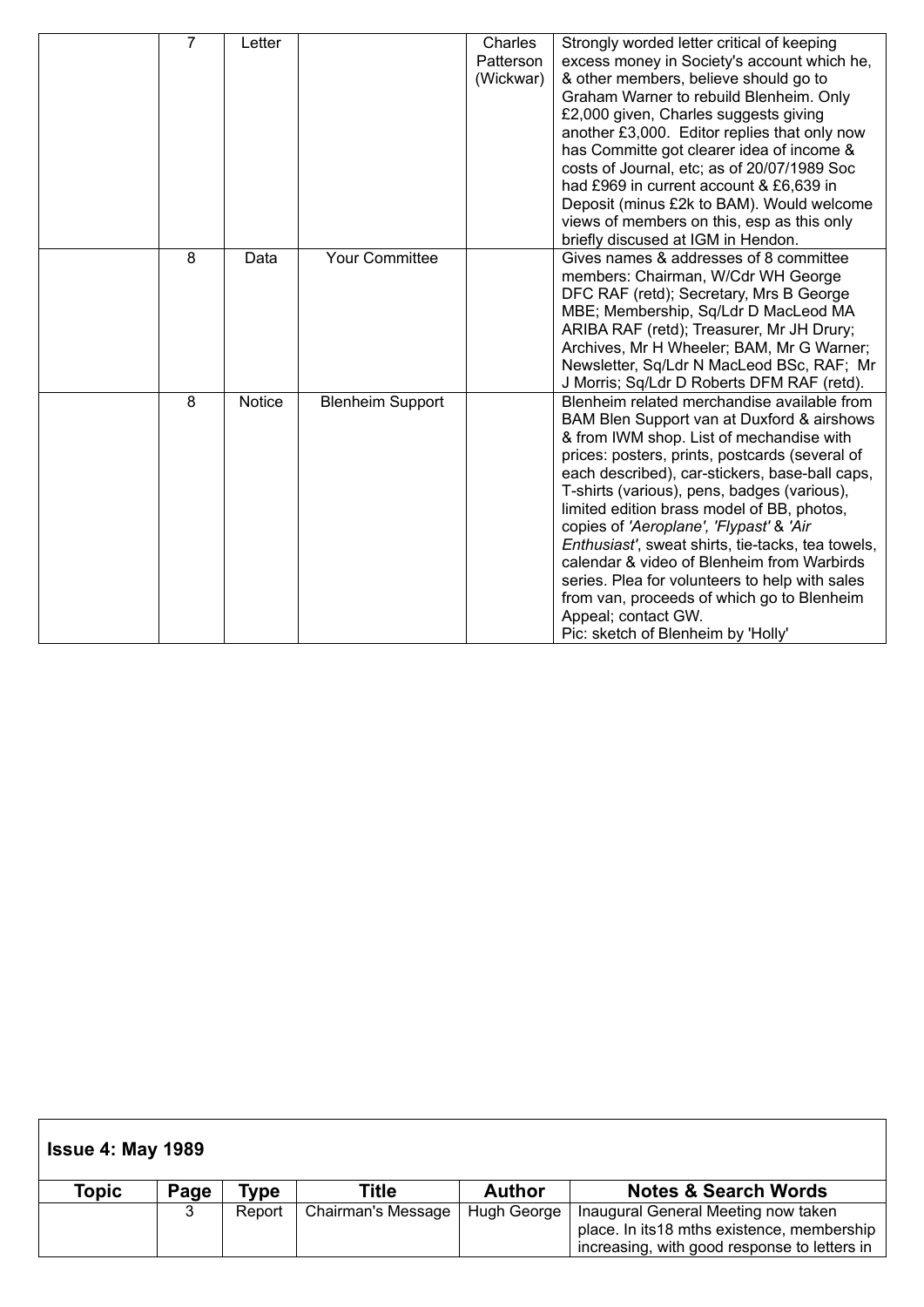|                               |       |         |                                    |                                     | regional newspapers. Lots of photos, log<br>books, potted histories, press cutting, etc<br>which still being sorted. Sq/Ldr Roberts<br>organising Soc visit to France on 50th<br>anniversary of AASF. Thanks to committee<br>for hard work.                                                                                                                                                                                                                                                                                                                                                                                                                                                                                                                                                                                                                                                                                                                                                                                                                                                                                                                                                                                                                                                                                                                                                                                                                                                           |
|-------------------------------|-------|---------|------------------------------------|-------------------------------------|-------------------------------------------------------------------------------------------------------------------------------------------------------------------------------------------------------------------------------------------------------------------------------------------------------------------------------------------------------------------------------------------------------------------------------------------------------------------------------------------------------------------------------------------------------------------------------------------------------------------------------------------------------------------------------------------------------------------------------------------------------------------------------------------------------------------------------------------------------------------------------------------------------------------------------------------------------------------------------------------------------------------------------------------------------------------------------------------------------------------------------------------------------------------------------------------------------------------------------------------------------------------------------------------------------------------------------------------------------------------------------------------------------------------------------------------------------------------------------------------------------|
|                               | 4     | Letter  | Letters to the Editor              | Mr GWD<br>Attenborough<br>(Manuden) | Re 'Daring Success' (03/05) Attenborough<br>arrived Bodney (satellite of Watton),<br>Norfolk from Bicester OTU on 31/07/1941<br>as Wop/AG with 82Sq, newly returned from<br>Malta after heavy losses. Believes 82Sq<br>only raised 6 crews, all new, with 12 crew<br>from 21Sq. Sq/Ldr Kershaw & Sq/Ldr<br>Edrich (famous cricketer) led respectively,<br>all taking off from Watton. 114Sq from West<br>Raynham on same op. In total 72 a/c took<br>part (not 50), the most 2 Group could<br>muster; 12 a/c were lost. Attenborough was<br>flying next to 82Sq BB which hit cable over<br>Holland on way out, caught fire & crashed<br>(see below). Describes 'flying underground'<br>into a quarry to escape flak & how his tin<br>helmet fell on target! Counted 30 holes in<br>their BB, many caused by geese over<br>Antwerp or Flushing. Spitfire escort over<br>coast not seen. Berry correct about turret<br>seat & about 1055 1154 wireless; details<br>impossibility of changing 1082 1083 coils<br>mid-air.<br>GW: 12/08/1941, 82Sq T2437 FTR, hit by<br>flak, crashed nr Dordrecht, Holland, P/O G<br>Rolland, P/O H Clark & Sgt E Bainbridge<br>KIA & buried Strijen Cemetery. Note: Only<br>82Sq loss that day. 12/08/1941, 18Sq<br>V6437 FTR, hit HT cables nr Dutch coast &<br>crashed into sea, P/O M Walkden, P/O B<br>Matthews & Sgt A Cutler KIA. Albert Cutler<br>buried at Vlissingen, others commemorated<br>at Runnymede. Note: V6437 only a/c flying<br>into cable that day. |
|                               | 4     | Notice  | Society Notes                      |                                     | Original Bristol Blenheim Logo used for<br>Journal; Society thanks heirs of original Co.                                                                                                                                                                                                                                                                                                                                                                                                                                                                                                                                                                                                                                                                                                                                                                                                                                                                                                                                                                                                                                                                                                                                                                                                                                                                                                                                                                                                              |
|                               | 4     | Notice  |                                    |                                     | Ties (£6) & tie pins (£3) from Betty George.<br>Reminder to contact Dave Roberts if<br>interested in AASF reunion in 09/1989.                                                                                                                                                                                                                                                                                                                                                                                                                                                                                                                                                                                                                                                                                                                                                                                                                                                                                                                                                                                                                                                                                                                                                                                                                                                                                                                                                                         |
|                               | 4     | Notice  |                                    | Graham<br>Warner                    | First limited edition of print commemorating<br>first raid of WWII in Mail on Sunday colour<br>supplement & sold out. A second limited<br>edition print planned.                                                                                                                                                                                                                                                                                                                                                                                                                                                                                                                                                                                                                                                                                                                                                                                                                                                                                                                                                                                                                                                                                                                                                                                                                                                                                                                                      |
| Carew<br>Cheriton<br>Airfield | 4     | Wanted  |                                    | Deric Brock<br>(Pembroke)           | Deric preparing booklet for 50th<br>anniversary of Carew Cheriton airfield<br>opening. 236Sq, 248Sq & 254Sq served<br>there with BBs when attached to Coastal<br>Command. Has anyone got photos of BB<br>taken there? Address given                                                                                                                                                                                                                                                                                                                                                                                                                                                                                                                                                                                                                                                                                                                                                                                                                                                                                                                                                                                                                                                                                                                                                                                                                                                                   |
|                               | 4     | Notice  |                                    | <b>SSAFA</b>                        | On 13-14-15/06/1989 for first time all 3<br>services will combine for Beating of the<br>Retreat at Horse Guards Parade at<br>6.30pm, with 7 military bands & King's<br>Troop's guns.                                                                                                                                                                                                                                                                                                                                                                                                                                                                                                                                                                                                                                                                                                                                                                                                                                                                                                                                                                                                                                                                                                                                                                                                                                                                                                                  |
|                               | $5-7$ | Article | <b>XV Squadron</b><br>(part three) | <b>Hugh George</b>                  | Covers 09-10/1940: Germans preparing to<br>invade Eng from France & 'Operation<br>Sealion' against this. 1-2/09/1940 3 BBs<br>bombed Nordenham airfield: P/O Kee, P/O<br>Gilmour & F/O St John, results detailed. 2-<br>3/09/1940 3 BBs left at intervals; P/O<br>Goudge & Sgt Dove bombed Eidhoven &<br>Merville respectively, while F/Lt George<br>was to target Ruhr but had problems with                                                                                                                                                                                                                                                                                                                                                                                                                                                                                                                                                                                                                                                                                                                                                                                                                                                                                                                                                                                                                                                                                                         |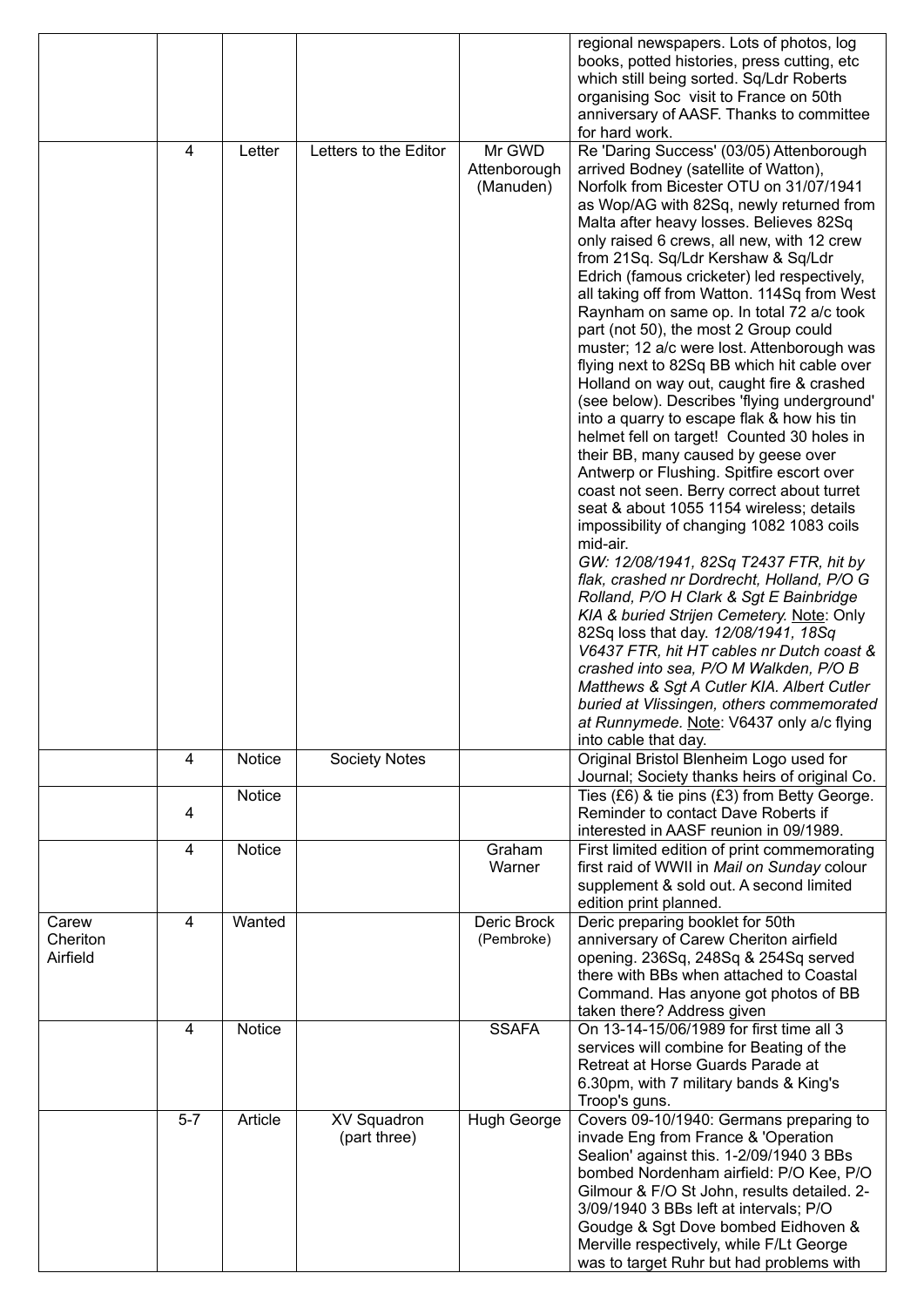|  |  | both engines over North Sea. Details          |
|--|--|-----------------------------------------------|
|  |  |                                               |
|  |  | precarious flight back to Wyton & landing     |
|  |  | with no flare lights (as had Me110 on tail).  |
|  |  | 3-4/09/1940 high level attack on St Omer      |
|  |  |                                               |
|  |  | airfield by 3 BBs; intense AA against P/O     |
|  |  | Myland, P/O Gilmour & F/O Morris who          |
|  |  | started 4 fires. P/O Myland crashed while     |
|  |  | landing at Wyton & killed with Sgt Powys-     |
|  |  |                                               |
|  |  | Jones & Sgt Petrie. 4-5/09/1940 P/O           |
|  |  | Megginson & Sgt Bagguley made high            |
|  |  | level attack on Foret de Guines airfield,     |
|  |  | heavy AA but target hit & fires seen. 5-      |
|  |  |                                               |
|  |  | 6/09/1940 high level attack on E boats off    |
|  |  | Boulogne harbour by F/O St John, P/O Kee      |
|  |  | & Sgt Hutcheson in bad weather, result not    |
|  |  | seen. 6-7/09/1940 Sgt Bagguley, P/O           |
|  |  |                                               |
|  |  | Raymond & Sgt Dove bombed airfields at        |
|  |  | St Omer, Le Touquet & Longueville             |
|  |  | respectively with fires started. 7-8/09/1940  |
|  |  | F/Lt Mahler & F/O St John targetted           |
|  |  |                                               |
|  |  | Dunkirk & fires seen, but Sgt Garrioch        |
|  |  | unable to identify barges due to haze &       |
|  |  | searchlights. Now Germany clearly             |
|  |  |                                               |
|  |  | amassing barges & troops in Ostend area a     |
|  |  | new strategy adopted with 12 BBs from         |
|  |  | 15Sq & 40Sq attacking on alternative          |
|  |  | nights. 09-10/09/1940, 9 of 10 XVSq BBs       |
|  |  |                                               |
|  |  | successfully attacked Ostend                  |
|  |  | concentrations against heavy AA & enemy       |
|  |  | fighters; Sgt Bagguley had engine trouble.    |
|  |  | 11-12/09/1940 11 BBs repeated attack;         |
|  |  |                                               |
|  |  | W/Cdr Cox started fires, P/O Gilmour hit      |
|  |  | fuel storage tanks, F/Lt George carried out   |
|  |  | low-level attack on barges out at sea         |
|  |  | loaded with fully-armed troops. Night of 13-  |
|  |  |                                               |
|  |  | 14/09/1940 12 BBs left at intervals first     |
|  |  | being F/Lt George then P/O St John. P/O       |
|  |  | Raymond, P/O Megginson, Sgt Day, Sgt          |
|  |  |                                               |
|  |  | Yeomans, F/Lt Mahler, F/O Morris, P/O         |
|  |  | Gilmour, F/O Manahan, Sgt Garrioch & Sgt      |
|  |  | Footer. Results of high level attack on       |
|  |  | docks & barges not seen. Sgt Yeoman &         |
|  |  | crew, P/O Hughes & Sgt Hollinshead FTR.       |
|  |  |                                               |
|  |  | 15-16/09/1940 raid of 12 BBs repeated with    |
|  |  | pilots W/Cdr Cox followed by Sq/Ldr           |
|  |  | Stansfield, F/Lt Mahler, F/O Morris, F/O      |
|  |  | Manahan, P/O Kee, Sgt Footer, F/O St          |
|  |  |                                               |
|  |  | John, P/O Giles, Sgt Dove, P/O Raymond        |
|  |  | & F/Sgt Bagguley. Visability bad but          |
|  |  | several fires seen. Similar results on 17-    |
|  |  | 18/09/1940 on same Ostend targets with        |
|  |  |                                               |
|  |  | F/O St John, P/O Giles, P/O Megginson,        |
|  |  | P/O Raymond, F/Sgt Bagguley, Sq/Ldr           |
|  |  | Stansfield, F/Lt Manahan, P/O Kee, Sgt        |
|  |  | Garrioch, P/O Gilmour & Sgt Footer.           |
|  |  |                                               |
|  |  | Attacks from various altitudes, enemy a/c &   |
|  |  | heavy AA, but several direct hits/fires,      |
|  |  | including at Calais. Sgt Garrioch turned      |
|  |  | back due to engine trouble & hydraulic        |
|  |  |                                               |
|  |  | failure meant P/O Megginson belly-landing     |
|  |  | at Wyton. 20-21/09/1940 attack on             |
|  |  | amassed shipping at Dunkirk with BBs          |
|  |  | pilotted by W/Cdr Cox, Sq/Ldr Stansfield,     |
|  |  |                                               |
|  |  | F/Lt Mahler, P/O Kee, F/O Manahan, Sgt        |
|  |  | Footer, Sgt Garrioch, P/O Giles, P/O          |
|  |  | Megginson, Sgt Dove, P/O Raymond &            |
|  |  | F/Sgt Bagguley. Intense seachlight made       |
|  |  |                                               |
|  |  | assessment of results difficult. Sgt Garrioch |
|  |  | & P/O Giles bombed alternative target of      |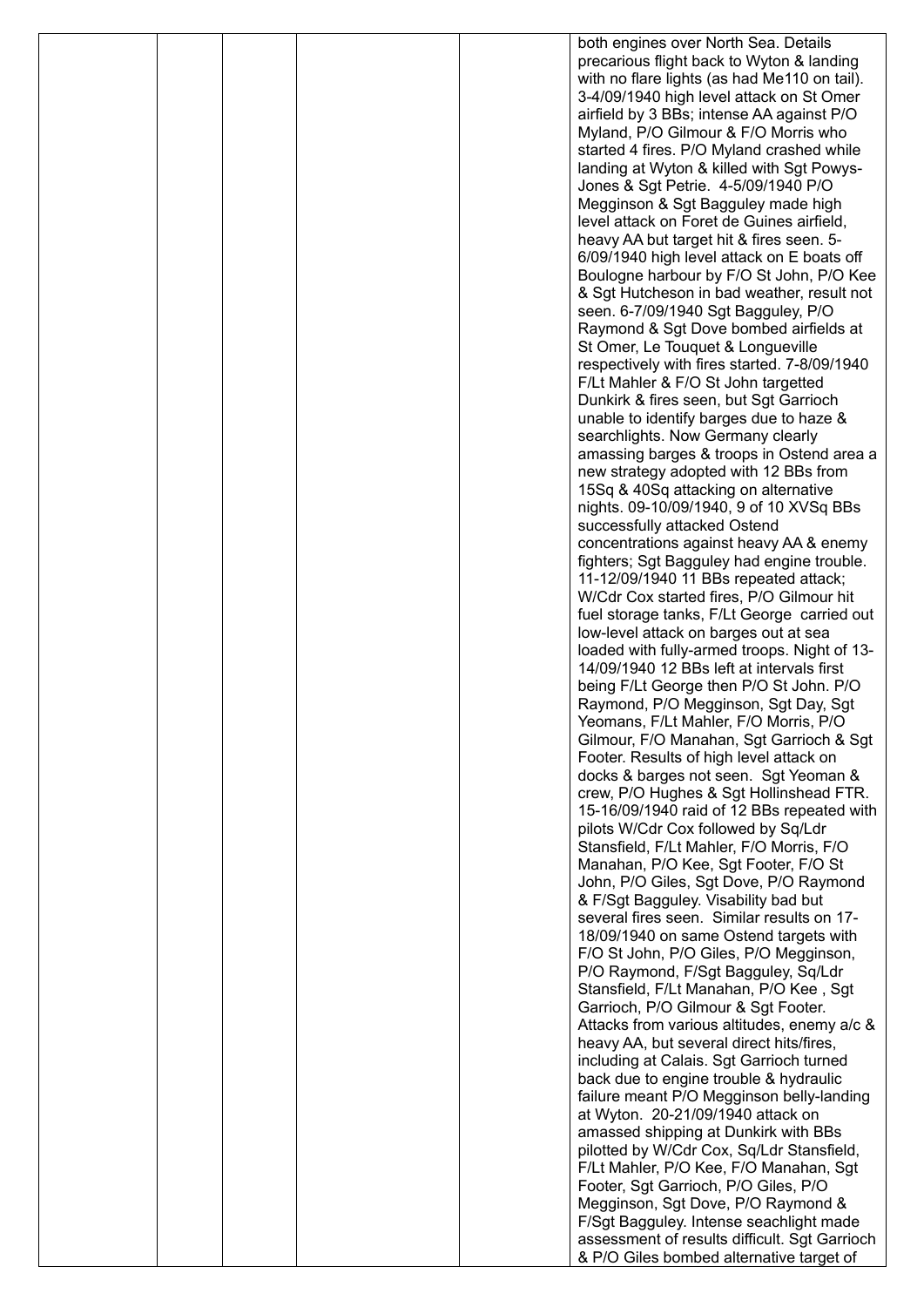|  |  | Calais. P/O Giles BB hit by AA which blew                                         |
|--|--|-----------------------------------------------------------------------------------|
|  |  | out camera hatch, was escorted to base by                                         |
|  |  | Hurricane pilot. On 22-23/09/1940 Sq/Ldr                                          |
|  |  | Menaul, P/O Megginson, F/Sgt Bagguley,                                            |
|  |  | P/O Gilmour, F/O Morris, F/Lt Mahler, Sgt                                         |
|  |  | Dove, P/O Giles, F/O St John, Sgt                                                 |
|  |  | Garrioch, W/Cdr Cox & Sgt Footer                                                  |
|  |  | targetted shipping at Ostend with fires                                           |
|  |  | started, heavy AA but no BBs seriously<br>damaged. On 24-25/09/1940 shipping at   |
|  |  | Le Havre was targetted by Sq/Ldr Menaul,                                          |
|  |  | F/O St John, P/O Raymond, Sq/Ldr                                                  |
|  |  | Stansfield, F/O Morris, F/Lt Mahler, F/O                                          |
|  |  | Manahan, Sgt Footer & P/O Keel. Sq/Ldr                                            |
|  |  | Menaul shook off 2 attacking a/c but                                              |
|  |  | minimal searchlight & AA; several fires &                                         |
|  |  | some explosions started. 26-27/09/1940                                            |
|  |  | shipping at Boulogne targetted by Sq/Ldr                                          |
|  |  | Menaul, F/O St John, P/O Giles, P/O                                               |
|  |  | Megginson, Sgt Dove & W/Cdr Cox. Less                                             |
|  |  | AA & fires started; Sgt Dove returned with                                        |
|  |  | engine trouble. 29-30/09/1940 F/Lt Morris,                                        |
|  |  | F/O Manahan, P/O Gilmour, P/O Kee, Sgt                                            |
|  |  | Garrioch & Sgt Footer attacked Ostend;                                            |
|  |  | results not seen due intense searchlight.                                         |
|  |  | 01-02/09/1940 15Sq given several targets.                                         |
|  |  | F/Lt St John bombed Dunkirk under heavy                                           |
|  |  | (inaccurate) AA, P/O Giles attacked                                               |
|  |  | Flushing, P/O Raymond, F/Sgt Bagguley &<br>Sgt Dove bombed docks at Calais, while |
|  |  | W/Cdr Cox bombed airfield at Veerle.                                              |
|  |  | Cloud meant results unseen. 03/10/1940 6                                          |
|  |  | a/c set off for targets in Germany, but                                           |
|  |  | weather bad & all turned back; F/O                                                |
|  |  | Manahan bombed alternative target. 07-                                            |
|  |  | 08/10/1940 6 BBs bombed Boulogne, but                                             |
|  |  | cloudy & results unseen. 10-11/10/1940                                            |
|  |  | combined attack with Royal Navy on                                                |
|  |  | Cherbourg with 10 BBs bombing docks to                                            |
|  |  | start fires & create diversion for HMS                                            |
|  |  | Revenge to get within range, & 2 BBs to                                           |
|  |  | target on-shore batteries. F/O Morris's BB                                        |
|  |  | had engine trouble, but P/O Raymond, Sgt                                          |
|  |  | Chippling, F/O Manahan, Sgt Garrioch, F/Lt                                        |
|  |  | St John, P/O Megginson, F/Sgt Bagguley,                                           |
|  |  | P/O Kee & Sgt Footer bombed target under                                          |
|  |  | intense AA. W/Cdr Cox & Sq/Ldr Menaul                                             |
|  |  | silenced guns firing at ship. XVSq<br>commended by Navy. 24-25/10/1940 6 BBs      |
|  |  | attacked Flushing & 7 targetted the Ruhr.                                         |
|  |  | Former flown by W/Cdr Cox, P/O Gilmour,                                           |
|  |  | Sgt Fougere, Sgt Chippling, P/O Raymond                                           |
|  |  | & F/Sgt Bagguley who successfully                                                 |
|  |  | bombed Flushing with some reporting                                               |
|  |  | bomb bursts. The Ruhr a/c faced 10/10                                             |
|  |  | cloud covere & all forced to bomb                                                 |
|  |  | alternative targets. F/Lt St John bombed                                          |
|  |  | Rotterdam docks; P/O Megginson & F/Lt                                             |
|  |  | Morris the sea-plane base at De Mok; Sgt                                          |
|  |  | Dove bombed De Kooy; Sq/Ldr Menaul &                                              |
|  |  | F/O Manahan attacked Yuiden Harbour &                                             |
|  |  | P/O Kee, Duisberg. No results seen. On                                            |
|  |  | 27-28/10/1940 9 BBs set off to target Ruhr                                        |
|  |  | area but visibilty so bad alternative targets                                     |
|  |  | used. F/Lt Morris bombed Duisberg; F/O<br>Manahan a Ruhr target; P/O Giles bombed |
|  |  | Krefeld; Sgt Garrioch a building NW of                                            |
|  |  | Cologne; P/O Gilmour & Sgt Fougere                                                |
|  |  | bombed airfield at Deurne; P/O Raymond                                            |
|  |  |                                                                                   |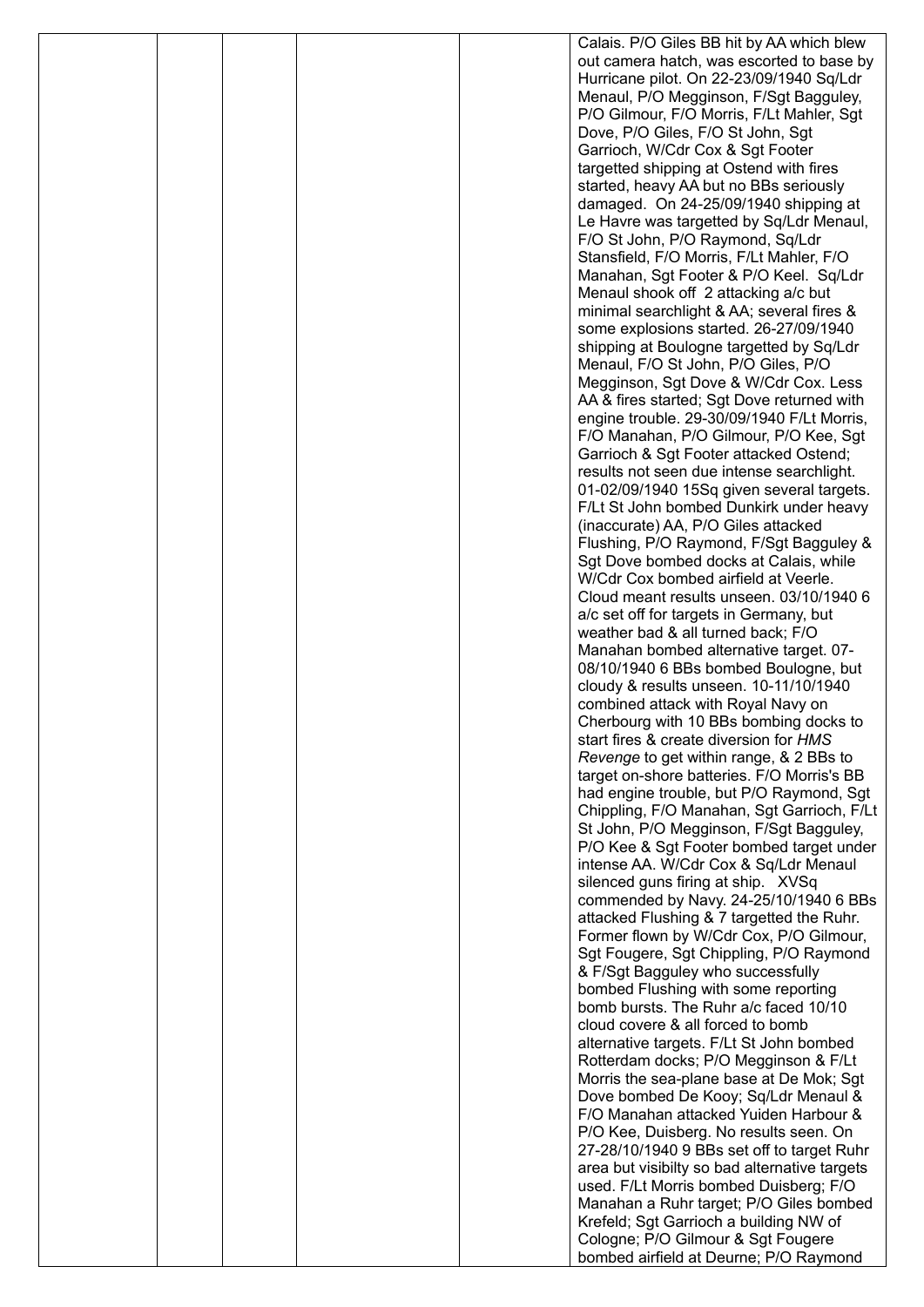|           |         |                         |                  | hit Flushing docks & F/Sgt Bagguley docks<br>at Antwerp. Sgt Dove had burst tyre & u/c<br>collapse on take-off. A pointed searchlight<br>used for first time for homing beacon for<br>returning a/c. 30/10/1940 15Sq last BB<br>operation carried out by Sq/Ldr Menual,<br>P/O Giles, P/O Megginson, Sgt Dove, F/Lt<br>Morris, Sgt Garrioch & Sgt Footer who set<br>off to bomb petrol refinery near Hambourg,<br>but thick ground haze meant only Morris &<br>Footer suceeded; other five bombed<br>secondary target. P/O Raymond & W/Cdr<br>Cox bombed Yuiden & Flushing<br>respectively. XVSq then non-operational<br>until converted to Wellingtons.<br>GW: 3-4/09/1940 R3769 (see 07/07);<br>13-14/09/1940 R2786 (see 07/07)                                                                                                                                                                                                                                                                                                                                                                                                                                                                                                                             |
|-----------|---------|-------------------------|------------------|---------------------------------------------------------------------------------------------------------------------------------------------------------------------------------------------------------------------------------------------------------------------------------------------------------------------------------------------------------------------------------------------------------------------------------------------------------------------------------------------------------------------------------------------------------------------------------------------------------------------------------------------------------------------------------------------------------------------------------------------------------------------------------------------------------------------------------------------------------------------------------------------------------------------------------------------------------------------------------------------------------------------------------------------------------------------------------------------------------------------------------------------------------------------------------------------------------------------------------------------------------------|
| 8         | Article | <b>Fuller Operation</b> |                  | Late 1941 'Operation Fuller' was planned to<br>deal with German battleships Scharnhorst<br>& Gneisenau penned at Brest & 2 Group<br>was re-equipping. 12/02/1942 both<br>battleships sailed up Channel. Bostons of<br>226Sq & 88Sq led attack followed by BBs<br>from 110Sq & 114Sq. W/Cdr Jenkins led 6<br>BBs from West Raynham in atrocious<br>weather. Jenkins aimed 2x500lb bombs at<br>battle cruiser; in afternoon 3 114Sq BBs<br>found target, but results not seen. Of 37<br>BBs who flew against Germany on<br>12/02/1942, 30 failed failed to find target &<br>two were lost. Demoralising day.<br>GW: T1922, 114Sq, see detail 19/04.<br>12/02/1942, 110Sq, Z7433 FTR, shot down<br>off Texel by Me 109 of JG 1; Sgt P<br>Reynolds, P/O P Hill & Sgt H Guilfoyle KIA<br>& commemorated on Runnymede. Peter<br>Hill was aged only 19, the others 20.                                                                                                                                                                                                                                                                                                                                                                                               |
| 8         | Photo   | <b>Operation Fuller</b> |                  | Photo showing 6 aircrew in row, chatting.<br>First 3 named as Roy Kenrick, Paul<br>Brancher & W/Cdr Jenkins ('Fraser', later<br>KIA), but who the other three? (see 05/03)                                                                                                                                                                                                                                                                                                                                                                                                                                                                                                                                                                                                                                                                                                                                                                                                                                                                                                                                                                                                                                                                                    |
| $10 - 11$ | Article | Introducing G-BPIV      | Graham<br>Warner | With two new engineers the BAM team's<br>2nd BB restoration well under way. To<br>explain the name of the a/c GW explains<br>source of airframe (see 03/10). As none of<br>6,000 MkI (type 142M), MkIV (type 149) or<br>MkV (type 160, 'Bisley') airframes built at<br>Filton, Rootes or Avro exist (even on static<br>display at Hendon), had to get type 149s<br>(Bolingbroke) airframe from Canada. GW<br>explain minor differences with instruments,<br>dinghy pack, jump-seat & port-hole window.<br>Best airframe located was a 1942 serial<br>10201, with outer wings of 9703 which Sir<br>William Roberts had shipped to UK for his<br>museum at Strathallan. After purchase,<br>dismantling & transporting by BAM, it<br>arrived at Duxford 1988. The BB had flown<br>with No.2 Air Command until 18/05/1943 &<br>No.3 BGS from 04/01/1944 to 28/02/1945;<br>with only 473 flying hrs was SOC<br>12/10/1945 to spent 40 Canadian winters<br>outside before coming back to UK. 10201<br>now registered with CAA at G-BPIV so its<br>restoration progress can be monitored.<br>Front & rear of 10201 now sit next to<br>shattered 10038 airframe & requies much<br>work; 9703 outer wings badly coroded.<br>Centre section of 10201 mounted vertically |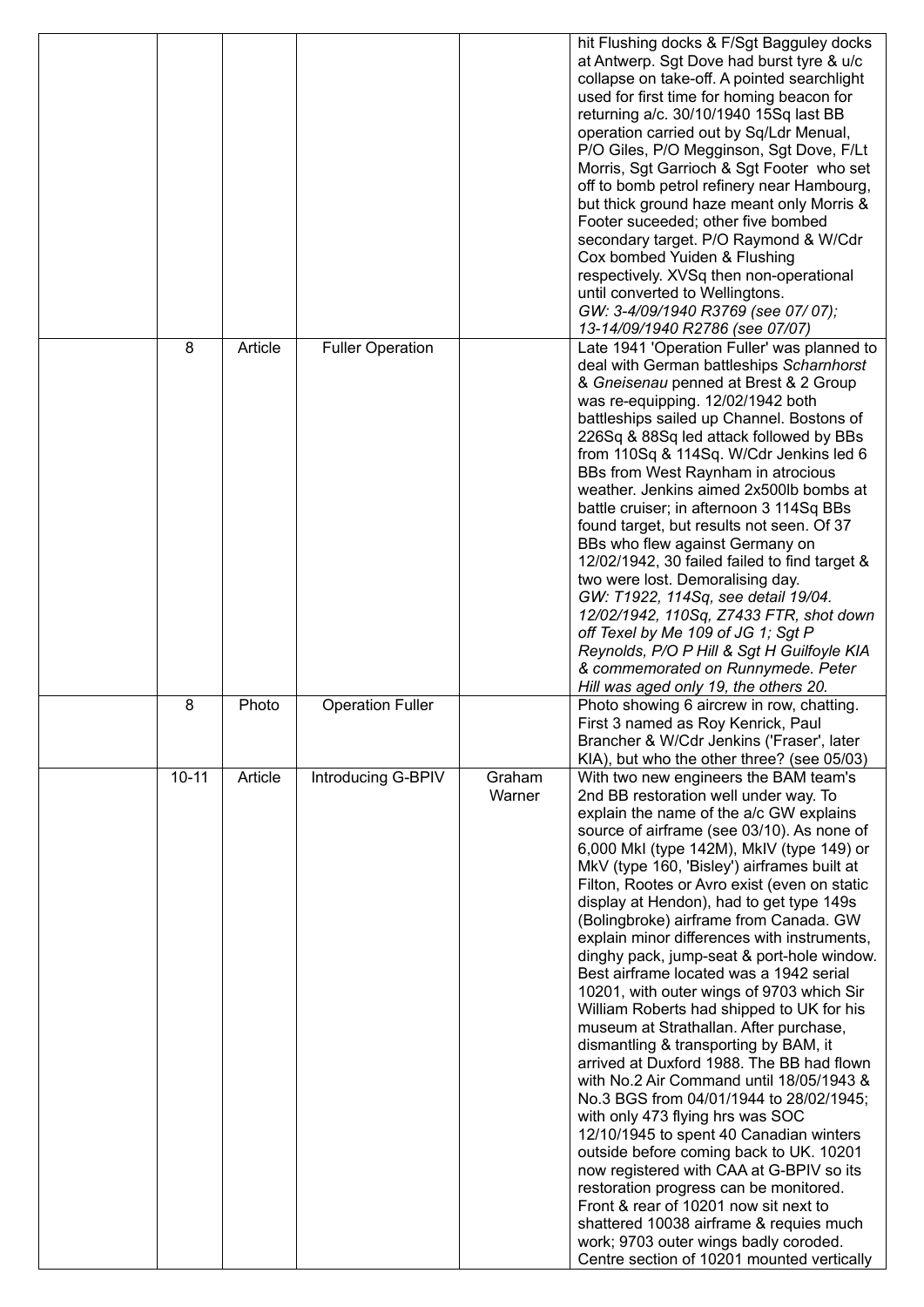|               |           |               |                      |                   | in workshop & GW details work on it                                                   |
|---------------|-----------|---------------|----------------------|-------------------|---------------------------------------------------------------------------------------|
|               |           |               |                      |                   | (stripped down, rivets removed, inspection,                                           |
|               |           |               |                      |                   | spars, new spar caps, etc, & this section                                             |
|               |           |               |                      |                   | awaits CAA approval). Then re-skinning                                                |
|               |           |               |                      |                   | (using guage thicker alclad), with old                                                |
|               |           |               |                      |                   | panels used as templates, using larger                                                |
|               |           |               |                      |                   | rivets, etching primed, sprayed, etc.                                                 |
|               |           |               |                      |                   | Starboard wing mounted on jig, 1000s of                                               |
|               |           |               |                      |                   | rivets removed by hand, paint-stripped,<br>coroded cornice bars removed & waiting for |
|               |           |               |                      |                   | new spars made from special spring steel,                                             |
|               |           |               |                      |                   | using original Bristol Aircraft Co repair                                             |
|               |           |               |                      |                   | scheme. Both Mercury engines torn off in                                              |
|               |           |               |                      |                   | crash but both still turned. One now being                                            |
|               |           |               |                      |                   | stripped down to see what can be salvaged                                             |
|               |           |               |                      |                   | (hopefully cyclinder barrels & pistons).                                              |
|               |           |               |                      |                   | Damaged propellors sent to BAe, but                                                   |
|               |           |               |                      |                   | probably beyond repair, but have spares.                                              |
|               |           |               |                      |                   | Two new f/t engineers on team with John                                               |
|               |           |               |                      |                   | Romain plus dozen skilled volunteers &                                                |
|               |           |               |                      |                   | should complete in 5yrs. Restoration fund                                             |
|               |           |               |                      |                   | raised £60k to date (but most spent on                                                |
|               |           |               |                      |                   | airframe & work so far). Blen Soc given                                               |
|               |           |               |                      |                   | £300, but individual members contributed<br>much more. Important BB flies again to    |
|               |           |               |                      |                   | remember contribution to war effort by a/c                                            |
|               |           |               |                      |                   | & its crews in all RAF Commands & all                                                 |
|               |           |               |                      |                   | theatres of war.                                                                      |
|               | $10 - 11$ | Photo         |                      |                   | Two photos of the Mercury engines                                                     |
|               | 12        | Article       | A Veteram Bomber     | <b>ACL Brown:</b> | Send in by ACL Brown (Great Yarmouth).                                                |
|               |           |               |                      | from RAF          | Blenheim MkIV 'C for Charlie' (airframe no.                                           |
|               |           |               |                      | Journal           | L8800) built by Rootes in 09/1939, taken by                                           |
|               |           |               |                      |                   | No.9 MU 10/10/1939 & delivered to 114Sq                                               |
|               |           |               |                      |                   | on 23/11/1939. Her airframe one of longest                                            |
|               |           |               |                      |                   | to survive; 3 weeks at Wyton for repairs                                              |
|               |           |               |                      |                   | after taxiing into a bowser meant she was                                             |
|               |           |               |                      |                   | too late to go with 114Sq to France from<br>where none of their BBs returned (raid    |
|               |           |               |                      |                   | destroyed 15 BBs on ground one day).                                                  |
|               |           |               |                      |                   | Instead went to 15Sq in early 1940 to bomb                                            |
|               |           |               |                      |                   | German columns & cloud cover ops over                                                 |
|               |           |               |                      |                   | Heligoland Bight, incl bombing Maastricht                                             |
|               |           |               |                      |                   | Bridges 05/1940; L8800's hydraulics                                                   |
|               |           |               |                      |                   | destroyed & belly-landed at base. Hit again                                           |
|               |           |               |                      |                   | 07/1940 &, when repaired, returned to                                                 |
|               |           |               |                      |                   | 114Sq. Many minor repairs done over yrs                                               |
|               |           |               |                      |                   | too. At 300hrs flying both engines changed                                            |
|               |           |               |                      |                   | & lots of other work done (detailed); she'd                                           |
|               |           |               |                      |                   | also had 25 modifications & several                                                   |
|               |           |               |                      |                   | camouflage changes for different                                                      |
|               |           |               |                      |                   | campaigns; day & night, low level bombing<br>of shipping, high flying with escorts    |
|               |           |               |                      |                   | bombing over N France, incl petrol store at                                           |
|               |           |               |                      |                   | Flushing, Cherbourg docks, French &                                                   |
|               |           |               |                      |                   | Dutch aerodromes. Described as 'a very                                                |
|               |           |               |                      |                   | dependable old bird' she met her fate after                                           |
|               |           |               |                      |                   | 337hrs on 05/06/1942 when crashed on                                                  |
|               |           |               |                      |                   | take-off from West Raynham (GW: see                                                   |
|               |           |               |                      |                   | 05/07 above).                                                                         |
|               | 12        | <b>Notice</b> | <b>Society Notes</b> |                   | Reminder about membership subs: £15                                                   |
|               |           |               |                      |                   | (full) & £10 (associate). Society 'get                                                |
|               |           |               |                      |                   | together' on 16/09/1989 at RAF Abingdon's                                             |
|               |           |               |                      |                   | open day (with Red Arrows & B of B                                                    |
|               |           |               |                      |                   | Memorial Flight). As at Duxford, Blen Soc                                             |
|               |           |               |                      |                   |                                                                                       |
|               |           |               |                      |                   | will have own enclosure/marque; £4.50                                                 |
|               |           |               |                      |                   | adults, £1.50 OAP/children. Indication of                                             |
| 4th September | 13        | Article       | The First RAF Raid   |                   | numbers would help.<br>First RAF WWII sortie was recce of                             |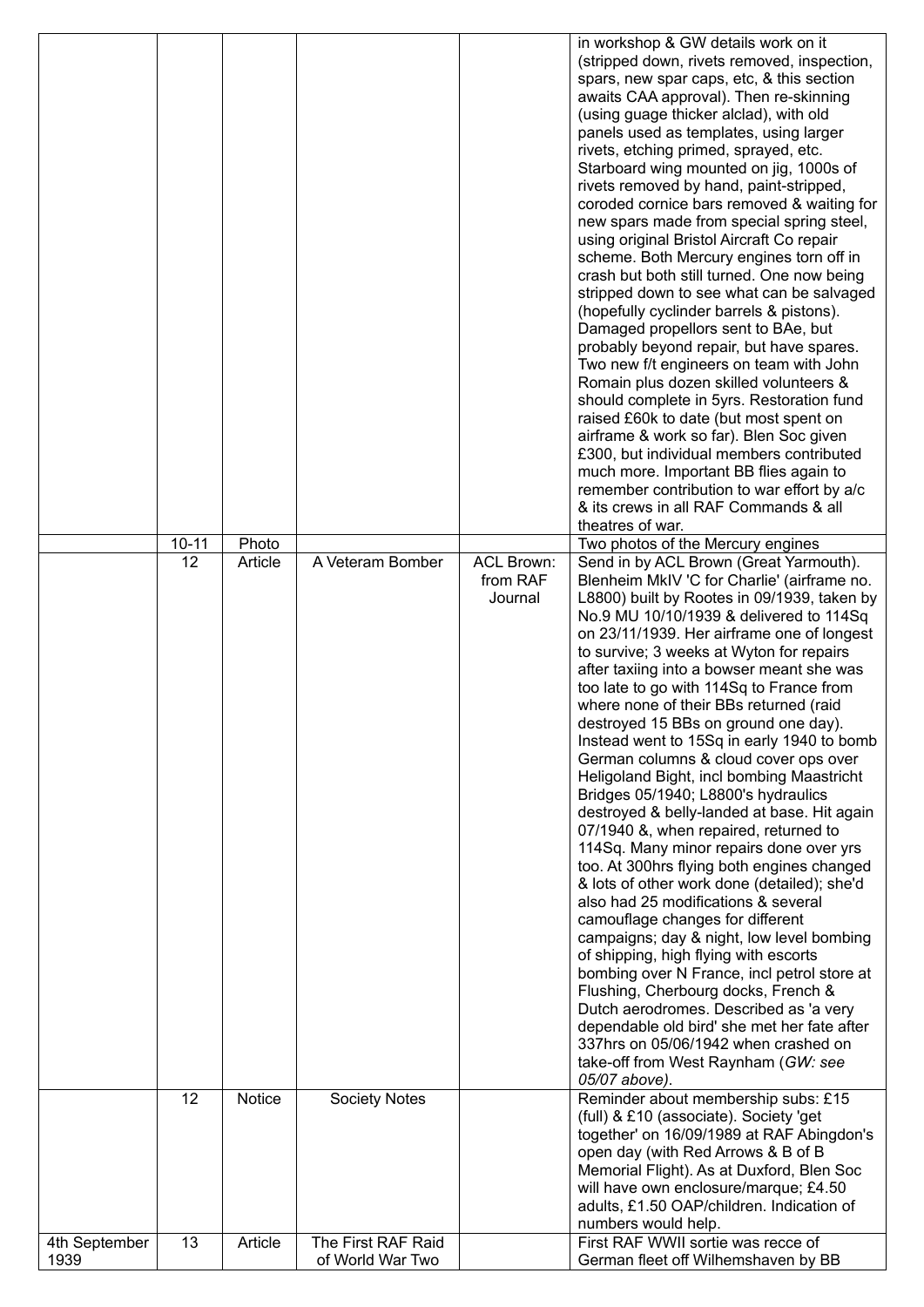|  |  | N6215, 139Sq, pilot F/O Andrew                                                              |
|--|--|---------------------------------------------------------------------------------------------|
|  |  | McPherson (naval Obs & Cpl Wop/AG)                                                          |
|  |  | from Wyton at 1203 on 03/09/1939; at                                                        |
|  |  | 24,000ft radio & camera froze, so 5pm                                                       |
|  |  | before landed to report, too late for planned                                               |
|  |  | raid. Returned at low level 04/09/1939;                                                     |
|  |  | German Navy still at Schilling Roads and                                                    |
|  |  | RAF raid of 15 BBs set off immediately.                                                     |
|  |  | This comprised 5 each from 110Sq                                                            |
|  |  | (Ipswich), 107Sq (Wattisham) & 139Sq                                                        |
|  |  | (Wyton) which took off 1530-1600 in 3                                                       |
|  |  | formation of 5 on 04/09/1939 to fly at 200-<br>500ft; weather so bad flew at zero to 100 ft |
|  |  | over N Sea. BBs in standard 2 Group day                                                     |
|  |  | camouflage (brown/green with sky-blue                                                       |
|  |  | under-surfaces) with single dorsal gun.                                                     |
|  |  | 139Sq a/c found nothing in murk &                                                           |
|  |  | returned with bombs. 110Sq surprised                                                        |
|  |  | Germans & attacked Admiral Scheer, but                                                      |
|  |  | did little damage (described) but lost                                                      |
|  |  | N6199. Germans alerted by time 107Sq                                                        |
|  |  | arrived & shot down 4 of their 5 BBs                                                        |
|  |  | (N6184, N6188, N6189, N6240); worst                                                         |
|  |  | damage to cruiser <i>Emden</i> cause by BB                                                  |
|  |  | crashing into it. On 10/10/1939 F/Lt Doran                                                  |
|  |  | & F/O McPherson awarded DFCs which                                                          |
|  |  | presented by HM King George VI at Wyton                                                     |
|  |  | 02/11/1939 - first decorations of WWII.                                                     |
|  |  | Lists a/c & crew on 04/09/1939 op: 107Sq                                                    |
|  |  | (code OM): N6184 (FTR), F/Lt WF Barton                                                      |
|  |  | (KIA), F/O JF Ross, Cpl JR Ricketts (KIA);                                                  |
|  |  | N6188 (FTR), P/O WJ Murphy (KIA), Sgt                                                       |
|  |  | Ward (Coastal Command), AC EM<br>Pateman (KIA); N6240 (FTR), Sgt AS                         |
|  |  | Prince (KIA), Sgt GF Booth, AC LG Slattery                                                  |
|  |  | (Booth & Slattery first POWs of WWII);                                                      |
|  |  | N6189 (FTR), F/O HB Lightoller (KIA), Sgt                                                   |
|  |  | Howells (Coastal Command), AC1 EW                                                           |
|  |  | Lyon (KIA); N6195, P/O WJ Stephens, AC1                                                     |
|  |  | MH Innes-Jones, AC E White. A/c left 1600,                                                  |
|  |  | only 107Sq a/c to return to Sutton Bridge                                                   |
|  |  | (N6195 a 'lucky' a/c as survived many raids                                                 |
|  |  | with 107Sq & 53Sq until 13/05/1944).                                                        |
|  |  | 110Sq (code VE): N6204, F/Lt KC Doran,                                                      |
|  |  | P/O SR Henderson (206Sq), Sgt D                                                             |
|  |  | Pennington, AC J Smith; N6201, P/O GO                                                       |
|  |  | Lings, Sgt TC Hammond, AC W Bingham;                                                        |
|  |  | N6198, Sgt JH Hanne, Sgt FC Beavis, AC                                                      |
|  |  | B Gray; N6197, Sgt R Abbott, Sgt L                                                          |
|  |  | Bancroft, AC J Rosemond; N6199 (FTR),                                                       |
|  |  | F/O HM Emden (KIA), Sgt Grossie (42Sq),                                                     |
|  |  | Sgt SG McKotty (KIA), AC R Evans (KIA).<br>A/c left 1545, 4 landed 1930-1950hrs;            |
|  |  | Doran claimed 2 near misses on cruiser                                                      |
|  |  | Lings, weather bad out, cleared on return;                                                  |
|  |  | attacked in 2 pairs plus 1. 139Sq (code                                                     |
|  |  | XD), N6216, F/Lt Scott, Sgt Rimmer, LAC                                                     |
|  |  | Gordon; N6217 (XD-R) F/O Grey-Smith,                                                        |
|  |  | Sgt Corey, Cpl Taylor; N6218, F/O Pepper,                                                   |
|  |  | Sgt Davis, AC Cramm; N6224 (XD-F), F/O                                                      |
|  |  | Hendry, Sgt Stokes, AC Rodwell; N6225,                                                      |
|  |  | Sgt Harrison, Sgt Jones, AC Garbett (took                                                   |
|  |  | off 1530hrs, 'saw nothing', 3 landed back                                                   |
|  |  | 1915hr & 2 at 1958hr.                                                                       |
|  |  | Note: Any contemporary photos &                                                             |
|  |  | individaul a/c letters requested.                                                           |
|  |  | GW: 04/09/1940,110Sq: N6204, F/Lt K                                                         |
|  |  | Doran, P/O S Henderson (attached from                                                       |
|  |  | 42Sq Costal Command), Sgt D                                                                 |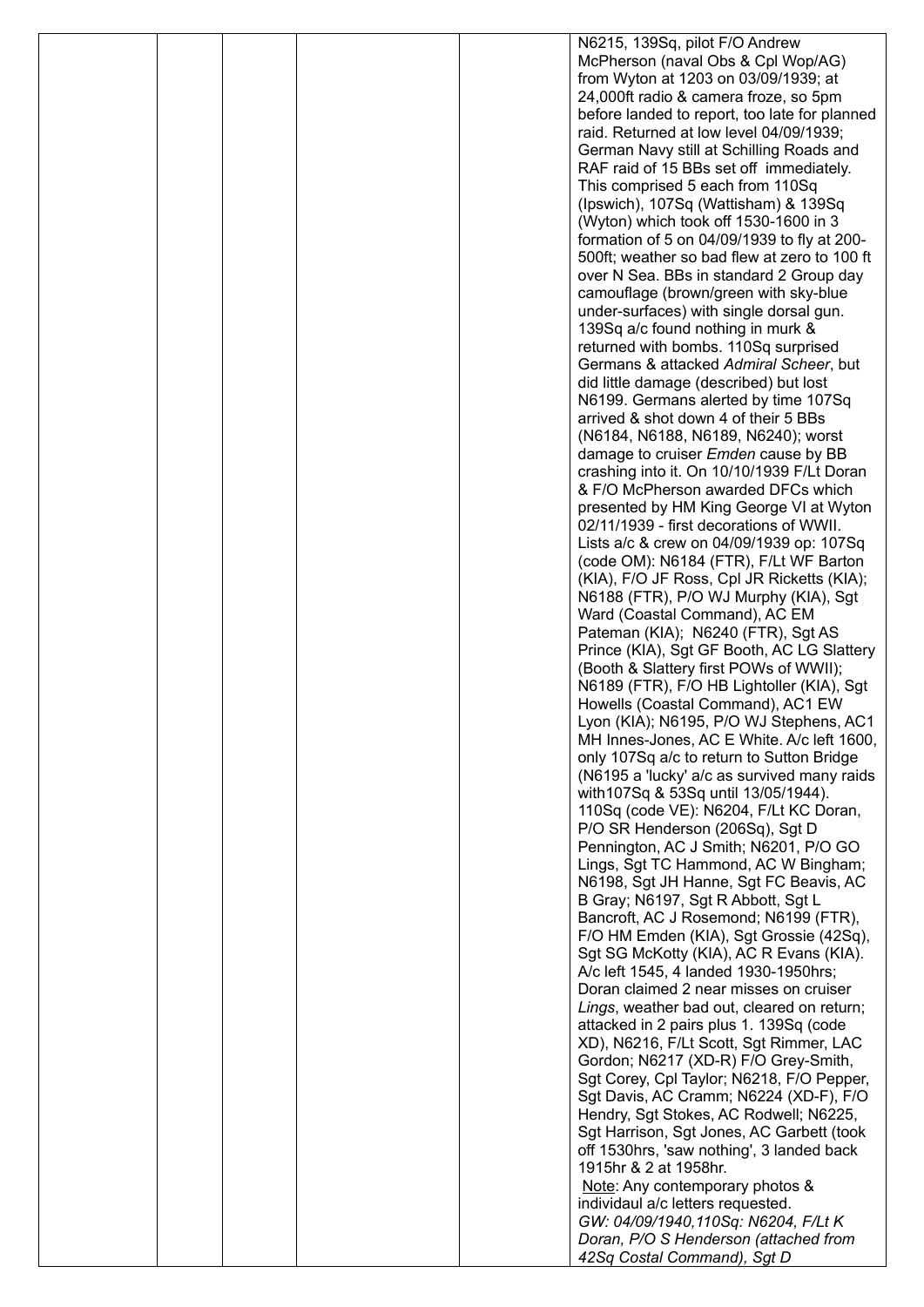|          |                         |                                                                             | Pennington, AC J Smith (N6204 with 110Sq<br>from 29/06/1939 until DBR with u/c<br>collapse on take-off at Wattisham<br>08/10/1939); N6201, P/O G Lings, Sgt T<br>Hammond, AC W Bingham (N6201 with<br>110Sq from 20/06/1939 until 07/03/1940<br>when stalled on landing at Ipswich & DBR);<br>N6198, Sgt J Hanne, Sgt C Beavis, AC B<br>Gray (N6198 with 110Sq from 26/06/1939<br>until crashed low flying at Barking Tye<br>Common, Wattisham, 13/11/1939); N6197,<br>Sgt R Abbott, Sgt L Bancroft, AC J<br>Rosemond (N6197 with 110Sq from<br>26/06/1939, sent overseas 03/02/1940 to<br>84Sq, then 55Sq in Egypt - missing<br>02/07/1941); N6199 FTR, F/O H Emden,<br>Sgt R Grossey (attached from 42Sq Costal<br>Command - commemorated Runnymede),<br>Sgt S McK Otty & AC R Evans all KIA.<br>Emden, Grossey & Otty buried Sage War<br>Cemetery, Oldenburg (N6199 with 110Sq<br>from 26/06/1939 & shot down by flak from<br>warships, reported to have crashed into<br>cruiser 'Emden' killing 9 crew).<br>107Sq: N6184, FTR, shot down by flak<br>from 'Admiral Hipper' & blew up, F/Lt WF<br>Barton, F/O JF Ross (from 48Sq Coastal<br>Command) & Cpl JR Ricketts KIA; N6188<br>FTR, hit by flak from unidentified warship in<br>target area & crashed into sea, P/O W<br>Murphy, Sgt L Ward & AC E Pateman KIA;<br>N6240 FTR, damaged & hit sea, pilot Sgt A<br>Prince KIA (1st of ~10,000 Canadian KIA<br>while with Bomber Command in WWII), Sgt<br>G Booth & AC1 L Slattery rescued &<br>became first of ~10,000 RAF POWs of<br>WWII; N6189 FTR, hit by flak by<br>unidentified warship & crashed on shore<br>before it could attack, F/O H Lightoller, Sgt<br>O Howells & AC1 E Lyon KIA; N6195, P/O |
|----------|-------------------------|-----------------------------------------------------------------------------|------------------------------------------------------------------------------------------------------------------------------------------------------------------------------------------------------------------------------------------------------------------------------------------------------------------------------------------------------------------------------------------------------------------------------------------------------------------------------------------------------------------------------------------------------------------------------------------------------------------------------------------------------------------------------------------------------------------------------------------------------------------------------------------------------------------------------------------------------------------------------------------------------------------------------------------------------------------------------------------------------------------------------------------------------------------------------------------------------------------------------------------------------------------------------------------------------------------------------------------------------------------------------------------------------------------------------------------------------------------------------------------------------------------------------------------------------------------------------------------------------------------------------------------------------------------------------------------------------------------------------------------------------------------------------------------------------------------|
|          |                         |                                                                             | White returned to base. N6195 with 107Sq<br>from 26/06/1939 to 03/03/1940 then to 8<br>MU & to 53Sq 12/09/1940 until 09/02/1943,                                                                                                                                                                                                                                                                                                                                                                                                                                                                                                                                                                                                                                                                                                                                                                                                                                                                                                                                                                                                                                                                                                                                                                                                                                                                                                                                                                                                                                                                                                                                                                                 |
| 14<br>14 | <b>Notice</b><br>Notice | <b>Blenheim Limited</b><br><b>Edition Prints</b><br><b>Blenheim Limited</b> | SOC 13/05/1944.<br>Following successful sales of limited edition<br>print by Frank Wootton of 105Sq BB flying<br>low over Holland, to commemorate 50th<br>anniversary of first raid Gerald Coulson is<br>painting 2 Group BB attacking German<br>fleet off Wilhelmshaven on 04/09/1939.<br>Sales of limited edition prints in aid of<br>Blenheim restoration appeal. Our research<br>traced two crew survivors who have been<br>contacted via RAF Records at Gloucester;<br>then P/O WJG Murphy (107Sq in N6188) &<br>Sgt GF Booth (Obs, N6240, 107Sq) who,<br>with Slattery, became first POWs of WWII.<br>Blen Soc member AVM Sir Lawrence<br>Sinclair, was present at briefing for raid. All<br>three can supply info to Coulson & sign<br>prints. Would welcome info on anyone else<br>connected to raid in 139Sq, 110Sq or<br>107Sq, at Wyton or Wattisham, air or<br>ground crew to record memories. Thanks<br>Gerald Coulson, publisher Richard Lucraft<br>& Soc members.<br>Frank Wootton limited edition prints sold                                                                                                                                                                                                                                                                                                                                                                                                                                                                                                                                                                                                                                                                                    |
|          |                         | <b>Edition Prints</b>                                                       | out boosting Restoration Appeal. Markings                                                                                                                                                                                                                                                                                                                                                                                                                                                                                                                                                                                                                                                                                                                                                                                                                                                                                                                                                                                                                                                                                                                                                                                                                                                                                                                                                                                                                                                                                                                                                                                                                                                                        |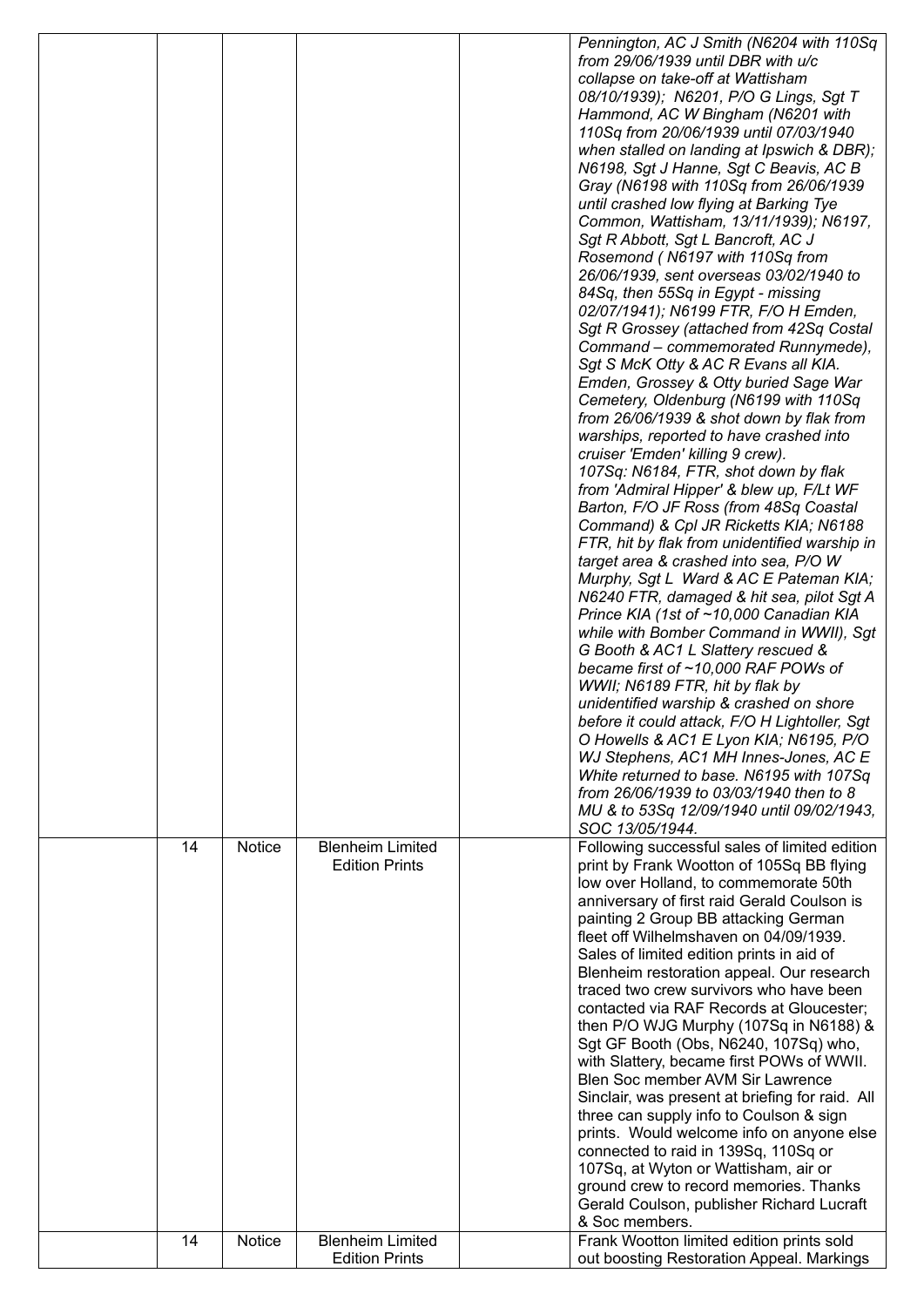|    |        |                         |        | & colours in this print of BB flown by W/Cdr<br>Hugh George on Bremen raid 07/1941, for<br>which George awarded VC. His son, & Soc<br>member, Anthony Edwards says Wop/AG<br>on that raid was FS Quinn DFM & bar. Mail<br>on Sunday's report incorrect on this.                                                                                                                                                                                                                                                                                                                                                                                     |
|----|--------|-------------------------|--------|-----------------------------------------------------------------------------------------------------------------------------------------------------------------------------------------------------------------------------------------------------------------------------------------------------------------------------------------------------------------------------------------------------------------------------------------------------------------------------------------------------------------------------------------------------------------------------------------------------------------------------------------------------|
| 14 | Wanted | <b>Society Notes</b>    | Editor | Helpers wanted at Kew or Hendon to<br>search records or catalogue photos.<br>Contact editor if live near & have spare<br>time.                                                                                                                                                                                                                                                                                                                                                                                                                                                                                                                      |
| 15 | Data   | Your Committee          |        | Gives names & addresses of 9 committee<br>members: Chairman, W/Cdr WH George<br>DFC RAF (retd); Secretary, Mrs B George<br>MBE; Membership, Sq/Ldr D MacLeod MA<br>ARIBA RAF (retd); Treasurer, Mr JH Drury;<br>Archives, Mr H Wheeler; BAM, Mr G<br>Warner; Sq/Ldr D Roberts DFM RAF (retd);<br>Newsletter, Sq/Ldr N MacLeod BSc, RAF;<br>Newsletter, Mrs L Hammer.                                                                                                                                                                                                                                                                                |
| 15 | Notice | <b>Blenheim Support</b> |        | Blenheim related merchandise available<br>from BAM Blen Support van at Duxford &<br>airshows & from IWM shop. List of<br>merchandise with prices: posters, prints,<br>postcards (several of each described), car-<br>stickers, base-ball caps, T-shirts (various),<br>pens, badges (various), limited edition<br>brass model of BB, photos, copies of<br>'Aeroplane', 'Flypast' & 'Air Enthusiast',<br>sweat shirts, tie-tacks, tea towels, calendar<br>& video of Blenheim from Warbirds series.<br>Plea for volunteers to help with sales from<br>van, proceeds of which go to Blenheim<br>Appeal; contact GW. Pic: Blenheim sketch<br>by 'Holly' |

| <b>Issue 3: December 1988</b> |      |        |                           |                |                                                                                                                                                                                                                              |  |  |  |
|-------------------------------|------|--------|---------------------------|----------------|------------------------------------------------------------------------------------------------------------------------------------------------------------------------------------------------------------------------------|--|--|--|
| Topic                         | Page | ⊺ype   | Title                     | <b>Author</b>  | <b>Notes &amp; Search Words</b>                                                                                                                                                                                              |  |  |  |
|                               | 3    | Report | <b>Chairman's Message</b> | Hugh<br>George | Good first year for Blen Soc with historic<br>material, photos & reminiscences from<br>members, interest from 15 ex-BB squadrons,<br>good progress with 2nd Blenheim re-build &<br>more fund-raising plans. AGM to be at RAF |  |  |  |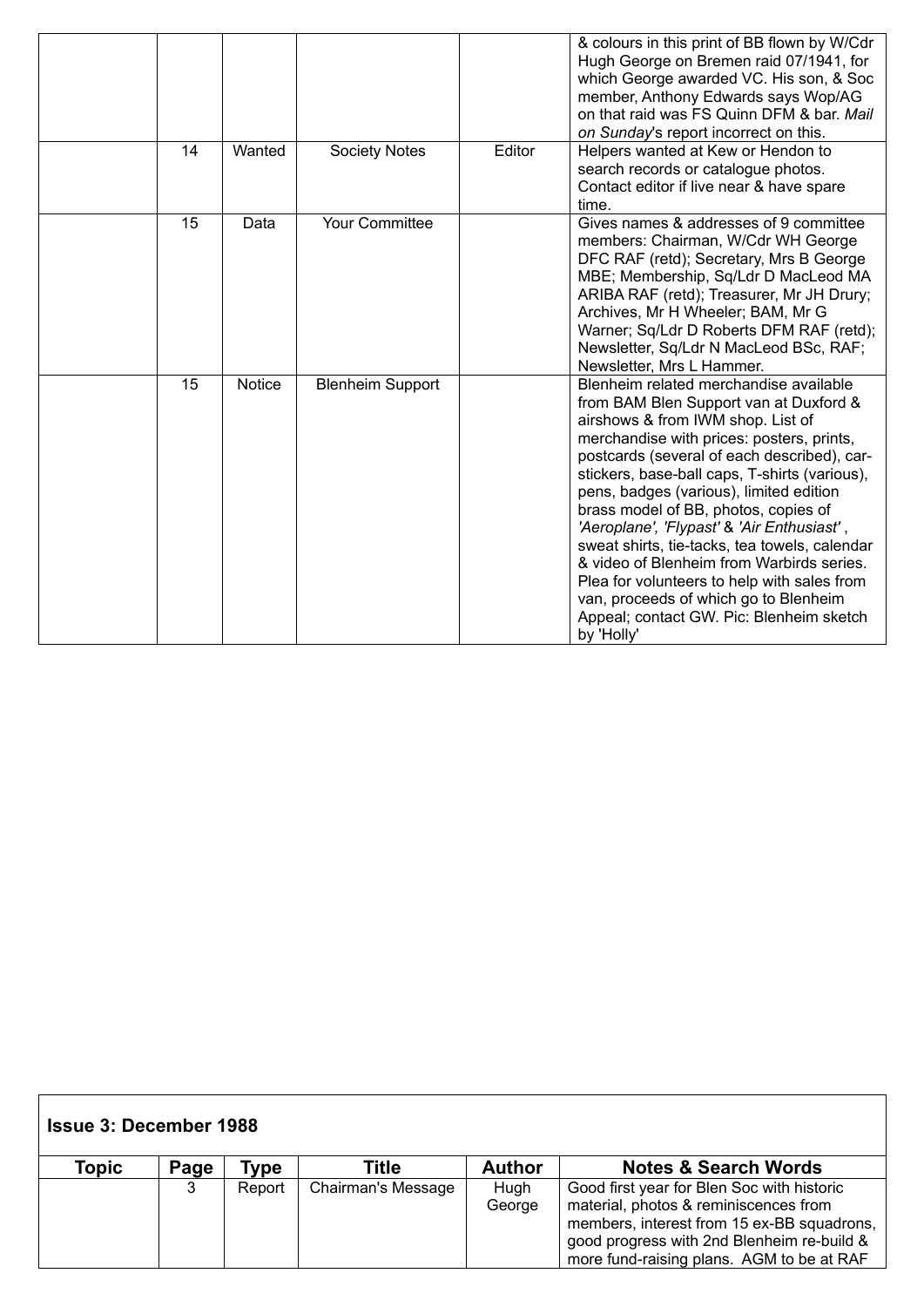|                     |                |         |                             |                   | Lyneham in 03/1989. Xmas & 1989<br>greetings                                                                                                                                                                                                                                                                                                                                                                                                                                                                                                                                                                                                                                                                                                                 |
|---------------------|----------------|---------|-----------------------------|-------------------|--------------------------------------------------------------------------------------------------------------------------------------------------------------------------------------------------------------------------------------------------------------------------------------------------------------------------------------------------------------------------------------------------------------------------------------------------------------------------------------------------------------------------------------------------------------------------------------------------------------------------------------------------------------------------------------------------------------------------------------------------------------|
|                     | 4              | Letter  | Letters to the Editor       | Irene<br>Murphy   | From Maidenhead, Irene refers to article<br>(02/03) which names pilots of 6 XVSq (15Sq)<br>BBs lost on 12/05/1940. As sister of a<br>Wop/AG who died on that raid she feel all<br>crew should be named & acknowledged, not<br>just pilots. Editor agrees & says it was lack of<br>space, but all crew will be named in future, if<br>known, or a list made available.                                                                                                                                                                                                                                                                                                                                                                                        |
|                     | 4              | Letter  |                             | Ken Spells        | From Haverhill. Referring to 02/01 Ken<br>writes that he flew BB MKIVs with 75 Wing<br>from Biggin Hill, confirms posting to<br>Fowlmere 15/06/1943 to form 527Sq.<br>However his logbook show calibration runs<br>flown at 50' so not always 5,000' to 18,000'.<br>Describes electronic device in cockpit which<br>flashed read if below 50' & a green light at<br>75', with altimeter used for 100' & over. Ken<br>also mentions other early electronics used.<br>Editor asks for more on this subject.                                                                                                                                                                                                                                                    |
|                     | 4              | Letter  |                             | Donald<br>Muir    | Donald from Harrow objects to use of word<br>'mission', a USAF term. RAF used 'raids'<br>until early 1940 when term 'Operational<br>Tours' was used - 'operations'. Editor says<br>he's a victim of todays RAF training with a<br>single a/c a 'sortie', 2 or more a 'mission'.<br>Will use BB-era terms in future.                                                                                                                                                                                                                                                                                                                                                                                                                                          |
|                     | 4              | Notices | <b>Aviation Paintings</b>   | Peter<br>Jeever   | Peter does aviation paintings & fine drawings<br>of most WWII a/c which he can personalise<br>with serial/squadron ID and colours, etc.<br>Good rates for Soc members with 25% to<br>Soc funds. Contact details provided for<br>commissions.                                                                                                                                                                                                                                                                                                                                                                                                                                                                                                                 |
|                     | $\overline{4}$ | Wanted  | Where are they now?         | Philip<br>Fougere | 08/1940-09/1940 Philip with XVSq (15Sq) at<br>Upwood and seeks info about his crew then,<br>P/O Walker (Obs) & Sgt Fisher (Wop/AG).<br>Address in New Zealand given                                                                                                                                                                                                                                                                                                                                                                                                                                                                                                                                                                                          |
|                     | 4              | Wanted  |                             | Hugh<br>George    | Hugh keen to hear of his Wop/AG, Charles<br>Alphonso O'Donnell, and Obs, Sgt PJ<br>Moffatt. Contact address given                                                                                                                                                                                                                                                                                                                                                                                                                                                                                                                                                                                                                                            |
|                     | $\overline{4}$ | Notice  | AGM at RAF<br>Lyneham       |                   | AGM at RAF Lyneham on 18/03/1989,<br>details to follow.                                                                                                                                                                                                                                                                                                                                                                                                                                                                                                                                                                                                                                                                                                      |
|                     | $\overline{4}$ | Notice  | <b>Next Newsletter</b>      | Editor            | Issue 4 due out 01/04/1989. Copy to editor<br>by 01/03/1989. Address given                                                                                                                                                                                                                                                                                                                                                                                                                                                                                                                                                                                                                                                                                   |
|                     | $\overline{4}$ | Report  | Hendon September<br>24 1988 |                   | In terrible weather on 24/09/1988 people<br>arrived early to explore the new layout of<br>RAF Museum, Hendon, before Society's<br>function. Archivist Norman Macleod not there<br>(car problems!), but material brought in for<br>him collected. Peter Amos presented<br>research on BB seriel numbers and fate of<br>each; Soc grateful for such valuable<br>research. Guest speaker, George Gerrard<br>(ex-officer 3rd SS Panzer Division (Death's-<br>head) spoke of his experiences on both<br>Western & Russian fronts from German<br>perspective. Thanks to Jim Ashton viewed 3<br>vintage films from Museum showing BBs.<br>Kestrel Glass of Liphook donated engraved<br>wine cooler & goblet to help fund BB<br>restoration. Good meal - £57 raised. |
| Life as a<br>Wop/AG | $5-6$          | Article | <b>Daring Success</b>       | Charles<br>Berry  | Article found in papers of Canadian Wop/AG<br>Charles Berry who on daylight bombing raids<br>over Germany in 1943, 1944 & 1945 in<br>Mitchells, Bostons, Maraunders, Mosquitoes,<br>Hurricanes & Lancasters, but its the 1941<br>unescorted raids in BB that he recalls from                                                                                                                                                                                                                                                                                                                                                                                                                                                                                 |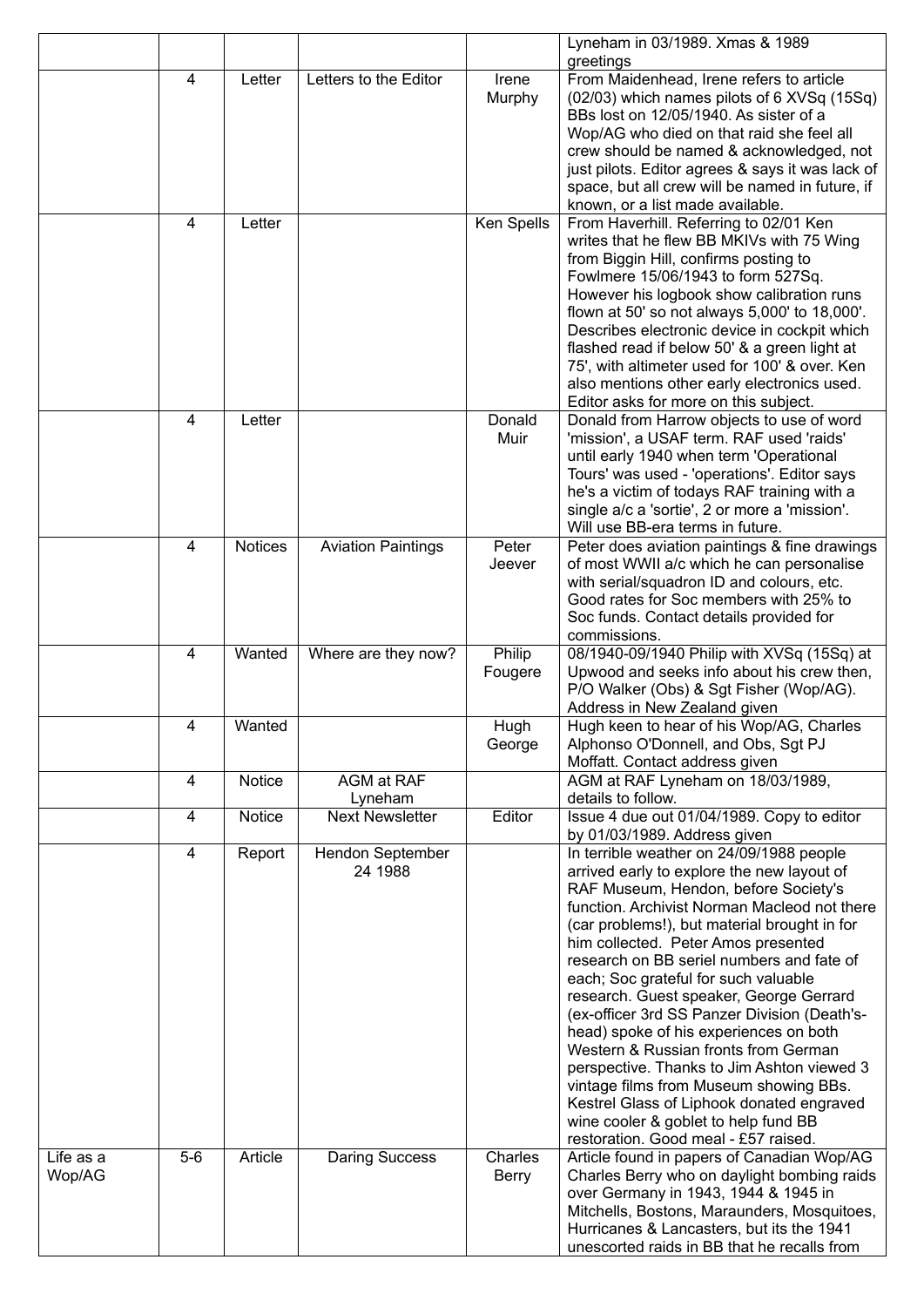|              |       |         |                           |        | 45 yrs ago when to muster 50 medium<br>bombers was sensational. Describes a<br>sunny August morning on a grassy Norfolk<br>airfield when BB from 107Sq, 114Sq &<br>139Sq set off for low level attack on Cologne<br>power station & picked up high-flying escort<br>of Spitfires, Hurricanes & Whirlwinds over<br>Channel until Dutch coast. Newly posted<br>from 12 OTU at Benson on Wimpies, this<br>was Charles first op & with a 'sprog' crew.<br>Details his rather haphazard training & 'being<br>sent were needed not what trained for'. From<br>12 OTU sent to join 107Sq at Leuchars,<br>Scotland, by train (in 'blues' in hot summer)<br>to be told 107Sq at Manston, Kent! Details<br>time at Manston with visits to Norgate &<br>Ramsgate. He'd trained as Wop/AG on<br>Wellingtons; contrasts the spacious Wimpey<br>turrets & fixed seat with that of BB & details<br>the minimal training (flights to Massington,<br>Bristol, over Wash, etc) and shock at his<br>seat dropped on raising gun & again when<br>rotated past tail. His BB had Marconi 1055,<br>1154 equipment; describes contortions to<br>use it, but better than old 1082, 1083<br>combination with no 9DMs. The pilot's TR9<br>radio was over bomb bay & only IFF below<br>gunner 's hatch easy to reach. Needed to be<br>slim! 11/08/1941 Wop/AG issues 'psycho<br>machines aid cards' & flew to Horsham St<br>Faith for briefing & to bomb-up for his first<br>op. His crew, a NZ pilot & RAF Obs, on 3rd<br>op. Describes fear & feeling isolated in turret,<br>preparation, taking off, etc &, once out of<br>bumpy air, checked that the IFF inert, then<br>plugged in detonator - which flashed & blew<br>up IFF! Vision of being shot down by friendly<br>fire but, not put off, pilot continues, flying<br>1,000' over countryside & 50-100' over<br>Channel to Dutch coast, where escort left<br>them, in tight formation. Vividly recalls flying<br>low over Holland & what he saw, then puffs<br>of smoke over Cologne & cathedral spire,<br>pulling up to 750' & power station stacks, the<br>bump as bombs from BB ahead of them<br>exploded & their's were dropped. His a/c last<br>& were alone; dropped into deep quarry then<br>headed for large cloud and home. A/c jolted<br>when hit through starboard wing; didn't fire at<br>JU52 flying overhead (other Wop/AGs did!).<br>Describes landing, returning to Massingham,<br>finding flak in his parachute, but his main<br>concern was about the damaged IFF.<br>Although small compared to German raids<br>after 1942, this a morale booster & feature<br>story in 'Life' 13/10/1941 & in 'Reader's<br>Digest' which he read while posted in Malta.<br>Exonerated about IFF as his equiment not<br>modified to prevent premature detonation.<br>Editor: thanks editor of 'Airforce', journal of<br>RCAF, for permission to reproduce this. |
|--------------|-------|---------|---------------------------|--------|-------------------------------------------------------------------------------------------------------------------------------------------------------------------------------------------------------------------------------------------------------------------------------------------------------------------------------------------------------------------------------------------------------------------------------------------------------------------------------------------------------------------------------------------------------------------------------------------------------------------------------------------------------------------------------------------------------------------------------------------------------------------------------------------------------------------------------------------------------------------------------------------------------------------------------------------------------------------------------------------------------------------------------------------------------------------------------------------------------------------------------------------------------------------------------------------------------------------------------------------------------------------------------------------------------------------------------------------------------------------------------------------------------------------------------------------------------------------------------------------------------------------------------------------------------------------------------------------------------------------------------------------------------------------------------------------------------------------------------------------------------------------------------------------------------------------------------------------------------------------------------------------------------------------------------------------------------------------------------------------------------------------------------------------------------------------------------------------------------------------------------------------------------------------------------------------------------------------------------------------------------------------------------------------------------------------------------------------------------------------------------------------------------------------------------------------------------------------------------------------------------------------------------------------------------------------------------------------------------------------------------------------------------------------------------------------------------------------------------------------------------------------------------------------------------------------------------------------------------------------------------------------------|
| 211 Squadron | $8-9$ | Article | The Lost Squadron         | James  | Note: amazing description of what it was like<br>to be Wop/AG on this 12/08/1941 raid.<br>Easter Sunday 13/04/1941 at Paramythia, in                                                                                                                                                                                                                                                                                                                                                                                                                                                                                                                                                                                                                                                                                                                                                                                                                                                                                                                                                                                                                                                                                                                                                                                                                                                                                                                                                                                                                                                                                                                                                                                                                                                                                                                                                                                                                                                                                                                                                                                                                                                                                                                                                                                                                                                                                                                                                                                                                                                                                                                                                                                                                                                                                                                                                            |
| in Greece    |       |         | 211 Squadron in<br>Greece | Dunnet | mountainous north Greece 6 211Sq BBs<br>ready for 3rd Op of day. Dunnet was Obs<br>with pilot 'Herby' & Wop/AG 'Jock' Young.<br>However, W/Cdr Coote ('Paddy') told Dunnet<br>to stand-down. Details background:                                                                                                                                                                                                                                                                                                                                                                                                                                                                                                                                                                                                                                                                                                                                                                                                                                                                                                                                                                                                                                                                                                                                                                                                                                                                                                                                                                                                                                                                                                                                                                                                                                                                                                                                                                                                                                                                                                                                                                                                                                                                                                                                                                                                                                                                                                                                                                                                                                                                                                                                                                                                                                                                                |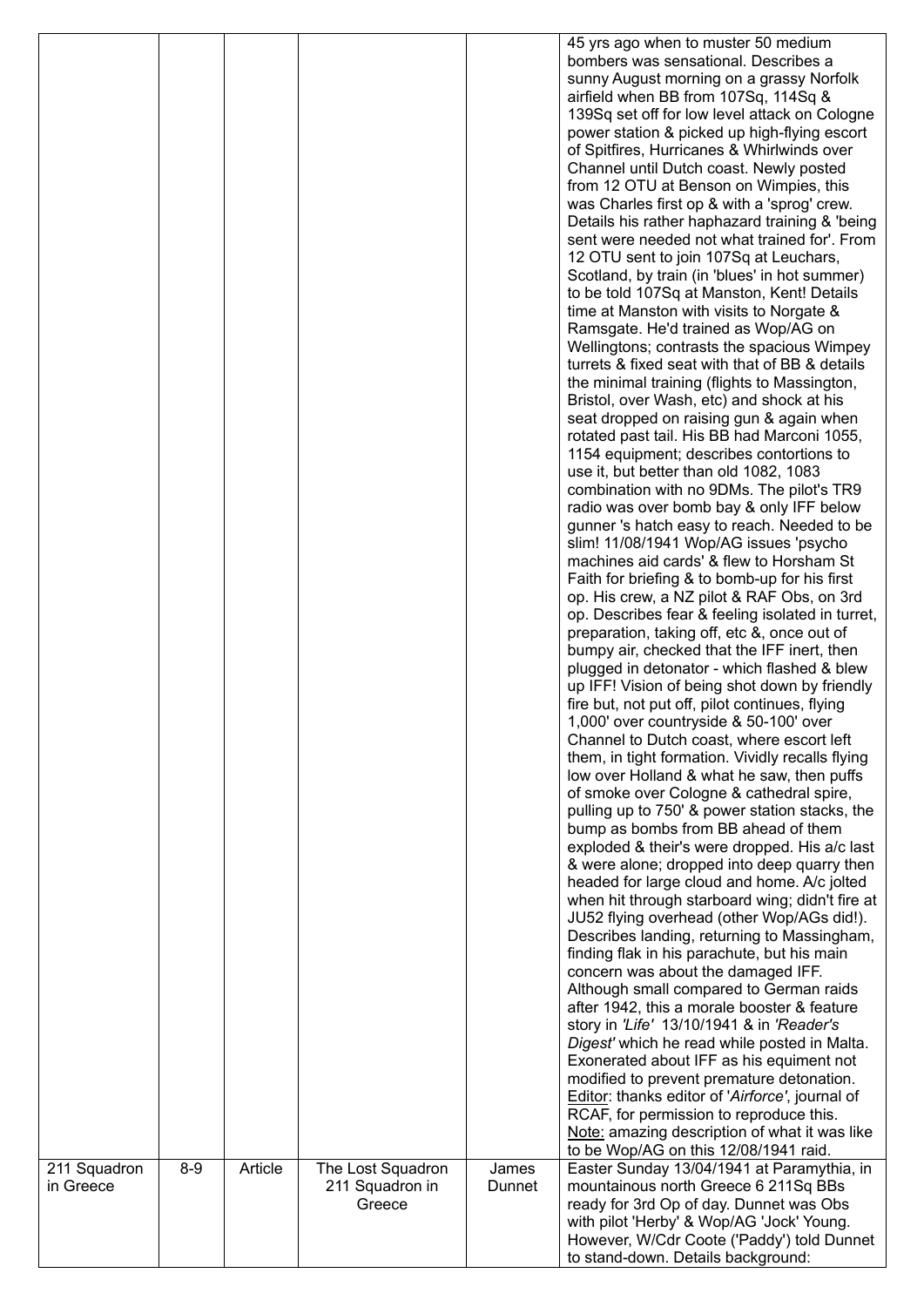|  |  | 06/04/1941 Germany invaded Yugoslavia;                                                    |
|--|--|-------------------------------------------------------------------------------------------|
|  |  | 10/04/1941 F/Marshal Von List, CO of                                                      |
|  |  | German 12th Army & 13 divisions, with 1,000                                               |
|  |  | a/c, broke though Monastir Gap to invade                                                  |
|  |  | Greece. One German XL Motorised Corp                                                      |
|  |  | drove west, via Lake Prespa, to link with<br>Italians in Albania, & another went south to |
|  |  | Florina, Macedonia. Italy had invaded                                                     |
|  |  | Greece 28/10/1940; 211Sq, most                                                            |
|  |  | experienced RAF Bomber Sq in ME, were                                                     |
|  |  | first Sq sent from W Desert to Greece                                                     |
|  |  | (17/11/1940) with advanced base near                                                      |
|  |  | Albanian border; describes Paramythia                                                     |
|  |  | valley with river Kalamos (Styx & boatman                                                 |
|  |  | Charon from Greek mythology). 3pm 'Paddy'                                                 |
|  |  | Coote took Dunnett's place in L4819 with                                                  |
|  |  | 'Herby' & 'Jock' as the 6 BB loaded with                                                  |
|  |  | fragmentation & 250lb bombs, took off to                                                  |
|  |  | target German troops & MT in Florina area,<br>crossing Styx for last time. 14/04/1941,    |
|  |  | single BB escorted King Peter of Yugoslavia                                               |
|  |  | from Paramythia to Athens, followed by                                                    |
|  |  | secret orders to evacuate Greece, then                                                    |
|  |  | Crete - and the 'lost squadron' of 6 211Sq                                                |
|  |  | BBs forgotten. until, 40 yrs later, 'Air Mail'                                            |
|  |  | (RAFA Journal) reports that it is mentioned in                                            |
|  |  | History of WWII in ME. Details how contacts                                               |
|  |  | made with German fighter pilots, interviews,                                              |
|  |  | reports studied etc & in 05/1983 Edward                                                   |
|  |  | Nourse to N Greece to interview witnesses.                                                |
|  |  | Analytic expert Peter Blay fed all available                                              |
|  |  | info into computer to produce detailed<br>account of how 211Sq 'lost'. As usual the 6     |
|  |  | BBs flew in two 'vics' of 3 in line astern.                                               |
|  |  | Leading 'A' flight in L8478 was CO Sq/Ldr                                                 |
|  |  | Irvine with P/O Davis & P/O Geary, on R was                                               |
|  |  | L4819 with F/O Herbert, W/Cdr Coote & Sgt                                                 |
|  |  | Young and on L was L1434 with F/Lt                                                        |
|  |  | Buchanan, Sq/Ldr Cryer (deputy i/c of Ops)                                                |
|  |  | & Sgt Patterson. 'B' flight led by L8449 with                                             |
|  |  | F/O Godfrey, Sgt O'Neill & Sgt Wainhouse,                                                 |
|  |  | on R (no.2) was L8664 with F/O Thompson,                                                  |
|  |  | P/O Hogarth & Sgt Arscott & on L (no.3) was                                               |
|  |  | L1539 with Sgt James, Sgt Bryce & Sgt<br>Waring (all name are pilot, Obs then             |
|  |  | Wop/AG). They flew at 7,000' (clearance of                                                |
|  |  | 1,500 over mountains), emerging from cloud                                                |
|  |  | 7 miles from Florina. Circling Florina were 3                                             |
|  |  | Me109s from 6 Staffel/Jagdgeschwader 27                                                   |
|  |  | led by Hauptman Hans-Joachim Gerlach.                                                     |
|  |  | German invasion of Balkans was 'Operation                                                 |
|  |  | Marita'. From 1602hr on 13/04/1941 to                                                     |
|  |  | 1608hr is a minute by minute description of                                               |
|  |  | what happen to each BB & crew. With                                                       |
|  |  | 100mph advantage Me 109s attack BB<br>which fly into sun, pass over village of Alona,     |
|  |  | then in box formation at 500' pass near                                                   |
|  |  | hamlet of Pisoderion to village of Antartikon                                             |
|  |  | with Me 109s close behind. Details Me 109s                                                |
|  |  | far superior fire-power (2x20mm cannons in                                                |
|  |  | each wing with HE armour piercing shells                                                  |
|  |  | and 2x7.9 machine guns, etc) versus BB's                                                  |
|  |  | single Vickers GO .303 machine gun. At                                                    |
|  |  | 1605hr Gerlach fires, L8449 hit & in flames,                                              |
|  |  | with crew dead pilot F/O Godfrey bales out                                                |
|  |  | at 300' nr Karin village. Kreuz breaks off                                                |
|  |  | engagement. L8664 (F/O Thompson) also<br>hit & on fire, both a/c crash in field nr Karin  |
|  |  | (crater still visible & respected by villagers).                                          |
|  |  |                                                                                           |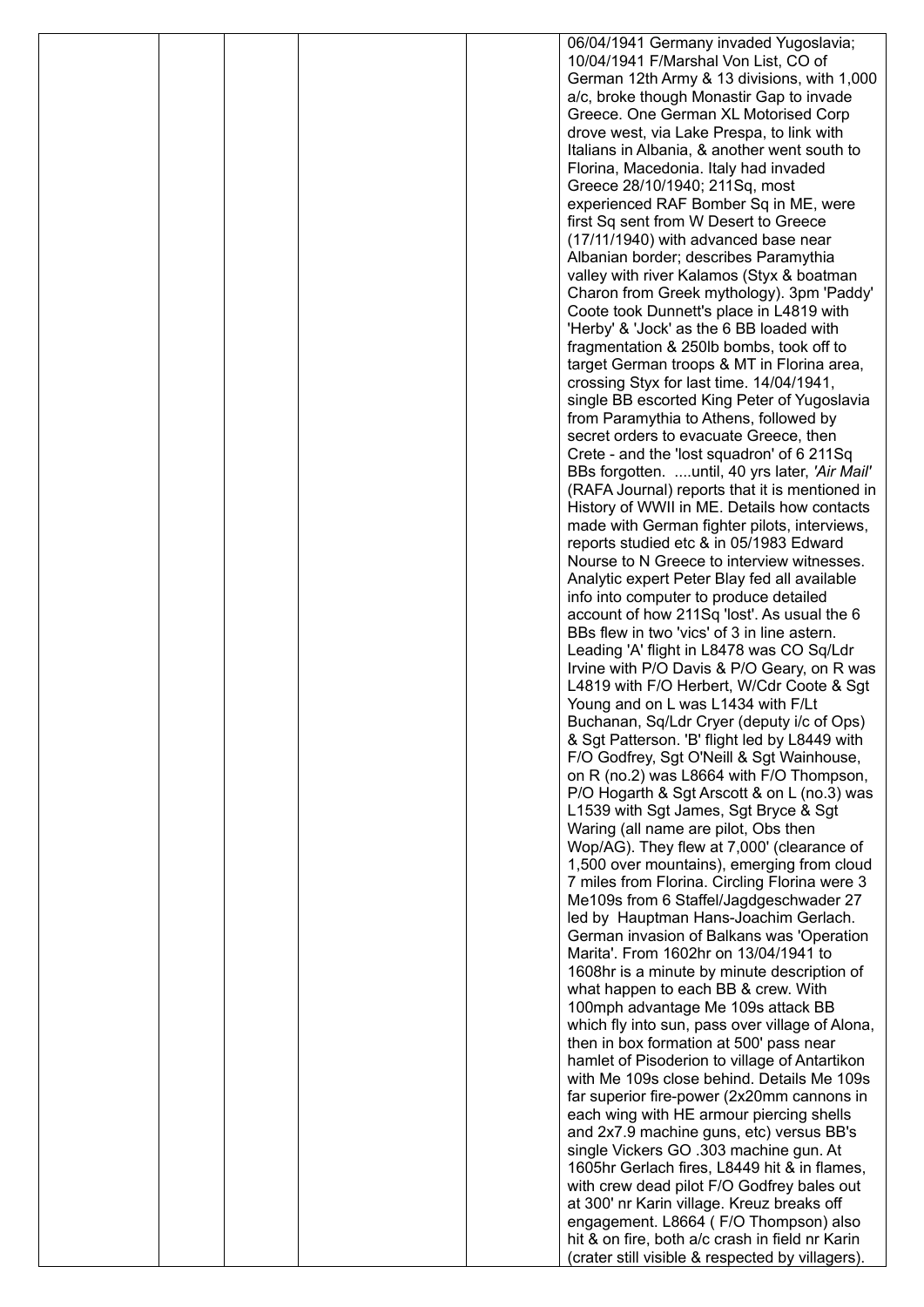|           |        |                             |        | BB formation splits up. L1539 raked with                                                  |
|-----------|--------|-----------------------------|--------|-------------------------------------------------------------------------------------------|
|           |        |                             |        | cannon fire & pilot (Sgt James) bales out at                                              |
|           |        |                             |        | low level, sprains ankle but joins up with F/O                                            |
|           |        |                             |        | Godfrey, picked up by Greek troops & taken                                                |
|           |        |                             |        | to Larissa airfield. L1539 ditches in marsh                                               |
|           |        |                             |        | south Karin. 1607hr, L1434 hit, Wop/AG Sgt                                                |
|           |        |                             |        | Patterson killed, but F/Lt Buchanan controls                                              |
|           |        |                             |        |                                                                                           |
|           |        |                             |        | a/c to pancake onto reeds SE end of Lake                                                  |
|           |        |                             |        | Prespa (remains visible today); unconfirmed                                               |
|           |        |                             |        | reports that Buchanan and Sq/Ldr Cryer died                                               |
|           |        |                             |        | in Albanian hospital. Me 109s now out of                                                  |
|           |        |                             |        | cannon so use machine guns to fire on                                                     |
|           |        |                             |        | L4819, flying at 4,000' to avoid mountains.                                               |
|           |        |                             |        | L4819 hit near Trigonon village & F/O                                                     |
|           |        |                             |        | Herbert gives order to bale out. One                                                      |
|           |        |                             |        |                                                                                           |
|           |        |                             |        | parachute partially opens, but crew member                                                |
|           |        |                             |        | lands in forest trees. In L8478 Sq/Ldr Irvine                                             |
|           |        |                             |        | circles hamlet of Vigla, south Alona village,                                             |
|           |        |                             |        | climbs up mountain side into fog; villagers                                               |
|           |        |                             |        | found wreckage next day near summit &                                                     |
|           |        |                             |        | crew buried near BB. Surviving pilots, James                                              |
|           |        |                             |        | & Godfrey, died later in mid-air collision. In                                            |
|           |        |                             |        | 04/1941 Germany had 800 combat a/c in                                                     |
|           |        |                             |        | Greece; RAF in Greece has 80. Greeks                                                      |
|           |        |                             |        |                                                                                           |
|           |        |                             |        | surrendered 23/04/1941 & Germans in                                                       |
|           |        |                             |        | Athens 27/04/1941. In 1979 Jock Bryce (ex-                                                |
|           |        |                             |        | Vickers test pilot) started investigation to find                                         |
|           |        |                             |        | grave of brother, Andy Bryce (Obs in L4539).                                              |
|           |        |                             |        | His findings given to CWGC, some airmen                                                   |
|           |        |                             |        | located & buried under headstone at Faleron                                               |
|           |        |                             |        | War Cemetry, Athens. The Germon Luftwaffe                                                 |
|           |        |                             |        | pilots; Herbert Krenz shot down by Spitfire,                                              |
|           |        |                             |        | Western desert on 01/09/1942; Fritz                                                       |
|           |        |                             |        |                                                                                           |
|           |        |                             |        | Gromotka survived war & died 1981; Hans-                                                  |
|           |        |                             |        | Joachim Gerlach shot down 14/04/1941 by                                                   |
|           |        |                             |        | ground fire, baled out & POW, unable to                                                   |
|           |        |                             |        | trace.                                                                                    |
|           |        |                             |        | Note: First printed in FlyPast, no. 28, Nov                                               |
|           |        |                             |        | 1983, p18-21; thanks editor for permission.                                               |
|           |        |                             |        | GW: adds little to above details. 13/04/1941,                                             |
|           |        |                             |        | 211Sq, L1434 Wop/AG named as Sgt                                                          |
|           |        |                             |        |                                                                                           |
|           |        |                             |        | George Pattison (as on CWGC); F/Lt L                                                      |
|           |        |                             |        | Buchanan & Sq/Ldr L Cryer 'died in hospital                                               |
|           |        |                             |        | next day'. Memorial tablet to Lindsay                                                     |
|           |        |                             |        | Buchanan erected by his sister near crash                                                 |
|           |        |                             |        | site at Kula on Albanian border. L1434 now                                                |
|           |        |                             |        | in Greek Air Force Museum (see 18/03).                                                    |
|           |        |                             |        | Found & buried in Phaleron Cemetry, Athens                                                |
|           |        |                             |        |                                                                                           |
|           |        |                             |        | are: L8478 crew: Sq/Ldr A Irvine (CO                                                      |
|           |        |                             |        | 211Sq), P/O G Davies & P/O A Geary DFC;                                                   |
|           |        |                             |        | L4819 crew: F/O R Herbert, W/Cdr P Coote                                                  |
|           |        |                             |        | (CO Western Wing), F/Sgt W Young. Crew of                                                 |
|           |        |                             |        | L8664, F/O C Thompson DFC, P/O P                                                          |
|           |        |                             |        | Hogarth & F/Sgt Arscott are commemorated                                                  |
|           |        |                             |        | on Alamein Memorial.                                                                      |
| $10 - 11$ | Report | <b>Restoration Progress</b> | Graham | Details steps to get Blenheim air-worthy                                                  |
|           |        | Report                      | Warner | again with world-wide search for long-nose                                                |
|           |        |                             |        | airframe. All are Canadian-built Type 149s as                                             |
|           |        |                             |        |                                                                                           |
|           |        |                             |        | no Bristol, Rootes or Avro airframes                                                      |
|           |        |                             |        | survived, & all kept outside so damaged,                                                  |
|           |        |                             |        | corroded, vandalised, etc. Best airframe was                                              |
|           |        |                             |        |                                                                                           |
|           |        |                             |        | serial 10201, built 1942, with outer wings of                                             |
|           |        |                             |        | 9703, which shipped to UK by Sir William                                                  |
|           |        |                             |        | Roberts for his Museum in Strathallan. This                                               |
|           |        |                             |        |                                                                                           |
|           |        |                             |        | dismantled & arrived Duxford on two low-                                                  |
|           |        |                             |        | loaders 28/01/1988. Details condition &                                                   |
|           |        |                             |        | concludes better than airframe 10038 (of                                                  |
|           |        |                             |        | original BB). Starboard wing on jig & de-<br>skinned & paint-stripped by hand (describes) |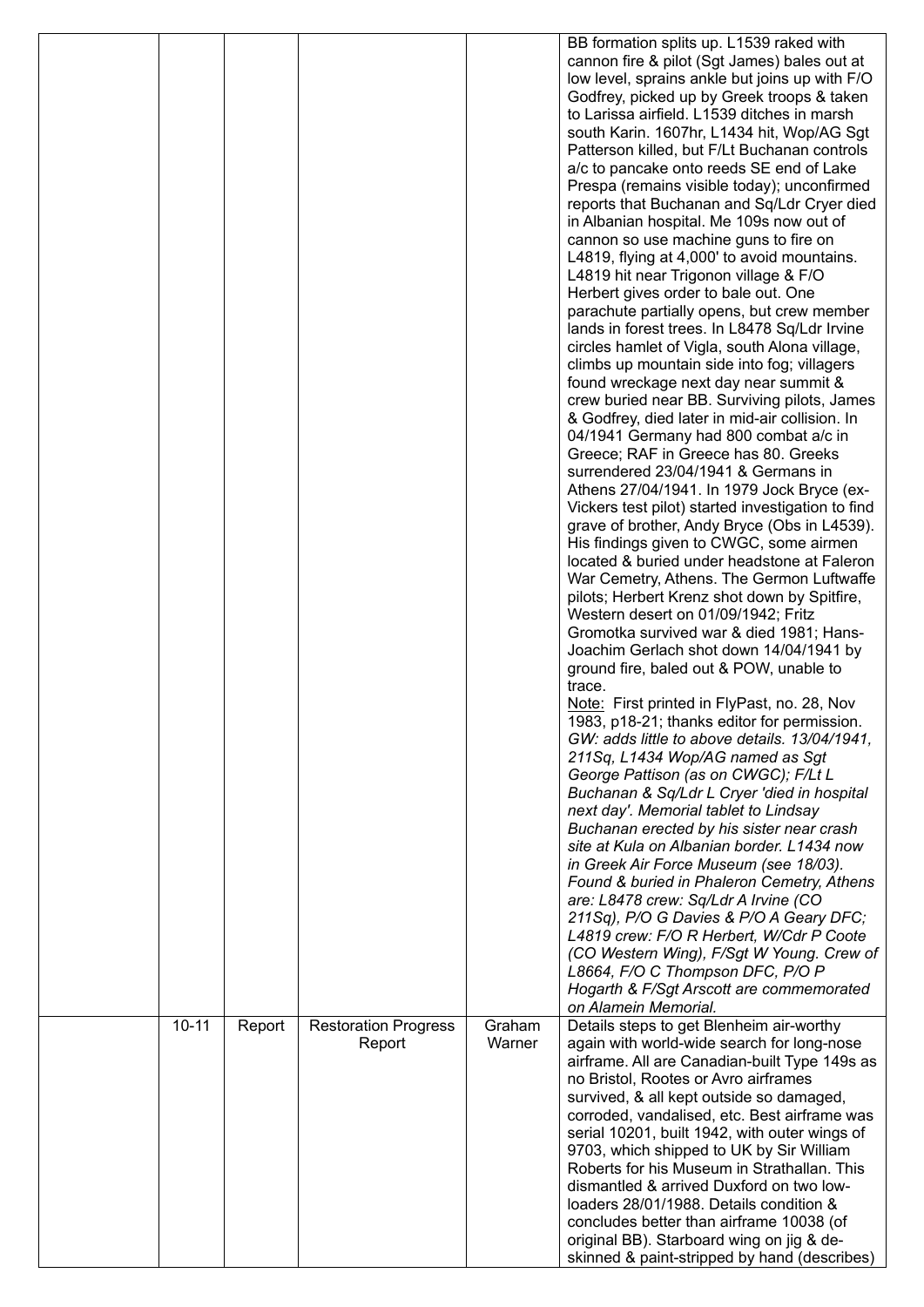|             |           |         |                    |                | & now awaiting special springsteel strips for<br>rebuilding 8 spar cornices using original<br>Bristol Aircraft Co repair scheme. Centre<br>section of fuselage mounted & stripped;<br>details parts removed, how bare metal<br>treated, how alclad sheets cut and rivetted to<br>frame, etch-primed, etc. Medical fibre optic<br>instrument used to remotely inspect hidden<br>areas. Detail about spar-caps. On target to<br>complete the Blenheim in 5 years. Lot of<br>support for Blenheim Appeal but some way<br>off £300,000 target. Echoes war-time slogan:<br>'Give us the tools and we will finish the job'.<br>Photos: BAM team's Colin Swann working<br>on starboard u/c; centre section after repair                                                                                                                                                                                                                                                                                                                                                                                                                                                                                                                                                                                                                                                                                                                                                                                                                                                                                                                                                                                                                                                                                                                                                                                                                                                                                                                                                                                                                                                                                                                                                                                                                                                                                    |
|-------------|-----------|---------|--------------------|----------------|-----------------------------------------------------------------------------------------------------------------------------------------------------------------------------------------------------------------------------------------------------------------------------------------------------------------------------------------------------------------------------------------------------------------------------------------------------------------------------------------------------------------------------------------------------------------------------------------------------------------------------------------------------------------------------------------------------------------------------------------------------------------------------------------------------------------------------------------------------------------------------------------------------------------------------------------------------------------------------------------------------------------------------------------------------------------------------------------------------------------------------------------------------------------------------------------------------------------------------------------------------------------------------------------------------------------------------------------------------------------------------------------------------------------------------------------------------------------------------------------------------------------------------------------------------------------------------------------------------------------------------------------------------------------------------------------------------------------------------------------------------------------------------------------------------------------------------------------------------------------------------------------------------------------------------------------------------------------------------------------------------------------------------------------------------------------------------------------------------------------------------------------------------------------------------------------------------------------------------------------------------------------------------------------------------------------------------------------------------------------------------------------------------|
|             |           |         |                    |                | (re-skinning started 10/1988); nose section,<br>wings & engine arriving Duxford 28/01/1988.                                                                                                                                                                                                                                                                                                                                                                                                                                                                                                                                                                                                                                                                                                                                                                                                                                                                                                                                                                                                                                                                                                                                                                                                                                                                                                                                                                                                                                                                                                                                                                                                                                                                                                                                                                                                                                                                                                                                                                                                                                                                                                                                                                                                                                                                                                         |
| 15 Squadron | $12 - 15$ | Article | <b>XV Squadron</b> | Hugh<br>George | To decrease heavy losses BB raids over<br>France undertaken at night or with 70%<br>cloud cover. 25/06/1940 5 BBs left Wyton for<br>oil refineries & fuel depots at Bottrop, Kamen<br>& Emmerich; 4 aborted as no cloud cover.<br>P/O Dench with Sgt Grey & Sgt Jones<br>bombed Rotterdam airfield where 4 Me 110s<br>seen. Rest of 06/1940 was photo recces<br>over N France & Channel ports. 27/06/1940<br>P/O Robinson & Sgt Day led recces over<br>Abbeville-St Valery area; Sq/Ldr Webster &<br>F/Lt Oakeshott led recces Calais and later to<br>Boulogne. Both sorties with 40Sq & with<br>fighter cover. This repeated 28/06/1940 with<br>P/O Robinson, Sgt Day, 40Sq & escort over<br>same area; P/O Holland's a/c hit by AA<br>(damage detailed), but returned safely. On<br>01/07/1940 Sq/Ldr Webster & Sgt<br>Megginson led two recces, poor visibility<br>made one impossible. Letter congratulating<br>Sq from Group. 03/07/1940 4 individual BBs<br>did recces of Brussels aerodrome & Keil<br>(where st Scharbhor berthed), then on<br>04/07/1940 3 BBs to bomb Schipol (which<br>aborted) & Zwolle where oil tanks set on fire<br>by Sgt Bagguley with Sgt Welch & Sgt<br>Woolridge. Third BB crewed by P/O Lane-<br>Sansom, Sgt J Abbott & Sgt Maloney<br>attacked by fighters & Wop/AG Sgt Terry<br>Maloney killed; attack completed & a/c<br>returned (see 07/07 above). Many of daily<br>single a/c bombing & recce sorties aborted<br>as no cloud cover. 07/07/1940 P/O Bamber,<br>Sgt Holdsworth & Sgt Reid FTR from photo-<br>recce over Tervueren & Ghent canals (see<br>07/07). On 18/07/1940 P/O St John with Sgt<br>Sargent & Sgt Begg attacked by 2 Me110s,<br>both inner tanks set on fire, but a/c landed<br>on beach & crew escaped before it blew up;<br>1 Me110 crashed into sea. Late 18/07/1940<br>F/Lt George led 3 XVSq section, with 40Sq &<br>fighter escort, to attack shipping in Boulogne<br>harbour; intelligence wrong and no ships so<br>harbour buildings bombed & 2 Do18 a/c in<br>harbour. 23/07/1940, F/O Eames ('Red')<br>back flying after wounds from Maatricht<br>raids; five individual BBs abandoned raid on<br>French airfield due to bad weather which<br>also caused P/O Lane-Sansom to abandon<br>recce & bombing of St Omer on 24/07/1940.<br>25-26/07/1940 six BBs left at intervals to<br>attack airfields in Wilhelmshaven area with |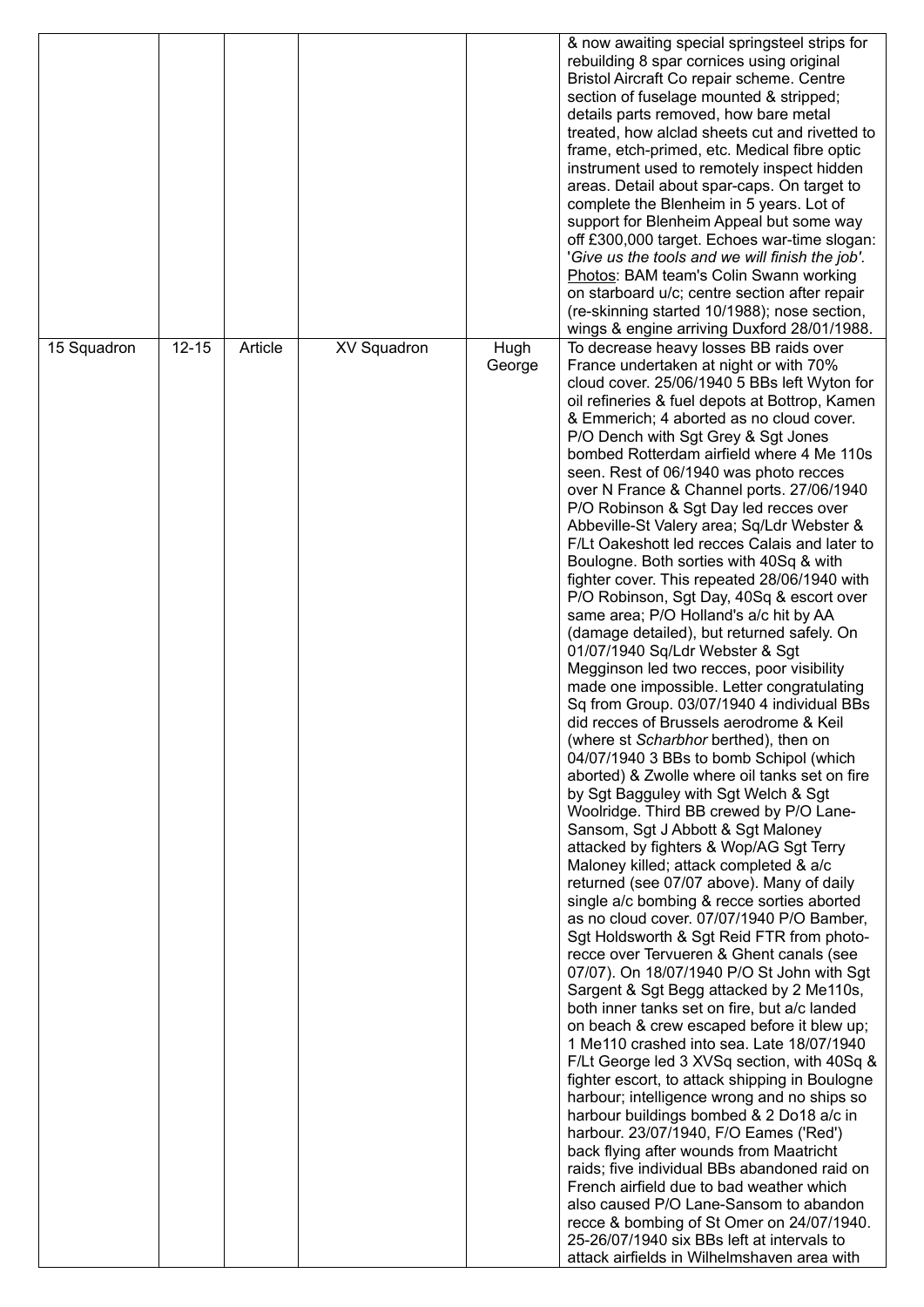|  |  | mixed results. Sq/Ldr Webster bombed                                                       |
|--|--|--------------------------------------------------------------------------------------------|
|  |  | Leeuwarden; F/Lt George's BB badly                                                         |
|  |  | damaged over Zuider Zee (return flight to                                                  |
|  |  | Wyton described); P/O Lane-Sansom                                                          |
|  |  | bombed airfield at Baarge; P/O Robinson                                                    |
|  |  | with P/O McLaggan & Sgt Horton FTR (GW:                                                    |
|  |  | see 07/07); Sgt Megginson & Sgt Bagguley<br>made high level attacks but results not seen.  |
|  |  | 28/07/1940 two recces aborted. 30/07/1940                                                  |
|  |  | six a/c left at intervals to attack airfields at                                           |
|  |  | Dupholz, Paderborn & Vlissingen. P/O                                                       |
|  |  | Eames with P/O Jones & Sgt Murphy shot                                                     |
|  |  | down & bailed out over sea; Eames swam                                                     |
|  |  | 2hrs then picked up by Germans, but Jones                                                  |
|  |  | & Murphy lost (GW: see 07/07). Other a/c                                                   |
|  |  | returned as no cloud cover. On 02/08/1940                                                  |
|  |  | P/O Holland, P/O Lane-Sansom, P/O                                                          |
|  |  | Roberts, P/O Dench, P/O Kee & Sgt<br>Bagguley & crews individually attacked air-           |
|  |  | fields at Abbeville, Evere, Knocke, Merville                                               |
|  |  | & Flushing under heavy AA; Dench                                                           |
|  |  | encountered 2 Me109s. Bagguley's bombs                                                     |
|  |  | didn't release but rest hit targets. 07/08/1940                                            |
|  |  | P/O Goudge made low-level attack on                                                        |
|  |  | Querauville but F/O Morris, F/O St John &                                                  |
|  |  | P/O Roberts aborted as no cloud cover &                                                    |
|  |  | P/O Giles did weather recce. This Sgt Box's                                                |
|  |  | (Obs to Morris) first flight after being<br>wounded on 08/06/1940. 09/08/1940              |
|  |  | attempts by 3 BBs to bomb Guernsey                                                         |
|  |  | abandoned as no cloud. On night 12-                                                        |
|  |  | 13/08/1940 P/O Thompson, F/O St John &                                                     |
|  |  | P/O Dench did recces of St Malo, Rennes &                                                  |
|  |  | St Brieux; they bombed the latter's airfield &                                             |
|  |  | seaplane base at Brest. P/O Dench with Sgt                                                 |
|  |  | Grey & Sgt Scruse FTR (GW: 07/07).                                                         |
|  |  | Attacks repeated 13-14/08/1940 by F/Lt                                                     |
|  |  | Mahler, P/O Myland & P/O Kee. 14-                                                          |
|  |  | 15/08/1940 F/Lt George, P/O Goudge, P/O<br>Giles & Sgt Garvey bombed Me109 airfield        |
|  |  | at Foret de Guines in bad weather; Sgt                                                     |
|  |  | Garvey with Sgt Bowers & Sgt Rolls FTR                                                     |
|  |  | (GW: see 07/07). 15-16/08/1940 attack                                                      |
|  |  | repeated in improved weather with Sgt                                                      |
|  |  | Megginson, Sgt Bagguley (who both started                                                  |
|  |  | fires with bombs), F/O Morris (who bombed                                                  |
|  |  | Boos airfield), P/O Gilmour & Sgt Dove & Sgt                                               |
|  |  | Hutchinson (who both abandoned efforts).<br>16-17/08/1840, weather recce by F/Lt Mahler    |
|  |  | then 6 a/c left. Sq/Ldr Oakeshott couldn't see                                             |
|  |  | 1st target, Le Bourget, so bombed Beauvais                                                 |
|  |  | airfield; Sgt Dove & P/O Thompson bombed                                                   |
|  |  | Cherbourg airfield from different heights and                                              |
|  |  | fires seen; F/Lt Mahler targetting Vannes                                                  |
|  |  | airfield; F/O St John unable to locate his                                                 |
|  |  | target at Brest & P/O Kee's glide attack on                                                |
|  |  | Lanvec started fires. 19-20/08/1940 bad<br>weather forced P/O Gilmour to abort attack      |
|  |  | on Deauville airfield; F/O Morris started fires                                            |
|  |  | at Lisieux airfield (intense AA); high level                                               |
|  |  | attack on Lanveoc airfield by Sgt Hutcheson                                                |
|  |  | set hangars alight. Ground level cloud meant                                               |
|  |  | F/Lt George didn't bomb Le Borget Airport                                                  |
|  |  | but instead made direct hits on Le Treport &                                               |
|  |  | encountered heavy AA on return leg; Sgt                                                    |
|  |  | Bagguley attacked Guivoras airfield & Sgt                                                  |
|  |  | Megginson bombed Vannes airfield. Inspite                                                  |
|  |  | of bad weather 15Sq sent 6 BBs over next 3<br>nights to bomb airfields, including Lisieux, |
|  |  |                                                                                            |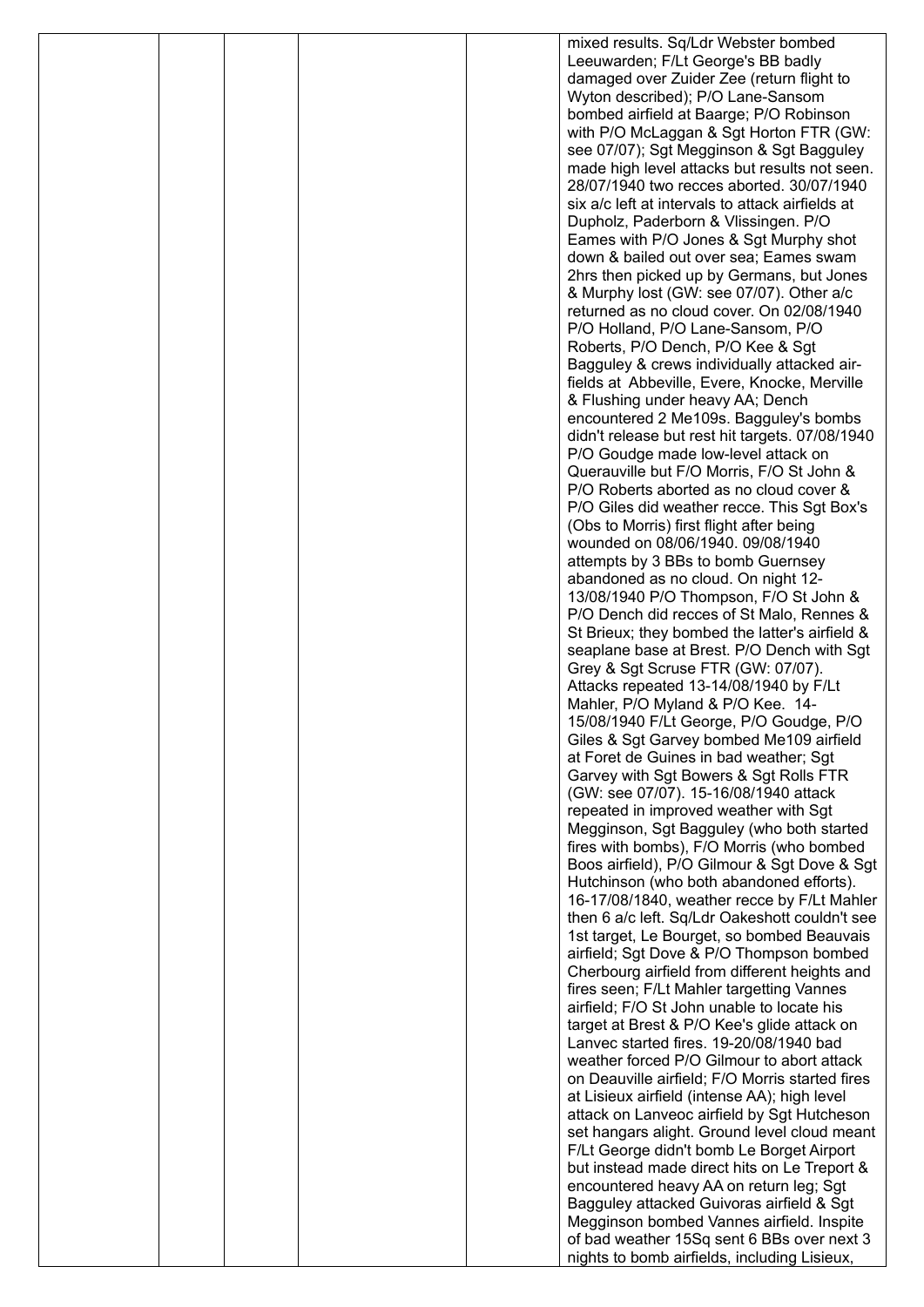|    |         |                      |          | Vanne, Lanveoc, Deauville, Mardick, St<br>Omer, Merville, Beauvais & Plouescat. Most<br>were successfully bombed & fires started by<br>F/Lt Mahler, P/O Myland, P/O Kee & P/O<br>Giles. F/Lt George dive bombed installations<br>at Dieppe harbour resulting in fires &<br>explosions. On 25-26/08/1940 only 3 BBs<br>used with F/O Morris attacking Lisieux<br>airfield & P/O Gilmour bombing Plouescat,<br>but Sgt Hutcheson abandoned his raid due<br>to instrument failure. 26-27/08/1940 F/Lt<br>George encountered heavy AA in attack on<br>De Kooy airfield which encircled by 20<br>searchlights (these controlled by sound<br>predictors & details how he cut engines &<br>dived on target); P/O Thompson bombed<br>Foret de Guines airfield & Sgt Dove attacked<br>Heemstede airfield. 27-28/08/1940 F/O St<br>John & P/O Gilmour bombed Schipol airfield,<br>and Sgt Hutcheson bombed Heemstede. On<br>28-29/08/1940 P/O Goudge attacked airfield<br>near Berke-sur-mer & Sgt Megginson<br>bombed Lannion airfield. Bad weather forced<br>W/Cdr Cox, P/O Thompson & Sgt Dove to<br>abort attacks on airfields at Plouescat,<br>Waren & Abbeville. On 29-30/08/1940 F/O<br>Morris, P/O Kee & P/O Myland targetted<br>shipping in Emden area. Change of role for<br>XVSq in 09/1940.<br>GW: 18/07/1940, 15Sq, R3603 FTR to<br>Wyton from raid to Sterkadehoten, damaged<br>in action, crash-landed on South Coast<br>beach, crew F/O Mahler, Sgt Paveley & Sgt<br>Baker uninjured, a/c DBR (Notes: different<br>crew than in article but same date, Sq &<br>occurence).<br>04/08/1940 - R3771, XVSq crashed near<br>Whitchurch at 1705 during fighter affiliation<br>exercise with Hurricanes; four-man crew P/O<br>Hohnen, Sgt H Beard, Sgt W Watson & F/Lt<br>Sutherland killed. |
|----|---------|----------------------|----------|---------------------------------------------------------------------------------------------------------------------------------------------------------------------------------------------------------------------------------------------------------------------------------------------------------------------------------------------------------------------------------------------------------------------------------------------------------------------------------------------------------------------------------------------------------------------------------------------------------------------------------------------------------------------------------------------------------------------------------------------------------------------------------------------------------------------------------------------------------------------------------------------------------------------------------------------------------------------------------------------------------------------------------------------------------------------------------------------------------------------------------------------------------------------------------------------------------------------------------------------------------------------------------------------------------------------------------------------------------------------------------------------------------------------------------------------------------------------------------------------------------------------------------------------------------------------------------------------------------------------------------------------------------------------------------------------------------------------------------------------------------------------------------------------|
| 15 | Photo   | Blast from the Past! | AG       | Gregory sent in postcard photo by HJ Patel,                                                                                                                                                                                                                                                                                                                                                                                                                                                                                                                                                                                                                                                                                                                                                                                                                                                                                                                                                                                                                                                                                                                                                                                                                                                                                                                                                                                                                                                                                                                                                                                                                                                                                                                                                 |
|    |         |                      | Gregory  | Photographer, Nairobi, of K7099 which<br>served with 30Sq then 70 OTU at Nakuru<br>where it crashed 01/08/1943.                                                                                                                                                                                                                                                                                                                                                                                                                                                                                                                                                                                                                                                                                                                                                                                                                                                                                                                                                                                                                                                                                                                                                                                                                                                                                                                                                                                                                                                                                                                                                                                                                                                                             |
| 15 | Cartoon |                      | Arthur   | Pupil 'But I ALWAYS come in this way'.                                                                                                                                                                                                                                                                                                                                                                                                                                                                                                                                                                                                                                                                                                                                                                                                                                                                                                                                                                                                                                                                                                                                                                                                                                                                                                                                                                                                                                                                                                                                                                                                                                                                                                                                                      |
|    |         |                      | Deramore | Arthur Deremore with 10 OTU in 1942.                                                                                                                                                                                                                                                                                                                                                                                                                                                                                                                                                                                                                                                                                                                                                                                                                                                                                                                                                                                                                                                                                                                                                                                                                                                                                                                                                                                                                                                                                                                                                                                                                                                                                                                                                        |

|       | <b>Issue 2: August 1988</b> |        |                           |                |                                                                                                                                                                                                                                                                                                                    |  |  |  |  |
|-------|-----------------------------|--------|---------------------------|----------------|--------------------------------------------------------------------------------------------------------------------------------------------------------------------------------------------------------------------------------------------------------------------------------------------------------------------|--|--|--|--|
| Topic | Page                        | Type   | Title                     | <b>Author</b>  | <b>Notes &amp; Search Words</b>                                                                                                                                                                                                                                                                                    |  |  |  |  |
|       |                             | Report | <b>Chairman's Message</b> | Hugh<br>George | Membership now 400 (hope it will be 1,000<br>by end of 1988) & progress made towards<br>Soc's aims. At get together at Duxford on<br>15/05/1988 friends met after 40 yrs. Next<br>event on 24/09/1988 at RAF Museum,<br>Hendon, with films, special guests speaker,<br>drinks & meal. This Battle of Britain Day & |  |  |  |  |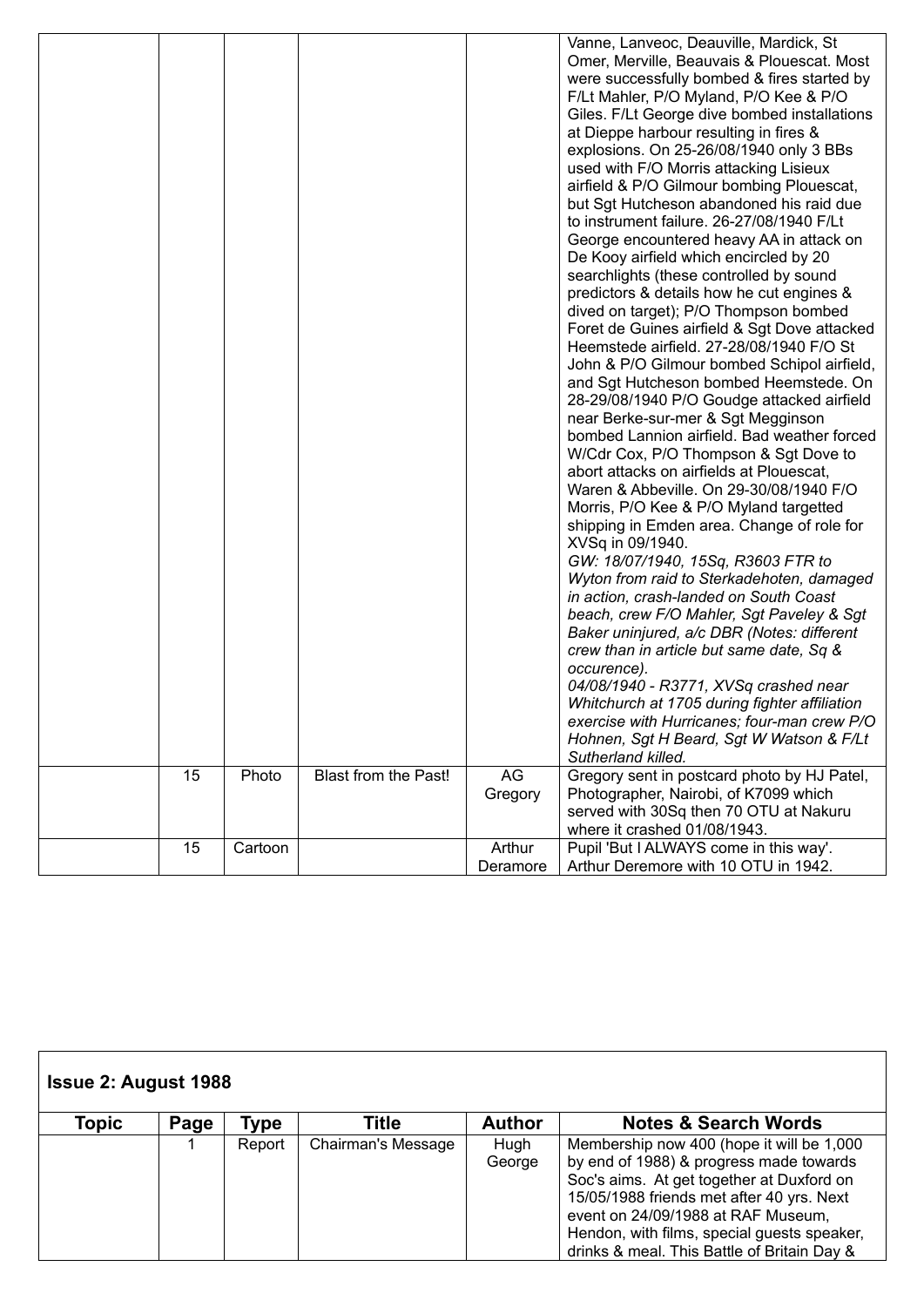|         |         |         |                            |                  | very appropriate to recall effort & losses of                                                         |
|---------|---------|---------|----------------------------|------------------|-------------------------------------------------------------------------------------------------------|
| Duxford | $1 - 2$ | Article | The Blenheim at<br>Duxford | Alistair<br>Raby | BB squadrons.<br>Duxford is the adopted home of G-MKIV &<br>BAM team, but also BBs based there during |
|         |         |         |                            |                  | WWII. First unit equipped with BB (285mph)<br>was 114Sq at Wyton in 03/1937 which flew                |
|         |         |         |                            |                  | interception exercises with Duxford's<br>Gauntlets (240mph biplanes). Summer 1939                     |
|         |         |         |                            |                  | 19Sq Spitfires carried out tactical trials with<br>Wyton's MkIV BBs, top speed 20mph less             |
|         |         |         |                            |                  | then MkI BBs. MkIF (BB with 4 Browning<br>machine guns fixed to bomb-bay) used by                     |
|         |         |         |                            |                  | 64Sq from Duxford 08/1939 as long range<br>fighters in co-operation exercises with                    |
|         |         |         |                            |                  | French Air Force. 64Sq was on detachment<br>from Church Fenton.                                       |
|         |         |         |                            |                  | Coastal Protection: 09/1939 Luftwaffe a/c<br>attacking shipping in North Sea. Spitfires               |
|         |         |         |                            |                  | (range 400 miles) & Hurricanes from Duxford<br>& other East Anglia fighter Sq flew 'Kipper            |
|         |         |         |                            |                  | Patrols' but range limited, so Coastal<br>Protection squadrons formed with BBMkIFs                    |
|         |         |         |                            |                  | with range of 1,100 miles. 222Sq reformed at                                                          |
|         |         |         |                            |                  | Duxford 05/10/1939 under CO Sq/Ldr HA<br>Mermagen with 16 BBs, code ZD, & using                       |
|         |         |         |                            |                  | Station Flight & University Air Sq hangar<br>(blown up in making of 1968 film 'Battle of              |
|         |         |         |                            |                  | Britain'). BB IFs L6638 & L6643 collected<br>from Kemble 01/11/1939 with 4 more arriving              |
|         |         |         |                            |                  | 05/11/1939, but on 06/11/1939 u/c of L6710<br>retracted in error at dispersal. 18/11/1939             |
|         |         |         |                            |                  | L6638 lost airscrew & reduction gear; P/O<br>Faulkus landed on one engine. 222Sq's first              |
|         |         |         |                            |                  | op patrolling N Sea on 20/12/1939. K7169<br>suffered hydraulic failure 21/12/1939 & P/O               |
|         |         |         |                            |                  | Bassett belly-landed at Duxford; crew OK but<br>BB DBR. Poor weather limited patrols in               |
|         |         |         |                            |                  | 01/1940. On 09/01/1940 a Heinkel attacking<br>ship was seen off. BBs only had old TR9                 |
|         |         |         |                            |                  | radios (few VHFs) so navigation over N sea<br>difficult with no directional finding facilities,       |
|         |         |         |                            |                  | esp in locating landfall in the dark. Sq/Ldr                                                          |
|         |         |         |                            |                  | Mermaglen got 38 Anti-aircraft brigade to<br>place coloured filters on search-lights to               |
|         |         |         |                            |                  | guide pilots home. In 02/1940 Air Ministry<br>decided Coastal Protection Sqs revert to day            |
|         |         |         |                            |                  | fighter role & 222Sq got Spitfires on<br>10/03/1940 with a Miles Master received to                   |
|         |         |         |                            |                  | assist conversion. Obs & Wop/AGs posted<br>away. F/O DRS Bader posted from 19Sq to                    |
|         |         |         |                            |                  | 222Sq as acting F/Lt in charge of 'A' flight.<br>Radar Calibration: BBs returned to Duxford           |
|         |         |         |                            |                  | autumn 1940 to join No.5 RMU. BBs role<br>was to supplement the Cierva Autogiros                      |
|         |         |         |                            |                  | secret radar calibration flight; explains how<br>Autogiros worked, tight-circling a known             |
|         |         |         |                            |                  | position so this could be tuned on cathode                                                            |
|         |         |         |                            |                  | ray tubes of the Chain Home RDF stations.<br>Summer 1940 all available RAF Autogiros                  |
|         |         |         |                            |                  | (incl ACUU) collected at Duxford under ex-<br>Cierva test pilot Reggie Brie. Autogiros                |
|         |         |         |                            |                  | limited in both number needed & range so<br>supplement by using BBs to simulate radar                 |
|         |         |         |                            |                  | response of an approaching German<br>bomber. Dual control BB K7167 MkI arrived                        |
|         |         |         |                            |                  | 09/1940 from 61Sq. In early 1941 under 74<br>Signal Wing, ex-Cierva test pilot Alan Marsh             |
|         |         |         |                            |                  | took charge of 'Rota Flight' while S African<br>F/Lt Robert Potgieter took charge of                  |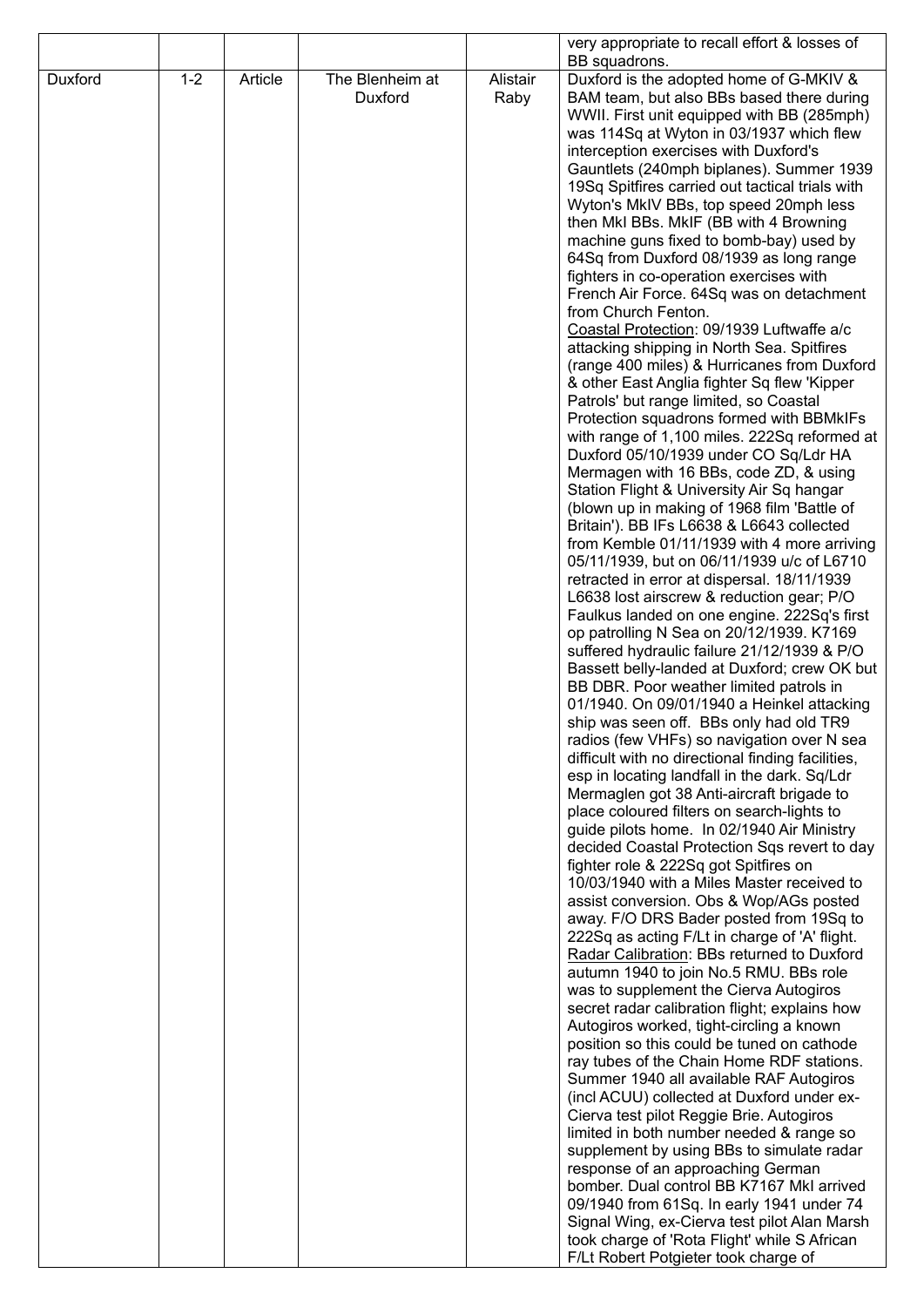|             |       |         |                                       |        | separate 'Fixed Wing' calibrations flights. By<br>04/1941 74 Wing Calibration Flight had 5     |
|-------------|-------|---------|---------------------------------------|--------|------------------------------------------------------------------------------------------------|
|             |       |         |                                       |        | BBs (K7167 plus MkIVs V5731, Z6049,<br>Z6086 & Z5991), 2 Hornet Moths (W5777 &                 |
|             |       |         |                                       |        | X9325) & Magister N3926. Their code, LW,<br>shared with Calibration Flight of 75 & 76          |
|             |       |         |                                       |        | Wings. Fixed course calibration flight, lasting                                                |
|             |       |         |                                       |        | 2-4hrs, often involved flying over enemy<br>coast, followed by German radiolocation            |
|             |       |         |                                       |        | equipment, but BBs recalled at any sign of                                                     |
|             |       |         |                                       |        | attack. BBs carried special radio equipment<br>(described); early W/T (using morse code)       |
|             |       |         |                                       |        | often failed; IFF transmitter better. Logbook<br>entries usually 'Duties Secret'. Depending on |
|             |       |         |                                       |        | weather, it could take 3 mths to complete                                                      |
|             |       |         |                                       |        | runs necessary to re-calibrate a station.<br>Other Duxford Blenheims: L8850 arrived at         |
|             |       |         |                                       |        | Duxford mid-1941 as a communications a/c                                                       |
|             |       |         |                                       |        | for AFDU (code AFT). From 06/1941 V5427<br>used by AGME to test electric gun stops to          |
|             |       |         |                                       |        | give AG maximum firing range without                                                           |
|             |       |         |                                       |        | shooting through own tail. By mid-1941 BBs<br>vunerable to enemy fighters; some had fixed      |
|             |       |         |                                       |        | rear-firing guns fitted to engine nacelles &<br>periscopically sighted rear mounted guns       |
|             |       |         |                                       |        | under nose became standard. Mentions                                                           |
|             |       |         |                                       |        | Hugh Edward's VC in 07/1941. To speed up<br>Calibrations, BB's assisted by Hurricanes.         |
|             |       |         |                                       |        | 01/09/1941 Z6049 DBR when u/c collapsed                                                        |
|             |       |         |                                       |        | on landing. As Typhoon Wing needed space<br>at Duxford, 74 Wing transferred to Fowlmere        |
|             |       |         |                                       |        | 07/1942 where joined by 75 Wing Calibration<br>Flight to combine as 527Sq 15/06/1943 & left    |
|             |       |         |                                       |        | Duxford Sector for Castle camps13/07/1943.                                                     |
|             |       |         |                                       |        | US 8th AF transferred to Duxford 05/1943.<br>Note: Thanks Editor of 'Duxford Newsletter'       |
|             |       |         |                                       |        | for permission to printed this edited version.<br>GW: 01/09/1941, Z6049, 74 Wing Calibration   |
|             |       |         |                                       |        | Fit: u/c leg collapsed on take-off at Duxford,                                                 |
|             |       |         |                                       |        | swung, destroyed by fire. W/O G Smith and<br>crew escaped.                                     |
| 15 Squadron | 3 & 6 | Article | XV Squadron - Part 1                  | Hugh   | Covers XVSq from 10/05/1940 to 29/09/1940                                                      |
|             |       |         | The invasion of<br>France and the Low | George | over 3 Journals. 15Sq moved to France<br>09/1939 as part of AASF, recalled to Wyton            |
|             |       |         | Countries                             |        | 12/1939 to exchange Battles with Blenheim<br>MkIV. 0900 on 10/05/1940 F/O Oakeshott &          |
|             |       |         |                                       |        | F/O Clarke flew to Dutch & Belgian borders                                                     |
|             |       |         |                                       |        | to check destroyed bridges; Oakeshott's BB<br>hit by AA. At 1415 9 BBs sent to Waalhaven       |
|             |       |         |                                       |        | Airport (nr Rotterdam, which captured by                                                       |
|             |       |         |                                       |        | Germans that am) in flights of 3 led by<br>Sq/Ldr Lawrence, F/Lt Webster & F/Lt                |
|             |       |         |                                       |        | Chapman. At airport saw many Junkers<br>Ju52a & discarded parachutes; bombs                    |
|             |       |         |                                       |        | released, some flak damage but all returned                                                    |
|             |       |         |                                       |        | safely. P/O Trent hit seagull which covered<br>Obs Sgt Prior with 'blood & gore'. Germans      |
|             |       |         |                                       |        | had seized 2 vital bridges over Albert canal                                                   |
|             |       |         |                                       |        | at Maastricht, which needed to be destroyed.<br>On 12/05/1940 of 15Sq's 12 BBs which took      |
|             |       |         |                                       |        | part, only 6 damaged BBs returned to base.<br>F/O Tom Bassett*, F/O Bert Oakley (see           |
|             |       |         |                                       |        | 08/01), P/O Bill Frankish*, F/O Douglass*,                                                     |
|             |       |         |                                       |        | Sgt Hall (see 10/07) & Sgt Pepper* and crew<br>were lost; F/O Red Eames & F/Lt Webster         |
|             |       |         |                                       |        | wounded (both detailed). 15/05/1940 XVSq's                                                     |
|             |       |         |                                       |        | 3 remaining BB with 9 40Sq a/c attacked<br>Sedan. P/O Harriman's BB lost airscrew &            |
|             |       |         |                                       |        | force-landed; Harriman & LAC Moorhouse                                                         |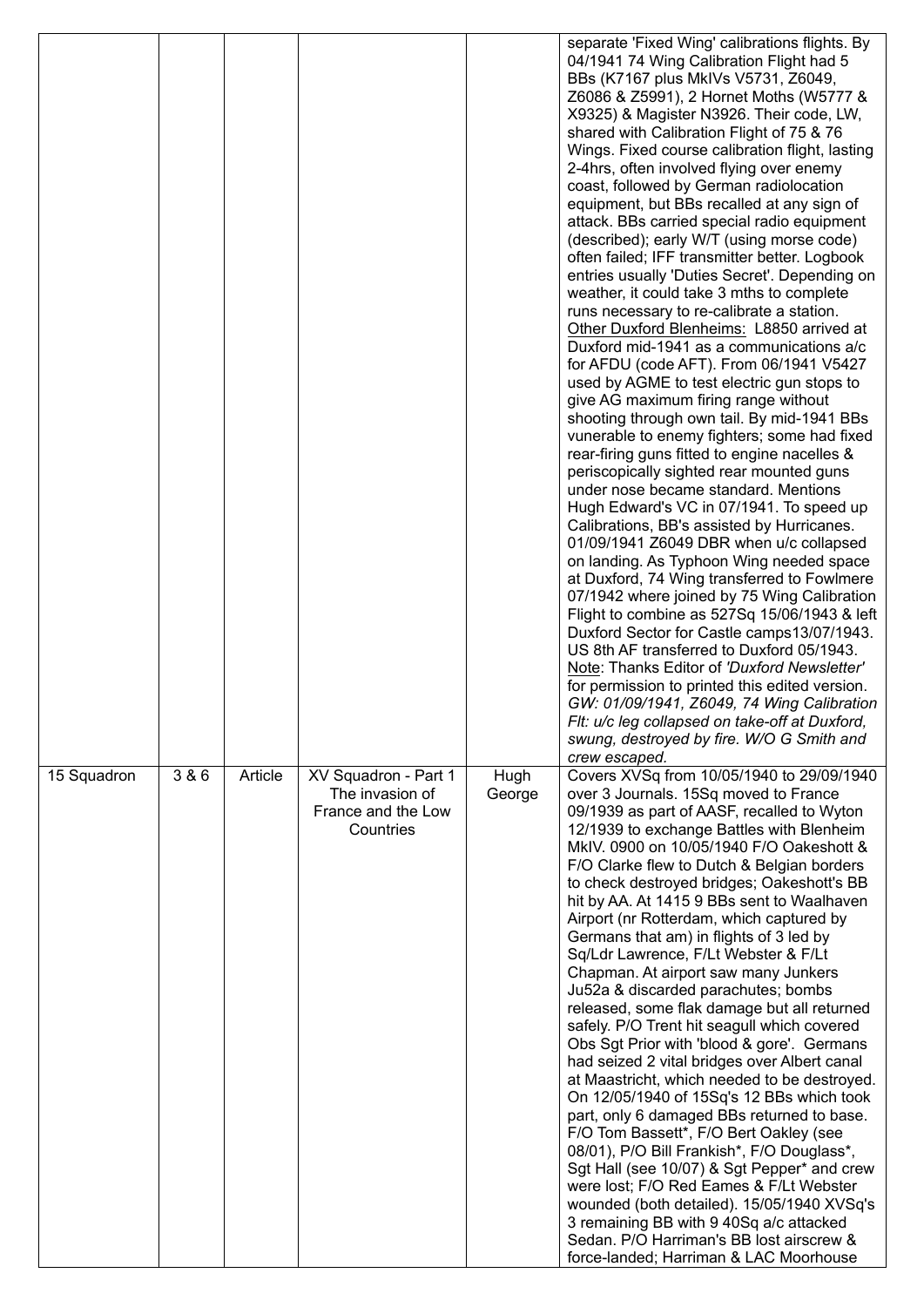|  |  | (Wop/AG) got back to UK next day; Obs Sgt                                                    |
|--|--|----------------------------------------------------------------------------------------------|
|  |  | Stanford badly injured & in Belgian hospital                                                 |
|  |  | (see 07/07). On 18/05/1940 fighter cover<br>over Abbeville not located for attack on         |
|  |  | column near Le Cateau by 6 BBs; Lawrence,                                                    |
|  |  | Chapman & Dawson-Jones & crews FTR                                                           |
|  |  | (see 28/02). Plan to land at Poix (home of                                                   |
|  |  | 53Sq & 59Sq BB) to re-arm for 2nd attack                                                     |
|  |  | didn't materialise as 2 a/c unfit to fly; P/O                                                |
|  |  | Robinson's a/c abandoned as DBR, F/O                                                         |
|  |  | George out of fuel & gun out of action after                                                 |
|  |  | fight with 2 Me109s & F/O Trent's a/c                                                        |
|  |  | grounded by Eng Off with damaged main                                                        |
|  |  | spar. P/O Robinson ot a lift to base with                                                    |
|  |  | 40Sq, F/O George flew with their formation &                                                 |
|  |  | F/O Trent stayed at Poix hoping to get BB                                                    |
|  |  | fixed. Vivid description of how Len Trent<br>located his 'very drunk' crew in a town full of |
|  |  | refugees & panic as Germans approached,                                                      |
|  |  | & the precarious flight back to Martlesham                                                   |
|  |  | Heath. 21/05/1940 Sq/Ldr Glen & F/Lt                                                         |
|  |  | Webster led 2 sections to attack German                                                      |
|  |  | column heading for Boulogne; most bombed                                                     |
|  |  | nr Montreuil. F/Lt P Webster* & crew FTR.                                                    |
|  |  | Details how F/O Clarke flew back with                                                        |
|  |  | damaged wing. 22/05/1940 Oakesshott &                                                        |
|  |  | Trent led 2 sections to the same area with                                                   |
|  |  | fighter cover & little opposition. 23/05/1940<br>Jess Oakeshott & Robbie Robinson attacked   |
|  |  | Rommels forward column south of Arras with                                                   |
|  |  | 18 other 2 group BBs & Spitfire escort picked                                                |
|  |  | up at Hawkinge; in poor weather most                                                         |
|  |  | bombs dropped in Bois de Boulogne region.                                                    |
|  |  | P/O Masters* (on 5th day with 15Sq) & crew                                                   |
|  |  | FTR. News arrived that F/Lt Webster & crew                                                   |
|  |  | safe & Sgt Pepper POW. 24/05/1940 newly-                                                     |
|  |  | promoted F/Lt Trent & P/O George led 2                                                       |
|  |  | sections to bomb the Cap Gris Nez to Calais                                                  |
|  |  | road. On landing P/O Henderson* lost port<br>engine, a/c spun & all crew killed.             |
|  |  | 25/05/1940 Jess Oakeshott let 2 sections to                                                  |
|  |  | Calais area; just N of Calais 9 Me109s                                                       |
|  |  | attacked one section & P/O Harriman* shot                                                    |
|  |  | down. Focus now on keeping Dunkirk area                                                      |
|  |  | German free to complete evacuation.                                                          |
|  |  | 27/05/1940, 6 XVSq BBs returned safely                                                       |
|  |  | from Dunkirk. 28/05/1940 Jess Oakeshott                                                      |
|  |  | led 9 BBs to France, 29/05/1940 9 a/c                                                        |
|  |  | bombed German columns; bad weather<br>meant they returned to various airfields               |
|  |  | before collecting at Wyton. 29/05/1940 9                                                     |
|  |  | BBs attacked column NE of Nieuport; F/O                                                      |
|  |  | Robertson wounded, landed at Martlesham                                                      |
|  |  | Heath & admitted to hospital. 31/05/1940 two                                                 |
|  |  | sections active with no losses. 15Sq started                                                 |
|  |  | 06/1940 with 3 raids of 6 BBs each; Sq/Ldr                                                   |
|  |  | Webster led attack on armoured columns at                                                    |
|  |  | Hondschoote village; P/O George & F/Lt                                                       |
|  |  | Oakeshott led sections to Nieuport area.<br>05/06/1940 W/Cdr Cox replaced W/Cdr              |
|  |  | Lywood as XVSq CO. 06/06/1940 12 BBs                                                         |
|  |  | attacked Abbeville & St Valery, where                                                        |
|  |  | Germans had reached the sea. 07/06/1940                                                      |
|  |  | & 08/06/1940 Sq/Ldr Webster led 12 BBs in                                                    |
|  |  | attack on German columns. On 08/06/1940                                                      |
|  |  | Sq/Ldr Burke* & crew FTR, P/O Myland                                                         |
|  |  | force-landed at Tangmere with BB DBR &                                                       |
|  |  | Sgt Box (Hugh George's Obs) admitted to                                                      |
|  |  | hospital with wounds. On 09/06/1940 &                                                        |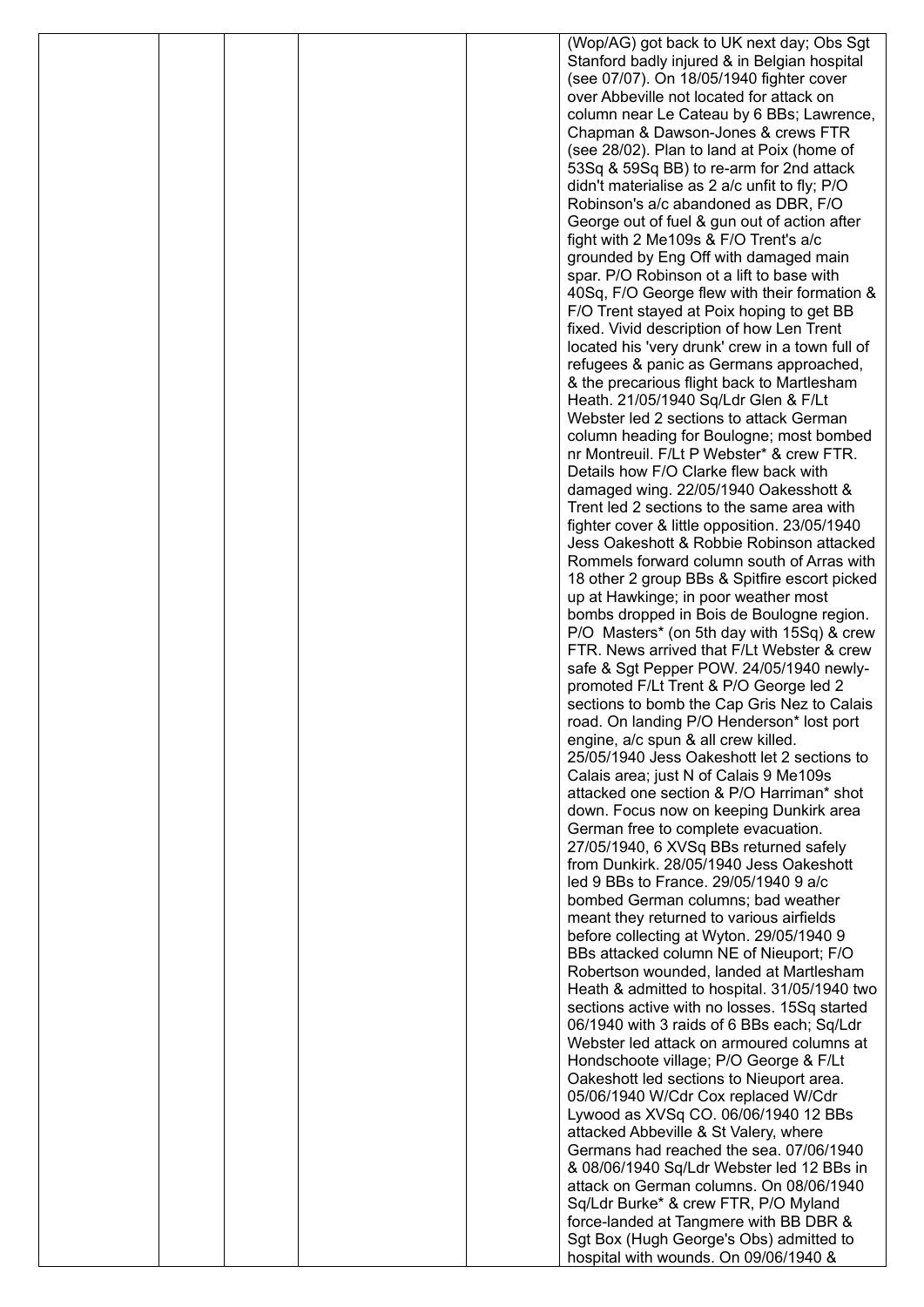|                |         |                                        |                                          | 10/06/1940 Sq/Ldr Webster led formations of<br>9 a/c against convoys in Poix region.<br>11/06/1940 F/O Clarke led 6 BB to target<br>near Paris. In cloud en route P/O Werner lost<br>formation position & collided with F/O<br>Clarke's a/c; Werner' BB lost a wing &<br>crashed killing crew. Clarke ordered crew to<br>bale out but died when a/c crashed<br>(detailed). Remaining a/c continued raid<br>successfully, but P/O Myland ran out of fuel<br>& landed near Cherbourg (see GW below).<br>Attacks on Vernon area continued with 6 a/c<br>sent on 12/06/1940 (see R3747 below) and<br>9 BBs on 13/06/1940 & 14/06/1940. On<br>14/06/1940 P/O Thompson lost propellor but<br>returned safely; P/O Myland force-landed at<br>Tangmere (Note: some discrepancy about<br>when this occurred). 19/06/1940, work of<br>15Sq changed: 2 formations of 6 a/c with<br>fighter escort attacked airfields; at Rouen-                                                                                                                                                                                                                                               |
|----------------|---------|----------------------------------------|------------------------------------------|--------------------------------------------------------------------------------------------------------------------------------------------------------------------------------------------------------------------------------------------------------------------------------------------------------------------------------------------------------------------------------------------------------------------------------------------------------------------------------------------------------------------------------------------------------------------------------------------------------------------------------------------------------------------------------------------------------------------------------------------------------------------------------------------------------------------------------------------------------------------------------------------------------------------------------------------------------------------------------------------------------------------------------------------------------------------------------------------------------------------------------------------------------------------|
|                |         |                                        |                                          | Holland. 24/06/1940 French Government<br>accepted German Armistice terms.<br>$GW: * = see 07/07.$<br>18/05/1940: Sq/Ldr H Lawrence (L8853),<br>F/Lt P Chapman (P6917) & F/O F Dawson-<br>Jones (L8852) & crews FTR (see 28/02 for<br>details); P/O C Robinson (L9030) & F/O L<br>Trent (P6913) also see 28/02.<br>21/05/1940: F/Lt P Webster & crew in R3706<br>FTR see 07/07 above.<br>23/05/1940: P/O J Masters & crew in L9403<br>FTR see 07/07 above.<br>24/05/1940: P/O D Henderson & crew in<br>R3614 KIA see 07/07 above.<br>25/05/1940: P/O D Harriman & crew in<br>P6913 KIA see 07/07 above.<br>08/06/1940: Sq/Ldr Burke & crew in R3746<br>KIA see 07/07 above.<br>11/06/1940, XVSq: N5388 FTR, damaged on<br>raid to battle area & crash-landed near<br>Cherbourg, crew P/O Myland, Sgt Perks &<br>Sgt Petrie returned later, a/c recovered &<br>repaired. L8851 (with P/O R Werner & crew<br>who all KIA) collided with L9024 (F/O R<br>Clarke & crew; Clarke KIA but crew baled<br>out) - see details 33/08.<br>12/06/1940, P/O A Takideli with Sgt F<br>Gunning & Sgt D Peuleve in R3747 KIA (see<br>details 37/02) Note: not mentioned in article. |
| $3 - 4$        | Cartoon | <b>Comic Blenheim Cuts</b>             | Arthur de<br>Yarburgh-<br><b>Bateson</b> | Four cartoons about Blenheims signed<br>'Arthur '42'. Arthur, later Lord Delamere, was<br>29yr old 6'6" architect rejected as Wop/AG<br>06/1940. Later accepted as Obs & trained in<br>S Africa & at Nakura OTU, Kenya, on BBs.<br>He joined 14Sq on 01/07/1942 & flew with<br>pilot Sgt Meadwell & Wop/AG P/O Ken<br>Bennett in BBs bombing over Mersa Matrah<br>& Maatin Baggash. These cartoons (& many<br>others) drawn during his training with 14Sq.                                                                                                                                                                                                                                                                                                                                                                                                                                                                                                                                                                                                                                                                                                         |
| 6              | Notice  | <b>Blenheim Society</b><br><b>Ties</b> |                                          | These dark blue ties with pale blue Blen Soc<br>logo & thin diagonal stripes in RAF colour<br>are £6 from Soc Secretary. Enclose A5 sae.                                                                                                                                                                                                                                                                                                                                                                                                                                                                                                                                                                                                                                                                                                                                                                                                                                                                                                                                                                                                                           |
| $\overline{7}$ | Report  | Fire Engines on the<br>Runway          | Len<br>Fearley                           | Len missed IGM, but attended first reunion<br>at Duxford on 15/05/1988 with Fire Brigade<br>Cavalcade & demo followed by Air Display.                                                                                                                                                                                                                                                                                                                                                                                                                                                                                                                                                                                                                                                                                                                                                                                                                                                                                                                                                                                                                              |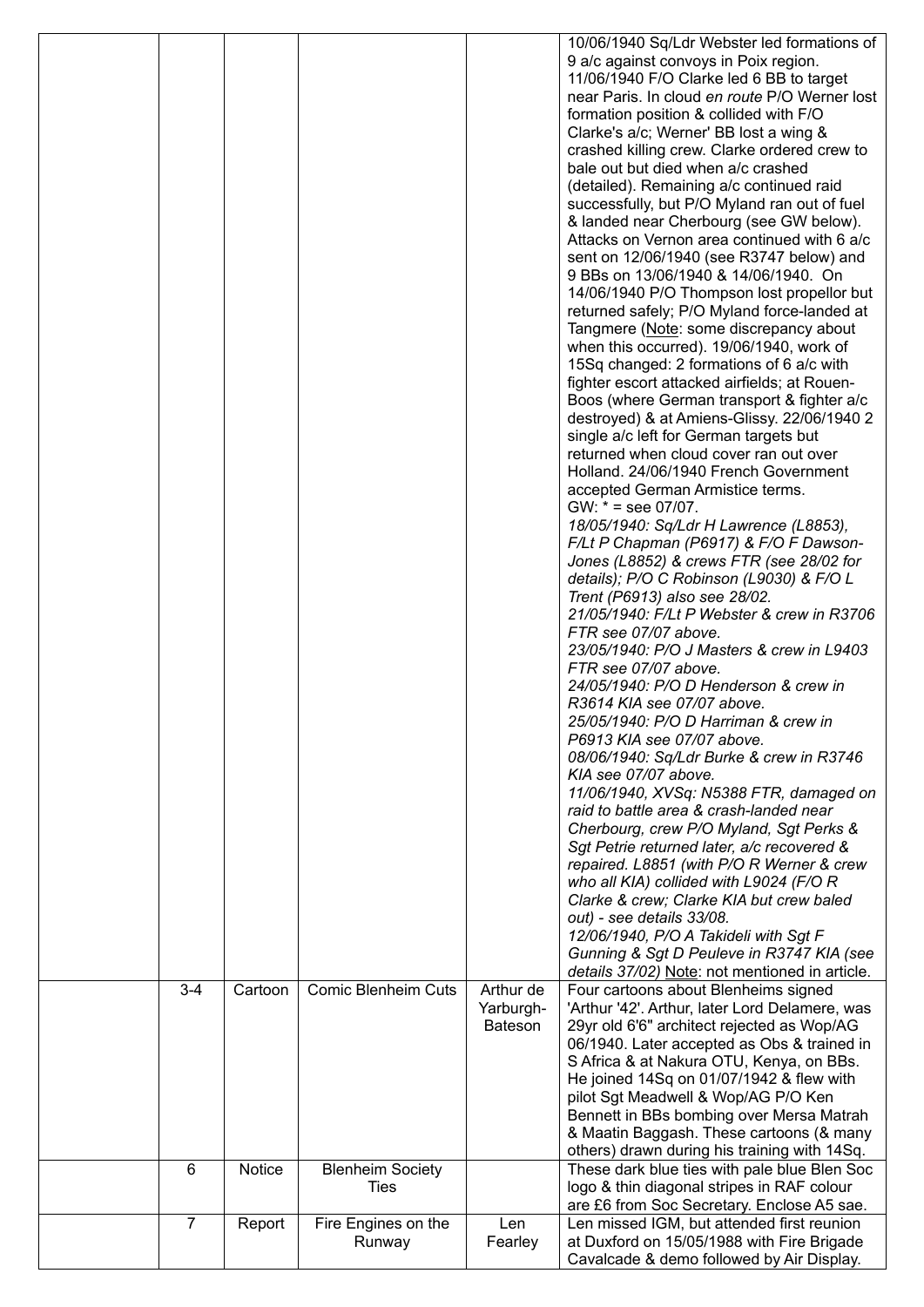|   |        |                        |           | Restoration Hangar & Blen Workshop open<br>to Blen Soc members who shown around by |
|---|--------|------------------------|-----------|------------------------------------------------------------------------------------|
|   |        |                        |           | BAM team. IWM was also open. Soc                                                   |
|   |        |                        |           | members had own marquee & viewing                                                  |
|   |        |                        |           | enclosure with adjacent parking, buffet, bar                                       |
|   |        |                        |           | & stands with BB relevant sales & info. Each                                       |
|   |        |                        |           | member wore badge with name, Sq number                                             |
|   |        |                        |           | & dates to help with recognition. Len gives                                        |
|   |        |                        |           | physical description of his old 'Wingco' whom                                      |
|   |        |                        |           | he instantly recognised & who recognised                                           |
|   |        |                        |           |                                                                                    |
|   |        |                        |           | Len and studied the 'Blenheim Odyssey' Len                                         |
|   |        |                        |           | had compiled over the previous year as                                             |
|   |        |                        |           | tribute to BB a/c, its crew & those working at                                     |
|   |        |                        |           | Duxford on BB's reconstruction. Len's book,                                        |
|   |        |                        |           | but especially the W/Cdr, attracted much                                           |
|   |        |                        |           | attention & discussion over old photos,                                            |
|   |        |                        |           | documents, ORB entries, incidents, etc. with                                       |
|   |        |                        |           | new info/clues given and queries solved. Len                                       |
|   |        |                        |           | given photo of BB with swastika logo of                                            |
|   |        |                        |           | Finnish Air Force & later sent unique aerial                                       |
|   |        |                        |           | photos of Dunkirk & beaches. More info still                                       |
|   |        |                        |           | needed as Vol 2 to cover to end of 1941 &                                          |
|   |        |                        |           | BB ops over rest of Europe, Mediterranean &                                        |
|   |        |                        |           | other theatres of air war. Len looks forward                                       |
|   |        |                        |           | next reunion on 24/09/1988 at Hendon RAF                                           |
|   |        |                        |           | Museum to share memories again. Note                                               |
|   |        |                        |           | from Editor: Soc need memorabilia too!                                             |
| 7 | Notice | The Blenheim           | Editor    | One aim of Blen Soc is to accurately record                                        |
|   |        | Archives               |           | history of BBs in service. Official WWII                                           |
|   |        |                        |           | records at PRO (now TNA, Kew) often                                                |
|   |        |                        |           | incomplete, inaccurate & sparse; thanks                                            |
|   |        |                        |           | members who have already provided                                                  |
|   |        |                        |           | additional info. Each newsletter will provide a                                    |
|   |        |                        |           | Summary of a BB squadron history from                                              |
|   |        |                        |           | ORB as 'framework' of events, but needs                                            |
|   |        |                        |           | personal 'padding'. Research completed on                                          |
|   |        |                        |           | XVSq, 23Sq, 27Sq, 29Sq, 30Sq, 52Sq,                                                |
|   |        |                        |           | 53Sq, 88Sq & 242Sq and started on 18Sq,                                            |
|   |        |                        |           | 57Sq, 59Sq, 114Sq & 139Sq. Plan is to                                              |
|   |        |                        |           | incorporate into Blen Soc archives research                                        |
|   |        |                        |           | done on other BB sqd by enthusiasts.                                               |
|   |        |                        |           | Requests loan of more log-books for Soc                                            |
|   |        |                        |           | archives & for RAF Museum to photocopy                                             |
|   |        |                        |           | before returning. Suggests using portable                                          |
|   |        |                        |           | tape recorder to recall memories for                                               |
|   |        |                        |           | Squadron narratives.                                                               |
| 8 | Notice | Celebrate Battle of    |           | Next Soc meeting on 24/09/1988 at RAF                                              |
|   |        | Britain Day at the     |           | Museum, Hendon (map/directions given).                                             |
|   |        | <b>RAF Museum</b>      |           | Museum opens 10am, Soc meeting in                                                  |
|   |        |                        |           | Lecture theatre 2.30pm for films & speakers                                        |
|   |        |                        |           | followed by open forum and Bar open at 6pm                                         |
|   |        |                        |           | with meal at 7pm. Tickets (incl Museum                                             |
|   |        |                        |           | admission, parking, meal, etc) £12 from                                            |
|   |        |                        |           | Betty George. Numbers limited to 200.                                              |
| 8 | Wanted | Log-Books for the      |           | RAF Museum keen to store historic logbooks                                         |
|   |        | RAF Museum,            |           | on Microfilm. Docs/logbooks already made                                           |
|   |        | Hendon                 |           | available to Blen Soc will be passed to them                                       |
|   |        |                        |           | before returning to owner; takes about 4 wks                                       |
| 8 | Notice | <b>AASF Deployment</b> |           | Suggestion of event to mark this occasion                                          |
|   |        | 50th Anniversary       |           | with Battle survivors & supporters in France                                       |
|   |        |                        |           | & Belguim. Contact Sec if interested.                                              |
| 8 | Wanted | The Missing Nine       | F/O Terry | In 10/1988 serving members of XVSq, based                                          |
|   |        |                        | Jones     | at RAF Laarbruch, W Germany are planning                                           |
|   |        |                        |           | expedition across Pyrenees following route                                         |
|   |        |                        |           | taken by WWII escapees. Nine 15Sq                                                  |
|   |        |                        |           | members eligible to join 'RAF Escaping                                             |
|   |        |                        |           | Society' (evaded or escaped enemy to reach                                         |
|   |        |                        |           | safety after being shot down) but only 2                                           |
|   |        |                        |           | joined & contact lost with these. If you are, or                                   |
|   |        |                        |           |                                                                                    |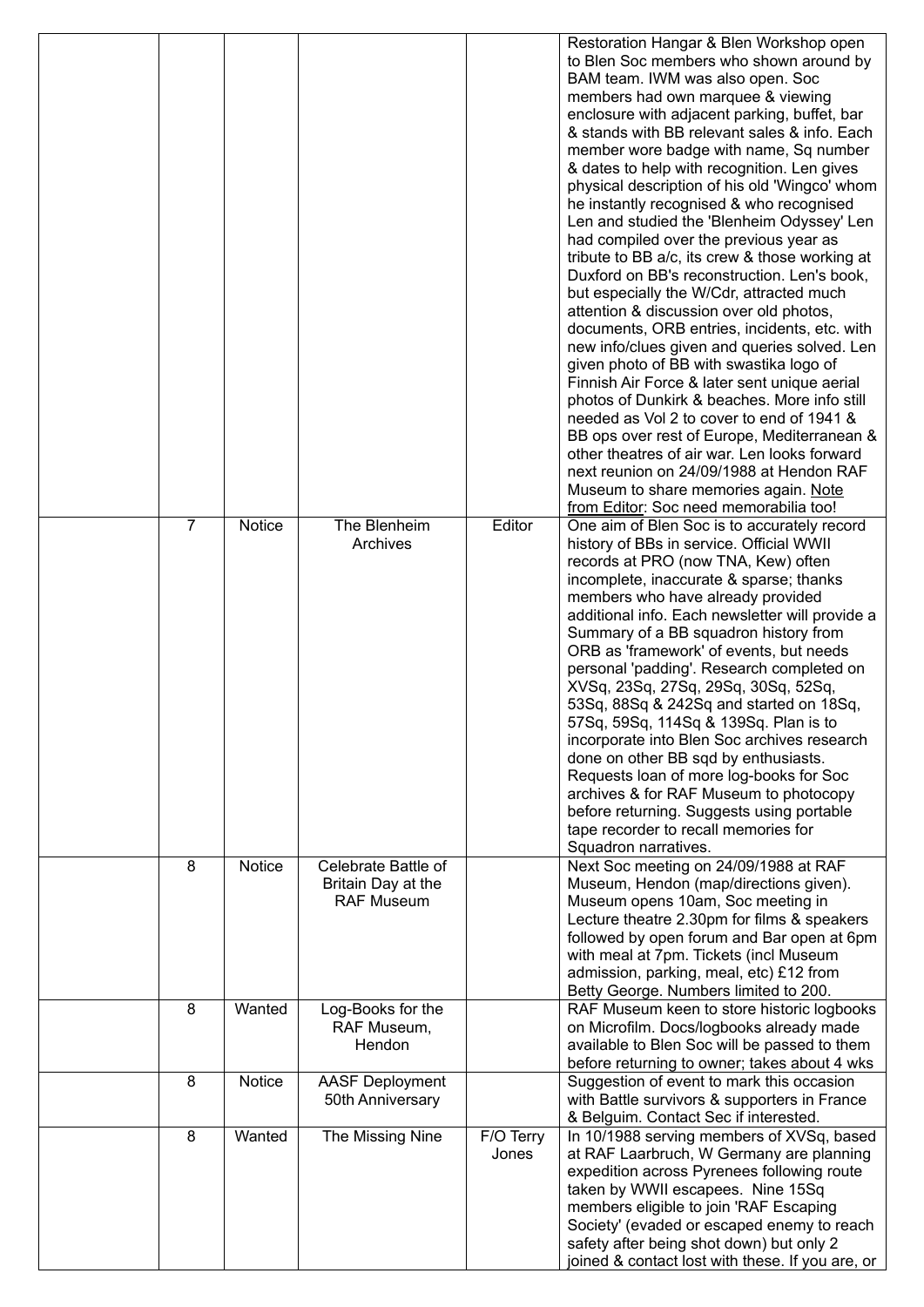|   |               |                                      | know, any of the '9' please contact Terry.                                                                                                                                                                                                                                                                 |
|---|---------------|--------------------------------------|------------------------------------------------------------------------------------------------------------------------------------------------------------------------------------------------------------------------------------------------------------------------------------------------------------|
| 8 | Notice        | <b>Blenheim Society</b><br>Committee | Gives names & addresses of 8 committee<br>members: Chairman, W/Cdr WH George<br>DFC RAF (retd); Secretary, Mrs B George<br>MBE; Archivist & Newsletter, Sq/Ldr N<br>MacLeod BSc, RAF; Sq/Ldr D Macleod MA<br>ARIBA RAF (retd); Sq/Ldr D Roberts; Mr G<br>Warner; Mrs S Warner; Treasurer, Mr H<br>Wheeler. |
| 8 | Notice        | 30 Sqn. Association                  | There is a thriving 30Sq Assn, contact Assn<br>Sec, Alan Napier, if interested. Address given                                                                                                                                                                                                              |
| 8 | <b>Notice</b> | <b>Next Newsletter</b>               | Newsletter to be published every 4 months.<br>Copy to Editor by 01/11/9188; address given.                                                                                                                                                                                                                 |

| <b>Issue 1: April 1988</b><br>Topic | Page | Type   | Title   | <b>Author</b>  | <b>Notes &amp; Search Words</b>                                                                                                                                                                                                                                                                                                                                                                       |
|-------------------------------------|------|--------|---------|----------------|-------------------------------------------------------------------------------------------------------------------------------------------------------------------------------------------------------------------------------------------------------------------------------------------------------------------------------------------------------------------------------------------------------|
|                                     |      | Report | Welcome | Hugh<br>George | Blen Soc born 6 month ago at Old Bridge<br>Hotel, Huntingdon, when newly elected<br>committee decided to arrange an inaugral<br>lunch at Duxford; response overwhelming &<br>now have 300 members, including from<br>Sweden, Switzerland, Canada & Australia<br>with Society branches proposed in France &<br>Belgium. To cope with task 4 members co-<br>opted on to Committee & looking for experts |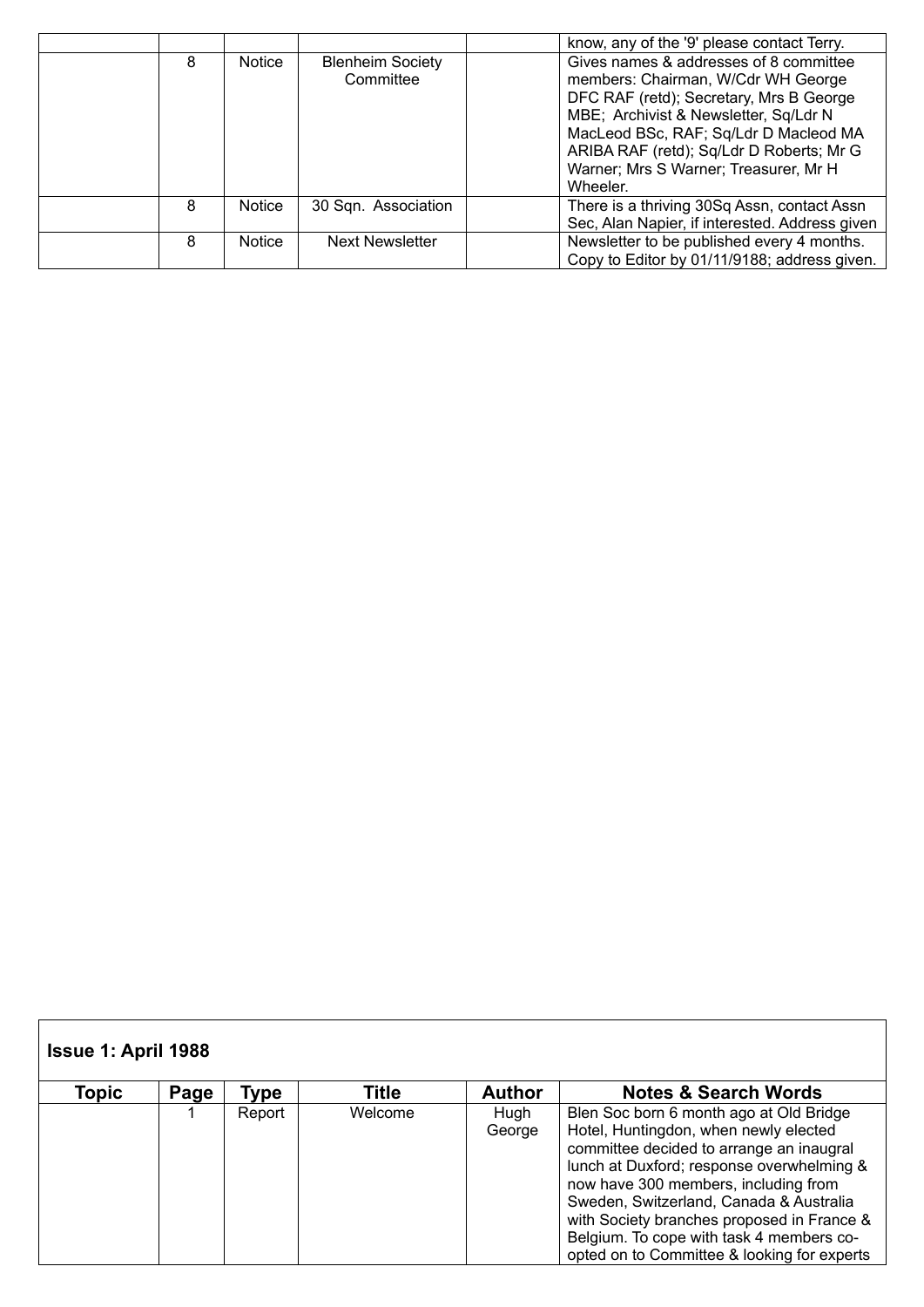|                   |                |      |                                  |                                             | in legal, accountancy & publicity fields. First<br>get-together planned 15/05/1988 at Duxford.                                                                                                                                                                                                                                                                                                                                                                                                                                                                                                                                                                                                                                                                                                    |
|-------------------|----------------|------|----------------------------------|---------------------------------------------|---------------------------------------------------------------------------------------------------------------------------------------------------------------------------------------------------------------------------------------------------------------------------------------------------------------------------------------------------------------------------------------------------------------------------------------------------------------------------------------------------------------------------------------------------------------------------------------------------------------------------------------------------------------------------------------------------------------------------------------------------------------------------------------------------|
|                   | 1              |      | The Blenheim<br>Experience       | Michael J<br>Shreeve<br>(edited<br>version) | The Blenheim now at Duxford was a<br>Bolingbrook IVT, one of 676 built under<br>licence by Fairchild Aircraft Ltd in Canada.<br>Allocated RCAF serial 10038 & completed in<br>1942 it served with No. 3 BGS at RCAF<br>stations Paulson & McDonald as part of<br>Commonwealth air training plan. After 489hr<br>35mins flying, in 1946 10038, with other a/c,<br>dumped in field nr Winnepeg, Manitoba,<br>where local famers stripped usable parts. In<br>1969 10038 & other airframes acquired by<br>'warbird enthusiast' Wes Agnew. In 1972,<br>along with serial 9893, it was sold to RCAF<br>F/Lt Ormond Haydon-Baillie. In 1974 both<br>airframes dismantled & shipped, with other<br>Bolingbroke parts, from Montreal via Holland<br>to Harwich & Duxford; 9893 esp damaged in<br>transit. |
| Blenheim<br>10038 | 1              |      | Arrival at Duxford               |                                             | Crew of volunteers set up work-shop in a<br>semi-derelict 'Blenheim Palace' at Duxford.<br>10038 airframe selected for restoration &<br>was gutted & paint-stripped in 1975-1976. At<br>1977 German airshow Haydon-Baillie killed<br>flying his Cavalier Mustang & project<br>shelved. In 1979 Graham Warner purchased<br>project from H-B estate, re-assembled the<br>old team under Fred Hanson & project re-<br>started 1980.                                                                                                                                                                                                                                                                                                                                                                  |
|                   | $\overline{2}$ |      | The Restoration<br><b>Begins</b> |                                             | Mercury engine manuals, airframe manuals<br>& Blenheim drawings obtained & dismantling<br>photographed. Nose & fuselage stripped &<br>re-skinned as was centre section from 9893<br>(detailed). In 07/1980 John Romain started<br>working full-time on project & Bolingbroke<br>IVT rebuilt to Blenheim Specs. John, who<br>served apprenticeship with BAe, was on the<br>project from start & is now engineer in<br>charge. 1982, three section 'mated' in main<br>workshop, and 'Chalky' White supervised<br>work on engines in 9893's old work-shop.<br>Haydon-Bailiie had acquired 23 Mercury<br>engines from Angew, 9 with no salvageable<br>parts; 50 cylinders reclaimed from remaining<br>engines with the 18 best, & 2 crankshafts,<br>selected for the project.                         |
|                   | $\overline{2}$ | Pics |                                  | John Smith                                  | '10038 Winnipeg' & 'Taking Shape - 1982<br>Duxford'                                                                                                                                                                                                                                                                                                                                                                                                                                                                                                                                                                                                                                                                                                                                               |
|                   | $\overline{2}$ |      | Rebuilding the<br>Engines        |                                             | Details poor condition of the separate engine<br>parts; cylinder liners, magnesium castings,<br>sumps, rear casings, gearboxes, etc; a/c<br>had seen little service in Canada & parts<br>found to make two complete engines. Details<br>work with piston rings, magnetos & spark-<br>plugs etc. Carburettes overhauled in-house<br>to keep costs down; hard to find engineering<br>companies & engineers with knowledge of<br>Mercury engines & BB airframes, so team<br>developed their own skills. From 10 stripped<br>down carburettors, 3 serviceable ones<br>resulted.                                                                                                                                                                                                                       |
|                   | $2 - 3$        |      | The Airframe Takes<br>Shape      |                                             | Jig constructed for wings, which in poor<br>state. Lot of internal fuselage fittings missing<br>& built from scratch to Blenheim specs. AG's<br>turret found in good condition in Manitoba<br>(used as child's plaything after a/c declared<br>surplus). This rebuilt by Billy Kelly with<br>hydraulic powered unit, replica .303 machine                                                                                                                                                                                                                                                                                                                                                                                                                                                         |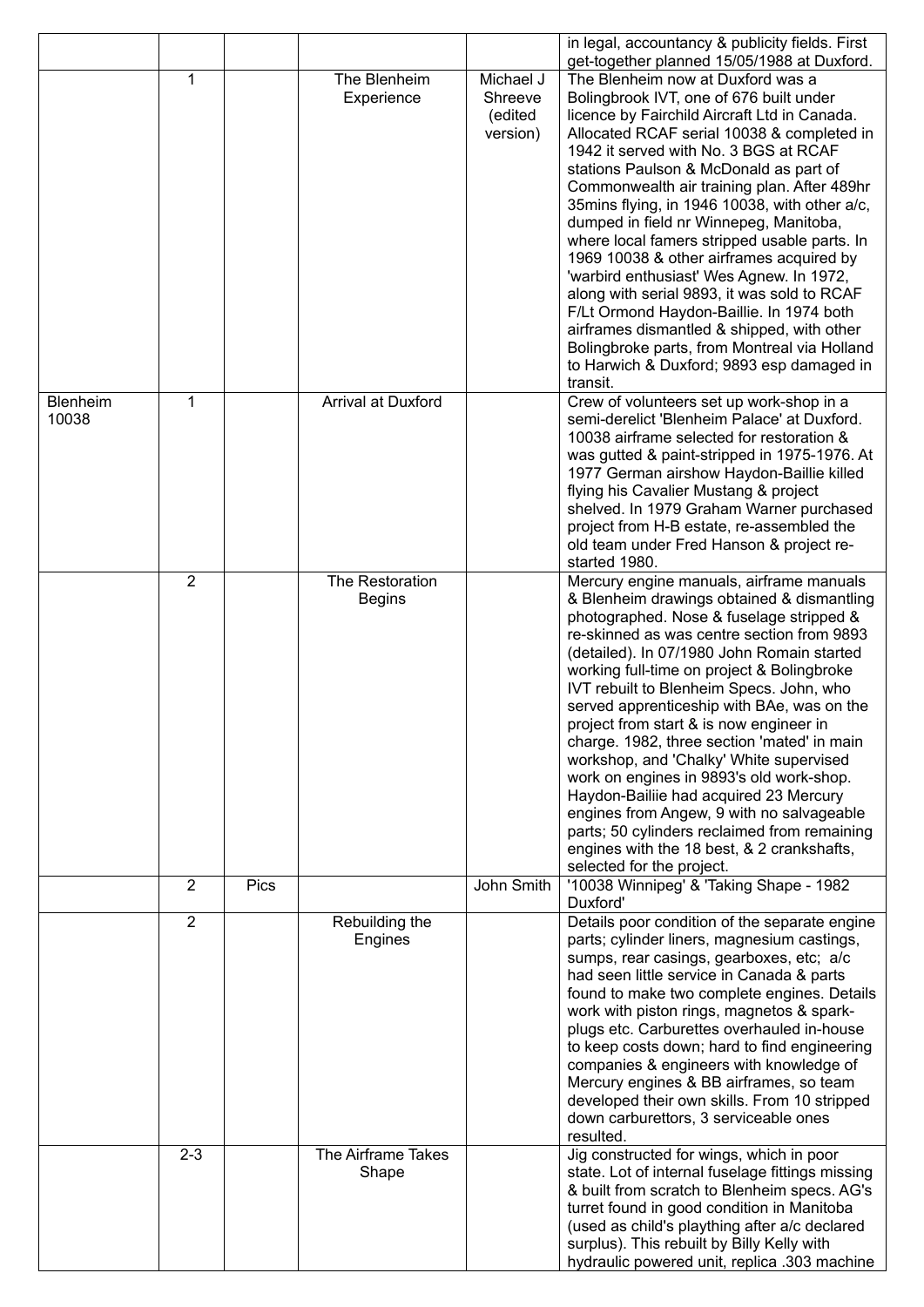|          |                         |                |                                |                         | guns & original perspex dome. Colin Swann<br>designed electrical system retaining original<br>12v system, but new wiring, fuse system &<br>circuit-breaker for radio. Modern King<br>Navigation & Communication package<br>mounted in cockpit, extensive intercomm<br>system allowing aircrew to speak to ground-<br>crew while engines started. From 10 u/c<br>oleos from Canada parts obtained for the 4<br>oleos required for rebuild. In 1982 search for<br>tyres proved a major problem, but Shorts<br>tubeless SD360 Feederliner tyres found to fit<br>u/c bays; inner tubes added for BB. Engine<br>system & instrument panel designed & built,<br>new stainless steel firewalls & refurbished<br>engine mounts fitted, fueslage fillets repaired<br>& tail section rebuilt (detailed) with flying<br>control surfaces recovered in fabric. This<br>now moved to Duxford hangar for final<br>assembly. |
|----------|-------------------------|----------------|--------------------------------|-------------------------|---------------------------------------------------------------------------------------------------------------------------------------------------------------------------------------------------------------------------------------------------------------------------------------------------------------------------------------------------------------------------------------------------------------------------------------------------------------------------------------------------------------------------------------------------------------------------------------------------------------------------------------------------------------------------------------------------------------------------------------------------------------------------------------------------------------------------------------------------------------------------------------------------------------|
|          | 3                       |                | Ingenuity - and<br>Tragedy     |                         | Ingenuity: Roy Pullan, just retired from<br>British Airways, was tasked with reglazing<br>Obs section using using 9893 nose as a jig.<br>Details how the moulds were made using<br>expanding foam & fibreglass. In hangar u/c<br>installed & ancilliary systems fitted, etc<br>Tragedy: sudden death in early 1985 of<br>Edgar White ('Chalky') who contributed so<br>much time & expertise to the project.                                                                                                                                                                                                                                                                                                                                                                                                                                                                                                   |
|          | $\overline{3}$          |                | The Engines are<br>Installed   |                         | Engines attached to airframe 07/1985.<br>Propeller blades sent to British Aerospace<br>Dynamics at Lostock, nr Bolton (where made<br>in WWII) for overhaul and installed in 1986.<br>Details work on starboard wing, problems<br>encountered and assistance given by BAe at<br>Filton (formerly Bristols) who provided BB<br>wing-spar repair manual & 6' lengths of steel<br>with equivalent spec to original BB spar<br>booms. Heavier guage metal than original<br>used for re-skinning wings. Outer petrol<br>tanks (which form part of BB MkIV wings)<br>fitted but only inboard tanks operational (MkI<br>fuel equivalent) holding 300 galleons for 4hrs<br>flying.                                                                                                                                                                                                                                     |
|          | $3 - 4$                 |                | Problems with the<br>Port Wing |                         | 10/07/1986 first engine run carried out &<br>both running by 08/1986. 10/1986, starboard<br>wing attached to airframe. However fibre<br>optic scope by Keymed Industrial of<br>Southend found port wing spar booms very<br>corroded & needing replacement. BAe had<br>no more supplies so British Steel ran off a<br>150' batch in 6' sections. Work on port wing<br>detailed; pair of lamps added to leading edge<br>(as original BB). Bomb doors' original metal<br>skin rebuilt with plywood using jig by Roy<br>Pullan (this detailed). CAA closely involved<br>from start, standard test carried out with<br>modification dictated by Blenheim Pilot's<br>Notes & a/c CAA Registered G-MKIV, and<br>finished in colours of 105Sq's V6028 in<br>which Sir Hughie George won the VC on<br>04/07/1941.<br>Note: Thanks to 'Warbirds Worldwide' Editor<br>for permission to print this edited version.       |
| Blenheim | $3-4$<br>$\overline{5}$ | Pics<br>Report | The Accident                   | John<br>Smith<br>Graham | '1985 Engines Installed' & 'V6028 Flies'<br>Other than 'not due to any mechanical fault'                                                                                                                                                                                                                                                                                                                                                                                                                                                                                                                                                                                                                                                                                                                                                                                                                      |
| V6028    |                         |                |                                | Warner                  | it was necessary to wait for publication of the<br>AIB accident report on V6028 before                                                                                                                                                                                                                                                                                                                                                                                                                                                                                                                                                                                                                                                                                                                                                                                                                        |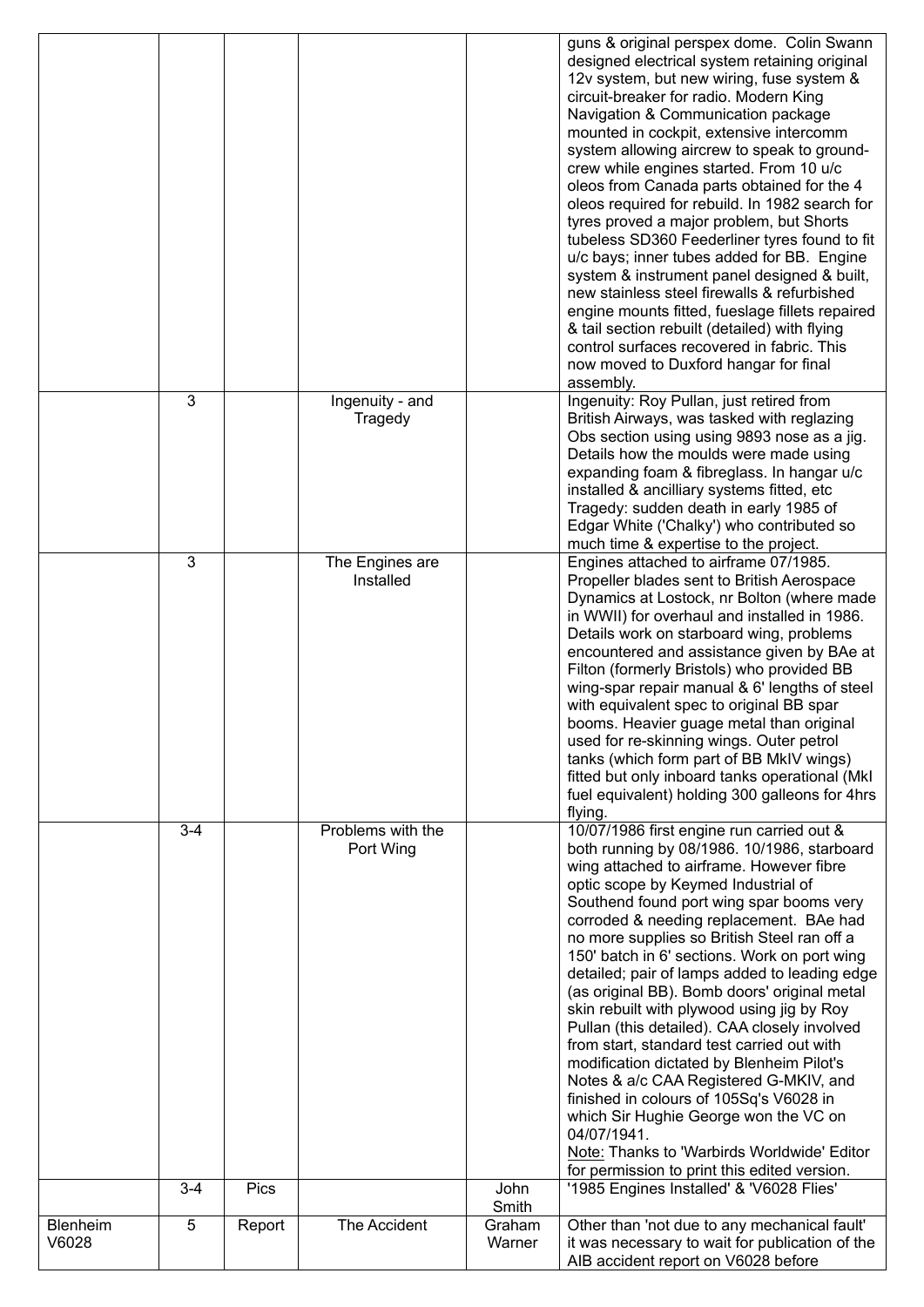|   |     |                              |                      | commenting further. Insurance terms allow<br>only two highly experienced, mature &<br>suitably trained pilots to fly V6028. Our chief<br>pilot, John Larcombe, a serving BA captain<br>who had test-flown the BB, was not available<br>on 21/06/1987 so V6028 flown by 2nd pilot,<br>a retired senior BA captain. He'd been<br>checked on the a/c by John L & briefed, esp<br>on engine handling, by John L, Graham W &<br>engineer John Romain. GW had flown to<br>Biggin Hill with this pilot who had flown<br>15,500 hrs as a Chief Pilot & had flown a<br>Beech 18, Brousard & B-17 that month. On<br>21/06/1987 V6028 was scheduled for<br>displays at Denham & Duxford, and it was<br>agreed not to land at Denham as runway<br>short & pilot hadn't practiced 'touch down &<br>go round again'. Organisers knew this, and<br>the flight engineer queried pilots decision to<br>land but was over-ruled. The CAA have<br>exonerated the BAM team &, unusually, AIB<br>commented on pains taken to ensure safe<br>operation of BB. Neither they, nor Historic<br>Aircraft Assn, Duxford Safety Committee or<br>anyone else could say what more GW &<br>BAM could have done.                                                                                                                                                                                                                                                                                                                                                                                                                                                                                                                                                                                                                                                |
|---|-----|------------------------------|----------------------|---------------------------------------------------------------------------------------------------------------------------------------------------------------------------------------------------------------------------------------------------------------------------------------------------------------------------------------------------------------------------------------------------------------------------------------------------------------------------------------------------------------------------------------------------------------------------------------------------------------------------------------------------------------------------------------------------------------------------------------------------------------------------------------------------------------------------------------------------------------------------------------------------------------------------------------------------------------------------------------------------------------------------------------------------------------------------------------------------------------------------------------------------------------------------------------------------------------------------------------------------------------------------------------------------------------------------------------------------------------------------------------------------------------------------------------------------------------------------------------------------------------------------------------------------------------------------------------------------------------------------------------------------------------------------------------------------------------------------------------------------------------------------------------------------------------------------------|
| 5 | Pic | The Accident                 |                      | Crashed V6028 with golfers in the                                                                                                                                                                                                                                                                                                                                                                                                                                                                                                                                                                                                                                                                                                                                                                                                                                                                                                                                                                                                                                                                                                                                                                                                                                                                                                                                                                                                                                                                                                                                                                                                                                                                                                                                                                                               |
| 6 |     | The British Aerial<br>Museum |                      | foreground.<br>The large collection of a/c & other military<br>exhibits the IWM, Duxford, are supported by<br>Duxford Aviation Society. DAS members<br>assists Museum staff & owns & preserve civil<br>airliners (eg, Concorde). All IWM & DAS<br>exhibits are static. IWM hosts BAM which is<br>privately operated & restores old military a/c<br>to flying condition. Graham Warner owns the<br>BAM a/c, funds their restoration & leads the<br>team. Most challenging project was 12-year<br>BB restoration which was destroyed 1 month<br>after completion. This 'forgotten bomber' was<br>mainstay of RAF during first 3 yrs of WWII &<br>BAM team will get another BB flying. BAM<br>team comprises $\sim$ 12 DAS volunteers who<br>restore a/c & keep them airworthy under<br>supervision of 2 licenced a/c engineers, John<br>Romain & Edgar White who work full time at<br>Duxford. Edgar White ('Chalky') rebuilt the<br>BBs Mercury engines, but died before<br>hearing them run. BAM is backed by<br>Blenheim Appeal & is supported by Blenheim<br>Soc with its 300 ex-Blenheim air & ground<br>crew. Facilities (hangars, workshop, offices,<br>etc) at Duxford are provided by IWM in<br>exchange for BAM a/c being exhibits.<br>Stephen Grey's 'Fighter Collect' & Ray<br>Hannah's 'Old Flying Machine Company'<br>have same agreement at Duxford. BAM has<br>also restored & displays a Beech 18<br>'Expediter' (now in 1943 US Navy colours),<br>an ex-French Army Max-Holste Broussard, a<br>RCAF Chipmunk & the Auster AOP9 which<br>the British army entered in the 1969 London<br>to Sydney Air Race. Previous restorations<br>were another Chipmunk & a Fieseler Storch.<br>Following the Blenheim, a Westland<br>Lysander (also with Mercury engine but De<br>Havilland propellers) is the next project. |
|   |     |                              |                      | Editor clarifies relationship between BAM,<br>The Blenheim Appeal & Blenheim Society.                                                                                                                                                                                                                                                                                                                                                                                                                                                                                                                                                                                                                                                                                                                                                                                                                                                                                                                                                                                                                                                                                                                                                                                                                                                                                                                                                                                                                                                                                                                                                                                                                                                                                                                                           |
|   | 6   |                              | <b>Editor's Note</b> |                                                                                                                                                                                                                                                                                                                                                                                                                                                                                                                                                                                                                                                                                                                                                                                                                                                                                                                                                                                                                                                                                                                                                                                                                                                                                                                                                                                                                                                                                                                                                                                                                                                                                                                                                                                                                                 |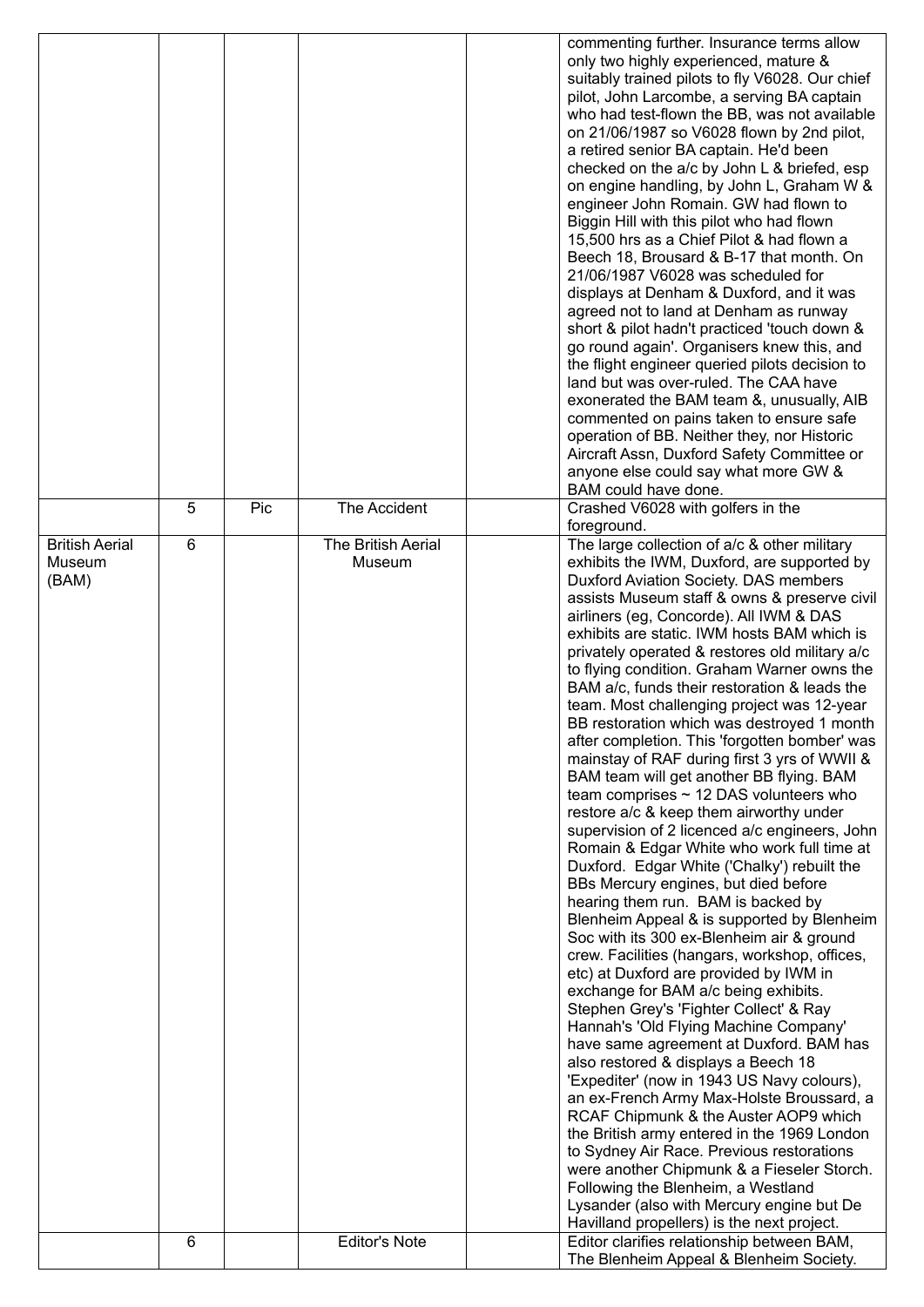|   |        |                         |                        | The Appeal was set up by BAM to hold                                                    |
|---|--------|-------------------------|------------------------|-----------------------------------------------------------------------------------------|
|   |        |                         |                        | money for restoration; the Society exists as a                                          |
|   |        |                         |                        | focus for people interested in preserving                                               |
|   |        |                         |                        | memory of Blenheims & their crews, as such                                              |
|   |        |                         |                        | it supports the Appeal. Membership of Blen<br>Soc doesn't allow free access to Duxford. |
| 7 |        | All in a Day's Work     | Len Hunt               | On 30/03/1941 3 'A' Flight 59Sq BBs left                                                |
|   |        |                         |                        | Thorney Island at 1600hr to bomb enemy                                                  |
|   |        |                         |                        | ships near Calais without planned fighter                                               |
|   |        |                         |                        | escort. Many Me109s from Calais-Marck in                                                |
|   |        |                         |                        | area. Bombs dropped, BB formation split &                                               |
|   |        |                         |                        | fighters targetted TR-A in which Jack Munt                                              |
|   |        |                         |                        | was Wop/AG. As pilot John Griffiths headed                                              |
|   |        |                         |                        | for Dover shells ripped thru fuselage injuring                                          |
|   |        |                         |                        | Munt. Obs Len Hunt went to help Griffiths to                                            |
|   |        |                         |                        | control a/c when a shell exploded between                                               |
|   |        |                         |                        | them, injuring both (detailed) and destroying                                           |
|   |        |                         |                        | the instrument panel. Port wing hit below the                                           |
|   |        |                         |                        | engine which became stuck on full revs. With                                            |
|   |        |                         |                        | both Hunt & Griffiths pulling on control                                                |
|   |        |                         |                        | column flew close to the water. Distress seen                                           |
|   |        |                         |                        | by two 91Sq Spitfires who covered their                                                 |
|   |        |                         |                        | retreat. Both pulled on column to clear White                                           |
|   |        |                         |                        | Cliffs of Dover (with prayers & closed eyes!)                                           |
|   |        |                         |                        | with engines still locked on full revs. W/O                                             |
|   |        |                         |                        | Mann in one Spitfire guided BB to airfield at                                           |
|   |        |                         |                        | Hawkinge where TR-A belly-landed. Jack                                                  |
|   |        |                         |                        | Mund taken to hospital in Folkstone and                                                 |
|   |        |                         |                        | recovered but invalided out. Hunt treated in                                            |
|   |        |                         |                        | Sick Bay & Griffith's flying jacket repaired.                                           |
|   |        |                         |                        | Pics: TR-A arrives at Hawkinge (2 photos)                                               |
|   |        |                         |                        | GW: 31/03/1941, 59Sq, V6064 badly                                                       |
|   |        |                         |                        | damaged by Me109s off Calais; Sgt J Mund                                                |
|   |        |                         |                        | (Wop/AG) seriously wounded, Sgt L Hunt                                                  |
|   |        |                         |                        | (Obs) wounded, P/O J Griffiths (pilot) crash-                                           |
|   |        |                         |                        | landed Hawkinge, a/c DBR.                                                               |
| 8 |        | <b>Blenheim Society</b> |                        | Gives names & addresses of 9 committee                                                  |
|   |        | Committee               |                        | members: Chairman, W/Cdr WH George                                                      |
|   |        |                         |                        | DFC RAF (retd); Secretary, Mrs B George                                                 |
|   |        |                         |                        | MBE; Treasurer, Mr H Wheeler; Archivist &                                               |
|   |        |                         |                        | Newsletter, Sq/Ldr N Macleod RAF; BAM, Mr                                               |
|   |        |                         |                        | G Warner; BAM, Mr J Smith; Mrs G Potter;                                                |
|   |        |                         |                        | Mrs S Warner; Sq/Ldr D Macleod RAF (retd).                                              |
| 8 |        | <b>Next Function</b>    |                        | On 15/05/1988 Soc has marquee in private                                                |
|   |        |                         |                        | enclosure at Duxford (with Buffet, Bar &                                                |
|   |        |                         |                        | nearby car-park) opening at 9am, with Fire                                              |
|   |        |                         |                        | Engine display & Duxford Cavalcade and                                                  |
|   |        |                         |                        | with flying display of historic a/c in afternoon.                                       |
|   |        |                         |                        | Museum complex etc open too. Tickets £12                                                |
| 8 | Notice | AASF Deployment -       |                        | (£6 for children) in advance from Hon Sec.<br>Suggestion of event to mark this occasion |
|   |        | 50th Anniversary        |                        | with Battle survivors & supporters in France                                            |
|   |        |                         |                        | & Belguim. Contact Sec if interested.                                                   |
| 8 | Wanted | Requests for Help       | Richard                | Richard makes BB models & wants to                                                      |
|   |        |                         | Hawkins                | exchange ideas with other modellers.                                                    |
|   |        |                         |                        | Address in Dublin given.                                                                |
| 8 | Wanted |                         | Douglas C              | Douglas from Hailsham was pilot in 248Sq &                                              |
|   |        |                         | Lowes                  | seeks contact with other ex-248Sq personnel                                             |
| 8 | Wanted |                         | $\overline{\text{SP}}$ | Seeks info about F/O Noel Harding, 116522,                                              |
|   |        |                         | Muggleton              | of 29Sq who was Obs to F/O Penfold during                                               |
|   |        |                         |                        | B of B. Address in Seaford given                                                        |
| 8 | Wanted |                         | <b>RM Gould</b>        | Gould seeks any ex-235Sq (F) aircrew who                                                |
|   |        |                         |                        | flew with his father, GL Gould 09/1940 to                                               |
|   |        |                         |                        | 11/1941. Address in Chipping Norton given.                                              |
| 8 | Notice | <b>Next Newsletter</b>  | Editor                 | Newsletter to be published every 4 months.                                              |
|   |        |                         |                        | Copy to Editor by 01/07/1988; address given                                             |